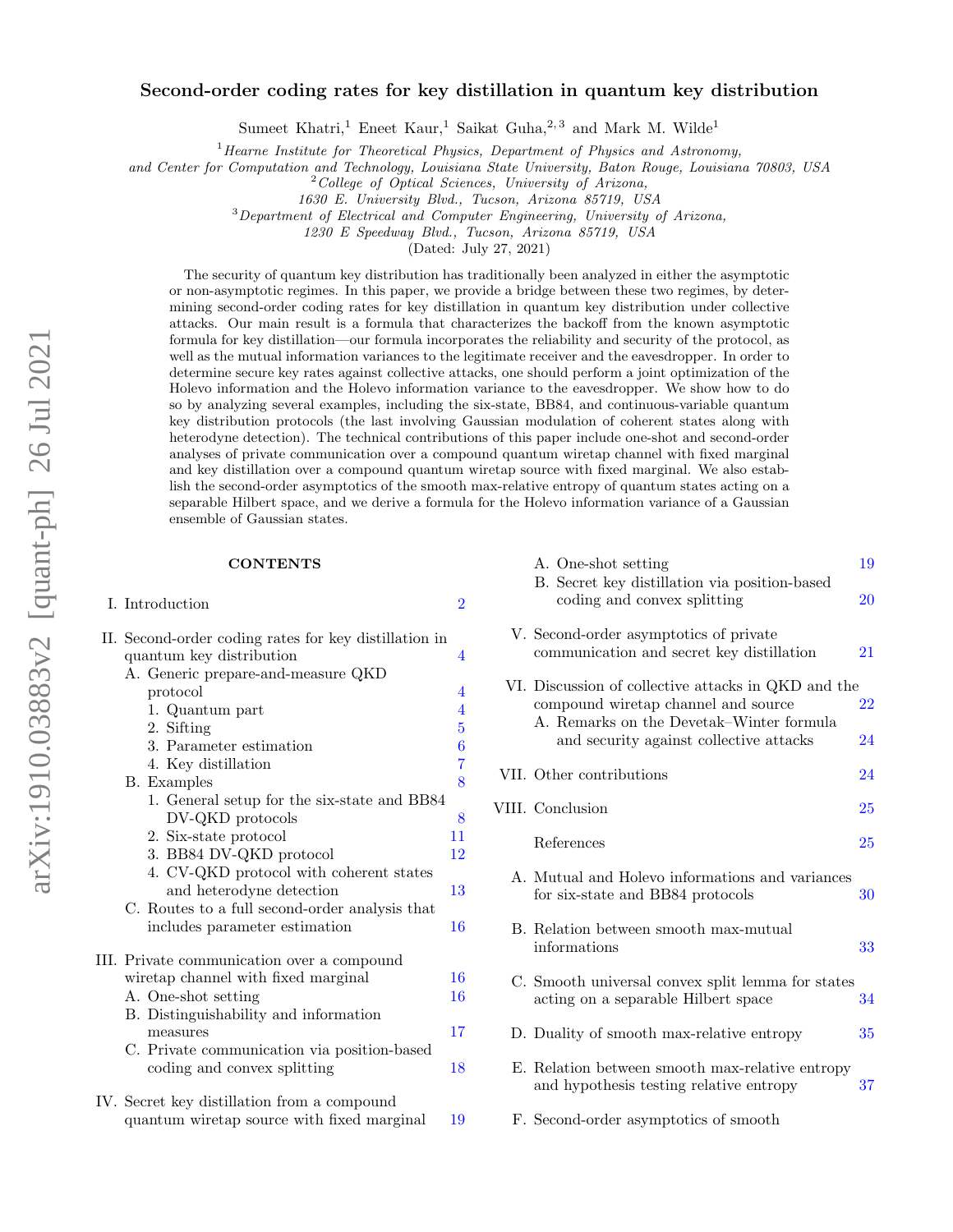max-relative entropy for states acting on a separable Hilbert space [38](#page-37-0)

- G. Mutual information variance and T quantity of classical–quantum states [39](#page-38-0)
- H. Holevo information and Holevo information variance of a Gaussian ensemble of Gaussian states [40](#page-39-0)

### <span id="page-1-0"></span>I. INTRODUCTION

One of the near-term applications of quantum information science is quantum key distribution (QKD) [\[BB84,](#page-25-0) [Eke91\]](#page-26-0). By making use of an insecure quantum channel and a public, authenticated classical channel, two parties can share an information-theoretically secure secret key, which can be used later on for one-time pad encryption of a private message. There has been significant progress on this topic in the decades since it was conceived  $[SBPC<sup>+</sup>09, Lüt14, LCT14, DLQY16, XML<sup>+</sup>19]$  $[SBPC<sup>+</sup>09, Lüt14, LCT14, DLQY16, XML<sup>+</sup>19]$  $[SBPC<sup>+</sup>09, Lüt14, LCT14, DLQY16, XML<sup>+</sup>19]$  $[SBPC<sup>+</sup>09, Lüt14, LCT14, DLQY16, XML<sup>+</sup>19]$  $[SBPC<sup>+</sup>09, Lüt14, LCT14, DLQY16, XML<sup>+</sup>19]$  $[SBPC<sup>+</sup>09, Lüt14, LCT14, DLQY16, XML<sup>+</sup>19]$ .

A critical challenge for this research area is to establish security proofs for quantum key distribution. In particular, we are interested in determining the maximum possible rates that are achievable in principle and guaranteed to be secure against any possible eavesdropper allowed by quantum mechanics. Security proofs have been developed for discrete-variable quantum key distribution (DV-QKD) protocols, both in the asymptotic [\[LC99,](#page-27-2) [SP00,](#page-28-1) [May01,](#page-27-3) [RGK05,](#page-28-2) [Koa06\]](#page-27-4) and nonasymptotic regimes [\[Ren05,](#page-28-3) [TLGR12,](#page-28-4) [HT12,](#page-26-2) [TL17\]](#page-28-5). There are also advanced numerical approaches for addressing the asymptotic security of DV-QKD protocols [\[CML16,](#page-25-1) [WLC18\]](#page-29-2). Additionally, security proofs have been developed for continuous-variable quantum key distribution (CV-QKD) protocols [\[GG02a,](#page-26-3) [GG02b\]](#page-26-4), in the asymptotic [\[NGA06,](#page-27-5) [GPC06,](#page-26-5) [RC09\]](#page-28-6) and non-asymptotic regimes  $[FFB+12, Fur14, Lev17]$  $[FFB+12, Fur14, Lev17]$  $[FFB+12, Fur14, Lev17]$  $[FFB+12, Fur14, Lev17]$  $[FFB+12, Fur14, Lev17]$ . Furthermore, security proofs have appeared for asymptotic security of discretemodulation protocols for CV-QKD [\[ZHRL09,](#page-29-3) [BW18,](#page-25-2) [KGW19,](#page-27-7) [GGDL19,](#page-26-8) [LUL19\]](#page-27-8).

In this work, we address the security of quantum key distribution in a regime that represents a bridge between the asymptotic and non-asymptotic regimes. Namely, we employ the methods of second-order asymptotics [\[Li14,](#page-27-9) [TH13\]](#page-28-7) in order to determine secure key rates for the key distillation step of a quantum key distribution protocol, under the assumption that an adversary applies a collective attack. Our development here covers both DV-QKD and CV-QKD protocols, due to various technical advances that we make in this paper. Second-order quantum information theory grew out of earlier developments in classical information theory [\[Hay09,](#page-26-9) [PPV10\]](#page-28-8), and it has since been explored extensively for various quantum communication tasks [\[TT15b,](#page-28-9) [DL15,](#page-26-10) [DTW16,](#page-26-11) [WRG16,](#page-29-4) [TBR16,](#page-28-10) [WTB17,](#page-29-5) [Wil17a,](#page-29-6) [OMW19\]](#page-27-10). The goal of a second-order information-theoretic analysis is to de-

termine the extra backoff from or overhead on the rates that are achievable in the asymptotic case, which are due to finite-size effects. In the context of quantum key distribution, the approach has been used for analyzing information reconciliation [\[TMMPE17\]](#page-28-11), for proving upper bounds on secure key rates [\[WTB17,](#page-29-5) [KW17\]](#page-27-11), and to address the entropy accumulation problem in deviceindependent QKD [\[DF19\]](#page-26-12). See also [\[Hay06\]](#page-26-13) for earlier work on this topic.

One contribution of our paper is that it is possible to evaluate distillable key rates in a regime that goes beyond a first-order asymptotic analysis, which is the typical case studied in several of the aforementioned works [\[LC99,](#page-27-2) [SP00,](#page-28-1) [May01,](#page-27-3) [Koa06,](#page-27-4) [CML16,](#page-25-1) [WLC18,](#page-29-2) [NGA06,](#page-27-5) [GPC06,](#page-26-5) [RC09,](#page-28-6) [ZHRL09,](#page-29-3) [BW18,](#page-25-2) [KGW19,](#page-27-7) [GGDL19,](#page-26-8) [LUL19\]](#page-27-8). It has been found in several preceding information-theoretic contributions that a second-order analysis gives excellent agreement with what is actually achievable in the finitesize regime [\[Hay09,](#page-26-9) [PPV10,](#page-28-8) [TBR16,](#page-28-10) [WTB17\]](#page-29-5). Thus, it is expected that our second-order analysis should agree well with secure distillable key rates that are achievable in principle in the finite-size regime.

To summarize our main contribution to QKD security analysis, suppose that  $\mathcal S$  is an "uncertainty set" indexing the states of the eavesdropper Eve that are consistent with the observed measurement results of the sender Alice and the receiver Bob. Let  $p_{XY}(x, y)$  be the probability distribution estimated by Alice and Bob after the parameter estimation step of a QKD protocol [\[Nota\]](#page-27-12). For fixed  $s \in \mathcal{S}$ , let  $\{p_{XY}(x,y), \rho_E^{x,y,s}\}_{x,y,s}$  be an ensemble of states that is consistent with the measurement results of Alice and Bob. Here we are assuming that Eve employs a collective attack, meaning that she applies the same quantum channel to every transmission of Alice. Then our contribution is that the following is the rate at which secret key bits can be generated in the key distillation step of a direct reconciliation protocol, for sufficiently large n, such that Bob's decoding error probability is no larger than  $\varepsilon_{I} \in (0,1)$  and the security parameter of the key is no larger than  $\varepsilon_{\text{II}} \in (0,1)$ :

$$
I(X;Y) + \sqrt{\frac{1}{n}V(X;Y)}\Phi^{-1}(\varepsilon_{I})
$$
  

$$
-\sup_{s\in\mathcal{S}}\left[I(X;E)_{s} - \sqrt{\frac{1}{n}V(X;E)_{s}}\Phi^{-1}(\varepsilon_{II}^{2})\right]
$$
  

$$
+ O\left(\frac{\log n}{n}\right), \quad (1)
$$

where

$$
\Phi^{-1}(\varepsilon) \coloneqq \sup \{ a \in \mathbb{R} \mid \Phi(a) \le \varepsilon \},\tag{2}
$$

<span id="page-1-2"></span><span id="page-1-1"></span>
$$
\Phi(a) \coloneqq \frac{1}{\sqrt{2\pi}} \int_{-\infty}^{a} dx \, \exp\left(\frac{-x^2}{2}\right). \tag{3}
$$

In the above,  $I(X; Y)$  is the Alice–Bob mutual information,  $V(X;Y)$  is the Alice–Bob mutual information variance,  $I(X; E)$ <sub>s</sub> is the Alice–Eve Holevo information for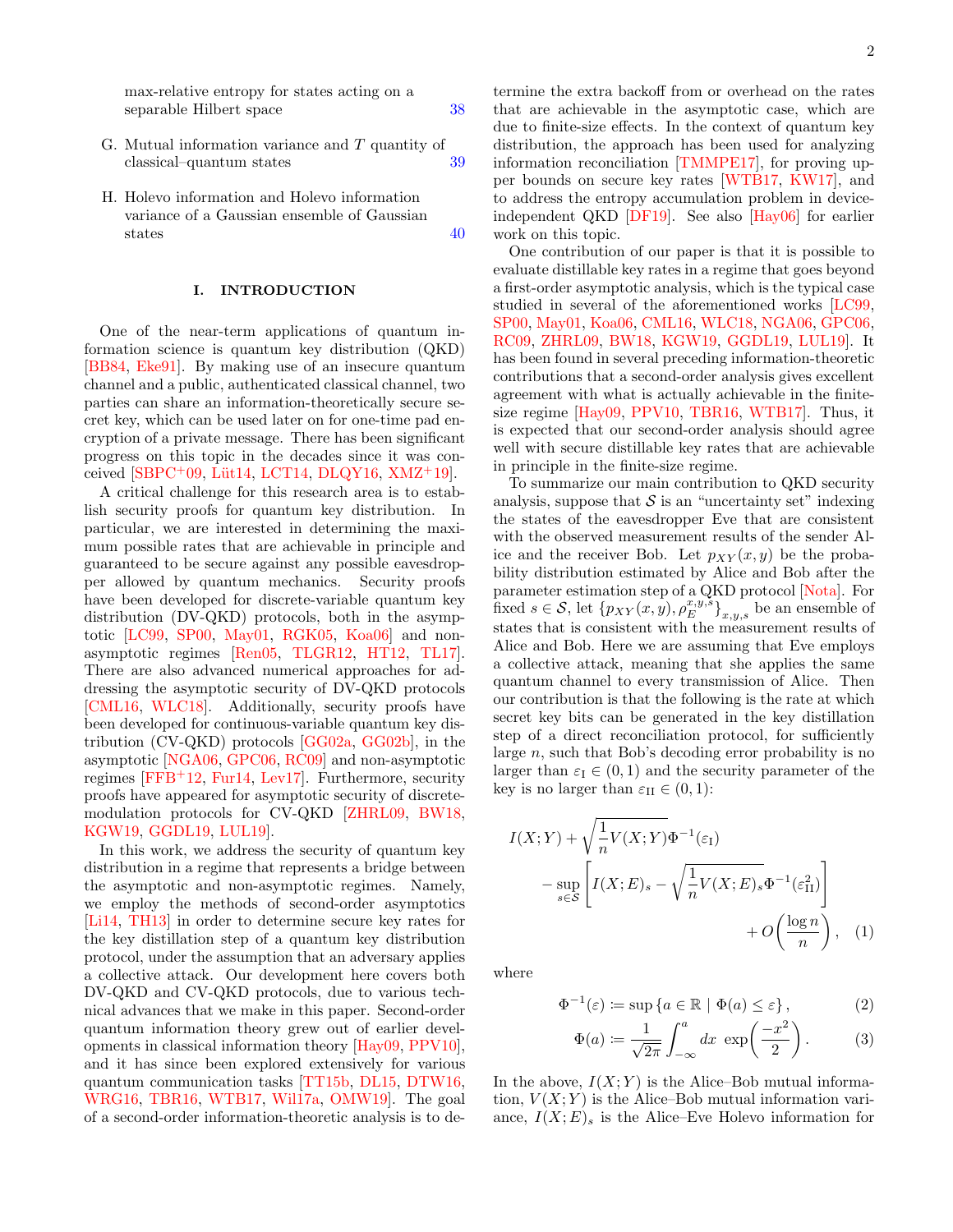fixed s, and  $V(X; E)$  is the Alice–Eve Holevo information variance for fixed s. The first-order term is given by  $I(X; Y) - \sup_{s \in \mathcal{S}} I(X; E)_{s}$ , which is the standard information quantity considered in asymptotic security analyses (see, e.g.,  $[Lüt14]$ ). In such a first-order asymptotic analysis, the quantity  $I(X;Y) - \sup_{s \in \mathcal{S}} I(X;E)$  is typically understood as the asymptotic rate at which an imperfect ensemble can be converted to a perfectly secure key. However, this conversion is only perfect in a precise sense in the asymptotic limit. What the mutual information variance  $V(X;Y)$  and the Holevo information variance  $V(X; E)$  characterize are the fluctuations about the first-order terms, which are due to finite-size effects, much like the variance of a random variable characterizes the speed of convergence toward the mean in the centrallimit theorem [ [KS10,](#page-27-13) [She11\]](#page-28-12). The second-order terms  $\sqrt{\frac{1}{n}V(X;Y)}\Phi^{-1}(\varepsilon_{I})$  and  $\sqrt{\frac{1}{n}V(X;E)_{s}}\Phi^{-1}(\varepsilon_{II}^{2})$  are negative for  $\varepsilon_{\text{I}}$ ,  $\varepsilon_{\text{II}}^2$  < 1/2, and thus they characterize the back-off from the asymptotic limit for sufficiently large, yet finite *n*. In Section [II A 4,](#page-6-0) we define all of these information quantities formally and explain them in more detail.

For the key distillation step of a reverse reconciliation protocol, the key rate is given by

$$
I(X;Y) + \sqrt{\frac{1}{n}V(X;Y)}\Phi^{-1}(\varepsilon_{I})
$$
  

$$
-\sup_{s \in S} \left[ I(Y;E)_{s} - \sqrt{\frac{1}{n}V(Y;E)_{s}}\Phi^{-1}(\varepsilon_{II}^{2}) \right]
$$
  

$$
+ O\left(\frac{\log n}{n}\right). \quad (4)
$$

The information quantities appearing in the above formula and their interpretations are essentially the same as those given in [\(1\)](#page-1-1), with the difference being the substitutions  $I(X; E)_s \to I(Y; E)_s$  and  $V(X; E)_s \to V(Y; E)_s$ to account for reverse reconciliation.

The formulas in [\(1\)](#page-1-1) and [\(4\)](#page-2-0) apply regardless of whether the variables  $X$  and  $Y$  are continuous or discrete, and whether the system  $E$  is finite- or infinite-dimensional. It is thus an advantage of our results that the expressions are given in terms of mutual informations and their variances rather than conditional entropies and their variances, as the former ones are well defined for infinite-dimensional systems (see the discussion in [\[LGG10,](#page-27-14) Section IV-B]). Furthermore, the above formulas apply whenever *n* is large enough so that  $n \sim$  $\max{\{\varepsilon_1^{-2}, \varepsilon_1^{-2}\}}$ . However, as we stated above, in prior work, this kind of second-order approximation has given excellent agreement with actual finite-size achievability statements [\[Hay09,](#page-26-9) [PPV10,](#page-28-8) [TBR16,](#page-28-10) [WTB17\]](#page-29-5).

When performing the optimization given by

$$
\sup_{s \in \mathcal{S}} \left[ I(Y;E)_s - \sqrt{\frac{1}{n} V(Y;E)_s} \Phi^{-1}(\varepsilon_{\text{II}}^2) \right],\tag{5}
$$

it is possible for large enough  $n$  to employ a perturbative approach, in which the first-order term  $I(Y;E)_{s}$ is optimized first, and then among all of the ensembles achieving the optimum first-order term, one further optimizes the second-order term  $-\sqrt{\frac{1}{n}V(Y;E)}s^{\Phi^{-1}}(\varepsilon_{\text{II}}^2)$ . See [\[PPV10,](#page-28-8) Lemmas 63 and 64] for a justification of this approach.

In Section [II,](#page-3-0) we evaluate achievable secure key rates for three standard QKD protocols: the six-state DV-QKD protocol [\[Bru98,](#page-25-3) [BPG99\]](#page-25-4), the BB84 DV-QKD protocol [\[BB84\]](#page-25-0), and the CV-QKD protocol involving Gaussianmodulation coherent-state encodings along with heterodyne detection [\[GG02a,](#page-26-3) [GG02b\]](#page-26-4). We find various analytical expressions for the achievable second-order coding rates, and we plot their performance in order to have a sense of what rates are achievable in principle.

We remark here that the contribution of our paper goes beyond the setting of quantum key distribution and applies more broadly in the context of private communication in quantum information theory. A starting point for our development is [\[Wil17a\]](#page-29-6), but here our result applies more broadly to the scenario in which the Alice– Eve correlations are not precisely known but instead chosen from an "uncertainty set." Furthermore, our results apply to the scenario in which the underlying quantum states act on an infinite-dimensional, separable Hilbert space (see [\[HZ12\]](#page-26-14) for a review of this setting of quantum information theory). See Sections [III](#page-15-1) and [IV](#page-18-0) for a one-shot analysis and Section [V](#page-20-0) for a second-order analysis. The information-theoretic setting that we consider here (secure communication against collective attacks) is strongly related to universal private communication and secret key distillation [\[DH10\]](#page-26-15), as well as the compound wiretap channel and compound wiretap source settings [\[CCD12,](#page-25-5) [BCCD14,](#page-25-6) [BJ16\]](#page-25-7). We note here that the compound wiretap setting has been of considerable interest in classical information theory recently [\[SBP15\]](#page-28-13).

<span id="page-2-0"></span>As a side note, it is unclear to us from reading the literature whether researchers working on security analyses against collective attacks in QKD and those working on universal and compound information-theoretic secrecy questions are fully aware of each other, and so one byproduct of our work could be to develop more interaction between these communities. Related to this, the QKD security proof community has been consistently applying the Devetak–Winter formula [\[DW05\]](#page-26-16) to analyze secret key rates for collective attacks in QKD, in spite of the fact that the Devetak–Winter protocol from [\[DW05\]](#page-26-16) does not generally apply to such a scenario and instead only applies to a known, fixed attack. The results of our paper also clarify and bridge this gap, and we discuss all of these points in more detail in Section [VI.](#page-21-0)

On a technical level, an important contribution of our paper is to determine the second-order asymptotics of the smooth max-relative entropy (see Appendix  $\overline{F}$ ), and this is the main reason why our security analysis applies to the infinite-dimensional case. This result also has impli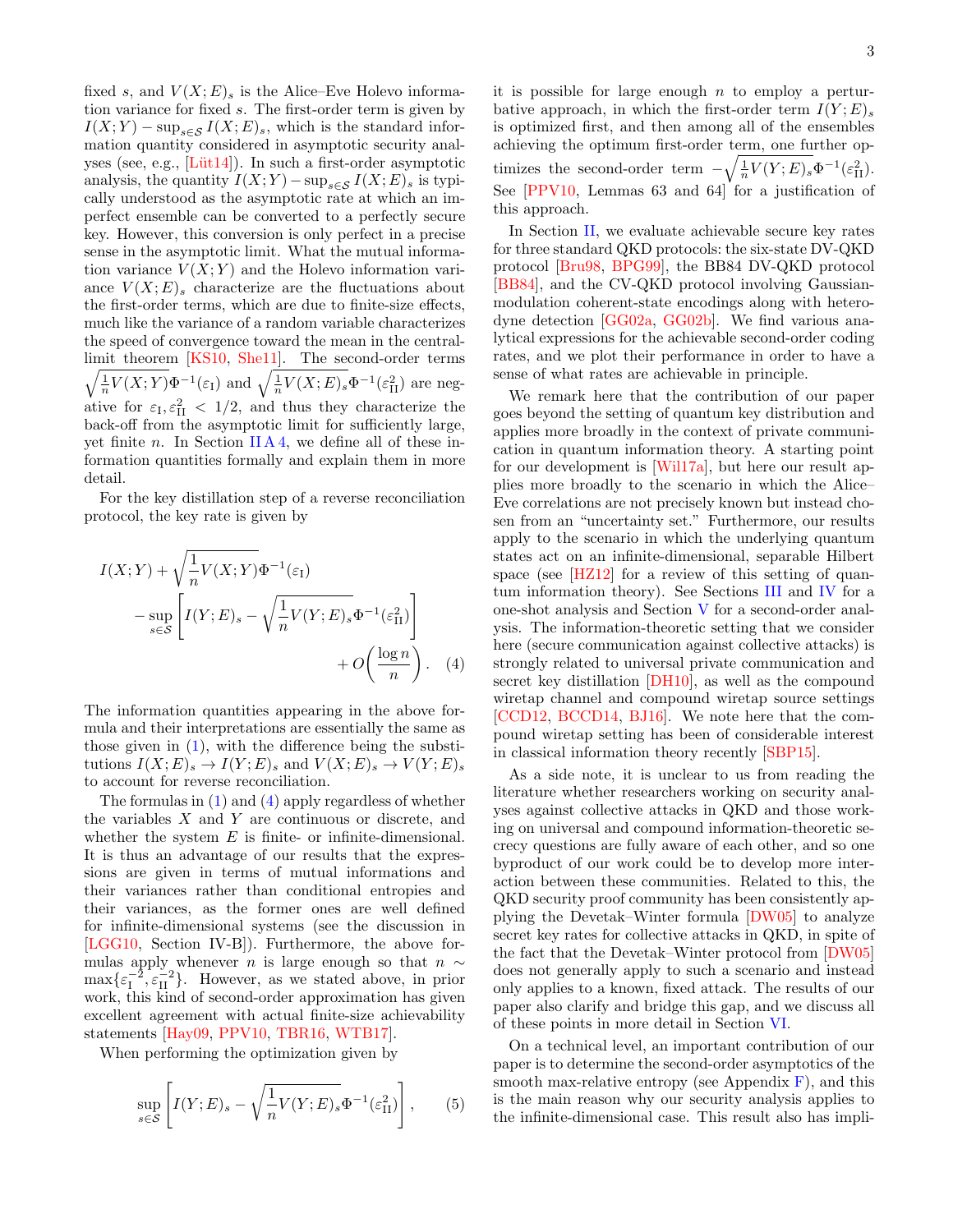cations for the distinguishability dilution task in the resource theory of asymmetric distinguishability [\[WW19\]](#page-29-7). We also extend some other known relations from the finite- to infinite-dimensional case (see Appendices [B,](#page-32-0) [C,](#page-33-0) [D,](#page-34-0) and [E\)](#page-36-0). Combined with the second-order asymptotics of the hypothesis testing relative entropy for the infinitedimensional case [\[DPR16,](#page-26-17) [KW17,](#page-27-11) [OMW19\]](#page-27-10), we are then led to our claim concerning second-order coding rates for private communication, secret key distillation, and key distillation in quantum key distribution.

Another technical contribution of our paper is a formula for the Holevo information variance of a Gaussian ensemble of quantum Gaussian states (see Proposition [3](#page-14-0) in Appendix  $H$ ). This formula is useful in a second-order analysis of CV-QKD protocols, and we expect it to be useful in other contexts besides those considered here. We also derive a novel expression for the Holevo information of a Gaussian ensemble of quantum Gaussian states (see Proposition [3\)](#page-14-0).

The rest of the paper proceeds as follows. We first consider the second-order analysis of the key distillation step of quantum key distribution in Section [II,](#page-3-0) and therein we analyze the approach for the important examples mentioned above (six state, BB84, CV-QKD). After that, we then develop the information-theoretic compound wiretap settings and protocols and the corresponding secure rates in detail. In Section [VI,](#page-21-0) we provide a historical discussion of the compound wiretap setting and collective attacks in quantum key distribution, with the stated goal of bridging the communities working on these related topics. We finally conclude in Section [VIII](#page-24-0) with a summary and a list of open questions. The appendices provide details of various technical contributions that are useful for this work and might be of independent interest.

# <span id="page-3-0"></span>II. SECOND-ORDER CODING RATES FOR KEY DISTILLATION IN QUANTUM KEY DISTRIBUTION

We begin by presenting one of our main results, which is the application of the second-order coding rates in [\(1\)](#page-1-1) and [\(4\)](#page-2-0) to the key distillation step of a quantum key distribution protocol. The claim here rests upon the oneshot information-theoretic key distillation protocol from Section [IV](#page-18-0) and its second-order expansion in Section [V,](#page-20-0) the details of which are presented in these later sections. Here we first review a generic prepare-and-measure QKD protocol and then state how  $(1)$  and  $(4)$  apply in this context. We finally analyze the approach in the context of the six-state DV-QKD protocol [\[Bru98,](#page-25-3) [BPG99\]](#page-25-4), the BB84 DV-QKD protocol [\[BB84\]](#page-25-0), and the reversereconciliation CV-QKD protocol [\[GG02b\]](#page-26-4). All source code files needed to generate the plots in this section are available as ancillary files with the arXiv posting of this paper.

We should clarify that our main emphasis, as indicated above, is on the key distillation step of a quantum key distribution protocol and how to incorporate a secondorder coding rate analysis. As part of this, we are assuming that the parameter estimation step of a QKD protocol yields reliable estimates of the classical channel from Alice to Bob that is induced by the quantum part of the QKD protocol. We expand more upon this point in what follows, and we note up front here that it is an open question to incorporate a full second-order analysis that includes the parameter estimation step in addition to the key distillation step.

### <span id="page-3-1"></span>A. Generic prepare-and-measure QKD protocol

Let us recall the structure of a generic prepare-andmeasure protocol for quantum key distribution, in which the adversary applies a collective attack. The protocol consists of three steps: a quantum part, parameter estimation, and key distillation (the last combines information reconciliation and privacy amplification into a single step). We consider both direct and reverse reconciliation settings for key distillation.

# <span id="page-3-2"></span>1. Quantum part

The quantum part of the protocol consists of the following steps:

1. It begins with the sender Alice picking a state  $\rho_A^x$ randomly from an ensemble

$$
\mathcal{E}_A := \{ p_X(x), \rho_A^x \}_{x \in \mathcal{X}},\tag{6}
$$

where  $p_X$  is a probability distribution and each state  $\rho_A^x$  is described by a density operator acting on an input Hilbert space  $\mathcal{H}_A$ .

2. Alice transmits the system A through an unknown quantum channel  $\mathcal{N}_{A\rightarrow B}$ , with input system A and output system B. It is assumed that the channel itself is controlled by the eavesdropper Eve, and the output system  $B$  is given to the legitimate receiver Bob. It is a standard feature of quantum information that every quantum channel has an isometric extension [\[Sti55\]](#page-28-14) (see also, e.g., [\[Wil17b\]](#page-29-8)), from which the original channel can be realized by a partial trace over an environment system. Thus, there exists an isometric channel  $\mathcal{U}_{A\to BE}^N$  extending the channel  $\mathcal{N}_{A\rightarrow B}$  such that

$$
\mathcal{N}_{A \to B} = \text{Tr}_E \circ \mathcal{U}_{A \to BE}^N. \tag{7}
$$

In the worst-case scenario, the eavesdropper has full access to the environment system  $E$ , and so we assume that she does (as is standard in QKD security proof analyses).

3. Upon receiving the system B, the receiver Bob performs a measurement channel  $\mathcal{M}_{B\to Y}$ , which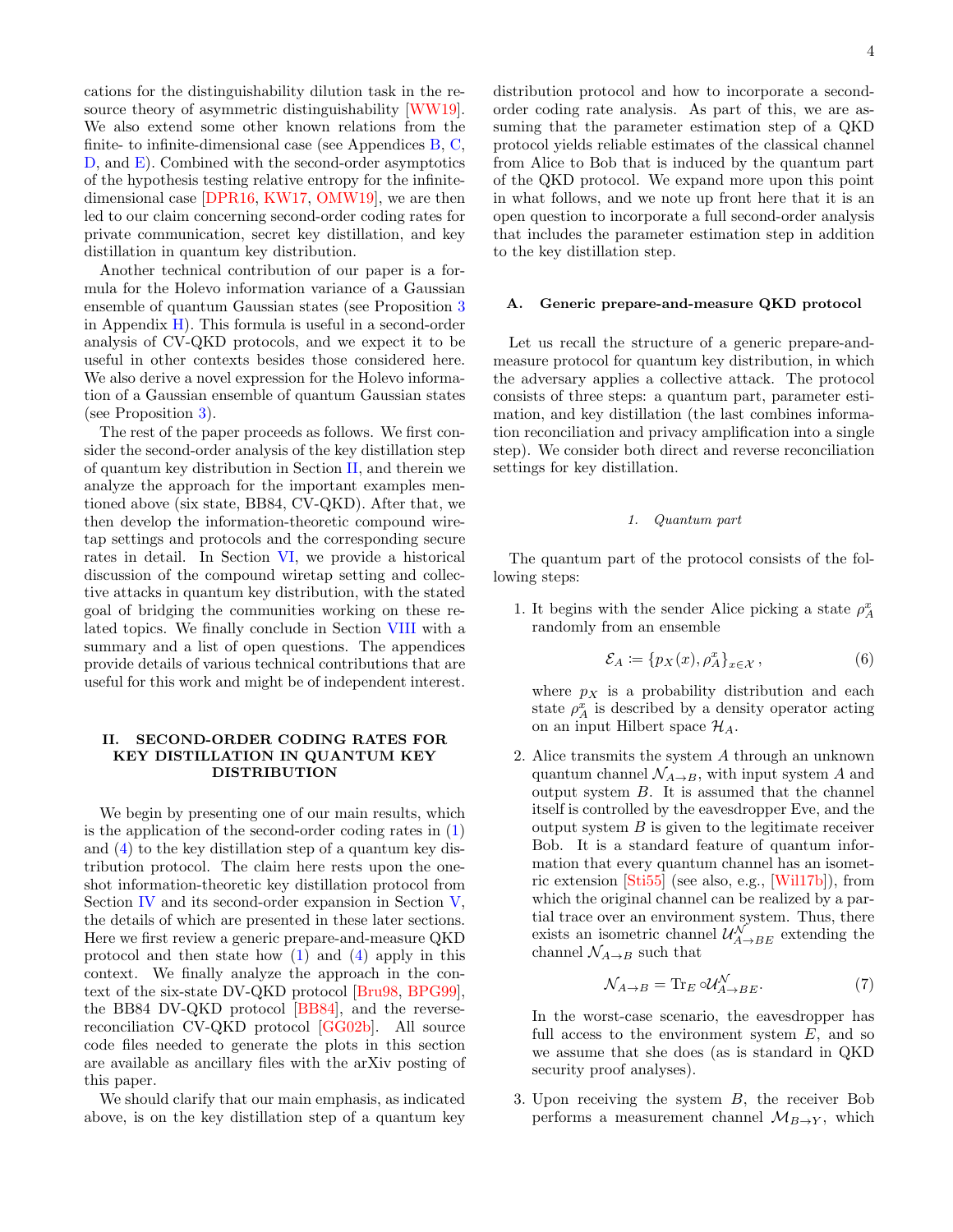$$
\Lambda_B^y \ge 0 \quad \forall y \in \mathcal{Y}, \qquad \sum_{y \in \mathcal{Y}} \Lambda_B^y = I_B. \tag{8}
$$

According to the Born rule, the measurement channel  $M_{B\to Y}$  gives the outcome y with probability  $\text{Tr}[\Lambda_B^y \omega_B]$  if the input state is  $\omega_B$ .

One round of this protocol leads to the following ensemble:

$$
\mathcal{E}_{\text{QKD}} \coloneqq \mathcal{E}_{\text{QKD}}(\mathcal{E}_A, \mathcal{U}_{A \to BE}^{\mathcal{N}}, \mathcal{M}_{B \to Y}) \tag{9}
$$

$$
\coloneqq \{p_{XY}(x,y), \rho_E^{x,y}\}_{x \in \mathcal{X}, y \in \mathcal{Y}},\tag{10}
$$

where the joint distribution  $p_{XY}(x, y)$  is given as

$$
p_{XY}(x,y) = p_X(x)p_{Y|X}(y|x),
$$
\n(11)

$$
p_{Y|X}(y|x) := \text{Tr}[\Lambda_B^y \mathcal{N}_{A \to B}(\rho_A^x)],\tag{12}
$$

and the eavesdropper states  $\rho_{E}^{x,y}$  are as follows:

$$
\rho_E^{x,y} := \frac{\text{Tr}_B[\Lambda_B^y \mathcal{U}_{A \to BE}^{\mathcal{N}}(\rho_A^x)]}{p_{Y|X}(y|x)}.
$$
(13)

Observe how the protocol induces a classical channel  $p_{Y|X}(y|x)$  from Alice to Bob via the Born rule in [\(12\)](#page-4-1).

The above steps are repeated  $m = k + n$  times, where  $k$  is the number of rounds used for parameter estimation and  $n$  is the number of rounds used for key distillation. The ensemble shared between Alice, Bob, and Eve after these  $m$  rounds is as follows:

$$
\mathcal{E}_{\text{QKD}}^{\otimes m} := \mathcal{E}_{\text{QKD}}^{\otimes m}(\mathcal{E}_A^{\otimes m}, (\mathcal{U}_{A \to BE}^N)^{\otimes m}, (\mathcal{M}_{B \to Y})^{\otimes m}) \quad (14)
$$

$$
:= \left\{ p_{X^m Y^m}(x^m, y^m), \rho_{E^m}^{x^m, y^m} \right\}_{x^m \in \mathcal{X}^m, y^m \in \mathcal{Y}^m}, \tag{15}
$$

where

$$
p_{X^m Y^m}(x^m, y^m) := \prod_{i=1}^m p_{X_i Y_i}(x_i, y_i), \qquad (16)
$$

$$
\rho_{E^m}^{x^m, y^m} := \rho_{E_1}^{x_1, y_1} \otimes \cdots \otimes \rho_{E_m}^{x_m, y_m},
$$
\n
$$
\text{Tr}_{\mathbf{E}} \left[ \Lambda^{y_i} \mathcal{U}^{\mathcal{N}} \right] \qquad (\alpha^{x_i})
$$

$$
\rho_{E_i}^{x_i, y_i} := \frac{\text{Tr}_{B_i}[\Lambda_{B_i}^{y_i} \mathcal{U}_{A_i \to B_i E_i}^N(\rho_{A_i}^{x_i})]}{p_{Y_i | X_i}(y_i | x_i)}, \quad (18)
$$

$$
p_{Y_i|X_i}(y_i|x_i) := \text{Tr}[\Lambda_{B_i}^{y_i} \mathcal{N}_{A_i \to B_i}(\rho_{A_i}^{x_i})]. \tag{19}
$$

A critical assumption that we make in the above is that Eve employs a collective attack, meaning that the isometric channel she applies over the  $m$  rounds is the tensorpower channel  $(\mathcal{U}_{A\rightarrow BE}^{\mathcal{N}})^{\otimes m}$ .

a. Channel twirling In order to simplify or symmetrize the collective attacks that need to be considered, Alice and Bob can employ an additional symmetrization of the protocol in each round, called channel twirling, introduced in a different context in [\[BDSW96\]](#page-25-8). Let

 ${U_A^g}_{g∈G}$  and  ${V_B^g}_{g∈G}$  be unitary representations of a group  $\mathcal{G}$ , such that the unitaries act on the input Hilbert space  $\mathcal{H}_A$  and output Hilbert space  $\mathcal{H}_B$ , respectively. Then before sending out her state  $\rho_A^x$ , Alice can select g uniformly at random from the group  $\mathcal{G}$ , apply the unitary  $U_A^g$  to her state, communicate the value of g over a public classical communication channel to Bob, who then performs  $V_B^{g\dagger}$  on his system before acting with his measurement. If Alice and Bob then discard the value of  $g$ , this twirling procedure transforms the original quantum channel  $\mathcal{N}_{A\rightarrow B}$  to the following symmetrized quantum channel:

<span id="page-4-5"></span>
$$
\overline{\mathcal{N}}_{A \to B}(\omega_A) := \frac{1}{|\mathcal{G}|} \sum_{g \in \mathcal{G}} (\mathcal{V}_A^{g\dagger} \circ \mathcal{N}_{A \to B} \circ \mathcal{U}_A^g)(\omega_A), \quad (20)
$$

where

<span id="page-4-4"></span>
$$
\mathcal{U}_A^g(\cdot) \coloneqq U_A^g(\cdot)U_A^{g\dagger}, \qquad \mathcal{V}_B^g(\cdot) \coloneqq V_B^g(\cdot)V_B^{g\dagger}.\tag{21}
$$

<span id="page-4-1"></span>Although channel twirling produces a worse (noisier) channel from the original one, the main benefit is that the number of parameters that are needed to specify  $\overline{\mathcal{N}}_{A\rightarrow B}$  can be far fewer than the number needed to specify  $\mathcal{N}_{A\rightarrow B}$ . For example, if the original channel  $\mathcal{N}_{A\rightarrow B}$  is a qubit channel and the unitaries consist of the Pauli operators, then the resulting twirled channel is a Pauli channel and thus specified by only three parameters. If the original channel  $\mathcal{N}_{A\rightarrow B}$  is a single-mode bosonic channel and the unitaries consist of the four equally spaced phase rotations  $\{0, \pi/2, \pi, 3\pi/2\}$ , then the resulting channel is a phase covariant (phase insensitive) channel [\[KGW19\]](#page-27-7) and has fewer parameters that characterize it.

<span id="page-4-2"></span>b. Finite-dimensional assumptions In the trusted device scenario that we are dealing with here, if the Hilbert space  $\mathcal{H}_A$  is finite dimensional, then we are making an implicit assumption that the union of the supports of the states  $\rho_A^x$  are fully contained in the Hilbert space  $\mathcal{H}_A$  and there is no leakage outside of it. In the case that system B is finite dimensional (i.e., the Hilbert space  $\mathcal{H}_B$ is finite dimensional), then we are making an implicit assumption that the measurement operators  $\{\Lambda_B^y\}_{y\in\mathcal{Y}}$  satisfy  $\sum_{y \in \mathcal{Y}} \Lambda_B^y = I_B$  and that  $I_B$  is indeed the identity operator for  $\mathcal{H}_B$ . Thus, if both the input and output Hilbert spaces  $\mathcal{H}_A$  and  $\mathcal{H}_B$  are finite dimensional, then by the Choi–Kraus theorem (see, e.g., [\[Wil17b\]](#page-29-8)), it is not necessary for Eve's system to be any larger than  $\dim(\mathcal{H}_A) \cdot \dim(\mathcal{H}_B)$ . So it follows that the finite dimensional assumption leads to strong constraints about Eve's attack, which may not necessarily hold in practice and thus should be stated up front. This is especially the case when dealing with photonic states and measurements acting on subspaces of an infinite-dimensional bosonic Fock space.

# <span id="page-4-0"></span>2. Sifting

<span id="page-4-3"></span>Some QKD protocols, such as the six-state and BB84 protocols, incorporate a sifting step, in which a fraction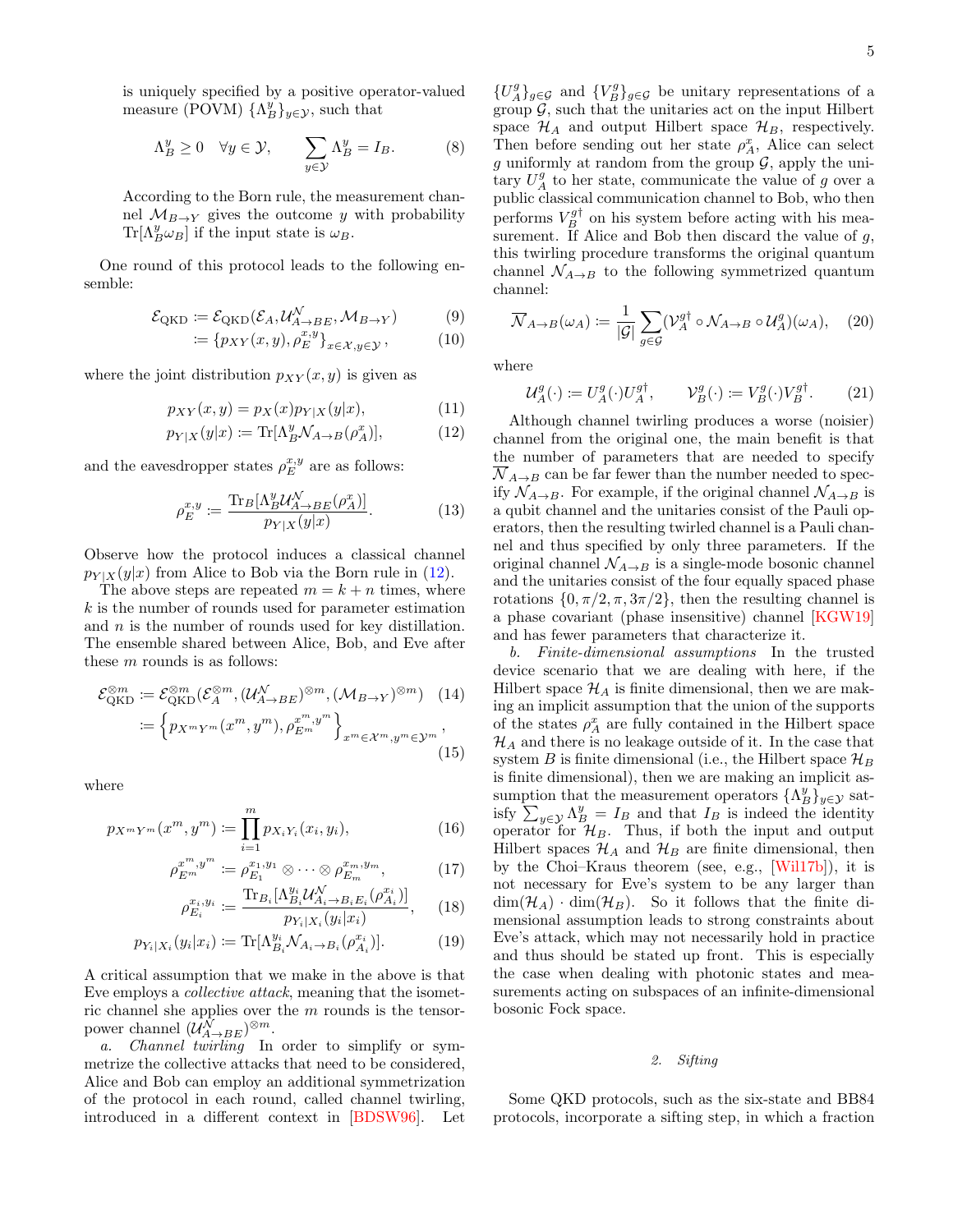of the data generated by the protocol is discarded. The main reason for incorporating sifting is that some inputoutput pairs in  $\mathcal{X} \times \mathcal{Y}$  do not give any useful information about the channel (Eve's attack) and thus can be discarded. For example, if the input state is  $|0\rangle\langle 0|$  or  $|1\rangle\langle 1|$ and Bob measures in the basis  $\{|+\rangle\langle+|, |-\rangle\langle-|\}$ , then even in the noiseless case of no eavesdropping, the outcome of the measurement is independent of the input and thus yields no useful information.

This sifting step can be described mathematically as a filter onto a subset  $\mathcal{F} \subseteq \mathcal{X} \times \mathcal{Y}$ , with the sifting probability given by

$$
p_{\text{sift}} := \sum_{(x,y)\in\mathcal{F}} p_{XY}(x,y),\tag{22}
$$

and the conditioned ensemble by

$$
\mathcal{E}_{\text{QKD}}^{\text{sift}} \coloneqq \{p'_{XY}(x, y), \rho_E^{x, y}\}_{(x, y) \in \mathcal{F}},\tag{23}
$$

where

$$
p'_{XY}(x,y) := p_{XY}(x,y)/p_{\text{sift}}.\tag{24}
$$

As a consequence of sifting, some number  $m'$  of the original m rounds are selected, and the remaining systems of Alice, Bob, and Eve are described by the tensor-power ensemble:

$$
\begin{aligned} \left(\mathcal{E}_{\text{QKD}}^{\text{sift}}\right)^{\otimes m'} &:= \\ \left\{ p'_{X^{m'}Y^{m'}}(x^{m'}, y^{m'}), \rho_{E^{m'}}^{x^{m'}, y^{m'}} \right\}_{(x^{m'}, y^{m'}) \in \mathcal{F}^{m'}}, \quad (25) \end{aligned}
$$

with the above quantities defined similarly as in  $(14)$ –  $(19).$  $(19).$ 

In the discussion that follows in Section II  $\overline{A}$  3, we simply relabel  $m'$  as m and the distribution  $p'_{XY}(x, y)$  as  $p_{XY}(x, y)$ , with it understood that elements of  $p_{XY}(x, y)$ with  $(x, y)$  outside of F are set to zero. The distribution  $p_X$  is the marginal of  $p_{XY}$ , and the conditional distribution  $p_{Y|X}$  is a classical channel computed from  $p_{XY}$  as usual via  $p_{XY}(x, y)/p_X(x)$ .

### <span id="page-5-0"></span>3. Parameter estimation

After m rounds of the protocol are complete, k of the XY classical systems are randomly selected by Alice and Bob for parameter estimation, in order to estimate the set  $S$  of possible collective attacks of Eve. To be clear, the classical systems used for parameter estimation are  $X_{i_1}$ ,  $Y_{i_1}, \ldots, X_{i_k}, Y_{i_k}$  for some randomly selected (without replacement)  $i_1, \ldots, i_k \in \{1, \ldots, n\}.$ 

In what follows, we assume that  $k$  is large enough such that Alice and Bob get a very reliable (essentially exact) estimate of the classical channel  $p_{Y|X}(y|x)$ . This assumption is strong, but as stated above, our main focus in this paper is on analyzing second-order coding rates in

the key distillation step of the quantum key distribution protocol. In Section [II C,](#page-15-0) we discuss various routes for addressing this problem.

The goal of the parameter estimation step is to estimate the classical channel  $p_{Y|X}(y|x)$  reliably in order to produce an estimate of the unknown quantum channel  $\mathcal{N}_{A\rightarrow B}$  connecting Alice and Bob. Doing so then allows them to estimate the isometric channel  $\mathcal{U}_{A\rightarrow BE}^{N}$ , up to an information theoretically irrelevant isometry acting on the system E. In more detail, note that any other isometric extension of the original channel  $\mathcal{N}_{A\rightarrow B}$  is related to  $\mathcal{U}^N_{A\to BE}$  by an isometric channel acting on the system E. That is, suppose that  $\mathcal{V}_{A\rightarrow BE'}^N$  is another isometric channel satisfying  $\mathcal{N}_{A\to B} = \text{Tr}_{E} \circ \mathcal{V}_{A\to BE}^{\mathcal{N}}$ . Then there exists an isometric channel  $W_{E\rightarrow E'}$  such that  $\mathcal{V}_{A\rightarrow BE'}^{\mathcal{N}} = \mathcal{W}_{E\rightarrow E'} \circ \mathcal{U}_{A\rightarrow BE}^{\mathcal{N}}$  [Will7b]. However, Eve's information about the classical systems  $X$  and  $Y$  is the same regardless of which particular isometric extension is considered. Thus, as stated above, the goal of the parameter estimation step is to estimate the channel  $\mathcal{N}_{A\rightarrow B}$ by employing the estimate of  $p_{Y|X}(y|x)$ .

As a result of the parameter estimation step, Alice and Bob determine an uncertainty set  $S$ , each element s of which indexes a quantum channel  $\mathcal{N}_{A\rightarrow B}^s$  that is consistent with the classical channel  $p_{Y|X}(y|x)$ , in the sense that

$$
p_{Y|X}(y|x) = \text{Tr}[\Lambda_B^y \mathcal{N}_{A \to B}^s(\rho_A^x)],\tag{26}
$$

for all  $s \in \mathcal{S}$ ,  $x \in \mathcal{X}$ , and  $y \in \mathcal{Y}$ . It is generally not possible to determine the actual quantum channel  $\mathcal{N}_{A\rightarrow B}$ exactly, so that  $|S| > 1$ . However, if the input ensemble  $\mathcal{E}_A = \{p_X(x), \rho_A^x\}_{x \in \mathcal{X}}$  and the POVM  $\{\Lambda_B^y\}_{y \in \mathcal{Y}}$  form a tomographically complete set [\[CN97,](#page-25-9) [PCZ97\]](#page-28-15), then it is possible to determine an exact estimate of the actual, unknown quantum channel  $\mathcal{N}_{A\rightarrow B}$  from the classical channel  $p_{Y|X}(y|x)$ . That is, in the tomographically complete case, there exists an invertible linear map relating  $p_{Y|X}(y|x)$  and  $\mathcal{N}_{A\rightarrow B}$ . So in this special case, there is a unique quantum channel  $\mathcal{N}_{A\rightarrow B}$  corresponding to the classical channel  $p_{Y|X}(y|x)$ .

In some parameter estimation protocols, Alice and Bob do not estimate the entries of  $p_{Y|X}(y|x)$  for all  $x \in \mathcal{X}$ and  $y \in \mathcal{Y}$ , but they instead do so for a subset of  $\mathcal{X} \times \mathcal{Y}$ (for example as a consequence of sifting). Furthermore, they could reduce the number of parameters that need to be estimated by employing additional symmetrization of  $p_{Y|X}(y|x)$ , in which some of the entries are averaged or simple functions of them are computed. These latter approaches are commonly employed in the parameter estimation phase of the BB84 and six-state protocols, in which quantum bit error rates (QBERs) are estimated in lieu of all entries of  $p_{Y|X}(y|x)$ . Another example for which the full  $p_{Y|X}(y|x)$  is not typically estimated is CV-QKD, where only two scalar parameters are estimated in order to derive a key-rate lower bound under a collective-attack assumption, even in a finite key-length regime [\[Lev15\]](#page-27-15).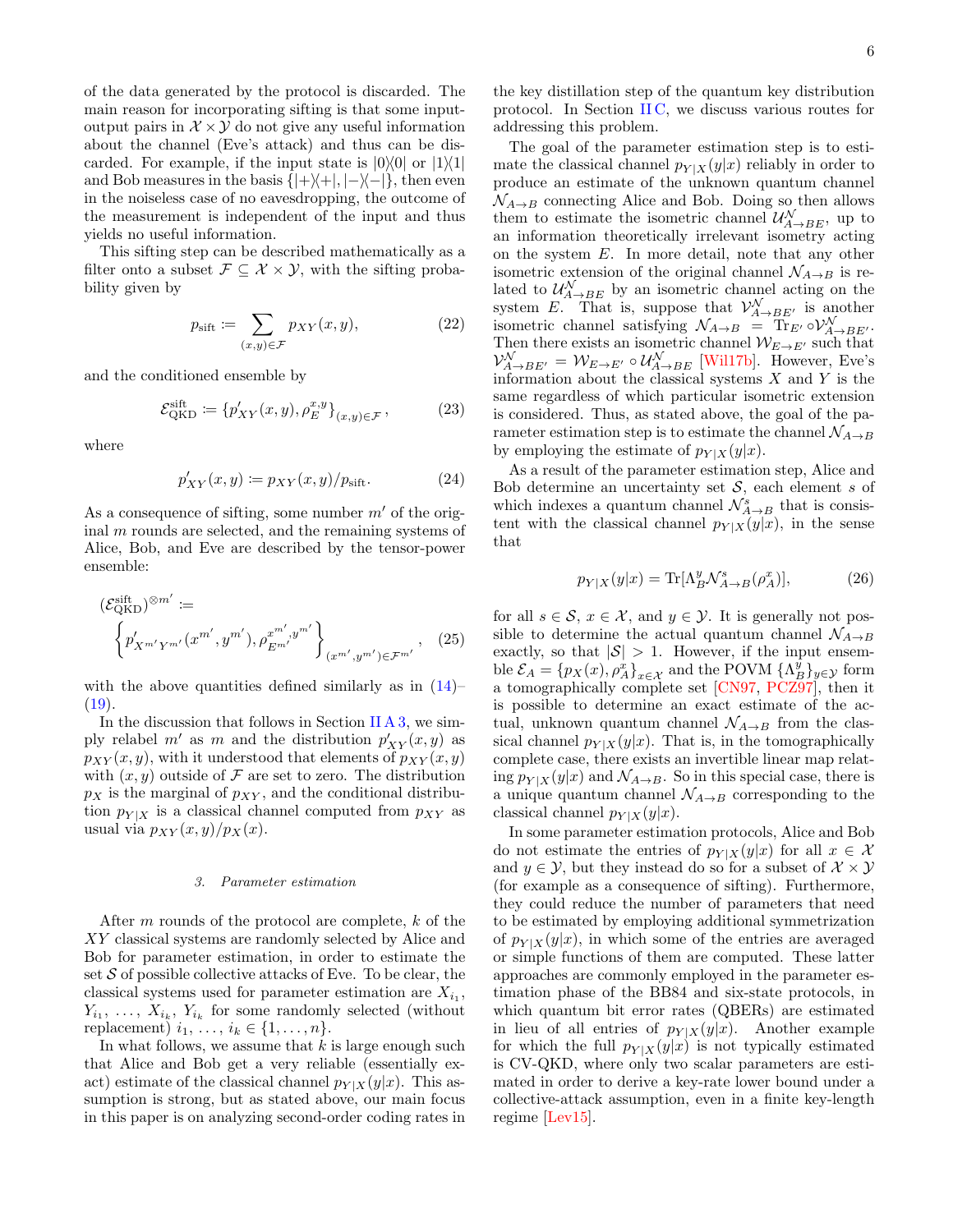# <span id="page-6-0"></span>4. Key distillation

After the parameter estimation step, the ensemble characterizing each of the  $n$  remaining systems shared by Alice, Bob, and Eve is as follows:

<span id="page-6-1"></span>
$$
\mathcal{E}_{\text{QKD}}^s \coloneqq \{ p_{XY}(x, y), \rho_E^{x, y, s} \}_{x \in \mathcal{X}, y \in \mathcal{Y}, s \in \mathcal{S}},\tag{27}
$$

where

$$
p_{XY}(x, y) = p_X(x)p_{Y|X}(y|x),
$$
\n(28)

$$
p_{Y|X}(y|x) := \text{Tr}[\Lambda_B^y \mathcal{N}_{A \to B}^s(\rho_A^x)],\tag{29}
$$

and the eavesdropper states  $\rho_E^{x,y,s}$  are as follows:

$$
\rho_E^{x,y,s} := \frac{\text{Tr}_B[\Lambda_B^y \mathcal{U}_{A \to BE}^{\mathcal{N}^s}(\rho_A^x)]}{p_{Y|X}(y|x)}.\tag{30}
$$

The full ensemble for the *n* remaining systems is an  $n$ fold tensor power of the above, similar to that given in  $(14)$ – $(19)$ , except with the substitutions  $m \to n$  and  $\mathcal{N} \to \mathcal{N}^s$ . Note that the classical channel  $p_{Y|X}(y|x)$  is known and independent of s, due to our assumption of a collective attack and that  $k$  is large enough so that Alice and Bob can estimate  $p_{Y|X}(y|x)$  reliably. That is, there could be many quantum channels  $\mathcal{N}_{A\rightarrow B}^s$  that lead to the same classical channel  $p_{Y|X}(y|x)$  if the input preparation and the output measurements are not tomographically complete. Furthermore, the distribution  $p_X(x)$  is known because Alice controls the random selection of the states  $\{\rho_A^x\}_{x \in \mathcal{X}}$ .

The ensemble in  $(27)$  is then a particular instance of the information-theoretic model presented later on in Section [IV.](#page-18-0) Specifically, the ensemble in  $(27)$  is an instance of the compound wiretap source with fixed marginal from  $(211)$ , in which the system B in  $(211)$  is in correspondence with the classical system  $Y$  in  $(27)$ . As a result, we can apply [\(251\)](#page-21-1) (itself a consequence of Theorem [6\)](#page-19-1) to conclude that the following rate is achievable for key distillation for the remaining  $n$  rounds, by using direct reconciliation:

$$
I(X;Y)_{\mathcal{E}^s} + \sqrt{\frac{1}{n}V(X;Y)_{\mathcal{E}^s}}\Phi^{-1}(\varepsilon_{\mathrm{I}})
$$

$$
-\sup_{s\in\mathcal{S}}\left[I(X;E)_{\mathcal{E}^s} - \sqrt{\frac{1}{n}V(X;E)_{\mathcal{E}^s}}\Phi^{-1}(\varepsilon_{\mathrm{II}}^2)\right]
$$

$$
+ O\left(\frac{\log n}{n}\right), \quad (31)
$$

for sufficiently large n and with decoding error probability not larger than  $\varepsilon_I$  and security parameter not larger than  $\varepsilon_{\text{II}}$  (these latter two quantities are defined in Section  $\Gamma$ V A). In the above, the first two terms depend on the probability distribution  $p_{XY}$  in [\(27\)](#page-6-1), but they have no dependence on s. The inverse cumulative Gaussian distribution function  $\Phi^{-1}(\cdot)$  is defined in [\(2\)](#page-1-2). The classical mutual information is defined as

$$
I(X;Y)_{\mathcal{E}^s} := \sum_{x \in \mathcal{X}, y \in \mathcal{Y}} p_{XY}(x, y) \log_2 \left( \frac{p_{XY}(x, y)}{p_X(x) p_Y(y)} \right),\tag{32}
$$

the classical mutual information variance as [\[Str62,](#page-28-16) [Hay09,](#page-26-9) [PPV10\]](#page-28-8)

$$
V(X;Y)_{\mathcal{E}^s} := \sum_{x \in \mathcal{X}, y \in \mathcal{Y}} p_{XY}(x, y) \left[ \log_2 \left( \frac{p_{XY}(x, y)}{p_X(x) p_Y(y)} \right) - I(X;Y)_{\mathcal{E}^s} \right]^2,
$$
\n(33)

the Holevo information as [\[Hol73\]](#page-26-18)

$$
I(X;E)_{\mathcal{E}^s} := \sum_{x \in \mathcal{X}} p_X(x) D(\rho_E^{x,s} \| \rho_E^s), \tag{34}
$$

and the Holevo information variance as

$$
V(X;E)_{\mathcal{E}^s} :=
$$
  

$$
\sum_{x \in \mathcal{X}} p_X(x) \left[ V(\rho_E^{x,s} || \rho_E^s) + \left[ D(\rho_E^{x,s} || \rho_E^s) \right]^2 \right] - \left[ I(X;E)_{\mathcal{E}^s} \right]^2,
$$
  
(35)

where

$$
\rho_E^{x,s} := \sum_{y \in \mathcal{Y}} p_{Y|X}(y|x) \rho_E^{x,y,s},\tag{36}
$$

$$
\rho_E^s := \sum_{x \in \mathcal{X}} p_X(x) \rho_E^{x,s}.
$$
\n(37)

The quantum relative entropy of states  $\omega$  and  $\tau$  is defined as [\[Ume62\]](#page-29-9)

<span id="page-6-4"></span>
$$
D(\omega||\tau) \coloneqq \text{Tr}[\omega (\log_2 \omega - \log_2 \tau)],\tag{38}
$$

and the quantum relative entropy variance as [\[Li14,](#page-27-9) [TH13\]](#page-28-7)

<span id="page-6-5"></span>
$$
V(\omega||\tau) \coloneqq \text{Tr}[\omega (\log_2 \omega - \log_2 \tau - D(\omega||\tau))^2]. \tag{39}
$$

These quantities are defined more generally in [\(248\)](#page-21-2)– [\(249\)](#page-21-3) for states acting on separable Hilbert spaces. If either alphabet  $\mathcal X$  or  $\mathcal Y$  is continuous, then the corresponding sum is replaced with an integral.

<span id="page-6-2"></span>If Alice and Bob employ reverse reconciliation instead for key distillation, then the following distillable key rate is achievable:

<span id="page-6-3"></span>
$$
I(X;Y)_{\mathcal{E}^s} + \sqrt{\frac{1}{n}V(X;Y)_{\mathcal{E}^s}}\Phi^{-1}(\varepsilon_{\mathrm{I}})
$$

$$
-\sup_{s\in\mathcal{S}}\left[I(Y;E)_{\mathcal{E}^s} - \sqrt{\frac{1}{n}V(Y;E)_{\mathcal{E}^s}}\Phi^{-1}(\varepsilon_{\mathrm{II}}^2)\right]
$$

$$
+O\left(\frac{\log n}{n}\right), \quad (40)
$$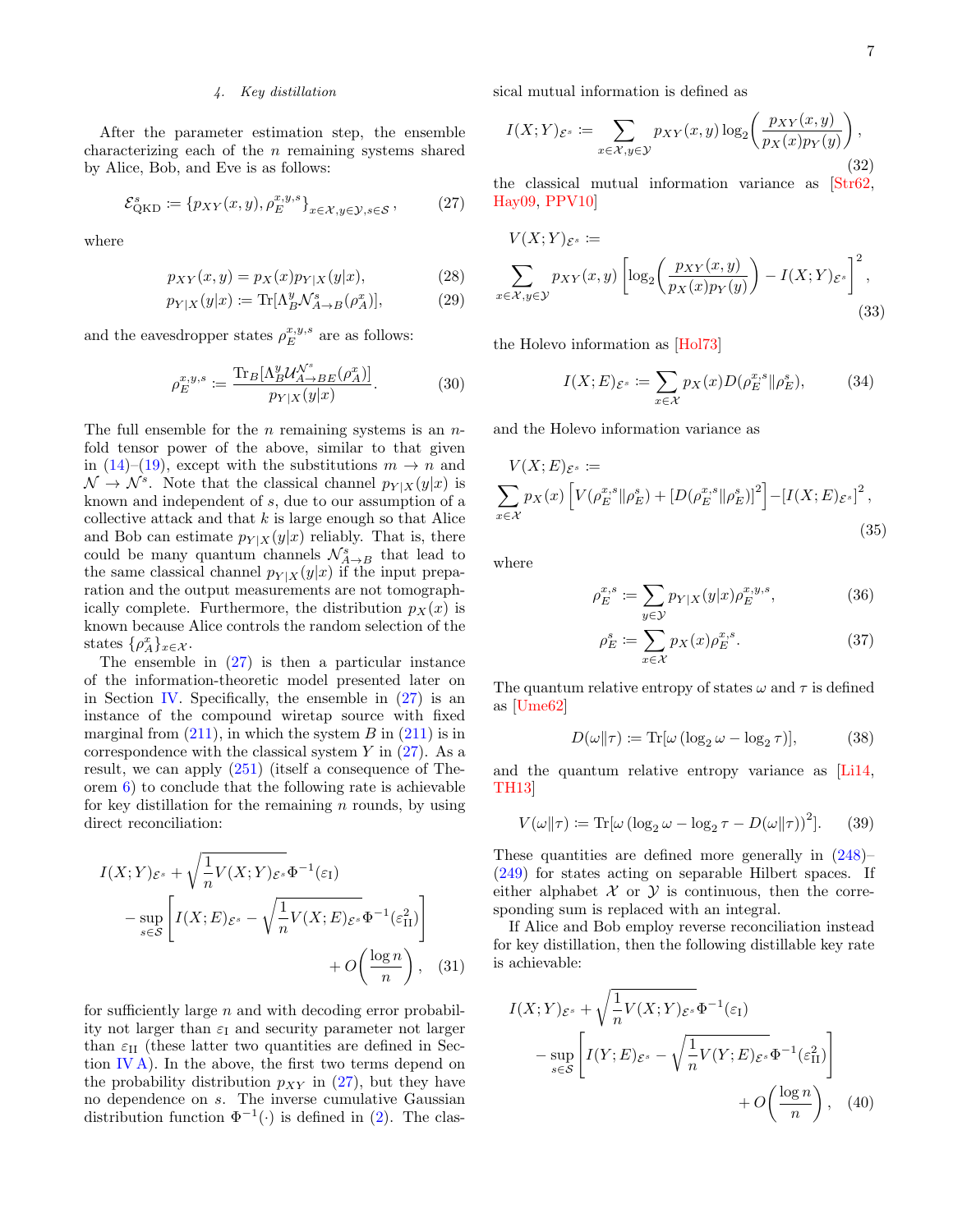with the Holevo information defined as

<span id="page-7-2"></span>
$$
I(Y;E)_{\mathcal{E}^s} := \sum_{y \in \mathcal{Y}} p_Y(y) D(\rho_E^{y,s} \| \rho_E^s), \tag{41}
$$

and the Holevo information variance as

$$
V(Y;E)_{\mathcal{E}^s} :=
$$
  
\n
$$
\sum_{y \in \mathcal{Y}} p_Y(y) \left[ V(\rho_E^{y,s} || \rho_E^s) + \left[ D(\rho_E^{y,s} || \rho_E^s) \right]^2 \right] - \left[ I(Y;E)_{\mathcal{E}^s} \right]^2,
$$
\n(42)

where

$$
\rho_E^{y,s} := \sum_{x \in \mathcal{X}} p_{X|Y}(x|y) \rho_E^{x,y,s}.
$$
\n(43)

**Remark 1** We emphasize that the formulas in  $(31)$  and [\(40\)](#page-6-3) represent the number of secret key bits per sifted bit. If we include all of the rounds of the protocol as part of the key rate, then the formulas in  $(31)$  and  $(40)$  must be multiplied by the fraction of bits used for sifting; see, e.g.,  $[TL17, Eq. (121)].$  $[TL17, Eq. (121)].$ 

a. On reconciliation efficiency and privacy amplification overhead It is common in the key distillation step of a first-order asymptotic analysis to incorporate a reconciliation efficiency parameter  $\beta \in [0, 1]$ , which recognizes the fact that it is never possible in any realistic scheme to achieve the Shannon limit  $I(X;Y)_{\mathcal{E}^s}$ . That is, the information reconciliation rate is written as  $\beta I(X;Y)_{\mathcal{E}^s}$ . Typically, the reconciliation efficiency  $\beta$  is chosen as a constant independent of the channel, the blocklength  $n$ , and the decoding error probability  $\varepsilon_I$ . As argued in [\[TMMPE17\]](#page-28-11), this approximation is rather rough, and one can instead employ a second-order analysis to get a much better approximation of the reconciliation efficiency. What we find from  $(31)$  and  $(40)$  is that the ideal reconciliation efficiency is characterized in terms of  $p_{XY}$ , *n*, and  $\varepsilon_I$  as follows:

$$
\beta(p_{XY}, n, \varepsilon_{\mathcal{I}}) := 1 + \frac{\sqrt{\frac{1}{n}V(X;Y)_{\mathcal{E}^s}} \Phi^{-1}(\varepsilon_{\mathcal{I}})}{I(X;Y)_{\mathcal{E}^s}}, \qquad (44)
$$

so that

$$
\beta(p_{XY}, n, \varepsilon_{\mathcal{I}}) I(X; Y)_{\varepsilon^{s}}\n= I(X; Y)_{\varepsilon^{s}} + \sqrt{\frac{1}{n} V(X; Y)_{\varepsilon^{s}}} \Phi^{-1}(\varepsilon_{\mathcal{I}}).
$$
 (45)

(Keep in mind that  $\Phi^{-1}(\varepsilon_{I}) < 0$  for  $\varepsilon_{I} < 1/2$ .) One can also find very good fits of the information reconciliation performance for actual codes by allowing for constants  $\beta_1$  and  $\beta_2$ , each not necessarily equal to one, to characterize the reconciliation efficiency empirically as follows [\[TMMPE17\]](#page-28-11):

$$
\beta(p_{XY}, n, \varepsilon_{\rm I}, \beta_1, \beta_2) := \beta_1 + \beta_2 \frac{\sqrt{\frac{1}{n}V(X;Y)_{\mathcal{E}^s}} \Phi^{-1}(\varepsilon_{\rm I})}{I(X;Y)_{\mathcal{E}^s}}.
$$
\n(46)

Thus, the formula above is a more useful guideline for reconciliation efficiency.

What we also notice in  $(31)$  and  $(40)$  is the presence of terms related to privacy amplification overhead. Privacy amplification overhead beyond the term  $\sup_{s\in\mathcal{S}} I(Y;E)_{\mathcal{E}^s}$  is not typically taken into account in first-order asymptotic security analyses, in spite of the fact that other factors are inevitably necessary. To be clear, the privacy amplification overhead is a factor  $\gamma > 1$  that multiplies the asymptotic, firstorder term  $\sup_{s\in\mathcal{S}} I(Y;E)_{\mathcal{E}^s}$ . By employing [\[PPV10,](#page-28-8) Lemma 63, the following expansion in  $n$  holds for direct-reconciliation privacy amplification for sufficiently large n:

<span id="page-7-3"></span>
$$
\sup_{s \in \mathcal{S}} \left[ I(X;E)_{\mathcal{E}^s} \right] - \sqrt{\frac{1}{n} V(X,\mathcal{S}^*)} \Phi^{-1}(\varepsilon_{\mathrm{II}}^2) + o(1/\sqrt{n}),\tag{47}
$$

where

$$
V(X, \mathcal{S}^*) \coloneqq \begin{cases} \sup_{s \in \mathcal{S}^*} V(X; E)_{\mathcal{E}^s} & \text{if } \varepsilon_{\text{II}}^2 \le \frac{1}{2} \\ \inf_{s \in \mathcal{S}^*} V(X; E)_{\mathcal{E}^s} & \text{else} \end{cases} \tag{48}
$$
\n
$$
\mathcal{S}^* \coloneqq \arg\max_{s \in \mathcal{S}} I(X; E)_{\mathcal{E}^s} . \tag{49}
$$

In the above, we are applying the perturbative approach of [\[PPV10,](#page-28-8) Lemma 63], in which we optimize the firstorder term  $I(X;E)_{\mathcal{E}^s}$ , and then among all of the optimizers of this first-order term, we are optimizing the second-order term  $V(X;E)_{\mathcal{E}^s}$ . Thus, the ideal privacy amplification overhead is given by

$$
\gamma(\mathcal{S}, n, \varepsilon_{\text{II}}) := 1 - \frac{\sqrt{\frac{1}{n} V(X, \mathcal{S}^*)} \Phi^{-1}(\varepsilon_{\text{II}}^2)}{\sup_{s \in \mathcal{S}} \left[ I(X; E)_{\mathcal{E}^s} \right]},
$$
(50)

so that

$$
\gamma(\mathcal{S}, n, \varepsilon_{\text{II}}) \sup_{s \in \mathcal{S}} [I(X; E)_{\mathcal{E}^s}] =
$$
  

$$
\sup_{s \in \mathcal{S}} [I(X; E)_{\mathcal{E}^s}] - \sqrt{\frac{1}{n} V(X, \mathcal{S}^*)} \Phi^{-1}(\varepsilon_{\text{II}}^2). \quad (51)
$$

As above, we could also allow for a more refined expression as follows, in terms of constants  $\gamma_1$  and  $\gamma_2$ , in order to fit the performance of realistic privacy amplification protocols:

$$
\gamma(\mathcal{S}, n, \varepsilon_{\text{II}}, \gamma_1, \gamma_2) \coloneqq \gamma_1 - \gamma_2 \frac{\sqrt{\frac{1}{n} V(X, \mathcal{S}^*)} \Phi^{-1}(\varepsilon_{\text{II}}^2)}{\sup_{s \in \mathcal{S}} \left[ I(X; E)_{\mathcal{E}^s} \right]}.
$$
(52)

### <span id="page-7-0"></span>B. Examples

# <span id="page-7-1"></span>1. General setup for the six-state and BB84 DV-QKD protocols

We begin this example section by providing the general setup for both the ideal, trusted six-state [\[Bru98,](#page-25-3) [BPG99\]](#page-25-4)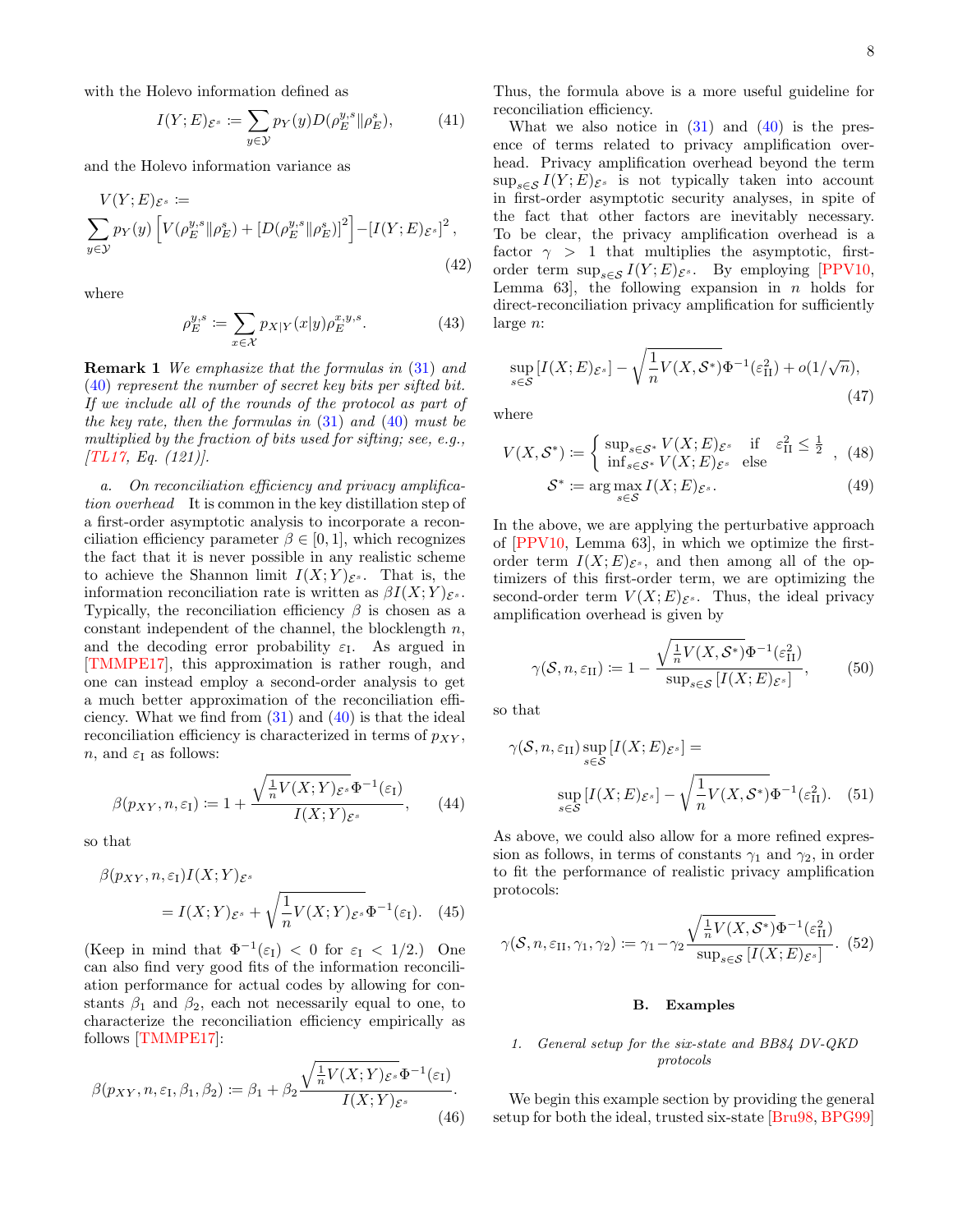and BB84 [\[BB84\]](#page-25-0) DV-QKD protocols, which are particular instances of the generic prepare-and-measure protocol presented in Section [II A.](#page-3-1)

In both of these protocols, the random variable  $X$  for Alice's encoding is a joint random variable consisting of random variables  $X_1$  and  $X_2$ , where  $X_1$  represents Alice's basis choice, and  $X_2$  is the binary random variable corresponding to the state taken from the chosen basis. The random variables  $X_1$  and  $X_2$  are independent. We similarly have that the output random variable  $Y$  for Bob is a joint random variable consisting of random variables  $Y_1$ and  $Y_2$ , where  $Y_1$  represents the choice of measurement basis, and  $Y_2$  represents the outcome of the measurement.

Let the alphabet  $\beta$  contain the possible basis choices. The random variables  $X_1$  and  $Y_1$  take values in  $\mathcal{B}$ . For the six-state protocol,  $\mathcal{B}_{\text{six-state}} = \{0, 1, 2\}$ , with "0" denoting the X-basis, "1" the Z-basis, and "2" the Y-basis. For the BB84 protocol,  $\mathcal{B}_{BB84} = \{0, 1\}$ . Then, let  $q_b^A$  and  $q_b^B$  be the probabilities that Alice and Bob, respectively, choose the basis  $b \in \mathcal{B}$ . In other words,

$$
q_b^A := \Pr[X_1 = b], \quad q_b^B := \Pr[Y_1 = b].
$$
 (53)

Let us define the following:

$$
\Pi_0^0 := |+\rangle\!\langle +| \equiv \rho_A^{0,0},\tag{54}
$$

$$
\Pi_1^0 := |-\rangle\langle -| \equiv \rho_A^{0,1},\tag{55}
$$

$$
\Pi_0^1 := |0\rangle\langle 0| \equiv \rho_A^{1,0},\tag{56}
$$

$$
\Pi_1^1 := |1\rangle\langle 1| \equiv \rho_A^{1,1},\tag{57}
$$

$$
\Pi_0^2 := |+i\rangle\langle+i| \equiv \rho_A^{2,0},\tag{58}
$$

$$
\Pi_1^2 := | -i \rangle \langle -i | \equiv \rho_A^{2,1}, \tag{59}
$$

where

$$
|+\rangle := (|0\rangle + |1\rangle)/\sqrt{2},\tag{60}
$$

$$
|-\rangle := (|0\rangle - |1\rangle)/\sqrt{2}, \tag{61}
$$

$$
|+i\rangle := (|0\rangle + i|1\rangle)/\sqrt{2},\tag{62}
$$

$$
|-i\rangle := (|0\rangle - i|1\rangle)/\sqrt{2},\tag{63}
$$

Now, Alice chooses the basis  $b_A \in \mathcal{B}$  with probability  $q_{b_A}^A$ , and with probability  $\frac{1}{2}$  chooses one of the two states  $\{\rho_A^{b_A,0},\rho_A^{b_A,1}\}$  in the basis to send to Bob. These choices are independent, and so we have that

$$
p_{X_1X_2}(b_A, x) = q_{b_A}^A \cdot \frac{1}{2}.\tag{64}
$$

The encoding ensemble  $\mathcal{E}_A$  is thus

<span id="page-8-0"></span>
$$
\mathcal{E}_A := \{ p_{X_1 X_2}(b_A, x), \rho_A^{b_A, x} \}_{b_A \in \mathcal{B}, x \in \{0, 1\}}.
$$
 (65)

The decoding POVM for Bob is

<span id="page-8-1"></span>
$$
\left\{ q_{b_B}^B \Pi_y^{b_B} \right\}_{b_B \in \mathcal{B}, y \in \{0, 1\}},\tag{66}
$$

which is equivalent to Bob picking the basis  $b_B$  at random according to  $q_{b_B}^B$  and then performing the measurement  ${\{\Pi_0^{b_B}, \Pi_1^{b_B}\}}.$ 

The protocol is finite dimensional, meaning that the assumptions stated in Section II  $A 1 b$ , come into play. Thus, the attack  $\mathcal{N}_{A\rightarrow B}$  that Eve applies is a qubit channel.

The channel twirling that Alice and Bob perform in this case is a Pauli channel twirl [\[BDSW96\]](#page-25-8). That is, before sending out her state, Alice applies, uniformly at random, one of the Pauli operators  $I, X, Y$ , or  $Z$ and Bob applies the corresponding Pauli after receiving the state from the channel. Thus, both  $\{U_A^g\}_{g\in\mathcal{G}}$  and  ${V_B^g}_{g \in G}$ , as discussed in Section [II A 1 a,](#page-4-3) are the Pauli group  $\{I, X, Y, Z\}$ . Then the resulting twirled channel is as given in [\(20\)](#page-4-5), and it is well known that a Pauli twirl of a qubit channel leads to a Pauli channel [\[DHCB05\]](#page-26-19):

<span id="page-8-2"></span>
$$
\overline{\mathcal{N}}_{A \to B}(\omega_A) = p_I \omega_A + p_X X \omega_A X + p_Y Y \omega_A Y + p_Z Z \omega_A Z,\tag{67}
$$

where  $p_1, p_X, p_Y, p_Z \ge 0$  and  $p_1 + p_X + p_Y + p_Z = 1$ .

Note that it is not necessary for Alice and Bob to apply the Pauli channel twirl in an active way in the quantum domain. Since the encoding ensemble in [\(65\)](#page-8-0) is invariant with respect to the Pauli group (for both the six-state and BB84 protocols), Alice can keep track of the twirl in classical processing. Similarly, the decoding POVM of Bob in [\(66\)](#page-8-1) is invariant with respect to the Pauli group, so that Bob can keep track of the twirl in classical processing.

At the end of the quantum part of the protocol, the induced classical channel is as follows

$$
p_{Y_1 Y_2|X_1 X_2}(b_B, y|b_A, x) = q_{b_B}^B \text{Tr}[\Pi_y^{b_B} \overline{\mathcal{N}}_{A \to B}(\rho_A^{b_A, x})].
$$
\n(68)

The joint probability distribution shared by Alice and Bob is then as follows:

$$
p_{X_1 X_2 Y_1 Y_2} (b_A, x, b_B, y)
$$
  
=  $p_{Y_1 Y_2 | X_1 X_2} (b_B, y | b_A, x) p_{X_1 X_2} (b_A, x)$  (69)

$$
= \frac{1}{2} q_{b_A}^A q_{b_B}^B \text{Tr}[\Pi_y^{b_B} \overline{\mathcal{N}}_{A \to B}(\rho_A^{b_A, x})]. \tag{70}
$$

Both the six-state and BB84 protocols involve a sifting step, as discussed in Section [II A 2.](#page-4-0) Only the data are kept for which the sender and receiver's basis bits agree. The probability that Alice and Bob choose the same basis is given by

$$
p_{\text{sift}} \coloneqq \sum_{b \in \mathcal{B}} q_b^A q_b^B \tag{71}
$$

The resulting probability distribution shared by Alice and Bob is

$$
p_{X_1 X_2 Y_1 Y_2}^{\text{sift}}(b, x, b, y) \coloneqq \frac{q_b^A q_b^B}{2p_{\text{sift}}} \operatorname{Tr}[\Pi_y^b \overline{\mathcal{N}}_{A \to B}(\rho_A^{b, x})], \tag{72}
$$

and it is for this (conditional) probability distribution that parameter estimation occurs and using which key distillation occurs in both the six-state and BB84 protocols.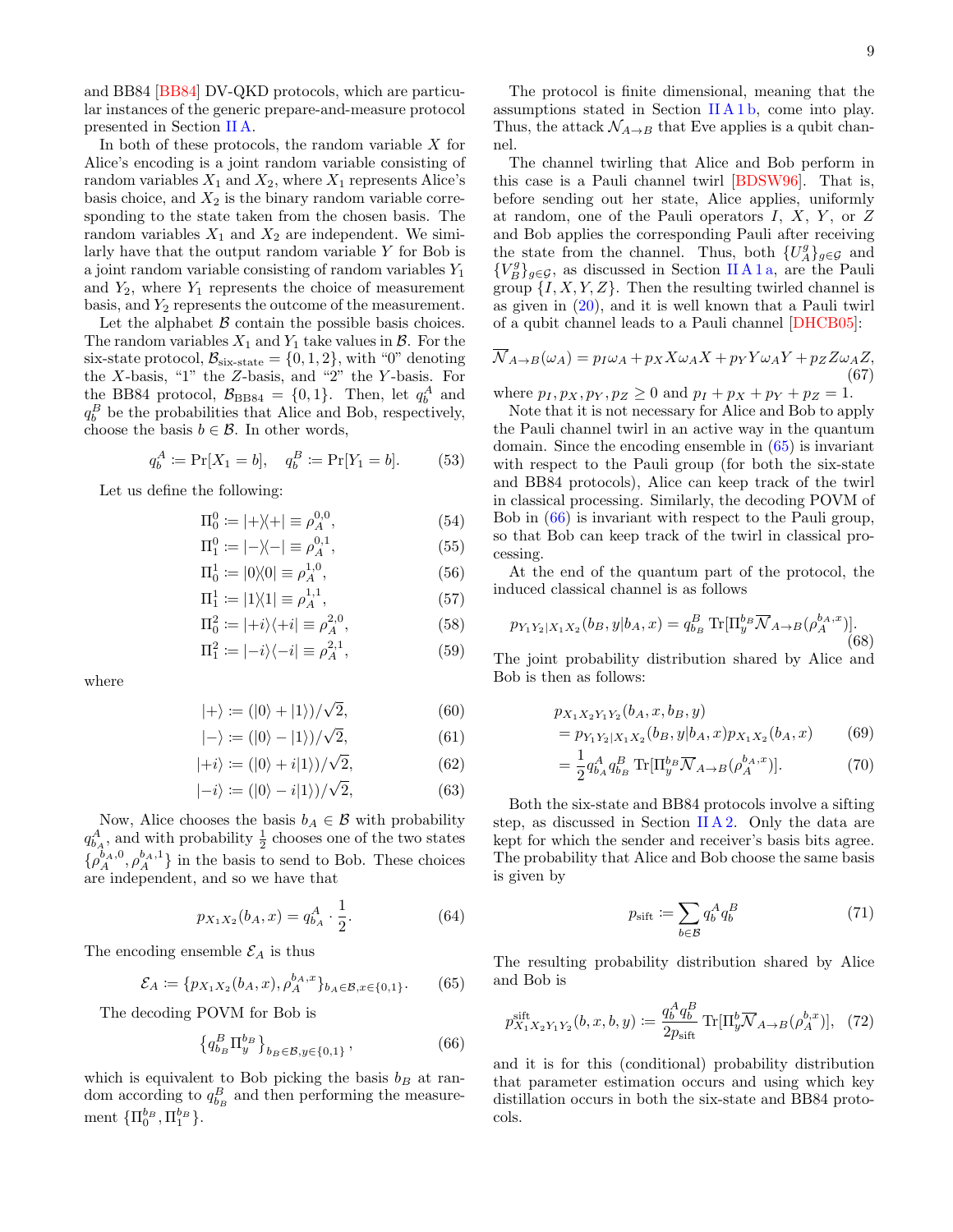$$
\otimes \rho_E^{b,x,y}, \quad (82)
$$

The full classical-classical-quantum state of Alice, Bob, and the eavesdropper, can be written via an isometric extension  $\mathcal{U}_{A\to BE}^{\mathcal{N}}$  of the channel  $\mathcal{N}_{A\to B}$ . Specifically,

$$
\rho_{X_1 X_2 Y_1 Y_2 E}^{\text{sift}} = \sum_{b \in \mathcal{B}} \sum_{x, y=0}^{1} \frac{q_b^A q_b^B}{p_{\text{sift}}} p_{X_2 Y_2 | X_1 Y_1}(x, y | b, b) | b, b \rangle \langle b, b |_{X_1 Y_1}
$$
  

$$
\otimes |x, y \rangle \langle x, y |_{X_2 Y_2} \otimes \rho_E^{b, x, y}, \quad (73)
$$

where

$$
p_{X_2Y_2|X_1Y_1}(x,y|b,b) = \frac{1}{2} \operatorname{Tr}[\Pi_y^b \overline{\mathcal{N}}_{A \to B}(\rho_A^{b,x})],\qquad(74)
$$

$$
\rho_E^{b,x,y} = \frac{\text{Tr}_B[\Pi_y^b \mathcal{U}_{A \to BE}^{\overline{N}}(\rho_A^{b,x})]}{p_{X_2 Y_2 | X_1 Y_1}(x, y | b, b)}.
$$
(75)

The channel parameters  $p_X$ ,  $p_Y$ , and  $p_Z$  in [\(67\)](#page-8-2) can be rewritten in terms of three quantum bit error rates (QBERs)  $Q_x$ ,  $Q_y$ , and  $Q_z$ , which in each case corresponds to the expected probability that Bob measures a different state from what Alice sent with respect to a given basis:

$$
Q_x := \frac{1}{2} \left( \langle -|\overline{\mathcal{N}}(|+\rangle\langle+|)|-\rangle + \langle +|\overline{\mathcal{N}}(|-\rangle\langle-|)|+\rangle \right), (76)
$$

$$
Q_y := \frac{1}{2} \langle -i | \overline{\mathcal{N}}(|+i\rangle\langle +i|) | -i \rangle + \frac{1}{2} \langle +i | \overline{\mathcal{N}}(|-i\rangle\langle -i|) | +i \rangle , \qquad (77)
$$

$$
Q_z := \frac{1}{2} \left( \langle 1 | \overline{\mathcal{N}}(|0\rangle\langle 0|) | 1 \rangle + \langle 0 | \overline{\mathcal{N}}(|1\rangle\langle 1|) | 0 \rangle \right). \tag{78}
$$

The probabilities  $p_X$ ,  $p_Y$ , and  $p_Z$  are then related to  $Q_x$ ,  $Q_y$ , and  $Q_z$  as follows:

$$
p_X = \frac{1}{2} (Q_z - Q_x + Q_y), \qquad (79)
$$

$$
p_Y = \frac{1}{2} (Q_x - Q_y + Q_z), \qquad (80)
$$

$$
p_Z = \frac{1}{2} (Q_y - Q_z + Q_x).
$$
 (81)

See [\[Kha16,](#page-27-16) Chapter 2] for a derivation of these equations. In the six-state protocol, it is possible to estimate all of the QBERs reliably, while in BB84, it is only possible to estimate  $Q_x$  and  $Q_z$  reliably.

Another further symmetrization of the protocol, in addition to channel twirling, is possible if Alice and Bob discard the basis information in  $X_1$  and  $Y_1$ . This is commonly employed in both the six-state and BB84 protocols in order to simplify their analysis. Discarding the basis information corresponds to tracing out the registers  $X_1$ and  $Y_1$  containing the basis information for Alice and Bob, respectively:

$$
\begin{split} \rho_{X_2Y_2E}^{\text{sift}} &:= \text{Tr}_{X_1Y_1}[\rho_{X_1X_2Y_1Y_2E}^{\text{sift}}] = \\ &\sum_{x,y=0}^1 \sum_{b \in \mathcal{B}} \frac{q_b^A q_b^B}{p_{\text{sift}}} p_{X_2Y_2|X_1Y_1}(x,y|b,b)|x,y \rangle\!\langle x,y|_{X_2Y_2} \end{split}
$$

This discarding of basis information in either the sixstate or BB84 protocols is equivalent to a further channel twirl. Let us consider first the six-state protocol, and let T denote the following unitary

$$
T := |+\rangle\langle 0| - i| - \rangle\langle 1| = \frac{1}{\sqrt{2}} \begin{bmatrix} 1 & -i \\ 1 & i \end{bmatrix},
$$
 (83)

so that  $T$  is a unitary changing the Pauli basis as

$$
TXT^{\dagger} = Y,\tag{84}
$$

$$
TYT^{\dagger} = Z,\tag{85}
$$

$$
T Z T^{\dagger} = X. \tag{86}
$$

Due to the fact that this gate swaps information encoded into the Pauli eigenstates around, discarding of basis information in the six-state protocol is equivalent to a further channel twirl as [\[Myh10,](#page-27-17) Section 2.2.7]

$$
\overline{\mathcal{N}}_{A\to B}^{Q}(\omega_{A})
$$
\n
$$
:= \frac{1}{3} \sum_{j \in \{0,1,2\}} T^{j\dagger} \overline{\mathcal{N}}_{A\to B} (T^{j} \omega_{A} T^{j\dagger}) T^{j} \tag{87}
$$
\n
$$
= \left(1 - \frac{3Q}{2}\right) \omega_{A} + \frac{Q}{2} \left(X \omega_{A} X + Y \omega_{A} Y + Z \omega_{A} Z\right), \tag{88}
$$

where

<span id="page-9-0"></span>
$$
Q = \frac{1}{3} (Q_x + Q_y + Q_z).
$$
 (89)

<span id="page-9-1"></span>The channel  $\overline{\mathcal{N}}_{A\to B}^Q$  above is the well known quantum depolarizing channel. It is completely positive for  $Q \in [0, 2/3]$ , and it is entanglement breaking when  $Q \in [1/3, 2/3]$ . An entanglement breaking channel is not capable of distilling secret key, as argued in [\[CLL04\]](#page-25-10), with a strong limitation for the finite-key regime established in [\[WTB17\]](#page-29-5).

<span id="page-9-2"></span>Now let us consider the BB84 protocol. Let  $H$  denote the following unitary Hadamard transformation:

$$
H := |+\rangle\langle 0| + |-\rangle\langle 1| = \frac{1}{\sqrt{2}} \begin{bmatrix} 1 & 1\\ 1 & -1 \end{bmatrix},
$$
 (90)

so that H changes the Pauli X and Z bases as  $H X H^{\dagger} =$ Z and  $HZH^{\dagger} = X$ . Due to the fact that the H gate swaps information encoded into the Pauli  $X$  and  $Z$  eigenstates around, discarding of basis information in the BB84 protocol is equivalent to a further channel twirl as [\[Myh10,](#page-27-17) Section 2.2.7]

$$
\overline{\mathcal{N}}_{A \to B}^{\text{BB84}, Q}(\omega_A) := \frac{1}{2} \sum_{j \in \{0, 1\}} H^{j\dagger} \overline{\mathcal{N}}_{A \to B} (H^j \omega_A H^{j\dagger}) H^j
$$
\n
$$
= (1 - 2Q + s) \omega_A + (Q - s) X \omega_A X
$$
\n(91)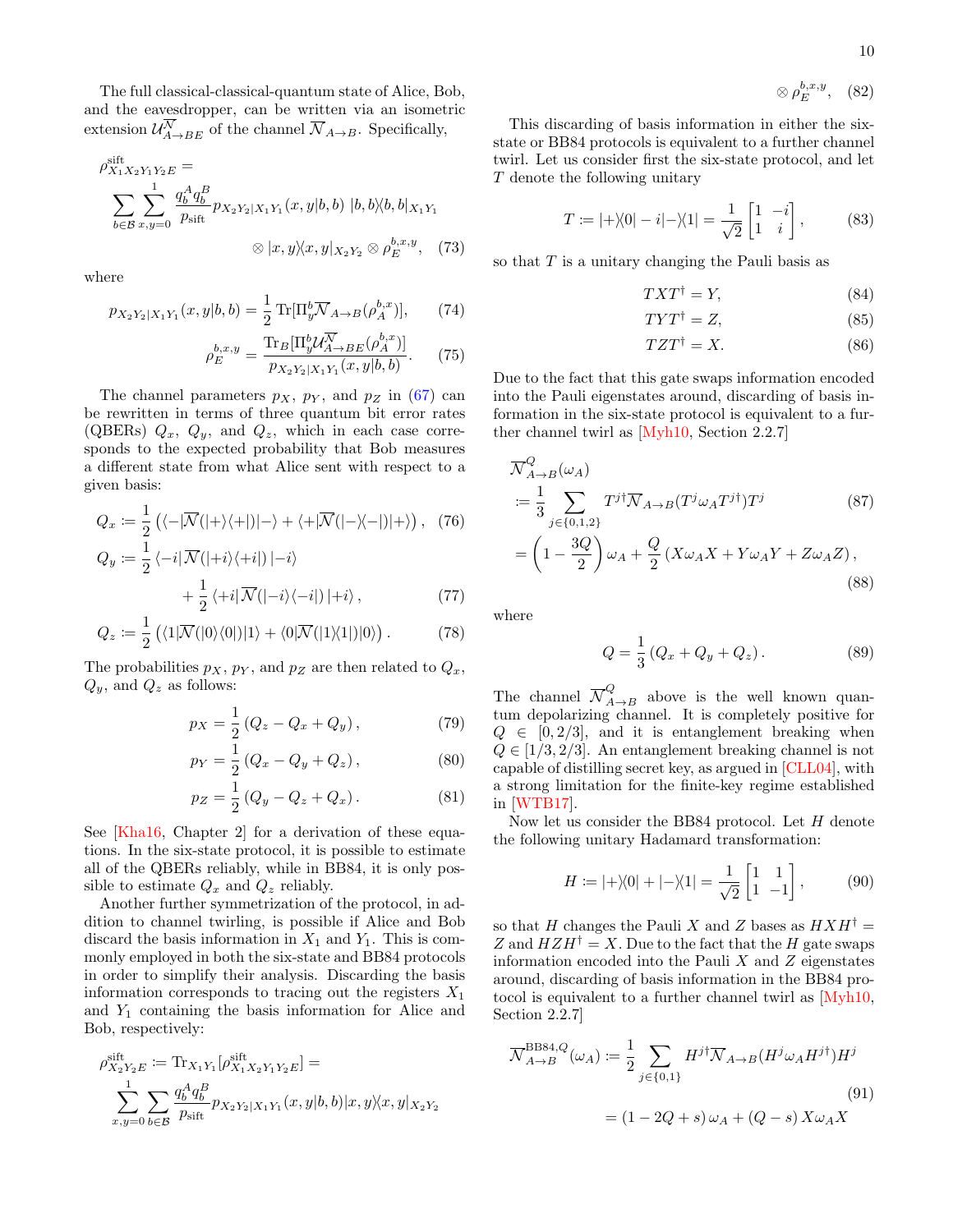<span id="page-10-1"></span>11

$$
+ sY\omega_A Y + (Q - s) Z\omega_A Z, \qquad (92)
$$

where in this case

$$
Q = \frac{1}{2} (Q_x + Q_z), \tag{93}
$$

$$
s = Q - Q_y/2. \tag{94}
$$

The channel  $\overline{N}_{A\to B}^{\text{BB84},Q}$  is thus known as the BB84 channel in the literature [\[SS08\]](#page-28-17). Observe that  $s \in [2Q - 1, Q]$ in order for complete positivity to hold. By computing the Choi state of this channel and using the condition for separability from [\[ADH08\]](#page-24-2), we find that the BB84 channel is entanglement breaking for  $s \in [0, 1/2]$  and  $Q \in [(s+1/2)/2, (s+1)/2]$ . As before, it is not possible to distill secret key from the BB84 channel when it is entanglement breaking.

We call a protocol in which the basis information is discarded a "coarse-grained protocol". We find analytic expressions for the key distillation rate of the coarse-grained BB84 and six-state protocols in the following sections.

### <span id="page-10-0"></span>2. Six-state protocol

For the six-state protocol, we have  $\mathcal{B} = \mathcal{B}_{\text{six-state}} =$  $\{0, 1, 2\}$ , corresponding to the X, Y, and Z bases. We typically take  $q_b^A = \frac{1}{3} = q_b^B$  for all  $b \in \mathcal{B}$ , so that  $p_{\text{sift}} =$  $\frac{1}{3}$ . The joint distribution shared by Alice and Bob after sifting is as follows:

$$
p_{X_1 X_2 Y_1 Y_2}^{\text{6-state}\left|\text{sift}\right.}(b, x, b, y) = \frac{q_b^A q_b^B}{2p_{\text{sift}}} \operatorname{Tr}[\Pi_y^b \overline{\mathcal{N}}_{A \to B}(\rho_A^{b, x})], \quad (95)
$$

for  $b \in \{0, 1, 2\}$  and  $x, y \in \{0, 1\}$ . Each of the relevant entries is given by

$$
p_{X_1 X_2 Y_1 Y_2}^{\text{6-state}|\text{sift}}(0,0,0,0) = \frac{1}{6}(1 - Q_x), \tag{96}
$$

$$
p_{X_1 X_2 Y_1 Y_2}^{\text{6-state|sift}}(0,0,0,1) = \frac{1}{6} Q_x, \tag{97}
$$

$$
p_{X_1 X_2 Y_1 Y_2}^{6\text{-state}|\text{sift}}(0,1,0,0) = \frac{1}{6} Q_x,\tag{98}
$$

$$
p_{X_1 X_2 Y_1 Y_2}^{\text{6-state}|\text{sift}}(0,1,0,1) = \frac{1}{6}(1 - Q_x), \tag{99}
$$

$$
p_{X_1 X_2 Y_1 Y_2}^{\text{6-statelsift}}(1,0,1,0) = \frac{1}{6}(1 - Q_z),\tag{100}
$$

$$
p_{X_1 X_2 Y_1 Y_2}^{\text{6-state}}(1,0,1,1) = \frac{1}{6} Q_z, \tag{101}
$$

$$
p_{X_1 X_2 Y_1 Y_2}^{\text{6-state}|\text{sift}}(1,1,1,0) = \frac{1}{6} Q_z,
$$
\n(102)

$$
p_{X_1 X_2 Y_1 Y_2}^{\text{6-state}|\text{sift}}(1,1,1,1,1) = \frac{1}{6}(1 - Q_z), \tag{103}
$$

$$
p_{X_1 X_2 Y_1 Y_2}^{\text{6-state}|\text{sift}}(2,0,2,0) = \frac{1}{6}(1 - Q_y), \tag{104}
$$

$$
p_{X_1 X_2 Y_1 Y_2}^{\text{6-statelsift}}(2,0,2,1) = \frac{1}{6} Q_y,
$$
\n(105)

$$
p_{X_1 X_2 Y_1 Y_2}^{\text{6-statel}}(2, 1, 2, 0) = \frac{1}{6} Q_y,
$$
\n(106)

$$
p_{X_1 X_2 Y_1 Y_2}^{\text{6-state}\,|\text{sift}}(2,1,2,1) = \frac{1}{6}(1 - Q_y). \tag{107}
$$

Let us define the average QBER as

$$
Q := \frac{1}{3}(Q_x + Q_y + Q_z).
$$
 (108)

If Alice and Bob discard the basis information in  $X_1$  and  $Y_1$ , then the resulting probability distribution is

$$
p_{X_2Y_2}^{\text{6-state}\,|\text{sift}}(0,0) = \frac{1}{2}(1-Q),\tag{109}
$$

$$
p_{X_2Y_2}^{\text{6-state}\,|\text{sift}}(0,1) = \frac{1}{2}Q,\tag{110}
$$

$$
p_{X_2Y_2}^{\text{6-state|sift}}(1,0) = \frac{1}{2}Q,\tag{111}
$$

<span id="page-10-2"></span>
$$
p_{X_2 Y_2}^{6\text{-state/sift}}(1,1) = \frac{1}{2}(1-Q). \tag{112}
$$

In other words, when discarding the basis information, Alice and Bob's data can be characterized by the single parameter Q.

For the six-state protocol, there is a reliable estimate of Eve's collective attack. This means that the uncertainty set  $S$  discussed in Section [II A 3](#page-5-0) has cardinality equal to one. With the further assumption of discarding basis information, the average QBER Q uniquely identifies the attack of Eve, as in [\(88\)](#page-9-0). By following the derivations in Appendix  $\Lambda$ , we find that the mutual and Holevo informations and variances as a function of the average QBER Q are as follows:

$$
I(X;Y)_{\rho} = 1 - h_2(Q), \tag{113}
$$

$$
V(X;Y)_{\rho} = Q(1-Q) \left( \log_2 \left( \frac{1-Q}{Q} \right) \right)^2, \quad (114)
$$

$$
I(X;E)_{\rho} = -\left(1 - \frac{3Q}{2}\right) \log_2\left(1 - \frac{3Q}{2}\right) -\frac{3Q}{2} \log_2\left(\frac{Q}{2}\right) - h_2(Q),\tag{115}
$$

$$
V(X; E)_{\rho} = Q + \left(1 - \frac{3Q}{2}\right) \left(\log_2 \left(\frac{1 - \frac{3Q}{2}}{1 - Q}\right)\right)^2 + \frac{Q}{2} \left(\log_2 \left(\frac{\frac{Q}{2}}{1 - Q}\right)\right)^2 - I(X; E)_{\rho}^2,
$$
\n(116)

where

$$
h_2(Q) := -Q \log_2(Q) - (1 - Q) \log_2(1 - Q) \qquad (117)
$$

is the binary entropy. The achievable distillable key with direct reconciliation is then given by evaluating the general formula in [\(31\)](#page-6-2):

$$
K_{6\text{-state}}(Q, n, \varepsilon_{\text{I}}, \varepsilon_{\text{II}}) = 1 + \left(1 - \frac{3Q}{2}\right) \log_2\left(1 - \frac{3Q}{2}\right)
$$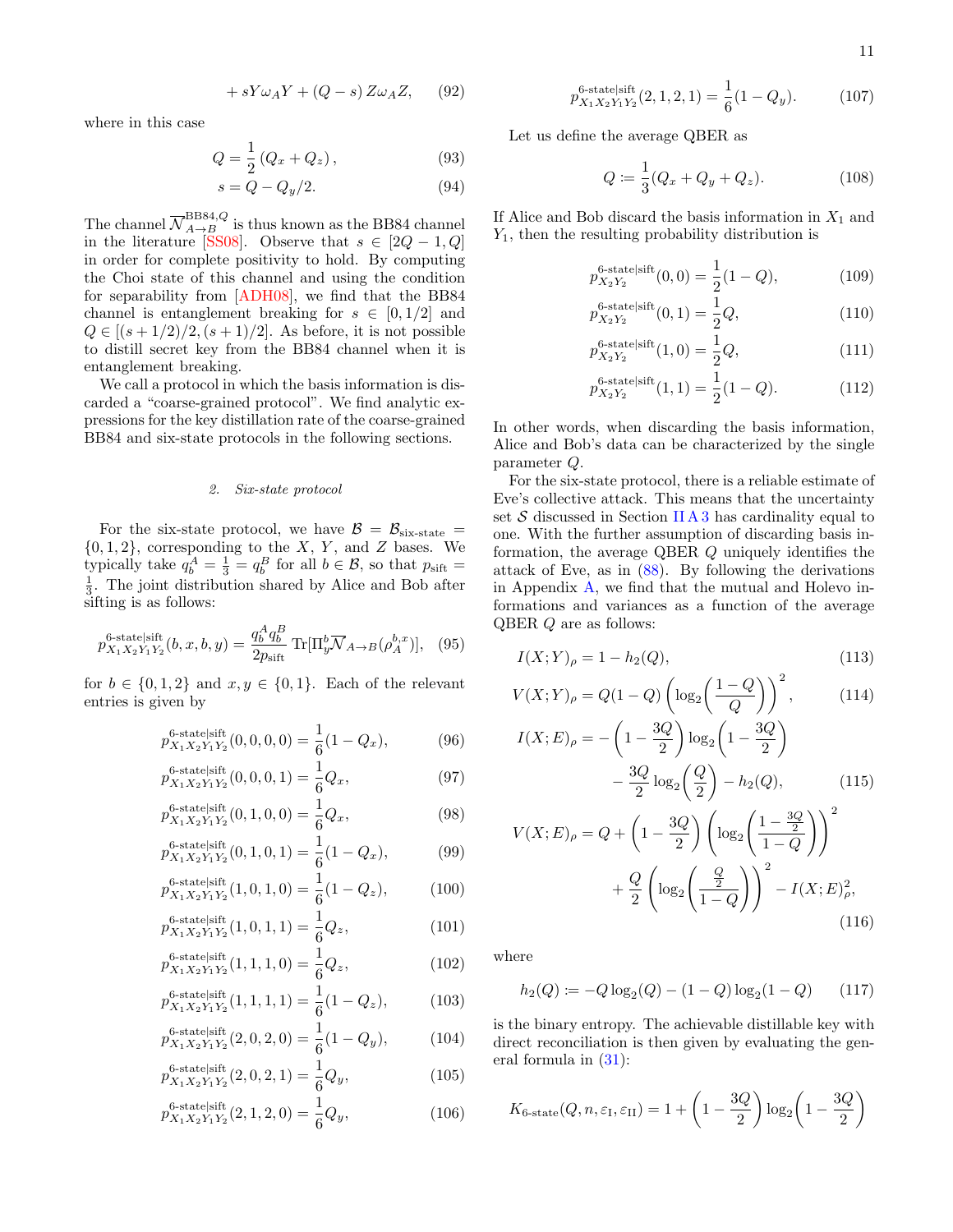

<span id="page-11-1"></span>FIG. 1. Distillable key rates for the coarse-grained six-state protocol after sifting with  $Q = 0.05$ . The purple solid line indicates the asymptotic key rate.

$$
+\frac{3Q}{2}\log_2\left(\frac{Q}{2}\right)
$$

$$
+\sqrt{\frac{Q(1-Q)}{n}}\log_2\left(\frac{1-Q}{Q}\right)\Phi^{-1}(\varepsilon_{\text{I}})
$$

$$
+\sqrt{\frac{V(X;E)_{\rho}}{n}}\Phi^{-1}(\varepsilon_{\text{II}}^2). \quad (118)
$$

We note that the first-order rate term in the above expression is equal to the known asymptotic key rate for the six-state protocol and coincides with the result from [\[Lo01\]](#page-27-18).

Figure [1](#page-11-1) plots the second-order coding rate for key distillation using the six-state protocol. These rates can be compared with the finite-key analysis from [\[AMKB11\]](#page-24-3), but the comparison is not necessarily fair, due to our assumption of reliable parameter estimation.

We finally note that incorporating the methods of [\[KR08\]](#page-27-19) can improve the key rate.

### <span id="page-11-0"></span>3. BB84 DV-QKD protocol

For the BB84 protocol, we have  $\mathcal{B} = \mathcal{B}_{BB84} = \{0, 1\},\$ corresponding to the  $X$  and  $Z$  bases. We typically take  $q_b^A = \frac{1}{2} = q_b^B$  for all  $b \in \mathcal{B}$ , so that  $p_{\text{sift}} = \frac{1}{2}$ . The relevant probability distribution is

$$
p_{X_1 X_2 Y_1 Y_2}^{BB84|\text{sift}}(b, x, b, y) = \frac{q_b^A q_b^B}{2p_{\text{sift}}} \text{Tr}[\Pi_y^b \overline{\mathcal{N}}_{A \to B}(\rho_A^{b, x})], \tag{119}
$$

for  $b \in \{0,1\}$  and  $x, y \in \{0,1\}$ . We then have

$$
p_{X_1 X_2 Y_1 Y_2}^{\text{BB84|sift}}(0,0,0,0) = \frac{1}{4}(1 - Q_x), \quad (120)
$$

$$
p_{X_1 X_2 Y_1 Y_2}^{\text{BB84}\text{|sift}}(0,0,0,1) = \frac{1}{4} Q_x,\tag{121}
$$

$$
p_{X_1 X_2 Y_1 Y_2}^{\text{BB84/sift}}(0, 1, 0, 0) = \frac{1}{4} Q_x,
$$
\n(122)

$$
p_{X_1 X_2 Y_1 Y_2}^{\text{BB84}\mid \text{sift}}(0, 1, 0, 1) = \frac{1}{4}(1 - Q_x), \quad (123)
$$

$$
p_{X_1 X_2 Y_1 Y_2}^{\text{BB84/sift}}(1,0,1,0) = \frac{1}{4}(1 - Q_z), \tag{124}
$$

$$
p_{X_1 X_2 Y_1 Y_2}^{\text{BB84/sift}}(1,0,1,1) = \frac{1}{4} Q_z,
$$
\n(125)

$$
p_{X_1 X_2 Y_1 Y_2}^{\text{BB84}\text{[sift}}(1,1,1,0) = \frac{1}{4} Q_z,\tag{126}
$$

$$
p_{X_1 X_2 Y_1 Y_2}^{\text{BB84}| \text{sift}}(1,1,1,1,1) = \frac{1}{4}(1 - Q_z)
$$
 (127)

Let us define the average QBER as

<span id="page-11-2"></span>
$$
Q := \frac{1}{2}(Q_x + Q_z).
$$
 (128)

If Alice and Bob discard the basis information in  $X_1$  and  $Y_1$ , then the probability distribution is

$$
p_{X_2Y_2}^{\text{BB84}\mid\text{sift}}(0,0) = \frac{1}{2}(1-Q),\tag{129}
$$

$$
p_{X_2Y_2}^{\text{BB84}| \text{sift}}(0,1) = \frac{1}{2}Q,\tag{130}
$$

$$
p_{X_2Y_2}^{\text{BB84}| \text{sift}}(1,0) = \frac{1}{2}Q,\tag{131}
$$

<span id="page-11-3"></span>
$$
p_{X_2Y_2}^{\text{BB84}| \text{sift}}(1,1) = \frac{1}{2}(1-Q). \tag{132}
$$

In other words, when discarding the basis information, Alice and Bob's classical data can be characterized using the single parameter Q.

For the parameter estimation step of the protocol, it is possible for Alice and Bob to determine the QBERs  $Q_x$  and  $Q_z$  reliably. However, it is not possible to estimate  $Q_y$  because the encoding and decoding do not involve the eigenbasis of the Pauli Y operator. Thus, the uncertainty set  $\mathcal S$  in this case consists of all Pauli channels satisfying  $(79)-(81)$  $(79)-(81)$  $(79)-(81)$  for fixed  $Q_x$  and  $Q_z$ . If we further simplify the protocol by throwing away the basis information, then the analysis simplifies. By following the derivations in Appendix  $A$ , we find that the mutual and Holevo informations and variances as a function of the average QBER Q and the optimization parameter  $s \in [0, Q]$  are as follows:

$$
I(X;Y)_{\rho} = 1 - h_2(Q), \qquad (133)
$$

$$
V(X;Y)_{\rho} = Q(1 - Q) \left( \log_2 \left( \frac{1 - Q}{Q} \right) \right)^2, \quad (134)
$$

$$
I(X;E)_{\rho} = H({1 - 2Q + s, Q - s, Q - s, s}) - h_2(Q),
$$
\n(135)

$$
V(X;E)_{\rho} = (1 - 2Q + s) \left( \log_2 \left( \frac{1 - 2Q + s}{1 - Q} \right) \right)^2
$$

$$
+ (Q - s) \left( \log_2 \left( \frac{Q - s}{1 - Q} \right) \right)^2
$$

$$
+ (Q - s) \left( \log_2 \left( \frac{Q - s}{Q} \right) \right)^2
$$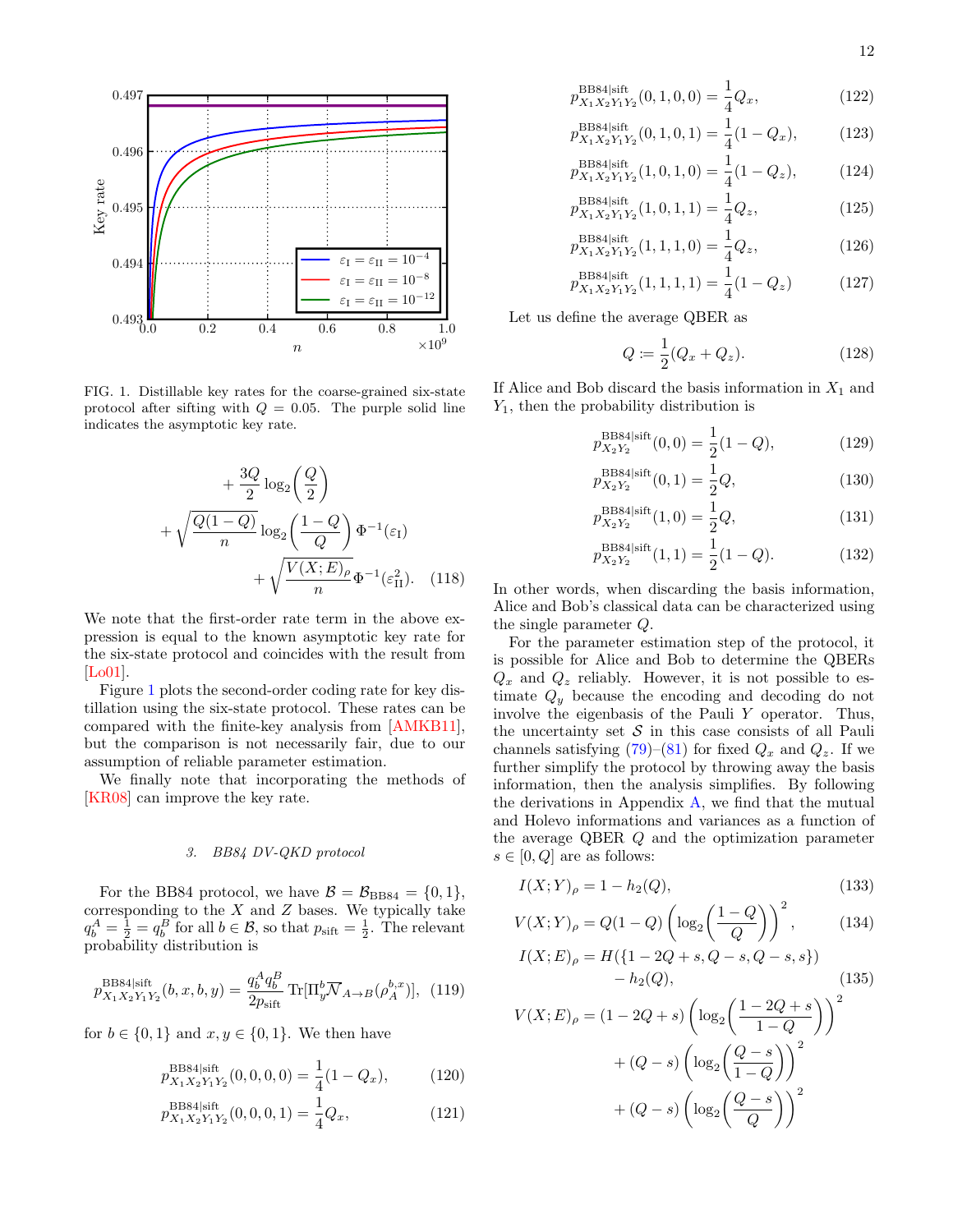

<span id="page-12-1"></span>FIG. 2. Distillable key rates for the coarse-grained BB84 protocol after sifting with  $Q = 0.05$ . The purple solid line indicates the asymptotic key rate.

$$
+ s \left(\log_2\left(\frac{s}{Q}\right)\right)^2 - I(X; E)^2_{\rho}.\tag{136}
$$

The achievable key rate for direct reconciliation is then given by evaluating the general formula in [\(31\)](#page-6-2) and performing an optimization over the parameter  $s \in [0, Q]$ . We note that the first-order rate term  $I(X; Y) - I(X; E)$ is equal to the known asymptotic key rate for the BB84 protocol and coincides with the result from [\[SP00\]](#page-28-1).

Figure [2](#page-12-1) plots the second-order coding rate for key distillation using the BB84 protocol. These rates can be compared with the finite-key analysis from [\[TL17\]](#page-28-5), but the comparison is not necessarily fair, due to our assumption of reliable parameter estimation.

We again note that incorporating the methods of [\[SRS08\]](#page-28-18) can improve the key rate.

## <span id="page-12-0"></span>4. CV-QKD protocol with coherent states and heterodyne detection

We finally analyze the performance of the CV-QKD Gaussian modulation protocol with reverse reconciliation. This protocol involves Gaussian modulation of coherent states by Alice and heterodyne detection by Bob, and it is a particular instance of the prepare-and-measure protocol from Section [II A.](#page-3-1)

The encoding ensemble  $\mathcal{E}_A$  in this case is

<span id="page-12-2"></span>
$$
\{p_{\overline{n}}(\alpha), |\alpha\rangle\langle\alpha|\}_{\alpha \in \mathbb{C}},\tag{137}
$$

where  $\bar{n} > 0$ ,  $p_{\bar{n}}(\alpha)$  is an isotropic complex Gaussian distribution:

<span id="page-12-6"></span>
$$
p_{\overline{n}}(\alpha) \coloneqq \frac{1}{\pi \overline{n}} \exp\left(-\left|\alpha\right|^2 / \overline{n}\right),\tag{138}
$$

and  $|\alpha\rangle\langle\alpha|$  is a coherent state [\[GK04\]](#page-26-20) such that

$$
|\alpha\rangle := e^{-|\alpha|^2/2} \sum_{n=0}^{\infty} \frac{\alpha^n}{\sqrt{n!}} |n\rangle,
$$
 (139)

with  $\{|n\rangle\}_{n=0}^{\infty}$  the orthonormal photon number basis. The decoding POVM for Bob is heterodyne detection [\[GK04\]](#page-26-20), given by

<span id="page-12-3"></span>
$$
\left\{\frac{1}{\pi}|\alpha\rangle\langle\alpha|\right\}_{\alpha\in\mathbb{C}}.\tag{140}
$$

Let  $X$  be a complex random variable corresponding to the choice of  $\alpha$  in Alice's encoding, and let Y be a complex random variable corresponding to Bob's measurement outcome.

The encoding and decoding act on a single bosonic mode, which implies that the channel  $\mathcal{N}_{A\rightarrow B}$  that Eve employs is a single-mode bosonic channel.

The channel twirling that Alice and Bob employ in this case is the phase symmetrization from [\[KGW19\]](#page-27-7). In particular, before Alice sends out a coherent state, she applies the unitary  $e^{-i\hat{n}\phi}$ , with the phase  $\phi$  selected uniformly at random from  $\{0, \pi/2, \pi, 3\pi/2\}$ . She communicates this choice to Bob, who then applies  $e^{i\hat{n}\phi}$  to his received mode. They both then discard the classical memory of which phase  $\phi$  was applied. This phase symmetrization significantly reduces the number of parameters that Alice and Bob need to estimate in the parameter estimation part of the protocol. Like the other protocols, this phase symmetrization need not be applied in the quantum domain because the encoding ensemble in [\(137\)](#page-12-2) and the decoding POVM [\(140\)](#page-12-3) are invariant under the actions of Alice and Bob mentioned above. Thus, it can be carried out in classical processing that keeps track of the twirl.

During the parameter estimation step of the protocol, Alice and Bob estimate

$$
\gamma_{12} := \mathbb{E}\{(X - \mathbb{E}\{X\})^* (Y - \mathbb{E}\{Y\})\},\tag{141}
$$

$$
\gamma_{22} := \mathbb{E}\{|Y - \mathbb{E}\{Y\}|^2\}.
$$
 (142)

We suppose here that the photon number variance of the channel output system  $B$  is finite, in order to ensure that reliable estimation of the parameters  $\gamma_{12}$  and  $\gamma_{22}$  is possible. Here we also assume that they estimate  $p_{Y|X}(y|x)$ . The following parameter is known

<span id="page-12-5"></span><span id="page-12-4"></span>
$$
\gamma_{11} := \mathbb{E}\{|X - \mathbb{E}\{X\}|^2\},\tag{143}
$$

being a function of Alice's encoding ensemble. The uncertainty set  $S$  in this case then consists of all single-mode bosonic channels, with system  $B$  having finite photon number variance, that lead to the estimates  $\gamma_{12}$  and  $\gamma_{22}$ , as well as  $p_{Y|X}(y|x)$ . The achievable key rate is given by evaluating the formula in  $(40)$  as a function of the encoding in [\(137\)](#page-12-2), the decoding in [\(140\)](#page-12-3), and the set  $S$ mentioned above. To evaluate this formula, we apply the perturbative approach from [\[PPV10,](#page-28-8) Lemmas 63 and 64],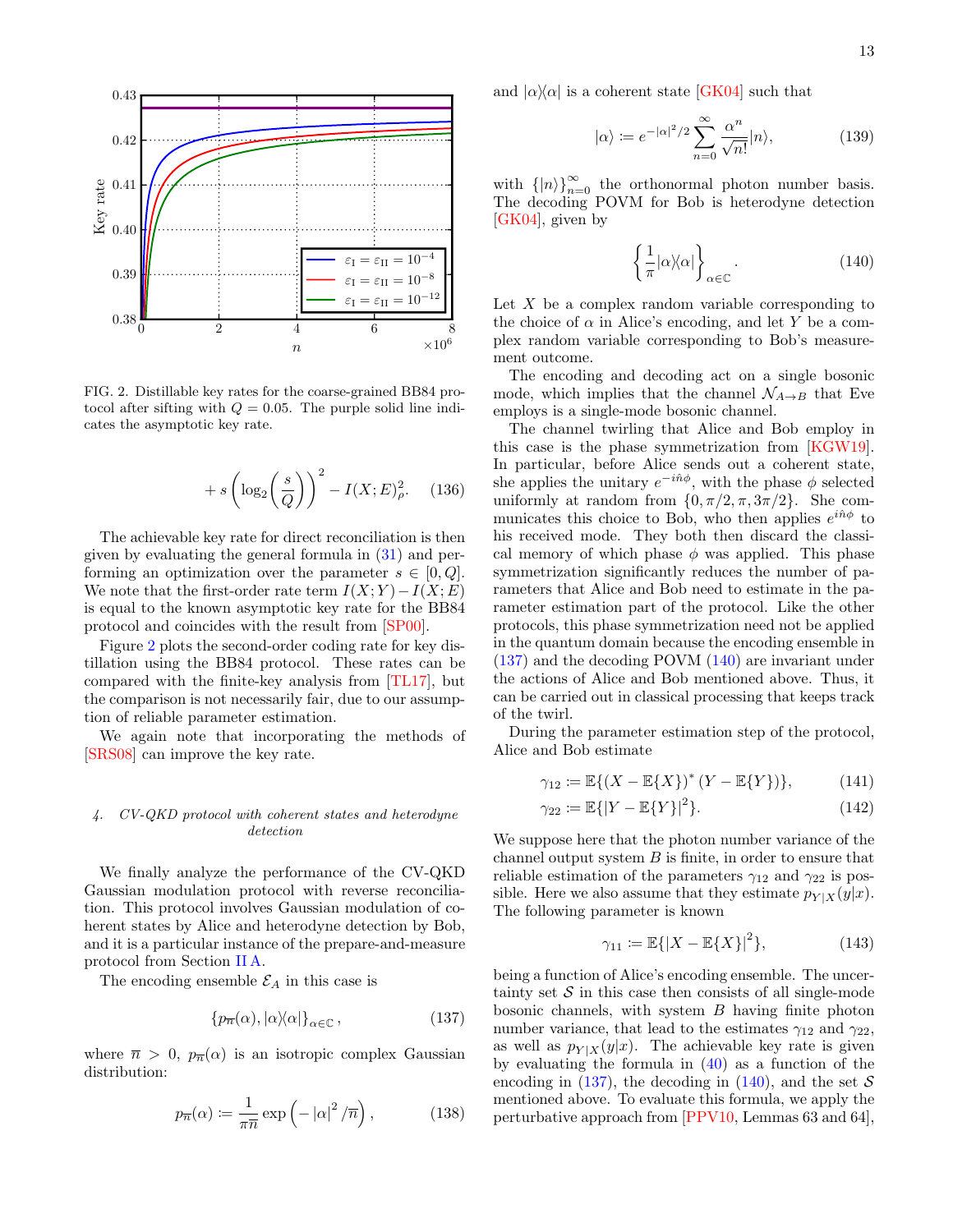which is valid for sufficiently large  $n$ . In this approach, we optimize the first-order Holevo information term of Eve first, and then among all of the channels optimizing the first-order term, we optimize the second-order Holevo information variance of Eve. In this case, the Gaussian extremality theorem of [\[WGC06\]](#page-29-10), as observed in [\[GPC06\]](#page-26-5), implies that a Gaussian attack achieves the optimal firstorder Holevo information of Eve. The same conclusion has been reached in [\[NGA06\]](#page-27-5) by a different line of reasoning. In fact, by examining the proof in [\[NGA06\]](#page-27-5) and employing the faithfulness of quantum relative entropy, we conclude that for every non-Gaussian attack, there is a Gaussian attack that achieves a strictly higher Holevo information of Eve. Thus, it suffices to optimize Eve's Holevo information over Gaussian attacks exclusively, and among all of these Gaussian attacks, there is a unique one that achieves the optimum [\[Lev15,](#page-27-15) Appendix D], which is a thermal channel consistent with the observed estimates  $\gamma_{11}$ ,  $\gamma_{12}$ , and  $\gamma_{22}$ . So applying the perturbative approach mentioned above, there is no need to perform a further optimization of the Holevo information variance of Eve, and we just evaluate it with respect to the optimal and unique Gaussian attack.

We stress here that, even though the actual attack of Eve need not be a Gaussian channel, the Gaussian optimality theorem and the perturbative extension of it is useful in order to bound Eve's information from above. Without this result, the optimization would be too difficult (perhaps impossible) because the underlying Hilbert space is infinite-dimensional.

Let us analyze the performance of the above protocol in a particular physical scenario. Suppose that the underlying physical channel is indeed a thermal channel  $\mathcal{L}_{A\rightarrow B}^{\eta,N_B}$  [\[Ser17\]](#page-28-19), characterized by transmissivity  $\eta \in (0,1)$ and environment thermal photon number  $N_B$ . However, Alice and Bob are not aware of this, as is the usual case in a QKD protocol. They execute the above protocol, and after the parameter estimation phase, suppose that they have estimated the classical channel  $p_{Y|X}(y|x)$  and the parameters in  $(141)$ – $(142)$ . From the parameters in  $(141)$ – $(142)$ , they conclude that the optimal Gaussian attack of Eve is a thermal channel of transmissivity  $\eta$  and environment thermal photon number  $N_B$ . Let  $\mathcal{U}_{A\to BE}^{\mathcal{L}^{\eta,N_B}}$ be an isometric channel extending  $\mathcal{L}_{A\to B}^{\eta,N_B}$ . An isometric channel extending  $\mathcal{L}_{A\to B}^{\eta,N_B}$  can be physically realized by the action of a beamsplitter of transmissivity  $\eta$  acting on the input mode  $A$  and one share  $E_1$  of a two-mode squeezed vacuum state [\[CG06,](#page-25-11) [CGH06\]](#page-25-12), as

$$
\mathcal{U}_{A\to BE}^{\mathcal{L}^{\eta,N_B}}(\omega_A) = \mathcal{B}_{AE_1\to BE_1}^{\eta}(\omega_A \otimes \psi_{E_1E_2}^{N_B}), \tag{144}
$$

where  $\omega_A$  is the input state,  $\mathcal{B}_{AE_1\to BE_1}^{\eta}$  denotes the beamsplitter channel of transmissivity  $\eta$ , the system E consists of modes  $E_1$  and  $E_2$ , and the two-mode squeezed vacuum state  $\psi_{E_1E_2}^{N_B} := |\psi^{N_B} \rangle \! \langle \psi^{N_B} |_{E_1E_2}$  is defined from

$$
|\psi^{N_B}\rangle_{E_1E_2} := \frac{1}{\sqrt{N_B+1}} \sum_{n=0}^{\infty} \left(\sqrt{\frac{N_B}{N_B+1}}\right)^n |n\rangle_{E_1}|n\rangle_{E_2}.
$$
\n(145)

We now calculate the various quantities in  $(40)$  for this case and for a reverse reconciliation protocol. We begin by determining the mutual information  $I(X; Y)$  and the mutual information variance  $V(X;Y)$ . The classical channel  $p_{Y|X}(y|x)$  induced by heterodyne detection of a Gaussian-distributed ensemble of coherent states transmitted through the thermal channel  $\mathcal{L}_{A\to B}^{\eta,N_B}$  is as follows (see, e.g., [\[Guh04,](#page-26-21) [Sav12\]](#page-28-20)):

<span id="page-13-0"></span>
$$
p_{Y|X}(y|x) = \frac{\exp\left(-\frac{|y-\sqrt{\eta}x|^2}{\pi((1-\eta)N_B+1)}\right)}{\pi((1-\eta)N_B+1)},
$$
\n(146)

where  $x, y \in \mathbb{C}$ . As mentioned previously, we assume that this classical channel  $p_{Y|X}$  is reliably estimated during the parameter estimation step [\[Notb\]](#page-27-20). Then it follows that

$$
I(X;Y) = \log_2(1+P),\tag{147}
$$

$$
V(X;Y) = \frac{1}{\ln^2 2} \frac{P(P+2)}{(P+1)^2},
$$
\n(148)

where

$$
P := \frac{\eta \bar{n}}{(1 - \eta) N_B + 1}.
$$
\n(149)

The formulas above follow from the fact that the channel  $p_{Y|X}(y|x)$  in [\(146\)](#page-13-0) can be understood as two independent real Gaussian channels each with signal-tonoise ratio P, and then by applying Shannon's formula [\[Sha48\]](#page-28-21) and the mutual information variance formula from [\[PPV10,](#page-28-8) [TT15a\]](#page-28-22) (with a prefactor of two to account for the two independent channels).

We now turn to calculating the Holevo information  $I(Y; E)$  and the Holevo information variance  $V(Y; E)$ , the latter of which can be calculated as a special case of Proposition [3](#page-14-0) below. For a Gaussian-distributed ensemble of coherent states as in [\(138\)](#page-12-6), the expected input density operator is a thermal state of the following form [\[Ser17\]](#page-28-19):

$$
\theta(\bar{n}) \coloneqq \frac{1}{\bar{n}+1} \sum_{n=0}^{\infty} \left(\frac{\bar{n}}{\bar{n}+1}\right)^n |n\rangle\langle n|, \qquad (150)
$$

with covariance matrix  $V(\bar{n}) \coloneqq (2\bar{n} + 1) I_2$ , where  $I_2$  is the  $2 \times 2$  identity matrix. It then follows that the covariance matrix of the state  $\rho_{BE} := \mathcal{U}_{A\rightarrow BE}^{\mathcal{I}_{\eta},N_{B}}(\theta(\bar{n}))$  is

$$
V_{\rho_{BE}} := \begin{bmatrix} V_B & V_{BE} \\ V_{BE} & V_E \end{bmatrix}
$$
  
=  $(B(\eta) \oplus I_2) (V(\bar{n}) \oplus V_E(N_B)) (B^T(\eta) \oplus I_2),$   
(152)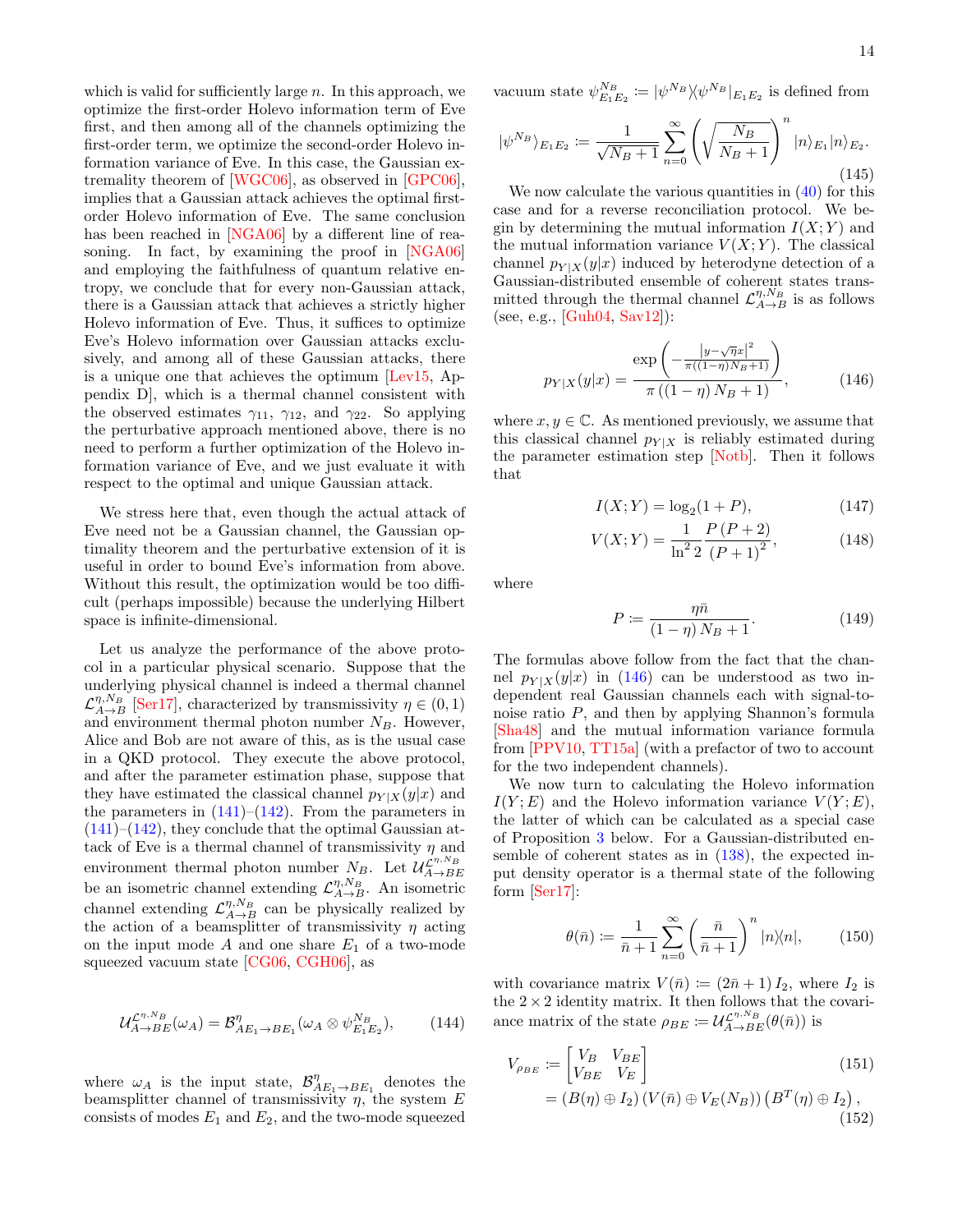where

$$
B(\eta) \coloneqq \begin{bmatrix} \sqrt{\eta}I_2 & \sqrt{1-\eta}I_2 \\ -\sqrt{1-\eta}I_2 & \sqrt{\eta}I_2 \end{bmatrix},\tag{153}
$$

$$
V_E(N_B) := \left[ \frac{(2N_B + 1)I_2}{2\sqrt{N_B(N_B + 1)}\sigma_Z} \frac{2\sqrt{N_B(N_B + 1)}\sigma_Z}{(2N_B + 1)I_2} \right].
$$
\n(154)

For this example, note that Eve's actual attack and Alice and Bob's estimation of it coincide, due to our assumption that the underlying channel is a thermal channel. We then obtain the covariance matrix of the reduced state  $\rho_E = \text{Tr}_B[\rho_{BE}]$  from the above, which can be used to calculate the entropy  $H(E)_{\rho}$ . The covariance matrix of the reduced state  $\rho_E^y$  of Eve's system, given the outcome y of Bob's heterodyne detection is as follows:

$$
V_{E|Y} \coloneqq V_E - V_{BE} \left( V_B + I_2 \right)^{-1} V_{BE}^T,\tag{155}
$$

and the probability of obtaining the outcome  $y$  is

$$
p_Y(y) := \frac{\exp\left(-\frac{|y|^2}{\pi(\eta \bar{n} + (1-\eta)N_B + 1)}\right)}{\pi(\eta \bar{n} + (1-\eta)N_B + 1)}.
$$
 (156)

This allows us to compute the conditional entropy as

$$
H(E|Y) = \int dy \ p_Y(y) H(E)_{\rho^y}.
$$
 (157)

Now combining  $H(E)_{\rho} - H(E|Y) = I(Y; E)$ , we can calculate Eve's Holevo information.

To calculate the Holevo information variance  $V(Y; E)$ , we apply the formula from Proposition [3](#page-14-0) below. To understand this formula, we first provide a definition for a Gaussian ensemble of quantum Gaussian states.

<span id="page-14-1"></span>Definition 2 (Gaussian ensemble) A Gaussian ensemble of m-mode Gaussian states consists of a Gaussian prior probability distribution of the form

$$
p_Y(y) := \mathcal{N}(\mu, \Sigma) \tag{158}
$$

$$
:= \frac{\exp\left(-\frac{1}{2}\left(y-\mu\right)^T \Sigma^{-1} \left(y-\mu\right)\right)}{\sqrt{\left(2\pi\right)^{2n} \det(\Sigma)}},\qquad(159)
$$

and a set  $\{\rho_E^y\}_{y\in\mathbb{R}^{2n}}$  of Gaussian states, each having  $2m \times 1$  mean vector  $Wy + \nu$  and  $2m \times 2m$  quantum covariance matrix V. In the above, y is a  $2n \times 1$  vector,  $\mu$ is the  $2n \times 1$  mean vector of the random vector Y,  $\Sigma$  is the  $2n \times 2n$  covariance matrix of the random vector Y, W is a  $2m \times 2n$  matrix, and  $\nu$  is a  $2m$ -dimensional vector.

<span id="page-14-0"></span>Proposition 3 The Holevo information of the ensemble in Definition [2](#page-14-1) is given by

$$
I(Y; E) =
$$
  
\n
$$
\frac{1}{2 \ln 2} \left[ \ln \left( \frac{Z_E}{Z} \right) + \frac{1}{2} \text{Tr}[V \Delta] + \text{Tr}[W \Sigma W^T G_E] \right], \quad (160)
$$





<span id="page-14-2"></span>FIG. 3. Distillable key rates for the reverse reconciliation CV-QKD protocol, when conducted over a thermal channel with transmissivity  $\eta = 0.2$  and environment photon number  $N_B = 10^{-2}$ . The purple solid line indicates the asymptotic key rate.

and the Holevo information variance of the ensemble in Definition [2](#page-14-1) is given by

$$
V(Y; E) = \frac{1}{8 \ln^2 2} \left[ \text{Tr}[(\Delta V)^2] + \text{Tr}[(\Delta \Omega)^2] \right] + \frac{1}{2 \ln^2 2} \left[ \text{Tr}[W\Sigma W^T G_E V G_E] + \text{Tr}[(W\Sigma W^T G_E)^2] \right],
$$
\n(161)

where

$$
Z \coloneqq \det([V + i\Omega] / 2),\tag{162}
$$

$$
G \coloneqq 2i\Omega \operatorname{arcoth}(iV\Omega),\tag{163}
$$

$$
V_E := V + 2W\Sigma W^T, \qquad (164)
$$

$$
Z_E := \det([V_E + i\Omega]/2),\tag{165}
$$

$$
G_E \coloneqq 2i\Omega \operatorname{arcoth}(iV_E \Omega),\tag{166}
$$

$$
\Delta \coloneqq G_E - G. \tag{167}
$$

See Appendix [H](#page-39-0) for a review of quantum Gaussian states and measurements and for a proof of Proposition [3.](#page-14-0)

Putting everything above together, we find that the achievable secret key rate is given by evaluating the above quantities in the formula in  $(40)$ . Figure [3](#page-14-2) plots the second-order coding rate for key distillation using the CV-QKD reverse reconciliation protocol. One can compare these rates to the finite-key analysis presented in [\[Lev15\]](#page-27-15), but the comparison is not necessarily fair due to our assumption of reliable parameter estimation. We also note that the first-order term in [\(40\)](#page-6-3) is equal to the known asymptotic key rate from [\[Lev15\]](#page-27-15).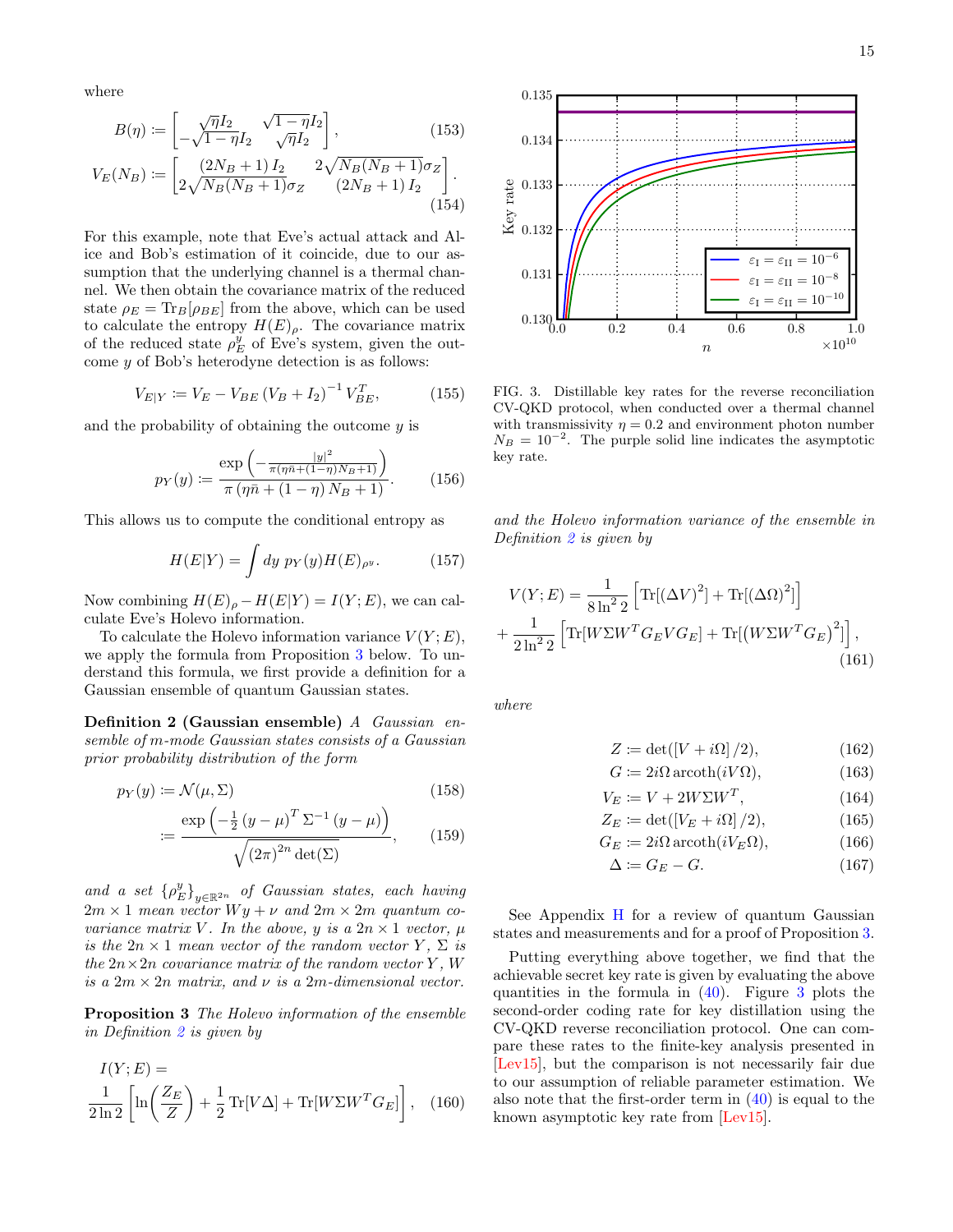<span id="page-15-0"></span>As we have mentioned in Section [II A 3,](#page-5-0) our secondorder analysis above is incomplete, in the sense that it does not incorporate details of the parameter estimation step. That is, we have assumed that  $k$  is large enough to allow for a reliable estimate of the induced classical channel  $p_{Y|X}$ , and from there, we applied a second-order analysis to the key distillation step. Here we discuss a potential route around this issue and an avenue for future work on this topic.

For finite-dimensional protocols, the collective attack of Eve is constrained to a finite-dimensional quantum channel. This quantum channel is realized by a unitary acting on a larger, yet finite-dimensional Hilbert space. If we limit Eve to a finite set of quantum computations that can be realized from a finite, universal gate set, which could in principle realize any unitary on the space to any desired accuracy, then the resulting channel is selected from a very large, yet finite and known set. In this case, the parameter estimation procedure of [\[Pol13,](#page-28-23) Section III-D] can be applied, and it has negligible overhead. Indeed, it is possible to estimate the channel chosen from a finite set with  $k = O(\log n)$  and such that the decoding error probability is increased by no more than  $1/\sqrt{n}$ , which has no impact on the second-order terms in  $(31)$ and  $(40)$  for sufficiently large n. However, the main drawback of this approach is that, even though this constraint on the eavesdropper might be considered reasonable, it is still a computational assumption and thus lies outside the quantum information-theoretic security that is ultimately desired in quantum key distribution. Furthermore, this does not address CV-QKD protocols in which there is not a finite-dimensional assumption.

Another approach to address the issue is to incorporate recent advances in universal coding up to the second order [\[Hay19\]](#page-26-22). A universal code does not depend on the particular channel over which communication is being conducted, and it only requires an estimate of the firstand second-order terms. This approach has been analyzed in detail in [\[Hay19\]](#page-26-22), and it is likely that it could be combined with the information-theoretic protocol considered in this paper and the parameter estimation step in order to arrive at a full second-order analysis for both the parameter estimation and key distillation steps in a quantum key distribution protocol. A benefit of this approach is that quantum information-theoretic security would be retained. We leave a full investigation of this approach for future work.

# <span id="page-15-1"></span>III. PRIVATE COMMUNICATION OVER A COMPOUND WIRETAP CHANNEL WITH FIXED MARGINAL

We now present the one-shot information-theoretic results that underlie the previous claims for key distillation in quantum key distribution. We begin by considering private communication over a compound wiretap channel with fixed marginal, and then in Section [IV,](#page-18-0) we move on to a key distillation protocol for a compound wiretap source with fixed marginal.

### <span id="page-15-2"></span>A. One-shot setting

In the setting of private communication, we suppose that Alice, Bob, and Eve are connected by means of the following classical–quantum–quantum (cqq) compound wiretap channel with fixed marginal:

<span id="page-15-3"></span>
$$
\mathcal{N}_{X \to BE}^s : x \to \rho_{BE}^{x,s},\tag{168}
$$

where the classical input  $x \in \mathcal{X}$ , the alphabet  $\mathcal X$  is countable, the index  $s \in \mathcal{S}$  represents the choice or state of the channel, the set S can be uncountable, and  $\rho_{BE}^{x,s}$  is a density operator acting on the tensor-product separable Hilbert space  $\mathcal{H}_B \otimes \mathcal{H}_E$ . We suppose that the channel has a fixed marginal; i.e, the reduced Alice-Bob channel

$$
\mathcal{N}_{X \to B}^s : x \to \rho_B^{x,s} := \text{Tr}_E[\rho_{BE}^{x,s}] \tag{169}
$$

is known to Alice and Bob, so that

$$
\rho_B^{x,s} = \rho_B^x \quad \text{for all} \quad s \in \mathcal{S}.\tag{170}
$$

However, the reduced s-dependent Alice-Eve channel

$$
\mathcal{N}_{X \to E}^s : x \to \rho_E^{x,s} := \text{Tr}_B[\rho_{BE}^{x,s}] \tag{171}
$$

is not fully known to or characterized by Alice or Bob during their communication. Thus, the channel  $\mathcal{N}_{X\to BE}^s$  is a particular member of a set S of channels, for which

<span id="page-15-4"></span>
$$
\text{Tr}_E[\rho_{BE}^{x,s}] = \rho_B^x \quad \text{for all} \quad s \in \mathcal{S}.\tag{172}
$$

To be clear, we suppose that the set  $S$  is known to Alice and Bob, but the particular channel indexed by  $s \in \mathcal{S}$ , which is actually being employed during the communication protocol, is not known. The goal of a private communication protocol is for Alice to send a message securely to Bob, such that it is secure against the channel  $\mathcal{N}_{X\to BE}^s$  for all  $s \in \mathcal{S}$ .

The action of the channel in [\(168\)](#page-15-3) can be described in the fully quantum picture as follows:

<span id="page-15-5"></span>
$$
\mathcal{N}_{X \to BE}^s(\omega_X) \coloneqq \sum_x \langle x |_{X} \omega_X | x \rangle_X \rho_{BE}^{x,s},\tag{173}
$$

where  $\{|x\rangle_X\}_{x\in\mathcal{X}}$  is a countable orthonormal basis for an input separable Hilbert space  $\mathcal{H}_X$ .

In our model of communication, we suppose also that public shared randomness is available for free to Alice and Bob. Since it is public, Eve gets a copy of all of the shared randomness. In particular, therefore, this shared randomness is not the same as prior secret key shared by Alice and Bob.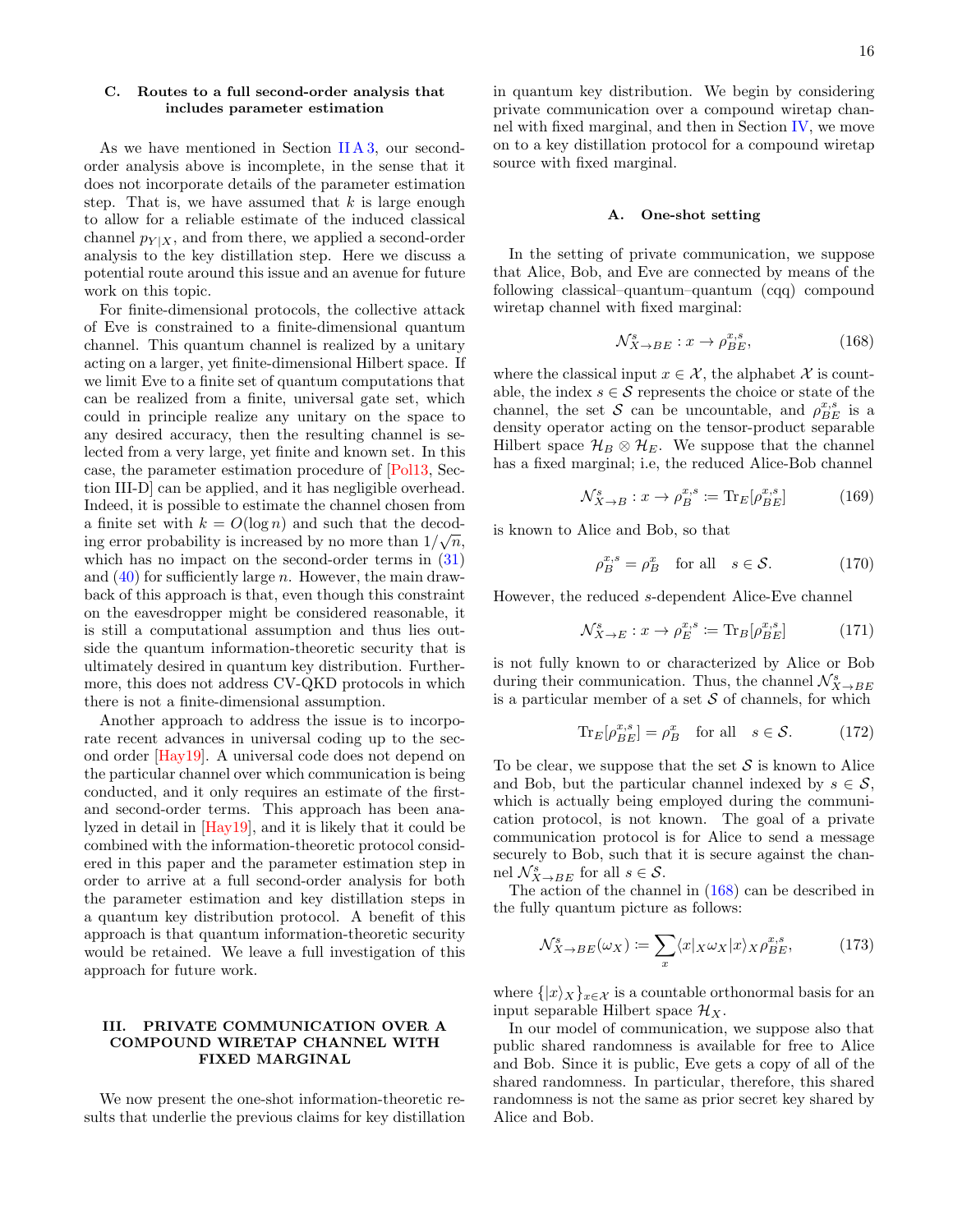Let  $\Psi_{R_{A}R_{B}R_{E}}$  denote the following public shared randomness state:

$$
\overline{\Psi}_{R_{A}R_{B}R_{E}} \coloneqq \sum_{r=1}^{|\mathcal{R}|} p(r)|r\rangle\langle r|_{R_{A}} \otimes |r\rangle\langle r|_{R_{B}} \otimes |r\rangle\langle r|_{R_{E}}, \quad (174)
$$

where  $R$  is the alphabet for the shared randomness, Alice possesses the classical register  $R_A$ , Bob  $R_B$ , and Eve  $R_E$ . The systems  $R_A$ ,  $R_B$ , and  $R_E$  have the same dimension. A private coding scheme for the channel in [\(168\)](#page-15-3) consists of the public shared randomness state  $\overline{\Psi}_{R_{A}R_{B}R_{E}}$ , an encoding channel  $\mathcal{E}_{R_A M \to X}$  taking the register  $R_A$  and a message register  $M$  to the channel input register  $X$ , and a decoding channel  $\mathcal{D}_{R_B B \to \hat{M}}$ . Two parameters  $\varepsilon_I$  and  $\varepsilon_{II}$  determine the decoding error probability and the security of the protocol, respectively. Alice uses the coding scheme and the channel in [\(168\)](#page-15-3) to send a message  $m \in \mathcal{M}$ , where  $\mathcal M$  is the message alphabet, and the conditional probability of decoding as  $m' \in \mathcal{M}$  is given by

<span id="page-16-1"></span>
$$
\Pr[\hat{M} = m'|M = m] \coloneqq \langle m'|_{\hat{M}} \mathcal{D}_{R_B B \to \hat{M}}(\rho_{BR_B}^m)|m'\rangle_{\hat{M}},\tag{175}
$$

where

$$
\rho_{BR_B}^m := \text{Tr}_{ER_E}[\rho_{BER_B R_E}^{m,s}],\tag{176}
$$

$$
\rho_{BER_B R_E}^{m,s} :=
$$
  

$$
(\mathcal{N}_{X \to BE}^s \circ \mathcal{E}_{R_A M \to X})(|m\rangle\langle m|_M \otimes \overline{\Psi}_{R_A R_B R_E}).
$$
 (177)

Note that the reduced state  $\rho_{BR_B}^{m}$  has no dependence on s, due to the assumption stated in  $(172)$ . To see  $(175)$  in a different way, we can alternatively consider Bob's positive operator-valued measure  $\left\{\Lambda_{R_B}^m\right\}_{m\in\mathcal{M}}$  to consist of the following elements:

$$
\Lambda_{R_B B}^m := (\mathcal{D}_{R_B B \to \hat{M}})^\dagger (|m \rangle \langle m|_{\hat{M}}), \tag{178}
$$

where  $(\mathcal{D}_{R_B B \to \hat{M}})^\dagger$  is the Hilbert–Schmidt adjoint of the decoding channel  $\mathcal{D}_{R_B B \to \hat{M}}$ , so that we can write  $Pr[\hat{M} = m'|M = m]$  in terms of the Born rule as

$$
\Pr[\hat{M} = m'|M = m] = \text{Tr}[\Lambda_{R_B}^{m'} \rho_{BR_B}^{m}]. \tag{179}
$$

The protocol is  $\varepsilon_{\text{I}}$ -reliable, with  $\varepsilon_{\text{I}} \in [0, 1]$ , if the following condition holds for all  $m \in \mathcal{M}$ :

$$
\Pr[\hat{M} = m | M = m] \ge 1 - \varepsilon_{\text{I}}.
$$
 (180)

Equivalently, we require that

$$
\sup_{m \in \mathcal{M}} \left( 1 - \Pr[\hat{M} = m | M = m] \right) \le \varepsilon_{\text{I}}.\tag{181}
$$

The protocol is  $\varepsilon_{\text{II}}$ -secret, with  $\varepsilon_{\text{II}} \in [0,1]$ , if for all channel states  $s \in \mathcal{S}$ , there exists a fixed state  $\sigma_{ER_E}^s$  of Eve's systems, such that for all messages  $m \in \mathcal{M}$ , the following inequality holds

$$
\frac{1}{2} \left\| \rho_{ER_E}^{m,s} - \sigma_{ER_E}^s \right\|_1 \le \varepsilon_{\text{II}}.\tag{182}
$$

Equivalently, we require that

$$
\sup_{s \in \mathcal{S}} \inf_{\sigma_{ER_E}^s} \sup_{m \in \mathcal{M}} \frac{1}{2} \| \rho_{ER_E}^{m,s} - \sigma_{ER_E}^s \|_1 \le \varepsilon_{\text{II}}.\tag{183}
$$

Thus, for each  $s \in \mathcal{S}$ , the protocol allows for sending a message securely, such that the eavesdropper cannot determine the message  $m$ , no matter which channel  $\mathcal{N}_{X\to BE}^s$  is selected from  $\mathcal{S}$ .

The number of private bits communicated by the scheme is equal to  $\log_2|M|$ . Thus, a given protocol for private communication over the channel in [\(168\)](#page-15-3) is described by the three parameters  $|\mathcal{M}|$ ,  $\varepsilon_I$ , and  $\varepsilon_{II}$ .

We remark that this setting reduces to the traditional one-shot, shared-randomness-assisted private communication setting considered in quantum information theoretic contexts in the case that  $|S| = 1$ . See [\[Wil17a\]](#page-29-6) for details of this special case.

### <span id="page-16-0"></span>B. Distinguishability and information measures

Before stating Theorem [4](#page-17-1) regarding the number of private messages that can be transmitted in the above setting, we briefly review the basic distinguishability measures and information quantities needed to understand the statement of Theorem [4.](#page-17-1)

Let  $\rho$  and  $\sigma$  be states acting on a separable Hilbert space  $H$ . The hypothesis testing relative entropy  $\bar{D}_H^{\varepsilon}(\rho\|\sigma)$  is defined for  $\varepsilon \in [0,1]$  as [\[BD10,](#page-25-13) [BD11,](#page-25-14) [WR12\]](#page-29-11)

$$
D_H^{\varepsilon}(\rho \| \sigma) := -\log_2 \inf_{\Lambda \ge 0} \left\{ \text{Tr}[\Lambda \sigma] : \text{Tr}[\Lambda \rho] \ge 1 - \varepsilon, \Lambda \le I \right\}. \tag{184}
$$

Note that, without loss of generality, we can set the first constraint above to be an equality [\[KW17\]](#page-27-11), so that

$$
D_H^{\varepsilon}(\rho \| \sigma) = -\log_2 \inf_{\Lambda \ge 0} \left\{ \text{Tr}[\Lambda \sigma] : \text{Tr}[\Lambda \rho] = 1 - \varepsilon, \ \Lambda \le I \right\}.
$$
\n(185)

The max-relative entropy  $D_{\text{max}}(\rho||\sigma)$  is defined as [\[Dat09b\]](#page-25-15)

<span id="page-16-2"></span>
$$
D_{\max}(\rho||\sigma) := \inf \left\{ \lambda : \rho \le 2^{\lambda} \sigma \right\}. \tag{186}
$$

The following alternative characterization of  $D_{\text{max}}(\rho||\sigma)$ is well known [\[Dat09a\]](#page-25-16):

$$
D_{\max}(\rho||\sigma) =
$$
  
\n
$$
\inf_{\lambda,\omega \ge 0} \left\{ \lambda : \sigma = 2^{-\lambda}\rho + \left(1 - 2^{-\lambda}\right)\omega, \text{ Tr}[\omega] = 1 \right\}, \quad (187)
$$

which allows for thinking of  $\sigma$  as a convex combination of  $\rho$  and some other state  $\omega$ . The smooth max-relative entropy for  $\varepsilon \in [0, 1]$  is defined as  $\overline{[{\rm Dat}09b]}$ 

$$
D_{\max}^{\varepsilon}(\rho \| \sigma) :=
$$
  
inf  $\{\lambda : \tilde{\rho} \le 2^{\lambda}\sigma, \ \tilde{\rho} \ge 0, \ \text{Tr}[\tilde{\rho}] = 1, \ P(\tilde{\rho}, \rho) \le \varepsilon \},$  (188)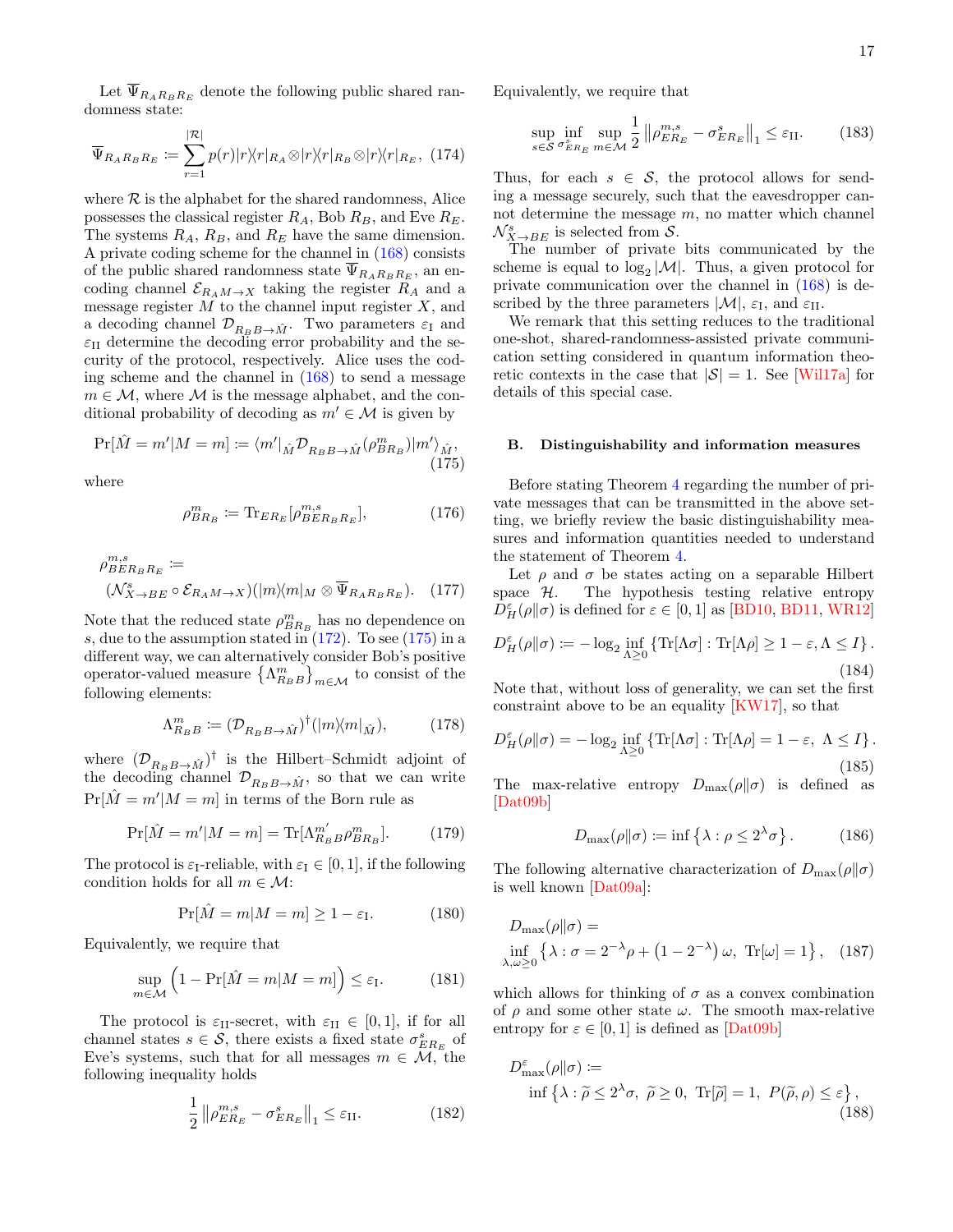where the sine distance  $P(\tilde{\rho}, \rho)$  is defined as [\[Ras02,](#page-28-24) [Ras03,](#page-28-25) [Ras06,](#page-28-26) [GLN05\]](#page-26-23)

$$
P(\tilde{\rho}, \rho) := \sqrt{1 - F(\tilde{\rho}, \rho)},\tag{189}
$$

$$
F(\tilde{\rho}, \rho) \coloneqq \left\| \sqrt{\tilde{\rho}} \sqrt{\rho} \right\|_{1}^{2},\tag{190}
$$

the latter quantity being the quantum fidelity [\[Uhl76\]](#page-29-12).

Let  $\rho_{AE}$  be a state acting on a separable Hilbert space  $\mathcal{H}_A \otimes \mathcal{H}_E$ . Then a mutual-information like quantity is defined for  $\varepsilon \in [0,1]$  as

<span id="page-17-4"></span>
$$
D_{\max}^{\varepsilon}(\rho_{AE} \| \rho_A \otimes \rho_E). \tag{191}
$$

We also define the alternate smooth max-mutual information as [\[AJW19b,](#page-24-4) [Wil17a\]](#page-29-6)

<span id="page-17-2"></span>
$$
\widetilde{I}^{\varepsilon}_{\max}(E;A)_{\rho} := \inf_{\widetilde{\rho}_{AE}:P(\widetilde{\rho}_{AE},\rho_{AE}) \leq \varepsilon} D_{\max}(\widetilde{\rho}_{AE} \| \rho_A \otimes \widetilde{\rho}_E).
$$
\n(192)

A simple relation between these two generalizations of mutual information is given in Appendix [B.](#page-32-0) Note that we adopt the particular notation in [\(192\)](#page-17-2) in order to maintain consistency with the notation of [\[BCR11\]](#page-25-17).

The hypothesis testing mutual information of a bipartite state  $\rho_{AB}$  acting on a separable Hilbert space  $\mathcal{H}_A \otimes \mathcal{H}_B$  is defined for  $\varepsilon \in [0,1]$  as [\[WR12\]](#page-29-11)

$$
I_H^{\varepsilon}(A;B)_{\rho} := D_H^{\varepsilon}(\rho_{AB} || \rho_A \otimes \rho_B). \tag{193}
$$

# <span id="page-17-0"></span>C. Private communication via position-based coding and convex splitting

The communication protocol that we develop here is the same as that considered in [\[Wil17a\]](#page-29-6), but with the added observation that its security holds universally for any channel selected from the set  $S$  and for channels whose output states act on a separable Hilbert space. The protocol from [\[Wil17a\]](#page-29-6) built upon the ideas of position-based coding and convex splitting, which were in turn introduced in [\[AJW19b\]](#page-24-4) and [\[ADJ17\]](#page-24-5), respectively. Our main one-shot achievability theorem, for the communication setting described in Section [III A,](#page-15-2) is as follows:

<span id="page-17-1"></span>**Theorem 4** Fix  $\varepsilon_I, \varepsilon_{II} \in (0, 1), \eta_I \in (0, \varepsilon_I), \text{ and } \eta_{II} \in$  $(0, \varepsilon_{\text{II}})$ . Then the following quantity is an achievable number of private message bits that can be transmitted over the compound wiretap channel in [\(168\)](#page-15-3), with decoding error probability not larger than  $\varepsilon_1$  and security parameter not larger than  $\varepsilon_{\text{II}}$ :

$$
\sup_{p_X} \left[ I_H^{\varepsilon_1 - \eta_1}(X; B)_{\rho} - \sup_{s \in \mathcal{S}} \widetilde{I}_{\max}^{\varepsilon_{\text{II}} - \eta_{\text{II}}}(E; X)_{\rho^s} \right] - \log_2(4\varepsilon_1/\eta_1^2) - 2\log_2(1/2\eta_{\text{II}}), \quad (194)
$$

where the entropic quantities are evaluated with respect to the following state:

$$
\rho_{XBE}^s := \sum_{x \in \mathcal{X}} p_X(x) |x\rangle\langle x|_X \otimes \rho_{BE}^{x,s}.
$$
 (195)

**Proof.** Consider the compound wiretap channel in  $(168)$ . Let  $p_X$  be a probability distribution over the channel input alphabet X. Let  $\rho_{XX'X''}$  denote the following public shared randomness state:

$$
\rho_{XX'X''} := \sum_{x \in \mathcal{X}} p_X(x) |x\rangle\langle x|_X \otimes |x\rangle\langle x|_{X'} \otimes |x\rangle\langle x|_{X''}.
$$
 (196)

We suppose that Alice, Bob, and Eve share the state

$$
\rho_{XX'X''}^{\otimes|\mathcal{M}||\mathcal{R}|} \tag{197}
$$

before communication begins and that the X systems are indexed as  $X_{m,r}$ , i.e., in lexicographic order by  $m \in \mathcal{M}$ and  $r \in \mathcal{R}$ , where  $\mathcal{R} \coloneqq \{1, \ldots, |\mathcal{R}|\}$ . Alice possesses all of the X systems, Bob the  $X'$  systems, and Eve the  $X''$ systems.

To send the message  $m \in \mathcal{M}$ , Alice's encoding consists of picking  $r \in \mathcal{R}$  uniformly at random from the set  $\mathcal{R}$ , and then she sends the classical system  $X_{m,r}$  through the channel in  $(173)$ . For fixed values of m, r, and s, the global shared state at this point is given by

$$
\rho_{X^{|\mathcal{M}||\mathcal{R}|}X^{|\mathcal{M}||\mathcal{R}|}X^{|\mathcal{M}||\mathcal{R}|}X^{|\mathcal{M}||\mathcal{R}|}B^{E}} := \rho_{X_{1,1}X'_{1,1}X''_{1,1}} \otimes \cdots
$$
  

$$
\otimes \rho_{X_{m,r-1}X'_{m,r-1}X''_{m,r-1}} \otimes \rho_{X_{m,r}X'_{m,r}X''_{m,r}B^{E}}^{\vee} \otimes
$$
  

$$
\rho_{X_{m,r+1}X'_{m,r+1}X''_{m,r+1}} \otimes \cdots \otimes \rho_{X_{|\mathcal{M}|,|\mathcal{R}|}X'_{|\mathcal{M}|,|\mathcal{R}|}X''_{|\mathcal{M}|,|\mathcal{R}|}},
$$
(198)

where

$$
\rho_{X_{m,r}X'_{m,r}X''_{m,r}BE}^{s} := \sum_{x \in \mathcal{X}} p_X(x)|x, x, x \rangle \langle x, x, x|_{X_{m,r}X'_{m,r}X''_{m,r}} \otimes \rho_{BE}^{x,s}.
$$
 (199)

The resulting state of Bob, for fixed values  $m$  and  $r$ , is as follows:

$$
\rho_{X'|M||\mathcal{R}|B}^{m,r} \coloneqq \rho_{X'_{1,1}} \otimes \cdots \otimes \rho_{X'_{m,r-1}} \otimes \rho_{X'_{m,r}B}
$$

$$
\otimes \rho_{X'_{m,r+1}} \otimes \cdots \otimes \rho_{X'_{|M|,|\mathcal{R}|}}, \quad (200)
$$

where

<span id="page-17-3"></span>
$$
\rho_{X'_{m,r}B} \coloneqq \sum_{x \in \mathcal{X}} p_X(x) |x \rangle \langle x |_{X'_{m,r}} \otimes \rho_B^x. \tag{201}
$$

By employing the sequential and position-based decoding scheme from [\[OMW19\]](#page-27-10) (which has been shown therein to hold for states acting on separable Hilbert spaces), it follows that Bob can decode both the message  $m$  and  $r$ with probability not smaller than  $1 - \varepsilon_I$  as long as

$$
\log_2(|\mathcal{M}| |\mathcal{R}|) = I_H^{\varepsilon_1 - \eta_1}(X; B)_{\rho} - \log_2(4\varepsilon_1/\eta_1^2), \quad (202)
$$

where  $\eta_{\text{I}} \in (0, \varepsilon_{\text{I}})$  and

$$
\rho_{XB} := \sum_{x \in \mathcal{X}} p_X(x) |x\rangle\langle x|_X \otimes \rho_B^x. \tag{203}
$$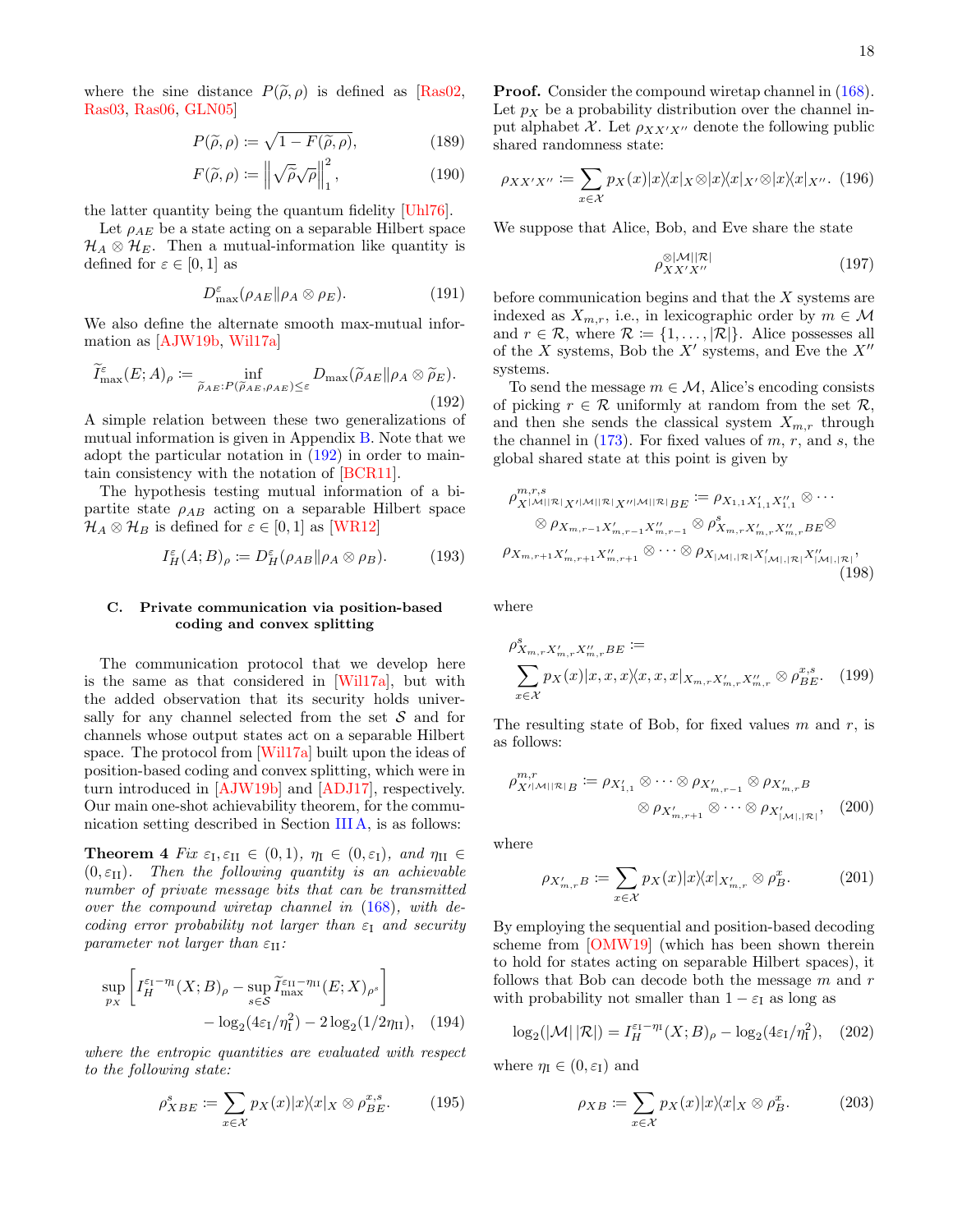To Eve, who is unaware of the random choice of the local randomness variable  $r \in \mathcal{R}$ , the state of her systems for a fixed value of the message  $m$  is as follows:

$$
\rho_{X''|M||R|E}^{m,s} := \frac{1}{|\mathcal{R}|} \sum_{r \in \mathcal{R}} \rho_{X''_{1,1}} \otimes \cdots \otimes \rho_{X''_{m,r-1}} \otimes \rho_{X''_{m,r}E}^s
$$

$$
\otimes \rho_{X''_{m,r+1}} \otimes \cdots \otimes \rho_{X''_{|M|,|\mathcal{R}|}} \qquad (204)
$$

By the invariance of the trace distance with respect to tensor-product states, i.e.,  $\|\sigma \otimes \tau - \omega \otimes \tau\|_1 = \|\sigma - \omega\|_1$ , we find that

$$
\frac{1}{2} \left\| \rho_{X''|\mathcal{M}||\mathcal{R}|E}^{m,s} - \rho_{X''|\mathcal{M}||\mathcal{R}|} \otimes \tilde{\rho}_E^s \right\|_1
$$
\n
$$
= \frac{1}{2} \left\| \rho_{X''_{m,1}...X''_{m,|\mathcal{R}|}E}^{m,s} - \rho_{X''_{m,1}...X''_{m,|\mathcal{R}|}} \otimes \tilde{\rho}_E^s \right\|_1, \quad (205)
$$

for any state  $\tilde{\rho}_E^s$ . It follows from the smooth universal<br>convex-split lemma (see Appendix C) that if convex-split lemma (see Appendix [C\)](#page-33-0) that if

$$
\log_2 |\mathcal{R}| = \sup_{s \in \mathcal{S}} \widetilde{I}_{\max}^{\varepsilon_{\text{II}} - \eta_{\text{II}}}(E; X)_{\rho^s} + 2 \log_2(1/2\eta_{\text{II}}), \tag{206}
$$

then the following bound holds for all  $m \in \mathcal{M}$  and for all  $s \in \mathcal{S}$ 

$$
\frac{1}{2} \left\| \rho_{X''|\mathcal{M}||\mathcal{R}|E}^{m,s} - \rho_{X''|\mathcal{M}||\mathcal{R}|} \otimes \widetilde{\rho}_E^s \right\|_1 \le \varepsilon_{\text{II}},\tag{207}
$$

where the state  $\tilde{\rho}_{E}^{s}$  satisfies  $P(\tilde{\rho}_{E}^{s}, \rho_{E}^{s}) \leq \varepsilon_{\text{II}} - \eta_{\text{II}}$ and the alternate smooth max-mutual information  $\widetilde{I}_{\max}^{\sqrt{\varepsilon_{\text{II}}}-\eta_{\text{II}}}(E;X)_{\rho^s}$  is evaluated with respect to the state

$$
\rho_{XE}^s := \sum_{x \in \mathcal{X}} p_X(x) |x \rangle \langle x |_X \otimes \rho_E^{x,s}.
$$
 (208)

The analysis of this step is similar to that given in [\[Wil17a\]](#page-29-6). We provide details of the smooth universal convex-split lemma, as applicable to states acting on separable Hilbert spaces, in Appendix [C.](#page-33-0) Thus, the number of private message bits that can be established with this scheme is equal to

$$
\log_2|\mathcal{M}| = I_H^{\varepsilon_1 - \eta_1}(X; B)_{\rho} - \sup_{s \in \mathcal{S}} \widetilde{I}_{\max}^{\varepsilon_{\text{II}} - \eta_{\text{II}}}(E; X)_{\rho^s}
$$

$$
- \log_2(4\varepsilon_1/\eta_1^2) - 2\log_2(1/2\eta_{\text{II}}). \quad (209)
$$

Since the above number of private message bits is achievable for a fixed distribution  $p<sub>X</sub>$ , it is then possible to optimize over all distributions to conclude that it is possible to send the following number of private message bits:

$$
\log_2 |\mathcal{M}| = \sup_{p_X} \left[ I_H^{\varepsilon_1 - \eta_1}(X; B)_{\rho} - \sup_{s \in \mathcal{S}} \widetilde{I}_{\max}^{\varepsilon_{\text{II}} - \eta_{\text{II}}}(E; X)_{\rho^s} \right] - \log_2(4\varepsilon_1/\eta_1^2) - 2\log_2(1/2\eta_{\text{II}}), \quad (210)
$$

concluding the proof.

<span id="page-18-3"></span>Remark 5 If desired, this private communication scheme can be derandomized along the lines shown in  $[Will7a],$  in order to end up with a scheme that does not require public shared randomness. After doing so, the protocol is no longer guaranteed to be secure against an arbitrary state of the eavesdropper in the uncertainty set  $S$ . The resulting protocol is only guaranteed to be secure against a fixed, known eavesdropper, similar to the standard information-theoretic model of private communication from [\[Dev05,](#page-26-24) [CWY04\]](#page-25-18).

# <span id="page-18-0"></span>IV. SECRET KEY DISTILLATION FROM A COMPOUND QUANTUM WIRETAP SOURCE WITH FIXED MARGINAL

### <span id="page-18-1"></span>A. One-shot setting

The setting of secret key distillation from a compound quantum wiretap source with fixed marginal can be considered the static version of the dynamic setting pre-sented in Section [III A,](#page-15-2) and so many aspects are similar. In this setting, we suppose that Alice has system  $X$ , Bob system  $B$ , and Eve system  $E$  of the following classical– quantum–quantum compound wiretap source state with fixed marginal:

<span id="page-18-2"></span>
$$
\rho_{XBE}^s \coloneqq \sum_x p_X(x) |x\rangle\langle x|_X \otimes \rho_{BE}^{x,s},\tag{211}
$$

where  $s \in \mathcal{S}$ . In this model, the marginal state of Alice and Bob is fixed, such that they know their reduced state  $\rho_{XB}$ . That is,

$$
\rho_B^{x,s} = \rho_B^x \quad \text{for all} \quad s \in \mathcal{S},\tag{212}
$$

where

$$
\rho_B^{x,s} \coloneqq \text{Tr}_E[\rho_{BE}^{x,s}],\tag{213}
$$

but they do not know the full state. We suppose that forward public classical communication from Alice to Bob is allowed for free. The goal is to use this compound wiretap source state in [\(211\)](#page-18-2), along with the free public classical communication, in order to distill a key that is secure for all  $\rho_{XBE}^s$  and  $s \in \mathcal{S}$ .

A secret key distillation scheme consists of a classical encoding channel  $\mathcal{E}_{X\to KL}$  and a decoding channel  $\mathcal{D}_{LB\rightarrow \hat{K}}$ . In the above, K is the classical key register of Alice, and L is a classical register communicated to Bob. Two parameters  $\varepsilon_{\text{I}}$  and  $\varepsilon_{\text{II}}$  determine the error probability when decoding and the security of the protocol, respectively. Alice uses the distillation scheme and the state in  $(211)$  to produce a uniformly random key value  $k \in \mathcal{K}$  (the probability  $Pr[K = k] = 1/|\mathcal{K}|$ ), and the conditional probability of Bob decoding  $k' \in \mathcal{K}$  from his systems is given by

$$
\Pr[\hat{K} = k' | K = k] := \langle k' |_{\hat{K}} \mathcal{D}_{LB \to \hat{K}}(\rho_{KLB}^k) | k' \rangle_{\hat{K}}, \tag{214}
$$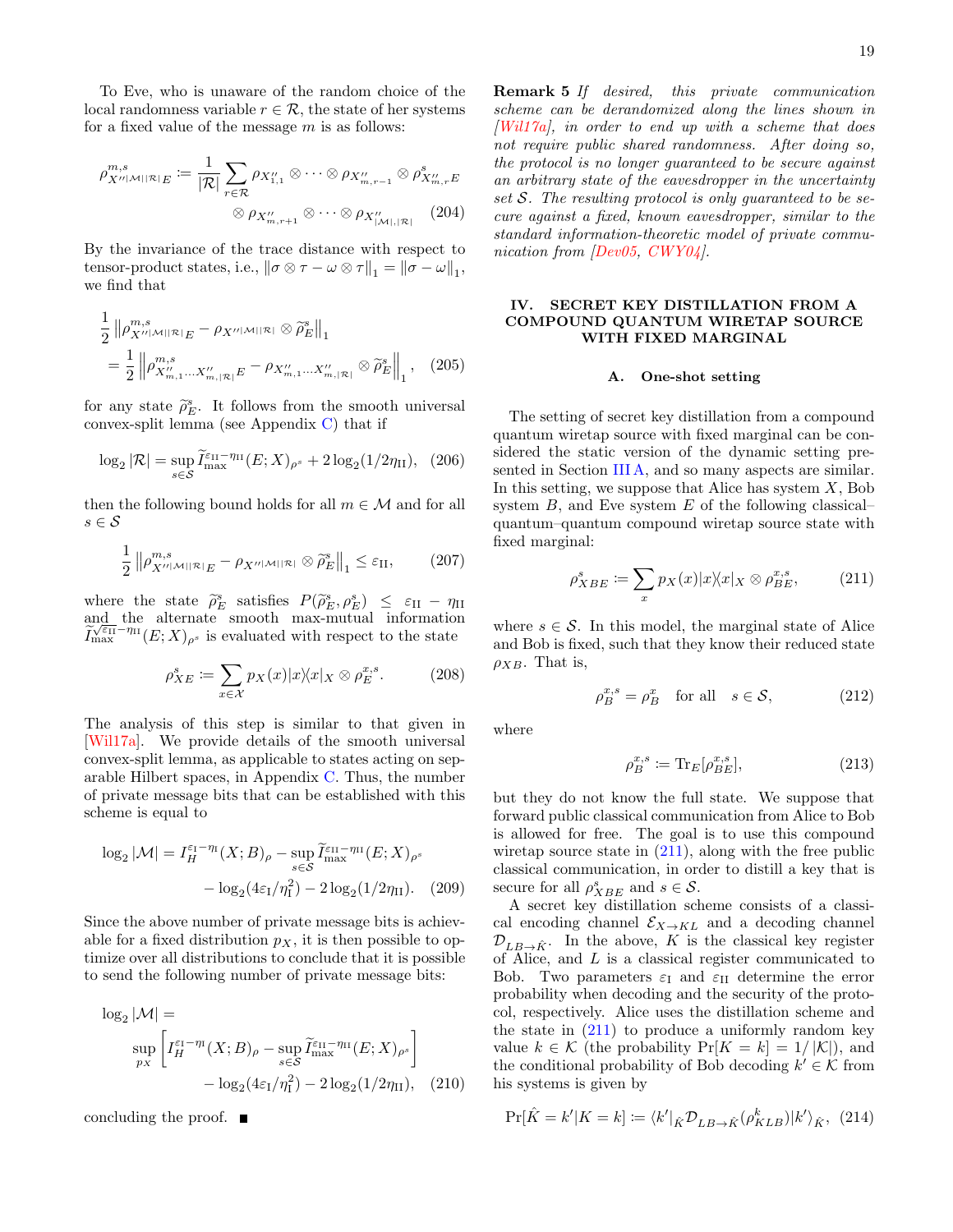where

$$
\rho_{KLB}^k := \text{Tr}_E[\rho_{KLBE}^{k,s}],\tag{215}
$$

$$
\rho_{KLBE}^{k,s} \coloneqq \frac{\langle k|_K \mathcal{E}_{X \to KL}(\rho_{XBE})|k\rangle_K}{\Pr[K=k]},\tag{216}
$$

$$
= \langle k|_K \mathcal{E}_{X \to KL}(\rho_{XBE})|k\rangle_K \cdot |\mathcal{K}|. \tag{217}
$$

Alternatively, we can consider Bob's positive operatorvalued measure  $\{\Lambda_{LB}^k\}_{k\in\mathcal{K}}$  to consist of the following elements. ements

$$
\Lambda_{LB}^k := (\mathcal{D}_{LB \to \hat{K}})^\dagger (|k\rangle\langle k|_{\hat{K}}), \tag{218}
$$

where  $(\mathcal{D}_{LB\to \hat{K}})^\dagger$  is the Hilbert–Schmidt adjoint of the decoding channel  $\mathcal{D}_{LB\to \hat{K}}$ , so that we can write the probability  $Pr[\hat{K} = k' | K = k]$  in terms of the Born rule as

$$
\Pr[\hat{K} = k'|K = k] = \text{Tr}[\Lambda_{LB}^{k'} \rho_{KLB}^{k}]. \tag{219}
$$

The protocol is  $\varepsilon_{\text{I}}$ -reliable, with  $\varepsilon_{\text{I}} \in [0, 1]$ , if the following condition holds for all  $k \in \mathcal{K}$ :

<span id="page-19-2"></span>
$$
\Pr[\hat{K} = k | K = k] \ge 1 - \varepsilon_{\text{I}}.
$$
\n(220)

Equivalently, we require that

$$
\sup_{k \in \mathcal{K}} \left( 1 - \Pr[\hat{K} = k | K = k] \right) \le \varepsilon_{\mathrm{I}}.\tag{221}
$$

The protocol is  $\varepsilon_{\text{II}}$ -secret, with  $\varepsilon_{\text{II}} \in [0,1]$ , if for all source values  $s \in \mathcal{S}$ , there exists fixed state  $\sigma_{ER_E}^s$  of Eve's systems, such that for all key values  $k \in \mathcal{K}$ , the following inequality holds

$$
\frac{1}{2} \left\| \rho_{LE}^{k,s} - \sigma_{LE}^s \right\|_1 \le \varepsilon_{\text{II}}.\tag{222}
$$

Equivalently, we require that

<span id="page-19-3"></span>
$$
\sup_{s \in \mathcal{S}} \inf_{\sigma_{LE}^s} \sup_{k \in \mathcal{K}} \frac{1}{2} \left\| \rho_{LE}^{k,s} - \sigma_{LE}^s \right\|_1 \le \varepsilon_{\text{II}}.\tag{223}
$$

Thus, for each  $s \in \mathcal{S}$ , the protocol allows for distilling a secure key no matter which state  $\rho_{XBE}^{s}$  is selected from S.

The number of key bits established by the scheme is equal to  $\log_2 |\mathcal{K}|$ . Thus, a given protocol for secret key distillation using the source in [\(211\)](#page-18-2) is described by the three parameters  $|\mathcal{K}|$ ,  $\varepsilon_{\text{I}}$ , and  $\varepsilon_{\text{II}}$ .

We remark here that the definition given above implies the usual trace-distance based criterion [\[KRBM07,](#page-27-21) [TLGR12\]](#page-28-4) for security that is commonly employed in quantum key distribution. Let K and  $\hat{K}$  denote the respective classical key registers of Alice and Bob (we identify both the random variable and the system label with the same symbol). Then the final state of the protocol, for fixed  $s \in \mathcal{S}$ , can be written as follows:

$$
\rho_{K\hat{K}LE}^s := \sum_{k} \frac{1}{|\mathcal{K}|} |k\rangle\langle k|_K \otimes \sum_{k'} p(k'|k) |k'\rangle\langle k'|_{\hat{K}} \otimes \rho_{LE}^{k,s},
$$
\n(224)

where  $p(k'|k) := \text{Tr}[\Lambda_{LB}^{k'} \rho_{KLB}^k]$ , while the ideal state, for the same  $s$ , is as follows:

$$
\overline{\Phi}_{K\hat{K}} \otimes \sigma_{LE}^s,\tag{225}
$$

for some fixed state  $\sigma_I^s$  $\sum$  ${}_{LE}^s$  and where  $\overline{\Phi}_{K\hat{K}}$  :=  $\frac{1}{|k|} |k\rangle\langle k|_K \otimes |k\rangle\langle k|_{\hat{K}}$ . The conditions in [\(220\)](#page-19-2) and [\(223\)](#page-19-3) and the triangle inequality for trace distance imply that

$$
\frac{1}{2} \left\| \rho_{K\hat{K}LE}^s - \overline{\Phi}_{K\hat{K}} \otimes \sigma_{LE}^s \right\|_1 \le \varepsilon_{\mathrm{I}} + \varepsilon_{\mathrm{II}}.\tag{226}
$$

Equivalently, we require

<span id="page-19-4"></span>
$$
\sup_{s \in \mathcal{S}} \inf_{\sigma_{LE}^s} \frac{1}{2} \| \rho_{K\hat{K}LE}^s - \overline{\Phi}_{K\hat{K}} \otimes \sigma_{LE}^s \|_1 \le \varepsilon_{\mathrm{I}} + \varepsilon_{\mathrm{II}}, \quad (227)
$$

which is the standard trace-distance based criterion considered in the context of secret key distillation [\[TLGR12\]](#page-28-4). As pointed out in [\[TLGR12,](#page-28-4) [PR14\]](#page-28-27), however, this criterion is not composable. The criterion that is known to be composable is

<span id="page-19-5"></span>
$$
\sup_{s \in \mathcal{S}} \frac{1}{2} \| \rho_{K\hat{K}LE}^s - \overline{\Phi}_{K\hat{K}} \otimes \rho_{LE}^s \|_1 \le \varepsilon, \tag{228}
$$

where  $\rho_{LE}^s \coloneqq \text{Tr}_{K\hat{K}}[\rho_{K\hat{K}LE}^s]$ . As shown in [\[PR14,](#page-28-27) Appendix B, if the criterion in  $(227)$  is satisfied, then  $(228)$ is satisfied with  $\varepsilon = 2(\varepsilon_{\text{I}} + \varepsilon_{\text{II}})$ .

We end this section by remarking that this setting reduces to the traditional one-shot, secret key distillation setting from a known source, considered in quantum information-theoretic contexts [\[RR12\]](#page-28-28), in the case that  $|\mathcal{S}| = 1$ .

# <span id="page-19-0"></span>B. Secret key distillation via position-based coding and convex splitting

Our main one-shot achievability theorem, corresponding to the key distillation setting discussed in the previous section, is as follows:

<span id="page-19-1"></span>**Theorem 6** Fix  $\varepsilon_{\text{I}}, \varepsilon_{\text{II}} \in (0, 1)$ ,  $\eta_{\text{I}} \in (0, \varepsilon_{\text{I}})$ , and  $\eta_{\text{II}} \in$  $(0, \varepsilon_{\text{II}})$ . Then the following quantity is an achievable number of secret key bits that can be distilled from the compound wiretap source in [\(211\)](#page-18-2), with decoding error probability not larger than  $\varepsilon_1$  and security parameter not larger than  $\varepsilon_{\text{II}}$ :

$$
I_H^{\varepsilon_1-\eta_1}(X;B)_{\rho} - \sup_{s \in \mathcal{S}} \widetilde{I}_{\max}^{\varepsilon_{\text{II}}-\eta_{\text{II}}}(E;X)_{\rho^s}
$$

$$
- \log_2(4\varepsilon_1/\eta_1^2) - 2\log_2(1/2\eta_{\text{II}}), \quad (229)
$$

where the entropic quantities are evaluated with respect to the state in  $(211)$ .

Proof. The secret key distillation scheme consists of the following steps. Alice, Bob, and Eve begin with the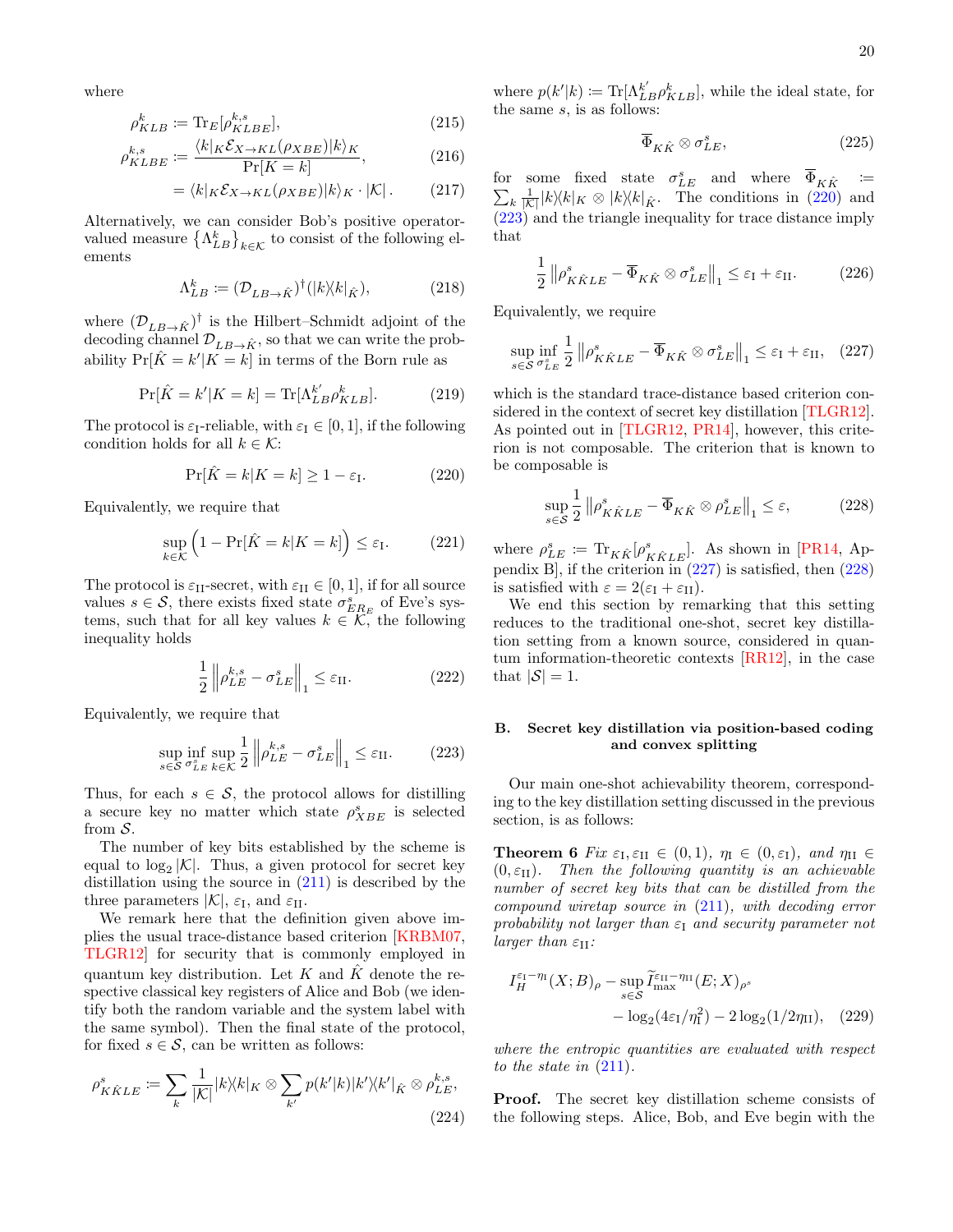classical–quantum–quantum state in [\(211\)](#page-18-2). Alice picks a value  $k \in \mathcal{K}$  uniformly at random, and she picks a value  $r \in \mathcal{R}$  uniformly at random, where  $\mathcal{R} \coloneqq \{1, \ldots, |\mathcal{R}|\}.$ She then labels her  $X$  system of the state in  $(211)$  by the pair  $(k, r)$ , as  $X_{k,r}$ . She prepares  $|\mathcal{K}| |\mathcal{R}|-1$  independent instances of the classical state

$$
\rho_X = \sum_{x \in \mathcal{X}} p_X(x) |x \rangle \langle x| \tag{230}
$$

and labels the systems as  $X_{1,1}, \ldots, X_{k,r-1}, X_{k,r+1}, \ldots$ ,  $X_{|\mathcal{K}| |\mathcal{R}|}$ . Alice sends the classical registers  $X_{1,1}, \ldots$ ,  $X_{|\mathcal{K}||\mathcal{R}|}$  in lexicographic order over a public classical communication channel, so that Bob and Eve receive copies of them. For fixed values of  $k, r$ , and  $s$ , the global shared state at this point is given by

$$
\rho_{X|\mathcal{K}||\mathcal{R}|X'|\mathcal{K}||\mathcal{R}|X''|\mathcal{K}||\mathcal{R}|BE}^{k,r,s} := \rho_{X_{1,1}X'_{1,1}X''_{1,1}} \otimes \cdots
$$
  

$$
\otimes \rho_{X_{k,r-1}X'_{k,r-1}X''_{k,r-1}} \otimes \rho_{X_{k,r}X'_{k,r}X''_{k,r}BE}^{s} \\
\otimes \rho_{X_{k,r+1}X'_{k,r+1}X''_{k,r+1}} \otimes \cdots \otimes \rho_{X_{|\mathcal{K}|,|\mathcal{R}|}X'_{|\mathcal{K}|,|\mathcal{R}|}X''_{|\mathcal{K}|,|\mathcal{R}|}}.
$$
\n(231)

Thus, the reduced state of Bob, for fixed  $k$  and  $r$ , is as follows:

$$
\rho_{X'|K||\mathcal{R}|B}^{k,r} := \rho_{X'_{1,1}} \otimes \cdots \otimes \rho_{X'_{k,r-1}} \otimes \rho_{X'_{k,r}B}
$$

$$
\otimes \rho_{X'_{k,r+1}} \otimes \cdots \otimes \rho_{X'_{|K|,|\mathcal{R}|}}.
$$
(232)

The reduced state of Eve, for a fixed value of  $k$  and  $s$ , is as follows:

$$
\rho_{X''|K||R|E}^{k,s} := \frac{1}{|\mathcal{R}|} \sum_{r \in \mathcal{R}} \rho_{X'_{1,1}} \otimes \cdots \otimes \rho_{X'_{k,r-1}} \otimes \rho_{X'_{k,r}E}^{s}
$$

$$
\otimes \rho_{X'_{k,r+1}} \otimes \cdots \otimes \rho_{X'_{|K|,|\mathcal{R}|}}.
$$
(233)

These reduced states are exactly the same as they are in [\(200\)](#page-17-3) and [\(204\)](#page-18-3), and so the same analysis applies. Bob decodes both the key value  $k$  and the local randomness value r with success probability not smaller than  $1 - \varepsilon_I$ , as long as

$$
\log_2(|\mathcal{K}| |\mathcal{R}|) = I_H^{\varepsilon_1 - \eta_1}(X; B)_{\rho} - \log_2(4\varepsilon_1/\eta_1^2), \quad (234)
$$

while the following security condition holds for all  $k \in \mathcal{K}$ and  $s \in \mathcal{S}$ :

$$
\frac{1}{2} \left\| \rho_{X''|{\mathcal K}||{\mathcal R}|E}^{k,s} - \rho_{X''|{\mathcal K}||{\mathcal R}|} \otimes \widetilde{\rho}_E^s \right\|_1 \le \varepsilon_{\text{II}},\tag{235}
$$

for some state  $\widetilde{\rho}_E^s$ , as long as

$$
\log_2 |\mathcal{R}| = \sup_{s \in \mathcal{S}} \widetilde{I}_{\max}^{\varepsilon_{\text{II}} - \eta_{\text{II}}}(E; X)_{\rho^s} + 2 \log_2(1/2\eta_{\text{II}}). \tag{236}
$$

Thus, the number of key bits that can be established with this scheme is equal to

$$
\log_2 |\mathcal{K}| = I_H^{\varepsilon_1 - \eta_1}(X; B)_{\rho} - \sup_{s \in \mathcal{S}} \widetilde{I}_{\max}^{\varepsilon_{\text{II}} - \eta_{\text{II}}}(E; X)_{\rho^s}
$$

$$
- \log_2(4\varepsilon_1/\eta_1^2) - 2\log_2(1/2\eta_{\text{II}}), \quad (237)
$$

as claimed.

# <span id="page-20-0"></span>V. SECOND-ORDER ASYMPTOTICS OF PRIVATE COMMUNICATION AND SECRET KEY DISTILLATION

In this section, we show how to apply the one-shot results from Sections [III](#page-15-1) and [IV](#page-18-0) to the case of independent and identically distributed (i.i.d.) resources. First, let us suppose that Alice, Bob, and Eve are connected by means of a cqq compound wiretap channel of the form in [\(168\)](#page-15-3):

$$
\mathcal{N}_{X \to BE}^s : x \to \rho_{BE}^{x,s},\tag{238}
$$

with all the same assumptions discussed previously in Section [III A.](#page-15-2) However, now we allow them to use the channel multiple times, and we suppose that the particular value of s is fixed but unknown for all channel uses. Thus, the resource they are employing for private communication is the tensor-power channel  $(\mathcal{N}_{X\to BE}^s)^{\otimes n}$ , where  $n$  is a large positive integer. This setting is directly related to a collective attack in quantum key distribution, as discussed in Section [II.](#page-3-0)

By applying the result of Theorem [4](#page-17-1) to this setting, invoking Lemma [7](#page-32-1) and the second-order asymptotic expan-sions discussed in [\(F5\)](#page-37-1) and Corollary [11,](#page-38-1) with  $\eta_I = \eta_{II} =$  $1/\sqrt{n}$ , we find that it is possible to send private message bits at the following rate, for sufficiently large  $n$ , with decoding error probability not larger than  $\varepsilon_I$  and security parameter not larger than  $\varepsilon_{\text{II}}$ :

$$
\frac{\log_2 |\mathcal{M}|}{n} = \sup_{p_X} I(X; B)_{\rho} + \sqrt{\frac{1}{n} V(X; B)_{\rho}} \Phi^{-1}(\varepsilon_{\text{I}})
$$

$$
-\sup_{s \in \mathcal{S}} \left[ I(X; E)_{\rho^s} - \sqrt{\frac{1}{n} V(X; E)_{\rho^s}} \Phi^{-1}(\varepsilon_{\text{II}}^2) \right]
$$

$$
+ O\left(\frac{\log n}{n}\right). \quad (239)
$$

In the above, the information quantities are evaluated with respect to the following classical–quantum state:

<span id="page-20-1"></span>
$$
\rho_{XBE}^s := \sum_x p_X(x) |x\rangle\langle x|_X \otimes \rho_{BE}^{x,s},\tag{240}
$$

and

$$
I(X;B)_{\rho} := \sum_{x} p_X(x) D(\rho_B^x \| \rho_B), \qquad (241)
$$

$$
I(X;E)_{\rho^s} := \sum_{x} p_X(x) D(\rho_E^{x,s} \| \rho_E^s)
$$
 (242)

$$
\rho_B \coloneqq \sum_x p_X(x) \rho_B^x,\tag{243}
$$

$$
\rho_E^s := \sum_x p_X(x) \rho_E^{x,s}.
$$
\n(244)

The Holevo information variances  $V(X;B)_{\rho}$  and  $V(X; E)_{\rho^s}$  are given by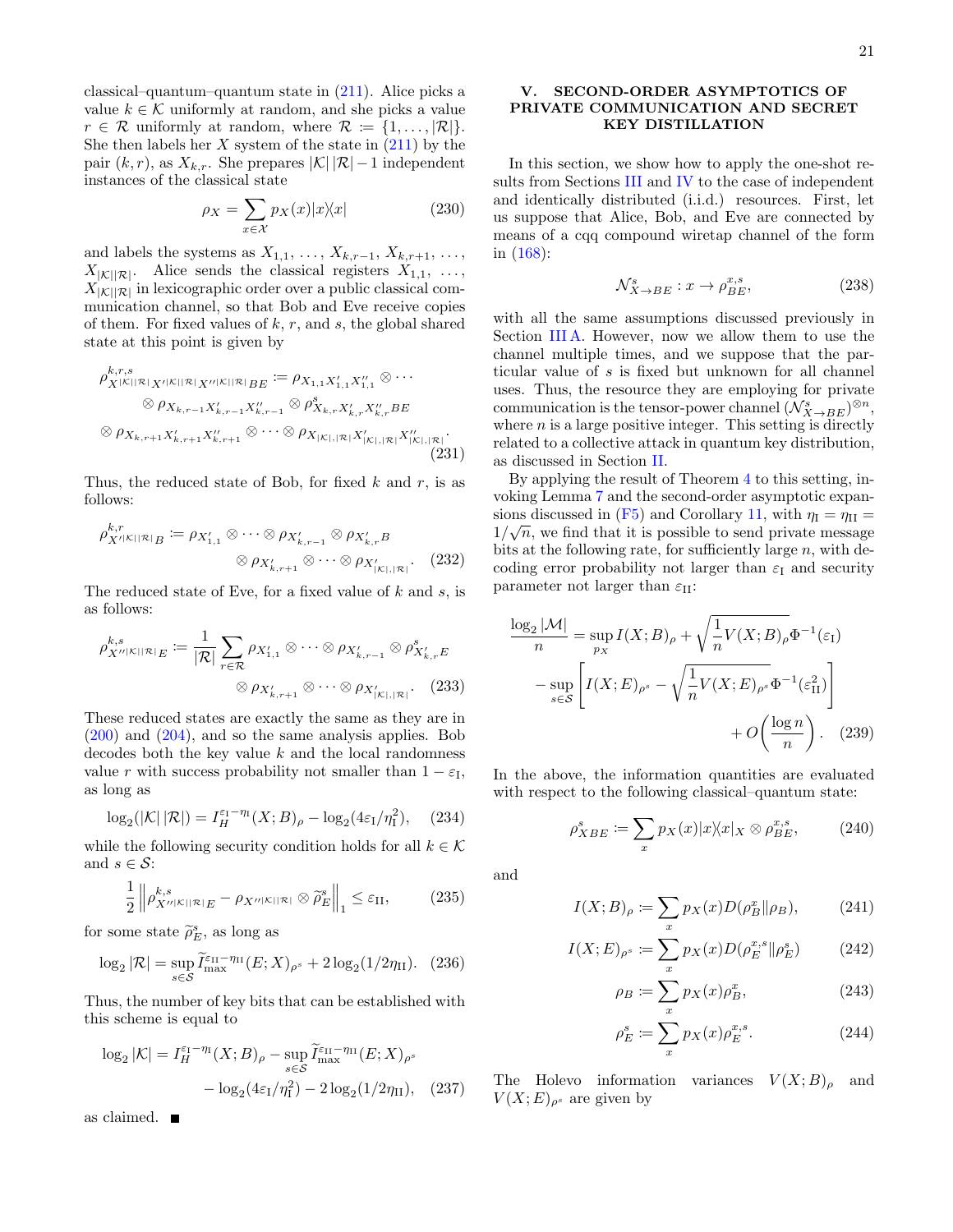$$
V(X;B)_{\rho} := \sum_{x \in \mathcal{X}} p_X(x) \left[ V(\rho_B^x \| \rho_B) + [D(\rho_B^x \| \rho_B)]^2 \right] - [I(X;B)_{\rho}]^2,
$$
\n(245)

$$
V(X;E)_{\rho^s} := \sum_{x \in \mathcal{X}} p_X(x) \left[ V(\rho_E^{x,s} \| \rho_E^s) + \left[ D(\rho_E^{x,s} \| \rho_E^s) \right]^2 \right] - \left[ I(X;E)_{\rho^s} \right]^2,
$$
\n(246)

with these formulas considered in more detail in Ap-pendix [G.](#page-38-0) The term  $O\left(\frac{\log n}{n}\right)$  hides constants involving  $\varepsilon_{\text{I}}$ ,  $\varepsilon_{\text{II}}$ ,  $T(X;B)_{\rho}$ , and  $T(X;E)_{\rho}$ , with the latter two quantities defined in Appendix [G.](#page-38-0) By noting that all of the quantities  $I(X;B)_{\rho}$ ,  $I(X;E)_{\rho^s}$ ,  $V(X;B)_{\rho}$ ,  $V(X;E)_{\rho^s}$ ,  $T(X;B)_{\rho}$ , and  $T(X;E)_{\rho^s}$  involve an expectation with respect to the distribution  $p<sub>X</sub>$ , it follows from an approximation argument that the same formula in [\(239\)](#page-20-1) is an achievable rate for private communication when  $p<sub>X</sub>$  is a probability distribution over a continuous alphabet. In this case, all of the expectations for the various quantities are evaluated by integration.

In the case that the states involved in the above formulas act on separable Hilbert spaces, then we should define the various quantities in more detail because the formulas in [\(38\)](#page-6-4) and [\(39\)](#page-6-5) need to be interpreted in a particular way (that is, the trace cannot be taken with respect to an arbitrary orthonormal basis). Suppose that  $\rho$  and  $\sigma$ have the following spectral decompositions:

<span id="page-21-6"></span>
$$
\rho = \sum_{x} \lambda_x |\psi_x \rangle \langle \psi_x |, \quad \sigma = \sum_{y} \mu_y |\phi_y \rangle \langle \phi_y |. \tag{247}
$$

Then the quantum relative entropy [\[Fal70,](#page-26-25) [Lin73\]](#page-27-22) and the relative entropy variance [\[TH13,](#page-28-7) [Li14,](#page-27-9) [KW17\]](#page-27-11) are defined as

$$
D(\rho || \sigma) \coloneqq \sum_{x,y} \left| \langle \phi_y | \psi_x \rangle \right|^2 \lambda_x \log_2 \left( \frac{\lambda_x}{\mu_y} \right), \tag{248}
$$

$$
V(\rho||\sigma) := \sum_{x,y} |\langle \phi_y | \psi_x \rangle|^2 \lambda_x \left[ \log_2 \left( \frac{\lambda_x}{\mu_y} \right) - D(\rho||\sigma) \right]^2.
$$
\n(249)

We can also consider the application to secret key distillation. Suppose now that Alice, Bob, and Eve share n copies of the following cqq state:

<span id="page-21-4"></span>
$$
\rho_{XBE}^s := \sum_x p_X(x) |x\rangle\langle x|_X \otimes \rho_{BE}^{x,s},\tag{250}
$$

with all of the same assumptions discussed previously in Section [IV B.](#page-19-0) Then by the same reasoning as given above, but this time applying Theorem [6,](#page-19-1) the following formula represents an achievable rate for secret key distillation, for sufficiently large  $n$  and with decoding error probability not larger than  $\varepsilon_I$  and security parameter not larger than  $\varepsilon_{II}$ :

<span id="page-21-1"></span>
$$
\frac{\log_2 |\mathcal{K}|}{n} = I(X; B)_{\rho} + \sqrt{\frac{1}{n} V(X; B)_{\rho}} \Phi^{-1}(\varepsilon_{\text{I}})
$$

$$
-\sup_{s \in \mathcal{S}} \left[ I(X; E)_{\rho^s} - \sqrt{\frac{1}{n} V(X; E)_{\rho^s}} \Phi^{-1}(\varepsilon_{\text{II}}^2) \right]
$$

$$
+ O\left(\frac{\log n}{n}\right), \quad (251)
$$

where all information quantities are evaluated with respect to the state in  $(250)$ .

# <span id="page-21-0"></span>VI. DISCUSSION OF COLLECTIVE ATTACKS IN QKD AND THE COMPOUND WIRETAP CHANNEL AND SOURCE

As mentioned in the introduction, from what we can gather by combing through the literature, it seems that there is a disconnect between the community of researchers working on security proofs against collective attacks in quantum key distribution and those working on key distillation from a compound wiretap source. Thus, one contribution of this paper is to connect these two research directions, with Theorem [6](#page-19-1) and its applications in Sections [II](#page-3-0) and [V](#page-20-0) providing a direct link between them.

The main purpose of this section is to trace some of the historical developments and early roots of these disparate communities. This might help with unifying them going forward. To begin with, let us note that there are several reviews of quantum key distribution in which collective attacks are discussed  $[SBPC<sup>+</sup>09, Lüt14, DLQY16,$  $[SBPC<sup>+</sup>09, Lüt14, DLQY16,$  $[SBPC<sup>+</sup>09, Lüt14, DLQY16,$  $XML+19$ . Furthermore, there is a recent review of the compound wiretap channel that traces its development in classical information theory [\[SBP15\]](#page-28-13).

<span id="page-21-2"></span>The compound channel for classical communication was introduced in [\[BBT59,](#page-25-19) [Wol59\]](#page-29-13). The basic idea here is that the actual communication channel is chosen from an uncertainty set  $\{p^s_{Y|X}\}_s$ , it is the same over a large blocklength (used in an i.i.d. way), and the goal is to be able to communicate regardless of which channel is selected. The main result of [\[BBT59,](#page-25-19) [Wol59\]](#page-29-13) is that Shannon's formula for capacity becomes modified to

$$
\max_{p_X} \min_s I(X;Y)_{p^s},\tag{252}
$$

<span id="page-21-3"></span>where  $p_{XY}^s = p_X p_{Y|X}^s$ .

The classical wiretap channel  $p_{YZ|X}$  and its private capacity were introduced in [\[Wyn75\]](#page-29-14) and studied further by [\[CK78,](#page-25-20) [Csi96,](#page-25-21) [MW00\]](#page-27-23). In this model, the sender inputs the random variable  $X$ , the legitimate receiver obtains  $Y$ , and the wiretapper (eavesdropper) Z. The conditional probability distribution  $p_{YZ|X}$  is known to all parties involved. The culmination of these papers was to identify the formula

<span id="page-21-5"></span>
$$
\max_{U \to X \to YZ} \left[ I(U;Y) - I(U;Z) \right] \tag{253}
$$

as the private capacity of an arbitrary classical wiretap channel. The optimization is over Markov chains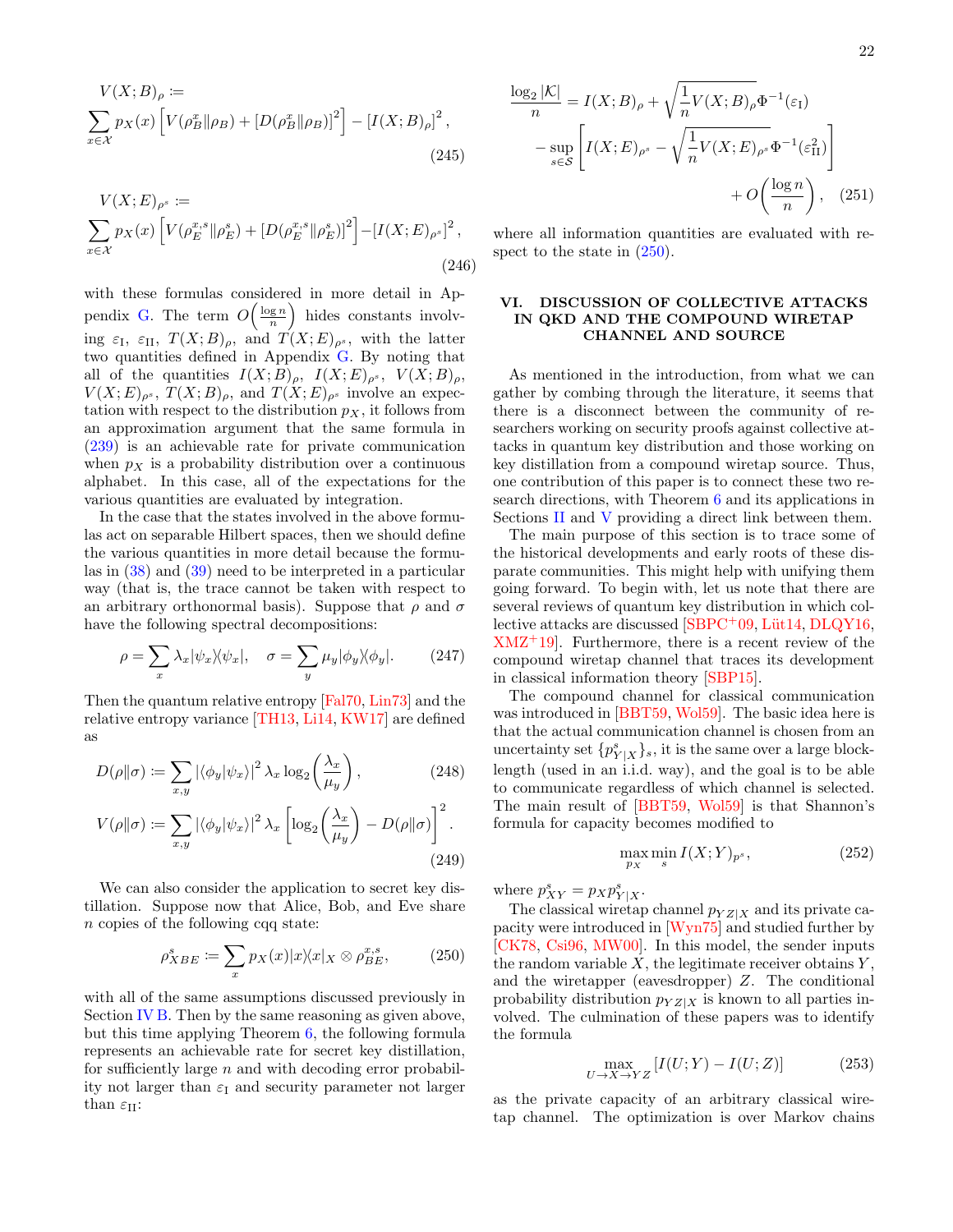$U \rightarrow X \rightarrow YZ$ , where U is known as an auxiliary random variable. Interestingly, this formula provides the insight that noise at the encoder (the channel from X to  $U$ ) can increase private capacity, with the reasoning being that, even though it decreases both informations  $I(U;Y)$ and  $I(U;Z)$ , it can happen that it decreases the wiretapper's information  $I(U;Z)$  by more, so that there can be a noise benefit. The main reason why the classical wiretap channel model has not been embraced by the classical cryptography community is that the model assumes that the channel to the eavesdropper is known, and this is too much to assume in practice. Interestingly, it would be some years before the compound wiretap channel and source were defined.

The source model for secret key agreement was introduced by [\[AC93\]](#page-24-6). In this model, two legitimate parties have access to respective random variables X and Y and an eavesdropper has access to a random variable Z described by the joint probability distribution  $p_{XYZ}$ , and the legitimate parties are allowed public classical communication. All parties know the distribution  $p_{XYZ}$ . If public classical communication is allowed only in one round from  $X$  to  $Y$ , then the secret key agreement capacity is given by the formula [\[AC93\]](#page-24-6)

$$
\max_{p_{UV|X}} [I(V;Y|U) - I(V;Z|U)].
$$
 (254)

In independent work, it was shown that public communication can enhance the secret key agreement capacity of a wiretap channel [\[Mau93\]](#page-27-24), and an upper bound on the secret key agreement capacity was established in the case that arbitrary public classical communication is allowed.

The notion of a collective attack in quantum key distribution was proposed by  $[BM97, BBB<sup>+</sup>02]$  $[BM97, BBB<sup>+</sup>02]$  $[BM97, BBB<sup>+</sup>02]$  $[BM97, BBB<sup>+</sup>02]$ . Since then, it has been studied intensively in quantum key distribution  $|SBPC^+09$ , Lüt14, [DLQY16,](#page-26-1) [XMZ](#page-29-1)<sup>+</sup>19. Quantum de Finetti theorems and their variants were proved [\[Ren05,](#page-28-3) [CKR09\]](#page-25-24), which demonstrate that general coherent (arbitrary) attacks are no better than collective attacks in the limit of large blocklength. Quantum de Finetti theorems thus establish the significance of focusing on collective attacks in the context of quantum key distribution.

The quantum wiretap channel was proposed and studied in [\[Dev05,](#page-26-24) [CWY04\]](#page-25-18). In this model, the wiretap channel is given by  $x \to \rho_{BE}^x$ , with the sender having access to the input, the legitimate receiver to the quantum system  $B$ , and the eavesdropper to the quantum system  $E$ . It is assumed that the full channel is known to both the sender and legitimate receiver. An important result from [\[Dev05,](#page-26-24) [CWY04\]](#page-25-18) is that

$$
\max_{U \to X} \left[ I(U;B) - I(U;E) \right] \tag{255}
$$

is an achievable rate at which they can communicate privately, paralleling the formula in [\(253\)](#page-21-5) for the classical case. It is not known whether this achievable rate is optimal in general. That is, it is an open problem to determine the private capacity of the classical–quantum wiretap channel in the general case.

The quantum wiretap source was proposed and studied in [\[DW05\]](#page-26-16). The model is that Alice, Bob, and Eve share a state of the form  $\sum_{x} p(x)|x\rangle\langle x|_X \otimes \rho_{BE}^x$ , and the goal is to use many copies of this state along with public classical communication in order to distill a secret key. The authors of [\[DW05\]](#page-26-16) found that the rate

<span id="page-22-0"></span>
$$
I(X;B) - I(X;E) \tag{256}
$$

is achievable for key distillation using many copies of the aforementioned state. It is important to stress that, in this model, it is assumed that Alice and Bob have full knowledge of the state, including the state of the eavesdropper. For this reason, it is not justified to apply the formula in [\(256\)](#page-22-0) generally when analyzing the security of quantum key distribution against collective attacks. In the special case that the quantum key distribution protocol involves preparations and measurements that are tomographically complete, the legitimate parties determine the state of the eavesdropper up to an informationtheoretically irrelevant isometry, and it is then justified to apply the formula in [\(256\)](#page-22-0) for security against collective attacks.

The classical compound wiretap channel was proposed and studied in [\[LKPS09\]](#page-27-25) and studied further in [\[BBS13\]](#page-25-25) (see also [\[SBP15\]](#page-28-13) for a review). The model is that the actual wiretap channel is chosen from an uncertainty set  $\{p^{s}_{YZ|X}\}_{s},$  it is the same over a large blocklength (used in an i.i.d. way), and the goal is to be able to communicate privately regardless of which channel is selected. One critical result of [\[LKPS09\]](#page-27-25) is that the following formula is an achievable rate for private communication in this setting, when the uncertainty set is finite:

$$
\max_{U \to X \to Y_s Z_s} \left[ \min_s I(U;Y_s) - \max_s I(U;Z_s) \right]. \tag{257}
$$

The classical compound wiretap channel model is more acceptable from a cryptographic perspective than is the standard wiretap channel model, because it allows for uncertainty in the channel to the wiretapper. However, it is still difficult to argue that anything about the channel to the wiretapper would be known in a fully classical context.

The classical compound wiretap source was considered in [\[BW13\]](#page-25-26) and further studied in [\[TBS17\]](#page-28-29). The special case of a classical compound source with one fixed marginal was considered previously in [\[Blo10\]](#page-25-27). The model from [\[BW13,](#page-25-26) [TBS17\]](#page-28-29) is that two legitimate parties and an eavesdropper share a source chosen from an uncertainty set  $\{p_{XYZ}^s\}_s$ , and they are allowed public classical communication to assist in the task of distilling a secret key. In [\[TBS17\]](#page-28-29), a formula for the achievable distillable secret key was given, and we refer to [\[TBS17\]](#page-28-29) for the details. In the special case that the marginals  $X$ and Y are fixed, the results of [\[Blo10,](#page-25-27) [TBS17\]](#page-28-29) imply that the rate

$$
I(X;Y) - \max_{s} I(X;Z)
$$
 (258)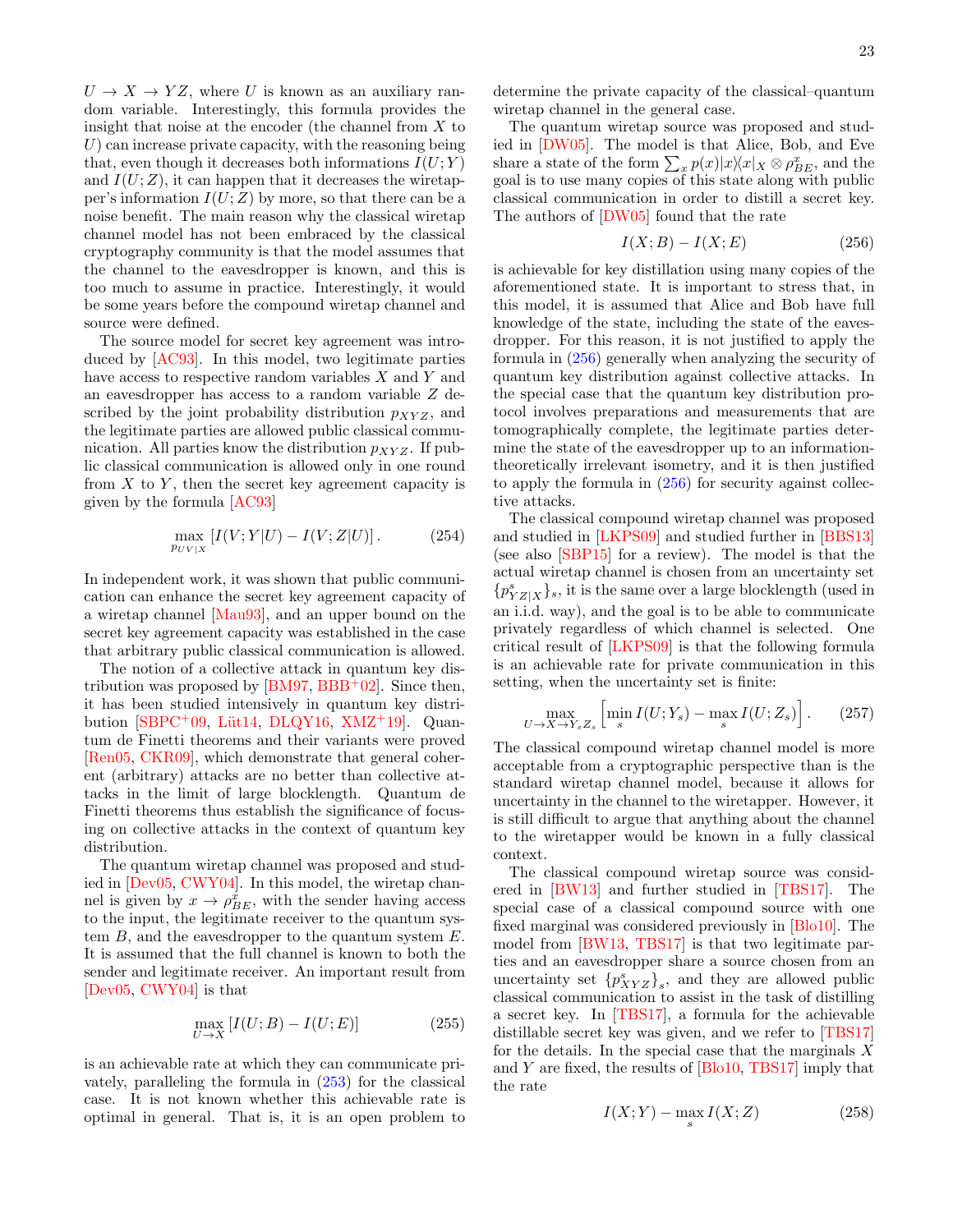is achievable for key distillation.

The compound quantum wiretap source was proposed and studied in [\[BJ16\]](#page-25-7). The model studied there is that the legitimate parties and the eavesdropper share a state  $\rho_{XBE}^s = \sum_x p^s(x)|x\rangle\langle x|_X \otimes \rho_{BE}^{x,s}$  selected from an uncertainty set  $\{\rho_{XBE}^s\}_s$ , and the goal is to use one round of forward public classical communication from  $X$  to  $B$  in order to distill a secret key. In [\[BJ16\]](#page-25-7), a formula for the achievable distillable secret key was given, and we refer to [\[BJ16\]](#page-25-7) for the details. In the special case that the marginals  $X$  and  $B$  are fixed, the results of [\[BJ16\]](#page-25-7) imply that the rate

<span id="page-23-2"></span>
$$
I(X;B) - \max_{s} I(X;E)
$$
 (259)

is achievable. An even further special case is when the B system is classical. Thus, the results of [\[BJ16\]](#page-25-7) can be used to analyze the security of quantum key distribution against collective attacks. This model is acceptable from a cryptographic setting because one can determine the uncertainty set for the state of the eavesdropper during the parameter estimation round of a quantum key distribution protocol. This is possible under the assumption that the eavesdropper is constrained by the laws of quantum mechanics and due to the structure of quantum mechanics. One of the contributions of our paper is to extend these results (with fixed marginal on  $X$  and  $B$ ) to a second-order coding rate and have the formula apply to infinite-dimensional systems of interest in continuousvariable quantum key distribution.

The compound quantum wiretap channel was presented in [\[DH10,](#page-26-15) [BCCD14\]](#page-25-6). In [\[DH10\]](#page-26-15), the model is that the wiretap channel is selected from an uncertainty set  $x \to \rho_{BE}^{x,s}$ , indexed by s, the channel is the same over the whole blocklength (used in an i.i.d. way), and the goal is to communicate privately to the legitimate receiver B regardless of which channel is selected from the set. It is unclear whether the claims of [\[DH10\]](#page-26-15) hold as generally as stated therein, but in the case that public shared randomness is available to the legitimate parties, then the claims of [\[DH10\]](#page-26-15) appear to hold. The main issue with the claims of [\[DH10\]](#page-26-15) is that the code is derandomized, and when this is done, it is no longer the case that the code is secure against all of the possible states of the adversaries, as claimed therein. One would need to apply a union bound argument, as is done in [\[BCCD14,](#page-25-6) Section IV]. However, this issue does not arise if the code is not derandomized (in the case that the legitimate parties have public shared randomness). The coding scheme of [\[DH10\]](#page-26-15) is universal in the sense that all that is required for communication is a lower bound on the Holevo information with the legitimate receiver and an upper bound on the Holevo information with the wiretapper. The paper [\[BCCD14\]](#page-25-6) considered the same model, but with the uncertainty set being known and finite. They found that the following rate is achievable for private communication in this setting:

$$
\max_{U \to X \to B_s E_s} \left[ \min_s I(U; B_s) - \max_s I(U; E_s) \right], \quad (260)
$$

representing a quantum generalization of the main result of [\[LKPS09\]](#page-27-25).

Going forward from here, it would be interesting to develop the compound wiretap channel and source in more detail, in order to extend the scope of the results and given the applicability to key distillation in quantum key distribution. This is one contribution of the present paper, since we have established second-order coding rates for compound wiretap channels and sources for infinite-dimensional quantum systems when there is a fixed marginal. Furthermore, the quantum key distribution application is well motivated from a cryptographic perspective, given that it is possible to constrain the possible states (uncertainty set) of an eavesdropper who operates according to the laws of quantum mechanics. This is a critical difference with the classical compound wiretap channel, in which it is not possible to do so.

# <span id="page-23-0"></span>A. Remarks on the Devetak–Winter formula and security against collective attacks

We now comment briefly on the use of the Devetak– Winter argument in the context of collective attacks in quantum key distribution. The formula in [\(259\)](#page-23-2) has been consistently employed by the quantum key distribution community as an achievable rate for distillable key against collective attacks. This formula is indeed correct. However, as discussed above, the argument of [\[DW05\]](#page-26-16) did not justify this formula. Instead, it argued for the achievability of [\(259\)](#page-23-2) when there is a known collective attack, which is applicable in the case that the preparation and measurement procedure in a QKD protocol is tomographically complete. Specifically, one can analyze the proof of [\[DW05,](#page-26-16) Theorem 2.1] to see that the key distillation scheme constructed ends up depending on the state shared by all three parties and security is only guaranteed in this case. From what we can tell, the formula in [\(259\)](#page-23-2) was first proven by [\[RGK05\]](#page-28-2) for the qubit case and then in [\[Ren05,](#page-28-3) Corollary 6.5.2] for general finite-dimensional states. The latter case has also been considered in [\[BJ16\]](#page-25-7). For infinite-dimensional states, the present paper has established a proof that the formula in [\(259\)](#page-23-2) is achievable.

### <span id="page-23-1"></span>VII. OTHER CONTRIBUTIONS

In this section, we briefly list some other consequences of our work. First, the task of entanglement-assisted private communication over a broadcast channel was considered recently in [\[QSW18\]](#page-28-30). The technique behind the proof of Theorem [4](#page-17-1) applies to this setting, allowing for protection against a quantum wiretap channel with fixed marginal to the decoding set. The result also applies to the infinite-dimensional case (separable Hilbert spaces).

We can also combine the techniques from Theorem [4](#page-17-1) with those in [\[AJW19a,](#page-24-7) Theorem 1] and [\[Sen18,](#page-28-31) Corol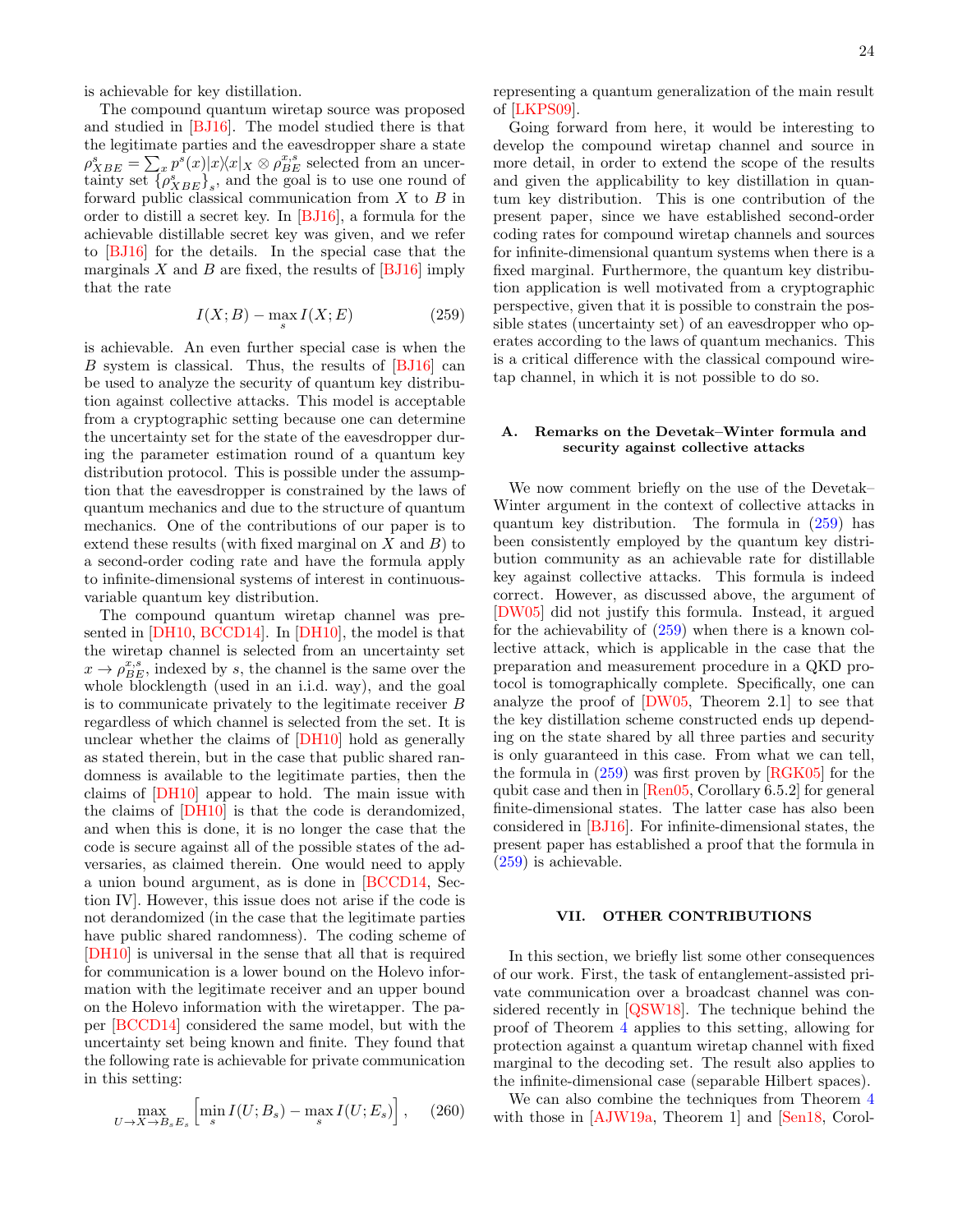lary 2] to find achievable rates for one-shot private communication over a compound wiretap channel with a finite uncertainty set, when the sender and receiver possess public shared randomness. These results can then be extended to second-order coding rates, and they also hold for the infinite-dimensional case (separable Hilbert spaces).

Our results lead to achievable second-order coding rates for classical communication over single-mode bosonic channels, when assisted by randomness, and thus extend the findings of [\[WRG16,](#page-29-4) [OMW19\]](#page-27-10). Our results also lead to achievable second-order coding rates for private classical communication over the same channels, when assisted by public shared randomness, thus generalizing the findings of [\[Wil17a\]](#page-29-6).

### <span id="page-24-0"></span>VIII. CONCLUSION

In this paper, we have provided a second-order analysis of quantum key distribution as a bridge between the asymptotic and non-asymptotic regimes. The technical contributions that allowed for this advance are a coding theorem for one-shot key distillation from a compound quantum wiretap source with fixed marginal, as well as the establishment of the second-order asymptotics for the smooth max-relative entropy. Another contribution is a coding theorem for private communication over a compound quantum wiretap channel with fixed marginal. We also showed how to optimize the second-order coding rate for several exemplary QKD protocols, including six-state, BB84, and continuous-variable QKD. In Section [VII,](#page-23-1) we briefly mentioned several other immediate applications of our technical results.

<span id="page-24-1"></span>Going forward from here, an important open problem is to provide a full second-order analysis of both the parameter estimation and key distillation steps of a quantum key distribution protocol. At the moment, we have exclusively analyzed second-order coding rates for the key distillation step, under the assumption that the parameter estimation step provides reliable estimates. It seems plausible to incorporate the latest developments from [\[Hay19\]](#page-26-22), in combination with the methods of this paper, in order to have a complete second-order analysis of both parameter estimation and key distillation.

Another practical concern is to reduce the amount of public shared randomness that the protocol from Theorem [4](#page-17-1) employs. Likewise, it would be ideal to reduce the amount of public classical communication used by the protocol from Theorem [6.](#page-19-1) Even though these resources are typically considered essentially free in a private communication setting, it would still be ideal to minimize their consumption. We note here that this large usage of a free resource is typical of the methods of position-based coding [\[AJW19b\]](#page-24-4) and convex splitting [\[ADJ17\]](#page-24-5), which seems to be the cost for obtaining such simple formulas in the one-shot case. Recent work in other domains has shown how to reduce the amount of free resource that these kinds of protocols consume [\[Ans18\]](#page-25-28).

We think it would also be interesting to consider secret key distillation in the setting of private communication per unit cost from [\[DPW19\]](#page-26-26). It seems likely that the key distillation protocol given in Theorem [6](#page-19-1) could be helpful for this task.

We acknowledge discussions with Nilanjana Datta, Anthony Leverrier, Stefano Mancini, and Samad Khabbazi Oskouei. MMW, SK, and EK acknowledge support from the National Science Foundation under grant no. 1714215. SG acknowledges support from the National Science Foundation (NSF) RAISE-EQuIP: "Engineering Quantum Integrated Platforms for Quantum Communication" Program, under University of Arizona Grant Number 1842559.

- <span id="page-24-8"></span>[ABJT18] Anurag Anshu, Mario Berta, Rahul Jain, and Marco Tomamichel. Partially smoothed information measures. July 2018. arXiv:1807.05630v2.
- <span id="page-24-9"></span>[ABJT19] Anurag Anshu, Mario Berta, Rahul Jain, and Marco Tomamichel. A minimax approach to one-shot entropy inequalities. June 2019. arXiv:1906.00333v1.
- <span id="page-24-6"></span>[AC93] Rudolf Ahlswede and Imre Csiszar. Common randomness in information theory and cryptography. i. secret sharing. IEEE Transactions on Information Theory, 39(4):1121–1132, July 1993.
- <span id="page-24-2"></span>[ADH08] Remigiusz Augusiak, Maciej Demianowicz, and Paweł Horodecki. Universal observable detecting all two-qubit entanglement and determinant-based separability tests. Physical Review A, 77(3):030301, March 2008. arXiv:quant-ph/0604109.
- <span id="page-24-5"></span>[ADJ17] Anurag Anshu, Vamsi Krishna Devabathini, and Rahul Jain. Quantum communication using coherent rejection sampling. Physical Review Letters, 119(12):120506, September 2017. arXiv:1410.3031.
- <span id="page-24-7"></span>[AJW19a] Anurag Anshu, Rahul Jain, and Naqueeb A. Warsi. A hypothesis testing approach for communication over entanglement-assisted compound quantum channel. IEEE Transactions on Information Theory, 65(4):2623–2636, April 2019. arXiv:1706.08286.
- <span id="page-24-4"></span>[AJW19b] Anurag Anshu, Rahul Jain, and Naqueeb Ahmad Warsi. One shot entanglement assisted classical and quantum communication over noisy quantum channels: A hypothesis testing and convex split approach. IEEE Transactions on Information Theory, 65(2):1287–1306, February 2019. arXiv:1702.01940.
- <span id="page-24-3"></span>[AMKB11] Silvestre Abruzzo, Markus Mertz, Hermann Kampermann, and Dagmar Bruss. Finite-key analysis of the six-state protocol with photon number resolution detectors. In Roberto Zamboni, François Kajzar, Attila A. Szep, Mark T. Gruneisen, Miloslav Dusek, John G. Rarity, Colin Lewis, and Douglas Burgess, editors, Optics and Photonics for Counterterrorism and Crime Fighting VII; Optical Materials in Defence Systems Technology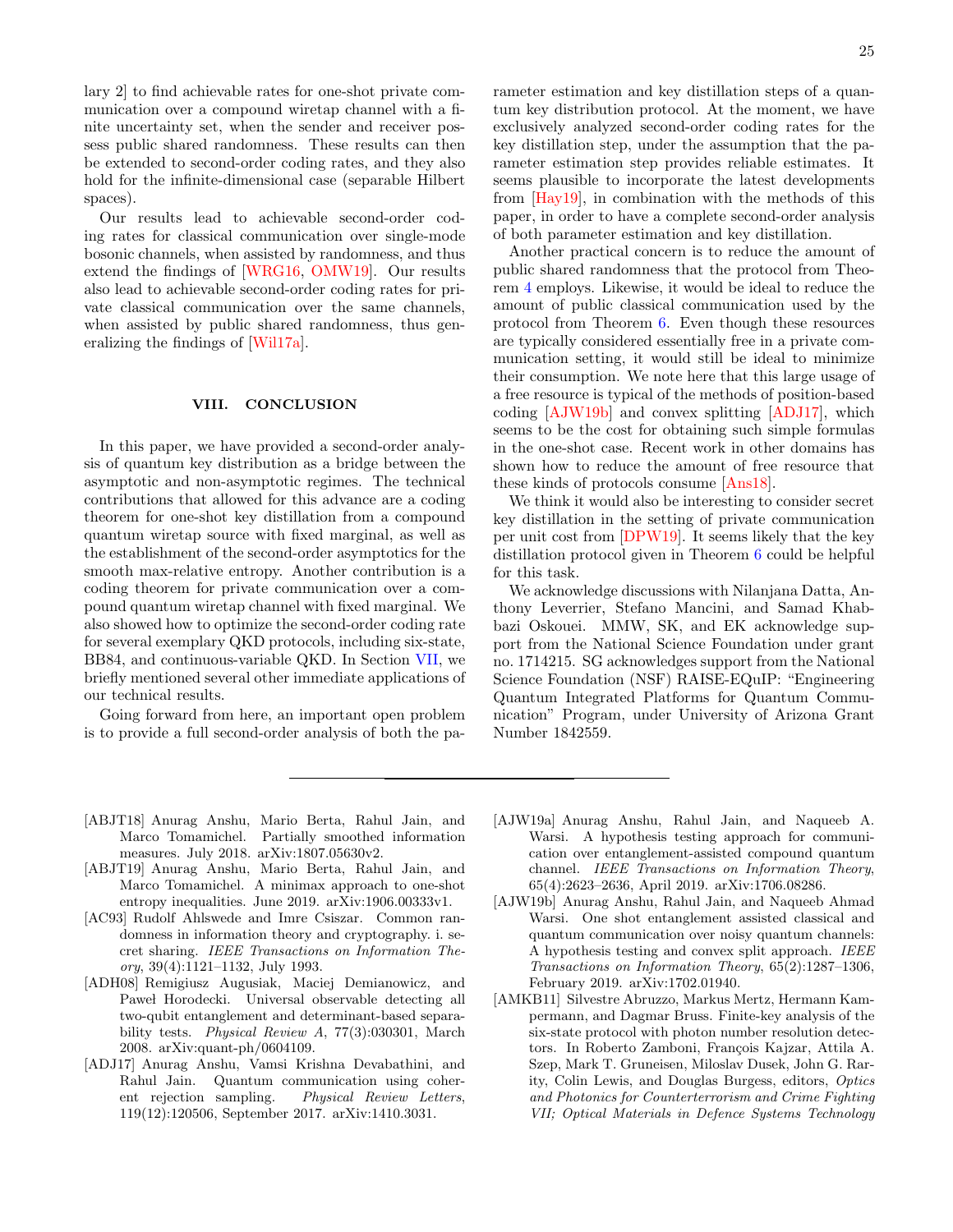VIII; and Quantum-Physics-based Information Security, volume 8189, pages 352–362. International Society for Optics and Photonics, SPIE, 2011. arXiv:1111.2798.

- <span id="page-25-28"></span>[Ans18] Anurag Anshu. One-Shot Protocols for Communication over Quantum Networks: Achievability and Limitations. PhD thesis, National University of Singapore, May 2018. [https://scholarbank.nus.edu.sg/handle/](https://scholarbank.nus.edu.sg/handle/10635/146923) [10635/146923](https://scholarbank.nus.edu.sg/handle/10635/146923).
- <span id="page-25-0"></span>[BB84] Charles H. Bennett and Gilles Brassard. Quantum cryptography: Public key distribution and coin tossing. In Proceedings of IEEE International Conference on Computers Systems and Signal Processing, pages 175– 179, Bangalore, India, December 1984.
- <span id="page-25-23"></span>[BBB<sup>+</sup>02] Eli Biham, Michel Boyer, Gilles Brassard, Jeroen van de Graaf, and Tal Mor. Security of quantum key distribution against all collective attacks. Algo $rithmica, 34(4):372-388$ , November 2002. arXiv:quantph/9801022.
- <span id="page-25-25"></span>[BBS13] Igor Bjelaković, Holger Boche, and Jochen Sommerfeld. Secrecy results for compound wiretap channels. Problems of Information Transmission, 49(1):73– 98, January 2013. arXiv:1106.2013.
- <span id="page-25-19"></span>[BBT59] David Blackwell, Leo Breiman, and A. J. Thomasian. The capacity of a class of channels. The Annals of Mathematical Statistics, 30(4):1229–1241, 12 1959.
- <span id="page-25-6"></span>[BCCD14] Holger Boche, Minglai Cai, Ning Cai, and Christian Deppe. Secrecy capacities of compound quantum wiretap channels and applications. Physical Review A, 89(5):052320, May 2014. arXiv:1302.3412.
- <span id="page-25-17"></span>[BCR11] Mario Berta, Matthias Christandl, and Renato Renner. The quantum reverse Shannon theorem based on one-shot information theory. Communications in Mathematical Physics, 306(3):579–615, August 2011. arXiv:0912.3805.
- <span id="page-25-13"></span>[BD10] Francesco Buscemi and Nilanjana Datta. The quantum capacity of channels with arbitrarily correlated noise. IEEE Transactions on Information Theory, 56(3):1447–1460, March 2010. arXiv:0902.0158.
- <span id="page-25-14"></span>[BD11] Fernando G. S. L. Brandao and Nilanjana Datta. One-shot rates for entanglement manipulation under non-entangling maps. IEEE Transactions on Information Theory, 57(3):1754–1760, March 2011. arXiv:0905.2673.
- <span id="page-25-8"></span>[BDSW96] Charles H. Bennett, David P. DiVincenzo, John A. Smolin, and William K. Wootters. Mixedstate entanglement and quantum error correction. Physical Review A, 54(5):3824–3851, November 1996. arXiv:quant-ph/9604024.
- <span id="page-25-7"></span>[BJ16] Holger Boche and Gisbert Janßen. Distillation of secret-key from a class of compound memoryless quantum sources. Journal of Mathematical Physics, 57(8):082201, August 2016. arXiv:1604.05530.
- <span id="page-25-27"></span>[Blo10] Matthieu Bloch. Channel intrinsic randomness. In 2010 IEEE International Symposium on Information Theory, pages 2607–2611, June 2010.
- <span id="page-25-22"></span>[BM97] Eli Biham and Tal Mor. Security of quantum cryptography against collective attacks. Physical Review Letters, 78(11):2256–2259, March 1997. arXiv:quantph/9605007.
- <span id="page-25-4"></span>[BPG99] H. Bechmann-Pasquinucci and Nicolas Gisin. Incoherent and coherent eavesdropping in the six-state protocol of quantum cryptography. Physical Review A, 59(6):4238–4248, June 1999.
- <span id="page-25-3"></span>[Bru98] Dagmar Bruß. Optimal eavesdropping in quantum cryptography with six states. Physical Review Letters, 81(14):3018–3021, October 1998. arXiv:quantph/9805019.
- <span id="page-25-26"></span>[BW13] Holger Boche and Rafael F. Wyrembelski. Secret key generation using compound sources - optimal key-rates and communication costs. In SCC 2013; 9th International ITG Conference on Systems, Communication and Coding, pages 1–6, January 2013.
- <span id="page-25-2"></span>[BW18] Kamil Brádler and Christian Weedbrook. Security proof of continuous-variable quantum key distribution using three coherent states. Physical Review A, 97(2):022310, February 2018. arXiv:1709.01758.
- <span id="page-25-5"></span>[CCD12] Minglai Cai, Ning Cai, and Christian Deppe. Capacities of classical compound quantum wiretap and classical quantum compound wiretap channels. In Proceedings of the 2012 IEEE International Symposium on Information Theory, pages 726–730, July 2012. arXiv:1202.0773.
- <span id="page-25-11"></span>[CG06] Filippo Caruso and Vittorio Giovannetti. Degradability of bosonic Gaussian channels. Physical Review A, 74(6):062307, December 2006. arXiv:quantph/0603257.
- <span id="page-25-12"></span>[CGH06] Filippo Caruso, Vittorio Giovannetti, and Alexander S. Holevo. One-mode bosonic Gaussian channels: a full weak-degradability classification. New Journal of Physics, 8(12):310, December 2006. arXiv:quantph/0609013.
- <span id="page-25-29"></span>[Che05] Xiao-yu Chen. Gaussian relative entropy of entanglement. Physical Review A, 71(6):062320, June 2005. arXiv:quant-ph/0402109.
- <span id="page-25-20"></span>[CK78] Imre Csiszár and Janos Körner. Broadcast channels with confidential messages. IEEE Transactions on Information Theory, 24(3):339–348, May 1978.
- <span id="page-25-24"></span>[CKR09] Matthias Christandl, Robert König, and Renato Renner. Postselection technique for quantum channels with applications to quantum cryptography. Physical Review Letters, 102(2):020504, January 2009. arXiv:0809.3019.
- <span id="page-25-10"></span>[CLL04] Marcos Curty, Maciej Lewenstein, and Norbert Lütkenhaus. Entanglement as a precondition for secure quantum key distribution. Physical Review Letters, 92(21):217903, May 2004. arXiv:quant-ph/0307151.
- <span id="page-25-1"></span>[CML16] Patrick J. Coles, Eric M. Metodiev, and Norbert Lütkenhaus. Numerical approach for unstructured quantum key distribution. Nature Communications, 7:11712, May 2016. arXiv:1510.01294.
- <span id="page-25-9"></span>[CN97] Isaac L. Chuang and M. A. Nielsen. Prescription for experimental determination of the dynamics of a quantum black box. Journal of Modern Optics, 44(11- 12):2455–2467, 1997. arXiv:quant-ph/9610001.
- <span id="page-25-21"></span>[Csi96] Imre Csiszár. Almost independence and secrecy capacity. Problems of Information Transmission, 32(1):40–47, 1996.
- <span id="page-25-18"></span>[CWY04] Ning Cai, Andreas Winter, and Raymond W. Yeung. Quantum privacy and quantum wiretap channels. Problems of Information Transmission, 40(4):318–336, October 2004.
- <span id="page-25-16"></span>[Dat09a] Nilanjana Datta. Max-relative entropy of entanglement, alias log robustness. International Journal of Quantum Information, 7(02):475–491, January 2009. arXiv:0807.2536.
- <span id="page-25-15"></span>[Dat09b] Nilanjana Datta. Min- and max-relative entropies and a new entanglement monotone. IEEE Transactions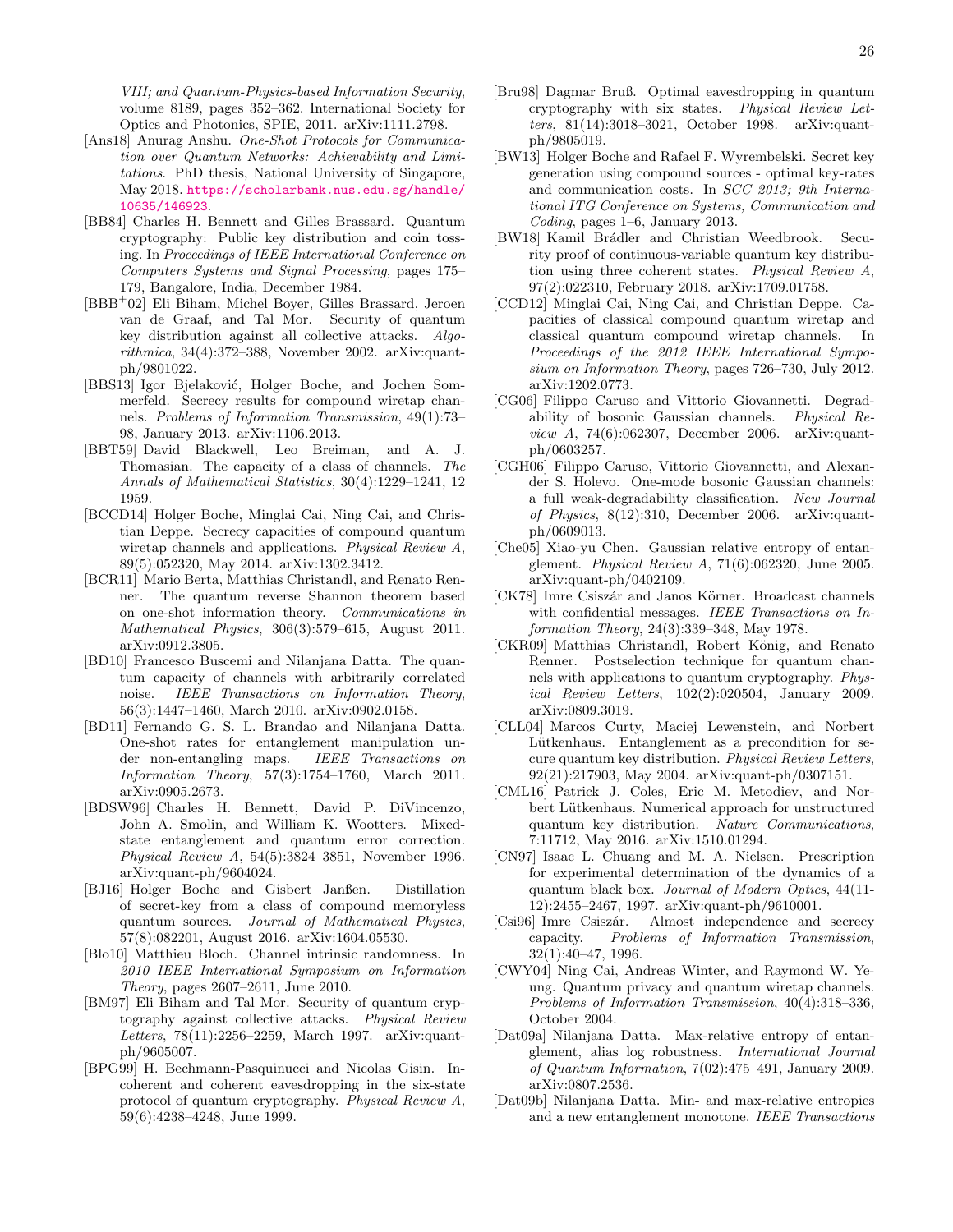- <span id="page-26-24"></span>[Dev05] Igor Devetak. The private classical capacity and quantum capacity of a quantum channel. IEEE Transactions on Information Theory, 51(1):44–55, January 2005. arXiv:quant-ph/0304127.
- <span id="page-26-12"></span>[DF19] Frederic Dupuis and Omar Fawzi. Entropy accumulation with improved second-order term. IEEE Transactions on Information Theory (to appear), 2019. arXiv:1805.11652.
- <span id="page-26-15"></span>[DH10] Nilanjana Datta and Min-Hsiu Hsieh. Universal coding for transmission of private information. Journal of Mathematical Physics, 51(12):122202, December 2010. arXiv:1007.2629.
- <span id="page-26-19"></span>[DHCB05] W. Dür, M. Hein, J. I. Cirac, and H.-J. Briegel. Standard forms of noisy quantum operations via depolarization. Physical Review A, 72(5):052326, November 2005. arXiv:quant-ph/0507134.
- <span id="page-26-10"></span>[DL15] Nilanjana Datta and Felix Leditzky. Second-order asymptotics for source coding, dense coding, and purestate entanglement conversions. IEEE Transactions on Information Theory, 61(1):582–608, January 2015. arXiv:1403.2543.
- <span id="page-26-1"></span>[DLQY16] Eleni Diamanti, Hoi-Kwong Lo, Bing Qi, and Zhiliang Yuan. Practical challenges in quantum key distribution. npj Quantum Information, 2:16025, November 2016. arXiv:1606.05853.
- <span id="page-26-17"></span>[DPR16] Nilanjana Datta, Yan Pautrat, and Cambyse Rouzé. Second-order asymptotics for quantum hypothesis testing in settings beyond i.i.d. - quantum lattice systems and more. Journal of Mathematical Physics, 57(6):062207, June 2016. arXiv:1510.04682.
- <span id="page-26-26"></span>[DPW19] Dawei Ding, Dimitri S. Pavlichin, and Mark M. Wilde. Quantum channel capacities per unit cost. IEEE Transactions on Information Theory, 65(1):418– 435, January 2019. arXiv:1705.08878.
- <span id="page-26-11"></span>[DTW16] Nilanjana Datta, Marco Tomamichel, and Mark M. Wilde. On the second-order asymptotics for entanglement-assisted communication. Quantum Information Processing, 15(6):2569–2591, June 2016. arXiv:1405.1797.
- <span id="page-26-16"></span>[DW05] Igor Devetak and Andreas Winter. Distillation of secret key and entanglement from quantum states. Proceedings of the Royal Society A, 461(2053):207–235, January 2005. arXiv:quant-ph/0306078.
- <span id="page-26-0"></span>[Eke91] Artur K. Ekert. Quantum cryptography based on Bell's theorem. Physical Review Letters, 67(6):661–663, August 1991.
- <span id="page-26-25"></span>[Fal70] Harold Falk. Inequalities of J. W. Gibbs. American Journal of Physics, 38(7):858–869, July 1970.
- <span id="page-26-27"></span>[FAR11] Fabian Furrer, Johan Aberg, and Renato Renner. Min- and max-entropy in infinite dimensions. Communications in Mathematical Physics, 306(1):165–186, August 2011. arXiv:1004.1386.
- <span id="page-26-6"></span>[FFB<sup>+</sup>12] Fabian Furrer, Torsten Franz, Mario Berta, Anthony Leverrier, Volkher B. Scholz, Marco Tomamichel, and Reinhard F. Werner. Continuous variable quantum key distribution: Finite-key analysis of composable security against coherent attacks. Physical Review Letters, 109(10):100502, September 2012. arXiv:1112.2179.
- <span id="page-26-7"></span>[Fur14] Fabian Furrer. Reverse-reconciliation continuousvariable quantum key distribution based on the uncertainty principle. Physical Review A, 90(4):042325, October 2014. arXiv:1405.5965.
- <span id="page-26-3"></span>[GG02a] Frédéric Grosshans and Philippe Grangier. Continuous variable quantum cryptography using coherent states. Physical Review Letters, 88(5):057902, January 2002. arXiv:quant-ph/0109084.
- <span id="page-26-4"></span>[GG02b] Frédéric Grosshans and Philippe Grangier. Reverse reconciliation protocols for quantum cryptography with continuous variables. Proceedings of the 6th International Conference on Quantum Communications, Measurement, and Computing, 2002. arXiv:quantph/0204127.
- <span id="page-26-8"></span>[GGDL19] Shouvik Ghorai, Philippe Grangier, Eleni Diamanti, and Anthony Leverrier. Asymptotic security of continuous-variable quantum key distribution with a discrete modulation. Physical Review X, 9(2):021059, June 2019. arXiv:1902.01317.
- <span id="page-26-20"></span>[GK04] Christopher Gerry and Peter Knight. Introductory Quantum Optics. Cambridge University Press, November 2004.
- <span id="page-26-23"></span>[GLN05] Alexei Gilchrist, Nathan K. Langford, and Michael A. Nielsen. Distance measures to compare real and ideal quantum processes. Physical Review A, 71(6):062310, June 2005. arXiv:quant-ph/0408063.
- <span id="page-26-31"></span>[GLS16] Marco G. Genoni, Ludovico Lami, and Alessio Serafini. Conditional and unconditional gaussian quantum dynamics. Contemporary Physics, 57(3):331–349, January 2016. arXiv:1607.02619.
- <span id="page-26-5"></span>[GPC06] Raúl García-Patrón and Nicolas J. Cerf. Unconditional optimality of Gaussian attacks against continuous-variable quantum key distribution. Physical Review Letters, 97(19):190503, November 2006. arXiv:quant-ph/0608032.
- <span id="page-26-21"></span>[Guh04] Saikat Guha. Classical capacity of the freespace quantum-optical channel. Master's thesis, Massachusetts Institute of Technology, January 2004.
- <span id="page-26-13"></span>[Hay06] Masahito Hayashi. Practical evaluation of security for quantum key distribution. Physical Review A, 74(2):022307, August 2006. arXiv:quant-ph/0602113.
- <span id="page-26-9"></span>[Hay09] Masahito Hayashi. Information spectrum approach to second-order coding rate in channel coding. IEEE Transactions on Information Theory, 55(11):4947–4966, November 2009. arXiv:0801.2242.
- <span id="page-26-22"></span>[Hay19] Masahito Hayashi. Universal channel coding for general output alphabet. IEEE Transactions on Information Theory, 65(1):302–321, January 2019. arXiv:1502.02218.
- <span id="page-26-18"></span>[Hol73] Alexander S. Holevo. Bounds for the quantity of information transmitted by a quantum communication channel. Problems of Information Transmission, 9:177–183, 1973.
- <span id="page-26-28"></span>[Hol10] Alexander S. Holevo. The entropy gain of infinitedimensional quantum channels. Doklady Mathematics, 82(2):730–731, October 2010. arXiv:1003.5765.
- <span id="page-26-29"></span>[Hol12] Alexander S. Holevo. Quantum systems, channels, information: a mathematical introduction, volume 16. Walter de Gruyter, 2012.
- <span id="page-26-2"></span>[HT12] Masahito Hayashi and Toyohiro Tsurumaru. Concise and tight security analysis of the Bennett-Brassard 1984 protocol with finite key lengths. New Journal of Physics, 14(9):093014, September 2012. arXiv:1107.0589.
- <span id="page-26-14"></span>[HZ12] Teiko Heinosaari and Mário Ziman. The Mathematical Language of Quantum Theory: From Uncertainty to Entanglement. Cambridge University Press, 2012.
- <span id="page-26-30"></span>[Iss18] Leon Isserlis. On a formula for the product-moment coefficient of any order of a normal frequency dis-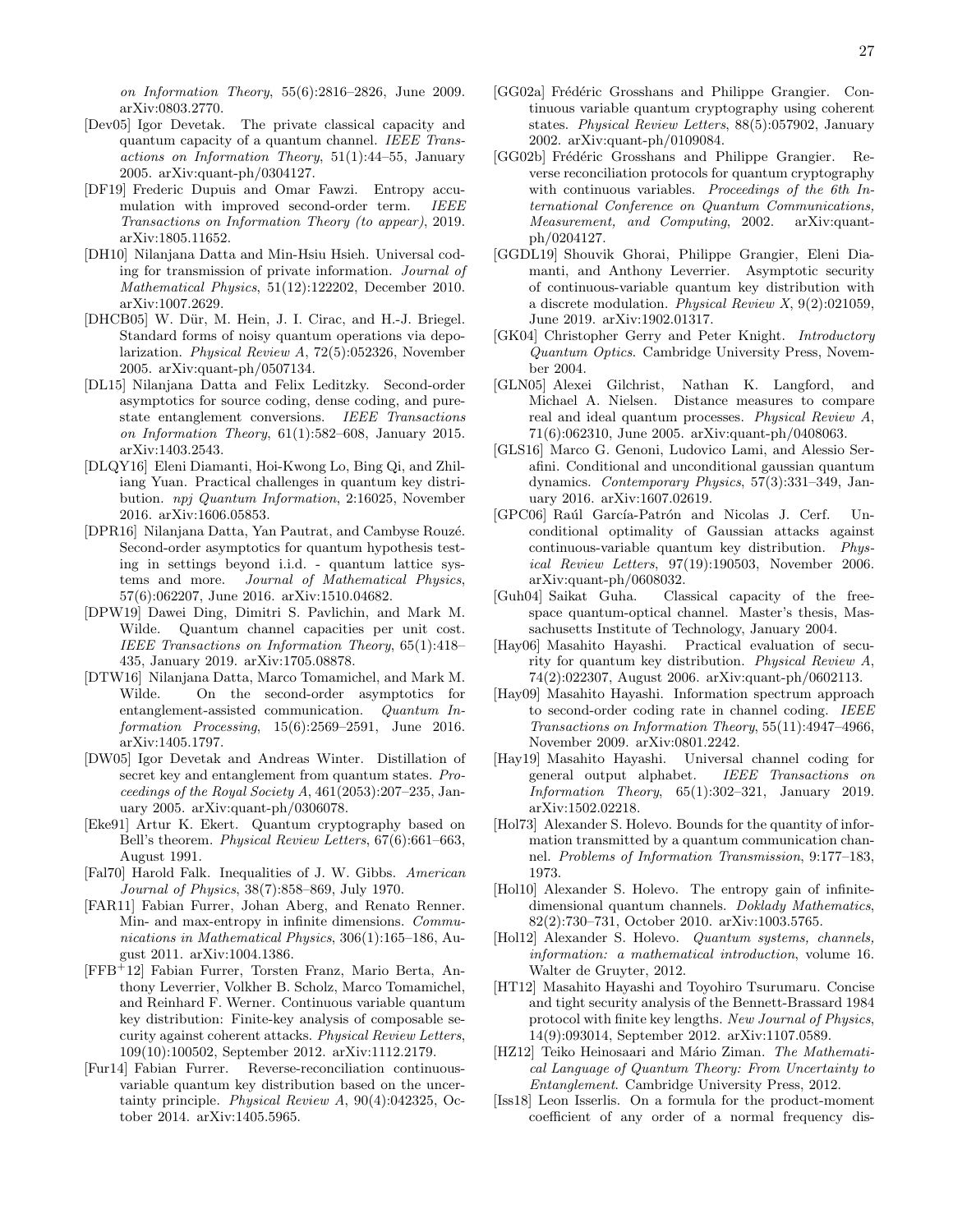tribution in any number of variables. Biometrika, 12(1/2):134–139, 1918.

- <span id="page-27-27"></span>[JN12] Rahul Jain and Ashwin Nayak. Short proofs of the quantum substate theorem. IEEE Transactions on Information Theory, 58(6):3664–3669, June 2012. arXiv:1103.6067.
- <span id="page-27-7"></span>[KGW19] Eneet Kaur, Saikat Guha, and Mark M. Wilde. Asymptotic security of discrete-modulation protocols for continuous-variable quantum key distribution. January 2019. arXiv:1901.10099.
- <span id="page-27-16"></span>[Kha16] Sumeet Khatri. Symmetric extendability of quantum states and the extreme limits of quantum key distribution. Master's thesis, University of Waterloo, 2016. [https://uwspace.uwaterloo.ca/handle/10012/](https://uwspace.uwaterloo.ca/handle/10012/10993) [10993](https://uwspace.uwaterloo.ca/handle/10012/10993).
- <span id="page-27-4"></span>[Koa06] Masato Koashi. Unconditional security of quantum key distribution and the uncertainty principle. Journal of Physics: Conference Series, 36:98–102, April 2006.
- <span id="page-27-19"></span>[KR08] Oliver Kern and Joseph M. Renes. Improved oneway rates for BB84 and 6-state protocols. Quantum Information and Computation, 8(8):756–772, September 2008. arXiv:0712.1494.
- <span id="page-27-21"></span>[KRBM07] Robert König, Renato Renner, Andor Bariska, and Ueli Maurer. Small accessible quantum information does not imply security. Physical Review Letters, 98(14):140502, April 2007. arXiv:quant-ph/0512021.
- <span id="page-27-28"></span>[Kru06] Ole Krueger. Quantum Information Theory with Gaussian Systems. PhD thesis, Technische Universität Braunschweig, April 2006. Available at [https://publikationsserver.tu-braunschweig.de/](https://publikationsserver.tu-braunschweig.de/receive/dbbs_mods_00020741) [receive/dbbs\\_mods\\_00020741](https://publikationsserver.tu-braunschweig.de/receive/dbbs_mods_00020741).
- <span id="page-27-13"></span>[KS10] V. Yu. Korolev and Irina G. Shevtsova. On the upper bound for the absolute constant in the Berry-Esseen inequality. Theory of Probability  $\mathcal B$  Its Applications, 54(4):638–658, November 2010.
- <span id="page-27-11"></span>[KW17] Eneet Kaur and Mark M. Wilde. Upper bounds on secret key agreement over lossy thermal bosonic channels. Physical Review A, 96(6):062318, December 2017. arXiv:1706.04590.
- <span id="page-27-2"></span>[LC99] Hoi-Kwong Lo and Hoi Fung Chau. Unconditional security of quantum key distribution over arbitrarily long distances. Science, 283(5410):2050–2056, March 1999. arXiv:quant-ph/9803006.
- <span id="page-27-1"></span>[LCT14] Hoi-Kwong Lo, Marcos Curty, and Kiyoshi Tamaki. Secure quantum key distribution. Nature Photonics, 8:595–604, July 2014. arXiv:1505.05303.
- <span id="page-27-15"></span>[Lev15] Anthony Leverrier. Composable security proof for continuous-variable quantum key distribution with coherent states. Physical Review Letters, 114(7):070501, February 2015. arXiv:1408.5689.
- <span id="page-27-6"></span>[Lev17] Anthony Leverrier. Security of continuous-variable quantum key distribution via a Gaussian de Finetti reduction. Physical Review Letters, 118(20):200501, May 2017. arXiv:1701.03393.
- <span id="page-27-14"></span>[LGG10] Anthony Leverrier, Frédéric Grosshans, and Philippe Grangier. Finite-size analysis of a continuousvariable quantum key distribution. Physical Review A, 81(6):062343, June 2010. arXiv:1005.0339.
- <span id="page-27-9"></span>[Li14] Ke Li. Second order asymptotics for quantum hypothesis testing. Annals of Statistics, 42(1):171–189, February 2014. arXiv:1208.1400.
- <span id="page-27-22"></span>[Lin73] Göran Lindblad. Entropy, information and quantum measurements. Communications in Mathematical Physics, 33(4):305–322, December 1973.
- <span id="page-27-25"></span>[LKPS09] Yingbin Liang, Gerhard Kramer, H. Vincent Poor, and Shlomo Shamai (Shitz). Compound wiretap channels. EURASIP Journal on Wireless Communications and Networking, 2009(1):142374, 2009.
- <span id="page-27-18"></span>[Lo01] Hoi-Kwong Lo. Proof of unconditional security of sixstate quantum key distribution scheme. Quantum Information and Computation, 1(2):81–94, August 2001. arXiv:quant-ph/0102138.
- <span id="page-27-8"></span>[LUL19] Jie Lin, Twesh Upadhyaya, and Norbert Lütkenhaus. Asymptotic security analysis of discretemodulated continuous-variable quantum key distribution. May 2019. arXiv:1905.10896.
- <span id="page-27-0"></span>[Lüt14] Norbert Lütkenhaus. Quantum Information and Coherence, chapter Quantum Key Distribution, pages 107– 146. Springer International Publishing, 2014.
- <span id="page-27-26"></span>[LW19] Zi-Wen Liu and Andreas Winter. Resource theories of quantum channels and the universal role of resource erasure. April 2019. arXiv:1904.04201v1.
- <span id="page-27-24"></span>[Mau93] Ueli M. Maurer. Secret key agreement by public discussion from common information. IEEE Transactions on Information Theory, 39(3):733–742, May 1993.
- <span id="page-27-3"></span>[May01] Dominic Mayers. Unconditional security in quantum cryptography. Journal of the ACM, 48(3):351–406, May 2001. arXiv:quant-ph/9802025.
- <span id="page-27-23"></span>[MW00] Ueli Maurer and Stefan Wolf. Information-theoretic key agreement: From weak to strong secrecy for free. In Bart Preneel, editor, Advances in Cryptology  $-EURO-$ CRYPT 2000, pages 351–368, Berlin, Heidelberg, 2000. Springer Berlin Heidelberg.
- <span id="page-27-17"></span>[Myh10] Geir Ove Myhr. Symmetric extension of bipartite quantum states and its use in quantum key distribution with two-way postprocessing. PhD thesis, Friedrich-Alexander-Universität Erlangen-Nürnberg, November 2010. arXiv:1103.0766.
- <span id="page-27-5"></span>[NGA06] Miguel Navascués, Frédéric Grosshans, and Antonio Acín. Optimality of Gaussian attacks in continuousvariable quantum cryptography. Physical Review Letters, 97(19):190502, November 2006. arXiv:quantph/0608034.
- <span id="page-27-12"></span>[Nota] In some QKD protocols, the entire joint distribution of Alice's and Bob's classical data  $p_{XY}(x, y)$  need not be estimated in order to distill a secure key. A well known example is CV-QKD, where only two scalar parameters need to be estimated in order to derive a key-rate lower bound under a collective-attack assumption, even in a finite key-length regime [\[Lev15\]](#page-27-15). It is possible that, for such protocols, the second-order correction to the key distillation rate that we present in this paper could be extended to a formulation that does not require the estimation of  $p_{XY}(x, y)$ .
- <span id="page-27-20"></span>[Notb] When estimating  $p_{Y|X}$ , we can bin the outcomes of the joint distribution  $p_{XY}$  to get a discrete distribution  $p_{X_mY_m}$ . Then we can estimate this finite distribution  $p_{X_mY_m}$  instead, which is reasonable since there are a finite number of parameters, and plug the values into the classical mutual information  $I(X_m; Y_m)$ and classical mutual information variance  $V(X_m; Y_m)$ for a second-order coding rate for information reconciliation. Then the limits  $I(X_m; Y_m) \to I(X; Y)$  and  $V(X_m; Y_m) \to V(X; Y)$  hold as the bin size gets smaller.
- <span id="page-27-10"></span>[OMW19] Samad Khabbazi Oskouei, Stefano Mancini, and Mark M. Wilde. Union bound for quantum information processing. Proceedings of the Royal Society A, 475(2221):20180612, January 2019. arXiv:1804.08144.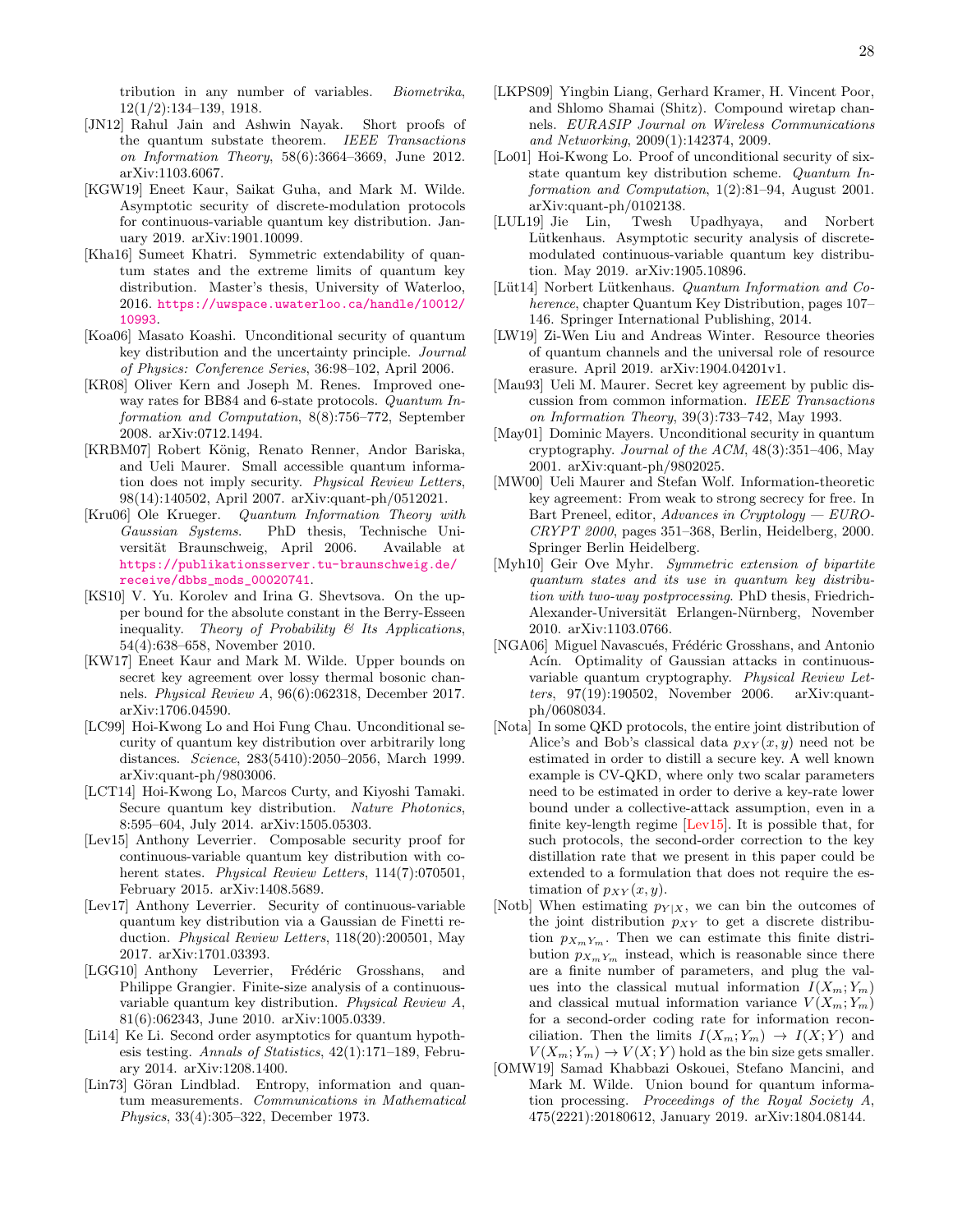- <span id="page-28-15"></span>[PCZ97] J. F. Poyatos, J. Ignacio Cirac, and Peter Zoller. Complete characterization of a quantum process: The two-bit quantum gate. Physical Review Letters, 78(2):390–393, January 1997. arXiv:quant-ph/9611013.
- <span id="page-28-34"></span>[Pir17] Pirandola et al. Fundamental limits of repeaterless quantum communications. Nat. Comm., 8(15043), 2017.
- <span id="page-28-23"></span>[Pol13] Yury Polyanskiy. On dispersion of compound DMCs. In 2013 51st Annual Allerton Conference on Communication, Control, and Computing (Allerton), pages 26– 32, October 2013.
- <span id="page-28-8"></span>[PPV10] Yury Polyanskiy, H. Vincent Poor, and Sergio Verdú. Channel coding rate in the finite blocklength regime. IEEE Transactions on Information Theory, 56(5):2307–2359, May 2010.
- <span id="page-28-27"></span>[PR14] Christopher Portmann and Renato Renner. Cryptographic security of quantum key distribution. 2014. arXiv:1409.3525.
- <span id="page-28-30"></span>[QSW18] Haoyu Qi, Kunal Sharma, and Mark M. Wilde. Entanglement-assisted private communication over quantum broadcast channels. Journal of Physics A: Mathematical and Theoretical, 51(37):374001, August 2018. arXiv:1803.03976.
- <span id="page-28-24"></span>[Ras02] Alexey E. Rastegin. Relative error of state-dependent cloning. Physical Review A, 66(4):042304, October 2002.
- <span id="page-28-25"></span>[Ras03] Alexey E. Rastegin. A lower bound on the relative error of mixed-state cloning and related operations. Journal of Optics B: Quantum and Semiclassical Optics, 5(6):S647, December 2003. arXiv:quant-ph/0208159.
- <span id="page-28-26"></span>[Ras06] Alexey E. Rastegin. Sine distance for quantum states. February 2006. arXiv:quant-ph/0602112.
- <span id="page-28-6"></span>[RC09] Renato Renner and J. I. Cirac. de Finetti representation theorem for infinite-dimensional quantum systems and applications to quantum cryptography. Physical Review Letters, 102(11):110504, March 2009. arXiv:0809.2243.
- <span id="page-28-3"></span>[Ren05] Renato Renner. Security of Quantum Key Distribution. PhD thesis, ETH Zurich, September 2005. arXiv:quant-ph/0512258.
- <span id="page-28-2"></span>[RGK05] Renato Renner, Nicolas Gisin, and Barbara Kraus. Information-theoretic security proof for quantum-keydistribution protocols. Physical Review A, 72(1):012332, July 2005. arXiv:quant-ph/0502064.
- <span id="page-28-28"></span>[RR12] Joseph M. Renes and Renato Renner. One-shot classical data compression with quantum side information and the distillation of common randomness or secret keys. IEEE Transactions on Information Theory, 58(3):1985–1991, March 2012. arXiv:1008.0452.
- <span id="page-28-32"></span>[RS78] M. Reed and B. Simon. Methods of Modern Mathematical Physics, volume I: Functional Analysis. Academic Press, New York, 1978.
- <span id="page-28-20"></span>[Sav12] Ivan Savov. Network information theory for classicalquantum channels. PhD thesis, McGill University, School of Computer Science, July 2012.
- <span id="page-28-13"></span>[SBP15] Rafael F. Schaefer, Holger Boche, and H. Vincent Poor. Secure communication under channel uncertainty and adversarial attacks. Proceedings of the IEEE, 103(10):1796–1813, October 2015.
- <span id="page-28-0"></span>[SBPC<sup>+</sup>09] Valerio Scarani, Helle Bechmann-Pasquinucci, Nicolas J. Cerf, Miloslav Dušek, Norbert Lütkenhaus, and Momtchil Peev. The security of practical quantum key distribution. Reviews of Modern Physics, 81(3):1301–1350, September 2009. arXiv:0802.4155.
- <span id="page-28-31"></span>[Sen18] Pranab Sen. A one-shot quantum joint typicality lemma. June 2018. arXiv:1806.07278v2.
- <span id="page-28-19"></span>[Ser17] Alessio Serafini. Quantum Continuous Variables: A Primer of Theoretical Methods. CRC Press, Taylor & Francis Group, 2017.
- <span id="page-28-21"></span>[Sha48] Claude E. Shannon. A mathematical theory of communication. Bell System Technical Journal, 27:379–423, 1948.
- <span id="page-28-12"></span>[She11] Irina Shevtsova. On the absolute constants in the Berry-Esseen type inequalities for identically distributed summands. November 2011. arXiv:1111.6554.
- <span id="page-28-1"></span>[SP00] Peter W. Shor and John Preskill. Simple proof of security of the BB84 quantum key distribution protocol. Physical Review Letters, 85(2):441–444, July 2000. arXiv:quant-ph/0003004.
- <span id="page-28-18"></span>[SRS08] Graeme Smith, Joseph M. Renes, and John A. Smolin. Structured codes improve the Bennett-Brassard-84 quantum key rate. Physical Review Letters, 100(17):170502, April 2008. arXiv:quant-ph/0607018.
- <span id="page-28-17"></span>[SS08] Graeme Smith and John A. Smolin. Additive extensions of a quantum channel. In 2008 IEEE Information Theory Workshop, pages 368–372, May 2008. arXiv:0712.2471.
- <span id="page-28-14"></span>[Sti55] William F. Stinespring. Positive functions on C\* algebras. Proceedings of the American Mathematical So $ciety, 6:211-216, 1955.$
- <span id="page-28-16"></span>[Str62] Volker Strassen. Asymptotische abschätzungen in Shannons informationstheorie. In Transactions of the Third Prague Conference on Information Theory, pages 689–723, Prague, 1962. [http://www.math.cornell.](http://www.math.cornell.edu/~pmlut/strassen.pdf) [edu/~pmlut/strassen.pdf](http://www.math.cornell.edu/~pmlut/strassen.pdf).
- <span id="page-28-10"></span>[TBR16] Marco Tomamichel, Mario Berta, and Joseph M. Renes. Quantum coding with finite resources. Nature Communications, 7:11419, May 2016. arXiv:1504.04617.
- <span id="page-28-29"></span>[TBS17] Nima Tavangaran, Holger Boche, and Rafael F. Schaefer. Secret-key generation using compound sources and one-way public communication. IEEE Transactions on Information Forensics and Security, 12(1):227–241, January 2017. arXiv:1601.07513.
- <span id="page-28-7"></span>[TH13] Marco Tomamichel and Masahito Hayashi. A hierarchy of information quantities for finite block length analysis of quantum tasks. IEEE Transactions on Information Theory, 59(11):7693–7710, November 2013. arXiv:1208.1478.
- <span id="page-28-5"></span>[TL17] Marco Tomamichel and Anthony Leverrier. A largely self-contained and complete security proof for quantum key distribution. Quantum, 1:14, July 2017. arXiv:1506.08458.
- <span id="page-28-4"></span>[TLGR12] Marco Tomamichel, Charles Ci Wen Lim, Nicolas Gisin, and Renato Renner. Tight finite-key analysis for quantum cryptography. Nature Communications, 3:634, January 2012. arXiv:1103.4130.
- <span id="page-28-11"></span>[TMMPE17] Marco Tomamichel, Jesus Martinez-Mateo, Christoph Pacher, and David Elkouss. Fundamental finite key limits for one-way information reconciliation in quantum key distribution. Quantum Information Processing, 16(11):280, October 2017. arXiv:1401.5194.
- <span id="page-28-33"></span>[Tom15] Marco Tomamichel. Quantum Information Processing with Finite Resources: Mathematical Foundations, volume 5. Springer, 2015. arXiv:1504.00233.
- <span id="page-28-22"></span>[TT15a] Vincent Y. F. Tan and Marco Tomamichel. The third-order term in the normal approximation for the awgn channel. IEEE Transactions on Information Theory, 61(5):2430–2438, May 2015. arXiv:1311.2337.
- <span id="page-28-9"></span>[TT15b] Marco Tomamichel and Vincent Y. F. Tan. Secondorder asymptotics for the classical capacity of image-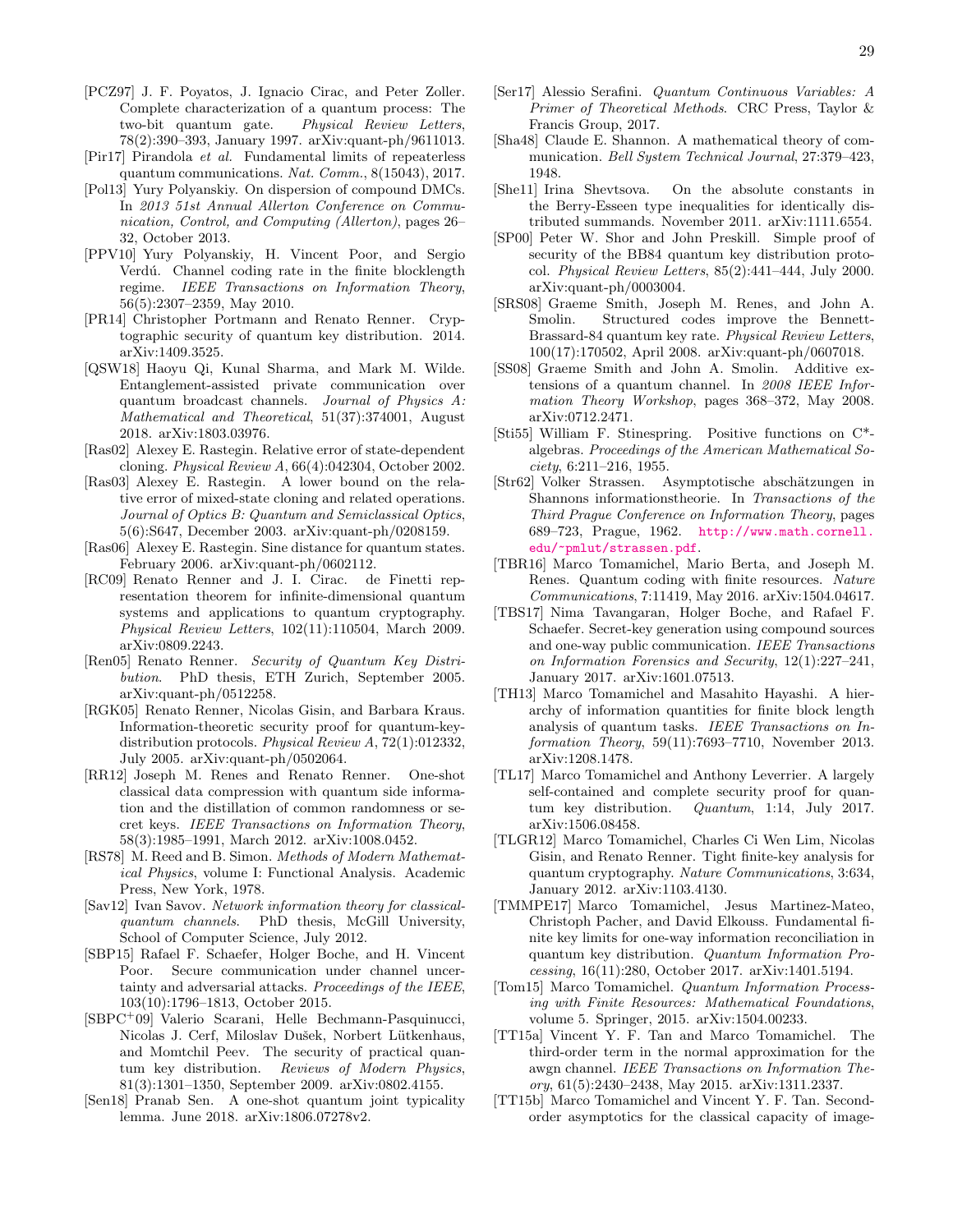additive quantum channels. Communications in Mathematical Physics, 338(1):103–137, August 2015. arXiv:1308.6503.

- <span id="page-29-12"></span>[Uhl76] Armin Uhlmann. The "transition probability" in the state space of a \*-algebra. Reports on Mathematical Physics, 9(2):273–279, April 1976.
- <span id="page-29-9"></span>[Ume62] Hisaharu Umegaki. Conditional expectations in an operator algebra IV (entropy and information). Kodai Mathematical Seminar Reports, 14(2):59–85, 1962.
- <span id="page-29-10"></span>[WGC06] Michael M. Wolf, Geza Giedke, and J. Ignacio Cirac. Extremality of Gaussian quantum states. Physical Review Letters, 96(8):080502, March 2006. arXiv:quant-ph/0509154.
- <span id="page-29-21"></span>[Wil36] John Williamson. On the algebraic problem concerning the normal forms of linear dynamical systems. American Journal of Mathematics, 58(1):141–163, January 1936.
- <span id="page-29-6"></span>[Wil17a] Mark M. Wilde. Position-based coding and convex splitting for private communication over quantum channels. Quantum Information Processing, 16(10):264, October 2017. arXiv:1703.01733.
- <span id="page-29-8"></span>[Wil17b] Mark M. Wilde. Quantum Information Theory. Cambridge University Press, second edition, February 2017. arXiv:1106.1445.
- <span id="page-29-2"></span>[WLC18] Adam Winick, Norbert Lütkenhaus, and Patrick J. Coles. Reliable numerical key rates for quantum key distribution. Quantum, 2:77, July 2018. arXiv:1710.05511.
- <span id="page-29-13"></span>[Wol59] J. Wolfowitz. Simultaneous channels. Archive for Rational Mechanics and Analysis, 4(1):371–386, January 1959.
- <span id="page-29-11"></span>[WR12] Ligong Wang and Renato Renner. One-shot classicalquantum capacity and hypothesis testing. Physical Review Letters, 108(20):200501, 2012. arXiv:1007.5456.
- <span id="page-29-4"></span>[WRG16] Mark M. Wilde, Joseph M. Renes, and Saikat Guha. Second-order coding rates for pure-loss bosonic channels. Quantum Information Processing, 15(3):1289–1308, March 2016. arXiv:1408.5328.
- <span id="page-29-5"></span>[WTB17] Mark M. Wilde, Marco Tomamichel, and Mario Berta. Converse bounds for private communication over quantum channels. IEEE Transactions on Information Theory, 63(3):1792–1817, March 2017. arXiv:1602.08898.
- <span id="page-29-22"></span>[WTLB17] Mark M. Wilde, Marco Tomamichel, Seth Lloyd, and Mario Berta. Gaussian hypothesis testing and quantum illumination. Physical Review Letters, 119(12):120501, September 2017. arXiv:1608.06991.
- <span id="page-29-20"></span>[WW18] Xin Wang and Mark M. Wilde. Exact entanglement cost of quantum states and channels under PPT-preserving operations. September 2018. arXiv:1809.09592v1.
- <span id="page-29-7"></span>[WW19] Xin Wang and Mark M. Wilde. Resource theory of asymmetric distinguishability. May 2019. arXiv:1905.11629.
- <span id="page-29-14"></span>[Wyn75] Aaron D. Wyner. The wire-tap channel. Bell System Technical Journal, 54(8):1355–1387, October 1975.
- <span id="page-29-1"></span>[XMZ<sup>+</sup>19] Feihu Xu, Xiongfeng Ma, Qiang Zhang, Hoi-Kwong Lo, and Jian-Wei Pan. Quantum cryptography with realistic devices. March 2019. arXiv:1903.09051v1.
- <span id="page-29-3"></span>[ZHRL09] Yi-Bo Zhao, Matthias Heid, Johannes Rigas, and Norbert Lütkenhaus. Asymptotic security of binary modulated continuous-variable quantum key distribution under collective attacks. Physical Review A, 79(1):012307, January 2009. arXiv:0807.3751.

# <span id="page-29-0"></span>Appendix A: Mutual and Holevo informations and variances for six-state and BB84 protocols

When Alice and Bob discard their basis information in the six-state or BB84 protocols, then their classical data can be described via the following quantum channel:

<span id="page-29-15"></span>
$$
\mathcal{N}_{A \to B}(\rho_A) = p_1 \rho_A + p_2 Z \rho_A Z + p_3 X \rho_A X + p_4 Y \rho Y, \text{(A1)}
$$

where  $p_1, p_2, p_3, p_4 \geq 0$ ,  $p_1 + p_2 + p_3 + p_4 = 1$ , and there are further constraints on  $p_1, p_2, p_3, p_4$ .

For the six-state protocol,

<span id="page-29-16"></span>
$$
p_1 = 1 - \frac{3Q}{2},
$$
 (A2)

$$
p_2 = p_3 = p_4 = \frac{Q}{2},\tag{A3}
$$

<span id="page-29-17"></span>
$$
Q = \frac{1}{3}(Q_x + Q_y + Q_z).
$$
 (A4)

For these values of  $p_1, p_2, p_3, p_4$ , we obtain

$$
p_{XY}(0,0) := \frac{1}{2} \operatorname{Tr}[|0\rangle\langle 0|_B \mathcal{N}_{A \to B}(|0\rangle\langle 0|_A)] \tag{A5}
$$

$$
=\frac{1}{2}(1-Q),
$$
 (A6)

$$
p_{XY}(0,1) := \frac{1}{2} \operatorname{Tr}[|1\rangle\langle 1|_B \mathcal{N}_{A \to B}(|0\rangle\langle 0|_A)] \tag{A7}
$$

$$
=\frac{1}{2}Q,\tag{A8}
$$

$$
p_{XY}(1,0) := \frac{1}{2} \operatorname{Tr} [|0\rangle\langle 0|_B \mathcal{N}_{A \to B}(|1\rangle\langle 1|_A)] \tag{A9}
$$

$$
=\frac{1}{2}Q,\tag{A10}
$$

$$
p_{XY}(1,1) := \frac{1}{2} \operatorname{Tr}[|1\rangle\langle 1|_B \mathcal{N}_{A \to B}(|1\rangle\langle 1|_A)] \tag{A11}
$$

$$
=\frac{1}{2}(1-Q),
$$
 (A12)

which is consistent with the probability distribution  $p_{X_2Y_2}^{6\text{-state}}$  in [\(109\)](#page-10-1)–[\(112\)](#page-10-2).

For the BB84 protocol,

$$
p_1 = 1 - 2Q + s,\tag{A13}
$$

<span id="page-29-18"></span>
$$
p_2 = Q - s,\tag{A14}
$$

$$
p_3 = Q - s,\tag{A15}
$$

$$
p_4 = s,\tag{A16}
$$

$$
Q = \frac{1}{2}(Q_x + Q_z),
$$
 (A17)

<span id="page-29-19"></span>
$$
s = Q - \frac{Q_y}{2},\tag{A18}
$$

where  $s \in [0, Q]$  is a parameter to be optimized. Indeed, for these values of  $p_1, p_2, p_3, p_4$ ,

$$
p_{XY}(0,0) := \frac{1}{2} \operatorname{Tr}[|0\rangle\langle 0|_B \mathcal{N}_{A \to B}(|0\rangle\langle 0|_A)] \tag{A19}
$$

$$
=\frac{1}{2}(1-Q),
$$
 (A20)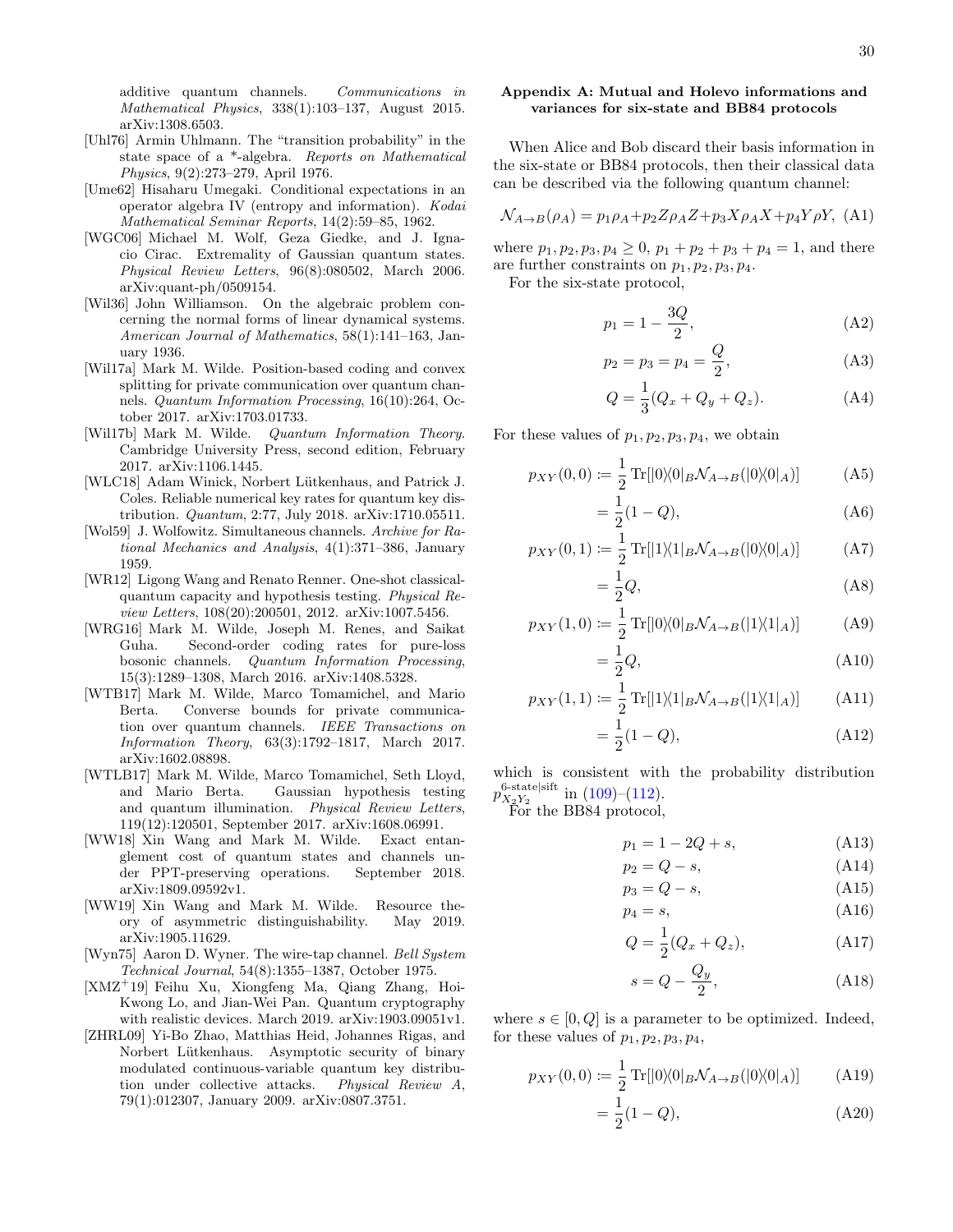$$
p_{XY}(0,1) := \frac{1}{2} \text{Tr}[|1\rangle\langle 1|_B \mathcal{N}_{A \to B}(|0\rangle\langle 0|_A)] \tag{A21}
$$

$$
=\frac{1}{2}Q,\tag{A22}
$$

$$
p_{XY}(1,0) := \frac{1}{2} \operatorname{Tr} [|0\rangle\langle 0| B \mathcal{N}_{A \to B}(|1\rangle\langle 1|_A)] \tag{A23}
$$

$$
=\frac{1}{2}Q,\tag{A24}
$$

$$
p_{XY}(1,1) := \frac{1}{2} \text{Tr}[|1\rangle\langle 1|_B \mathcal{N}_{A \to B}(|1\rangle\langle 1|_A)] \tag{A25}
$$

$$
=\frac{1}{2}(1-Q),
$$
 (A26)

which is consistent with the probability distribution  $p_{X_2Y_2}^{\text{BB84/sift}}$  in [\(129\)](#page-11-2)–[\(132\)](#page-11-3).

In general,

$$
p_{XY}(0,0) := \frac{1}{2} \operatorname{Tr}[|0\rangle\langle 0|_B \mathcal{N}_{A \to B}(|0\rangle\langle 0|_A)] \tag{A27}
$$

$$
=\frac{1}{2}(p_1+p_2),
$$
\n(A28)

$$
p_{XY}(0,1) := \frac{1}{2} \text{Tr}[|1\rangle\langle 1|_B \mathcal{N}_{A \to B}(|0\rangle\langle 0|_A)] \tag{A29}
$$

$$
=\frac{1}{2}(p_3+p_4),
$$
\n(A30)

$$
p_{XY}(1,0) := \frac{1}{2} \operatorname{Tr}[|0\rangle\langle 0|_B \mathcal{N}_{A \to B}(|1\rangle\langle 1|_A)] \tag{A31}
$$

$$
=\frac{1}{2}(p_3+p_4),
$$
\n(A32)

$$
p_{XY}(1,1) := \frac{1}{2} \text{Tr}[|1\rangle\langle 1|_B \mathcal{N}_{A \to B}(|1\rangle\langle 1|_A)] \tag{A33}
$$

$$
=\frac{1}{2}(p_1+p_2). \t\t(A34)
$$

Then,

$$
\rho_{XY} = \frac{1}{2}(p_1 + p_2)|0,0\rangle\langle0,0| + \frac{1}{2}(p_3 + p_4)|0,1\rangle\langle0,1|
$$
  
+ 
$$
\frac{1}{2}(p_3 + p_4)|1,0\rangle\langle1,0|
$$
  
+ 
$$
\frac{1}{2}(p_1 + p_2)|1,1\rangle\langle1,1|.
$$
 (A35)

It is then straightforward to show that

$$
I(X;Y)_{\rho} = 1 + (p_1 + p_2) \log_2(p_1 + p_2)
$$
  
+  $(p_3 + p_4) \log_2(p_3 + p_4)$  (A36)

$$
= 1 - h_2(p_1 + p_2), \tag{A37}
$$

where  $h_2$  is the binary entropy function. Let us now calculate  $V(X;Y)_{\rho}$ . We have

$$
V(\rho||\sigma) := \text{Tr}[\rho(\log_2 \rho - \log_2 \sigma)^2] - D(\rho||\sigma)^2, \quad \text{(A38)}
$$

and

$$
V(X;Y)_{\rho} := V(\rho_{XY}||\rho_X \otimes \rho_Y)
$$
(A39)  
= Tr $[\rho_{XY}(\log_2 \rho_{XY} - \log_2(\rho_X \otimes \rho_Y))^2]$   
-  $I(X;Y)_{\rho}^2$ . (A40)

One can show that

$$
\begin{aligned} \text{Tr}[\rho_{XY}(\log_2 \rho_{XY} - \log_2(\rho_X \otimes \rho_Y))^2] \\ &= (p_1 + p_2) \left(1 + \log_2(p_1 + p_2)\right)^2 \\ &+ (p_3 + p_4) \left(1 + \log_2(p_3 + p_4)\right)^2, \quad \text{(A41)} \end{aligned}
$$

from which it follows that

$$
V(X;Y)_{\rho} = (p_1 + p_2)(p_3 + p_4) \left( \log_2 \left( \frac{p_1 + p_2}{p_3 + p_4} \right) \right)^2.
$$
\n(A42)

We now calculate  $I(X; E)$  and  $V(X; E)$ . We consider the following purification of the Choi state of the channel in  $(A1)$ :

$$
|\psi\rangle_{ABE} := \sqrt{p_1} |\Phi^+\rangle_{AB} |0,0\rangle_E + \sqrt{p_2} |\Phi^-\rangle_{AB} |1,1\rangle_E
$$
  
+  $\sqrt{p_3} |\Psi^+\rangle_{AB} |0,1\rangle_E + \sqrt{p_4} |\Psi^-\rangle_{AB} |1,0\rangle_E.$  (A43)

Now,

$$
\begin{aligned}\n &\langle \langle 0 | A \otimes I_{BE} | \psi \rangle_{ABE} \\
 &= | 0 \rangle_B \frac{1}{\sqrt{2}} (\sqrt{p_1} | 0, 0 \rangle_E + \sqrt{p_2} | 1, 1 \rangle_E) \\
 &\quad + | 1 \rangle_B \frac{1}{\sqrt{2}} (\sqrt{p_3} | 0, 1 \rangle_E + \sqrt{p_4} | 1, 0 \rangle_E), \\
 &\quad \langle \langle 1 | \psi \rangle_{AB} = \langle \psi \rangle_{AB} = \langle \psi \rangle_{AB} \\
 &\quad \langle \langle 1 | \psi \rangle_{AB} = \langle \psi \rangle_{AB} = \langle \psi \rangle_{AB} = \langle \psi \rangle_{AB} \\
 &\quad \langle \langle 1 | \psi \rangle_{AB} = \langle \psi \rangle_{AB} = \langle \psi \rangle_{AB} = \langle \psi \rangle_{AB} \\
 &\quad \langle \langle 1 | \psi \rangle_{AB} = \langle \psi \rangle_{AB} = \langle \psi \rangle_{AB} = \langle \psi \rangle_{AB} \\
 &\quad \langle \langle 1 | \psi \rangle_{AB} = \langle \psi \rangle_{AB} = \langle \psi \rangle_{AB} = \langle \psi \rangle_{AB} \\
 &\quad \langle \langle 1 | \psi \rangle_{AB} = \langle \psi \rangle_{AB} = \langle \psi \rangle_{AB} = \langle \psi \rangle_{AB} \\
 &\quad \langle \langle 1 | \psi \rangle_{AB} = \langle \psi \rangle_{AB} = \langle \psi \rangle_{AB} = \langle \psi \rangle_{AB} \\
 &\quad \langle \langle 1 | \psi \rangle_{AB} = \langle \psi \rangle_{AB} = \langle \psi \rangle_{AB} = \langle \psi \rangle_{AB} \\
 &\quad \langle \langle 1 | \psi \rangle_{AB} = \langle \psi \rangle_{AB} = \langle \psi \rangle_{AB} = \langle \psi \rangle_{AB} \\
 &\quad \langle \langle 1 | \psi \rangle_{AB} = \langle \psi \rangle_{AB} = \langle \psi \rangle_{AB} = \langle \psi \rangle_{AB} \\
 &\quad \langle \langle 1 | \psi \rangle_{AB} = \langle \psi \rangle_{AB} = \langle \psi \rangle_{AB} = \langle \psi \rangle_{AB} \\
 &\quad \langle \langle 1 | \psi \rangle_{AB} = \langle \psi \rangle_{AB} = \langle \psi \rangle_{AB} = \langle \psi \rangle_{AB} = \langle \psi \rangle_{AB} \\
 &\quad \langle \langle 1 | \psi \rangle_{AB} = \langle \psi \rangle_{AB}
$$

$$
\langle \langle 1|_A \otimes I_{BE} | \psi \rangle_{ABE}
$$
  
=  $|1\rangle_B \frac{1}{\sqrt{2}} (\sqrt{p_1} |0, 0\rangle_E - \sqrt{p_2} |1, 1\rangle_E)$   
+  $|0\rangle_B \frac{1}{\sqrt{2}} (\sqrt{p_3} |0, 1\rangle_E - \sqrt{p_4} |1, 0\rangle_E).$  (A45)

Using this, we obtain

$$
\rho_{XE} = \frac{1}{2} |0\rangle\langle 0|_X \otimes \rho_{E|X=0} + \frac{1}{2} |1\rangle\langle 1|_X \otimes \rho_{E|X=1}
$$
\n(A46)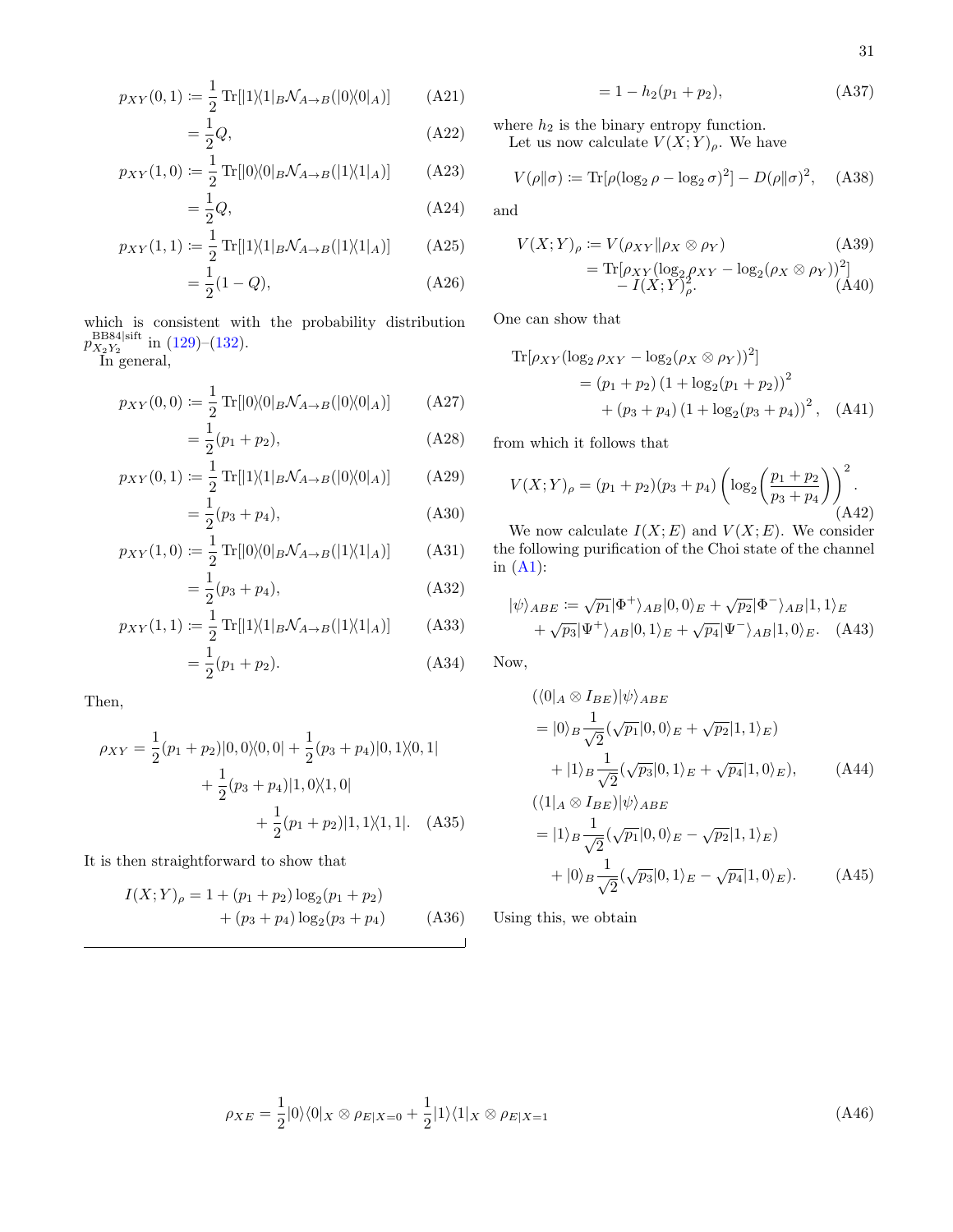$$
= \begin{pmatrix}\n\frac{p_1}{2} & 0 & 0 & \frac{\sqrt{p_1 p_2}}{2} & 0 & 0 & 0 & 0 \\
0 & \frac{p_3}{2} & \frac{\sqrt{p_3 p_4}}{2} & 0 & 0 & 0 & 0 & 0 \\
\frac{\sqrt{p_1 p_2}}{2} & 0 & 0 & \frac{p_2}{2} & 0 & 0 & 0 & 0 \\
0 & 0 & 0 & \frac{p_1}{2} & 0 & 0 & 0 & 0 \\
0 & 0 & 0 & 0 & \frac{p_1}{2} & 0 & 0 & -\frac{\sqrt{p_1 p_2}}{2} \\
0 & 0 & 0 & 0 & 0 & \frac{p_3}{2} & -\frac{\sqrt{p_3 p_4}}{2} & 0 \\
0 & 0 & 0 & 0 & 0 & -\frac{\sqrt{p_3 p_4}}{2} & \frac{p_4}{2} & 0 \\
0 & 0 & 0 & 0 & -\frac{\sqrt{p_1 p_2}}{2} & 0 & 0 & \frac{p_2}{2}\n\end{pmatrix}.
$$
\n(A47)

Г

The state  $\rho_{XE}$  can be diagonalized as follows:

$$
\rho_{XE} = \left(\frac{p_1 + p_2}{2}\right) |0\rangle\langle 0|_X \otimes |\Phi_{p_1, p_2}^+ \rangle\langle \Phi_{p_1, p_2}^+| + \left(\frac{p_1 + p_2}{2}\right) |1\rangle\langle 1|_X \otimes |\Phi_{p_1, p_2}^- \rangle\langle \Phi_{p_1, p_2}^-| + \left(\frac{p_3 + p_4}{2}\right) |0\rangle\langle 0|_X \otimes |\Psi_{p_3, p_4}^+ \rangle\langle \Psi_{p_3, p_4}^+| + \left(\frac{p_3 + p_4}{2}\right) |1\rangle\langle 1|_X \otimes |\Psi_{p_3, p_4}^- \rangle\langle \Psi_{p_3, p_4}^-|, \quad (A48)
$$

where

$$
|\Phi_{p_1,p_2}^{\pm}\rangle := \frac{1}{\sqrt{\frac{p_1+p_2}{2}}} \left(\sqrt{\frac{p_1}{2}}|0,0\rangle \pm \sqrt{\frac{p_2}{2}}|1,1\rangle\right), (A49)
$$

$$
|\Psi^{\pm}_{p_3,p_4}\rangle\coloneqq\frac{1}{\sqrt{\frac{p_3+p_4}{2}}}\left(\sqrt{\frac{p_3}{2}}|0,1\rangle\pm\sqrt{\frac{p_4}{2}}|1,0\rangle\right).\quad\text{(A50)}
$$

Then, by observing that

$$
\rho_E := \text{Tr}_X[\rho_{XE}] = p_1|0,0\rangle\langle0,0| + p_3|0,1\rangle\langle0,1| + p_4|1,0\rangle\langle1,0| + p_2|1,1\rangle\langle1,1|, (A51)
$$

we find that

$$
I(X; E) = H(\vec{p}) - h_2(p_1 + p_2), \tag{A52}
$$

where

$$
H(\vec{p}) \coloneqq \sum_{i=1}^{4} -p_i \log_2 p_i. \tag{A53}
$$

Finally, for  $V(X; E)$ , it is straightforward to show that

Tr
$$
[\rho_{XE}(\log_2 \rho_{XE} - \log_2(\rho_X \otimes \rho_E))^2]
$$
  
=  $p_1 \left( \log_2 \left( \frac{p_1}{p_1 + p_2} \right) \right)^2 + p_2 \left( \log_2 \left( \frac{p_2}{p_1 + p_2} \right) \right)^2$   
+  $p_3 \left( \log_2 \left( \frac{p_3}{p_3 + p_4} \right) \right)^2 + p_4 \left( \log_2 \left( \frac{p_4}{p_3 + p_4} \right) \right)^2$ , (A54)

from which it follows that

$$
V(X; E) = p_1 \left(\log_2\left(\frac{p_1}{p_1 + p_2}\right)\right)^2
$$
  
+  $p_2 \left(\log_2\left(\frac{p_2}{p_1 + p_2}\right)\right)^2 + p_3 \left(\log_2\left(\frac{p_3}{p_3 + p_4}\right)\right)^2$   
+  $p_4 \left(\log_2\left(\frac{p_4}{p_3 + p_4}\right)\right)^2 - (H(\vec{p}) - h_2(p_1 + p_2))^2.$  (A55)

For the six-state protocol, by using the formulas above and  $(A2)$ – $(A4)$ , we obtain

$$
I(X;Y)_{\rho} = 1 - h_2(Q),
$$
\n(A56)

$$
V(X;Y)_{\rho} = Q(1-Q) \left( \log_2 \left( \frac{1-Q}{Q} \right) \right)^2, \quad (A57)
$$

$$
I(X;E)_{\rho} = -\left(1 - \frac{3Q}{2}\right) \log_2 \left(1 - \frac{3Q}{2}\right)
$$

$$
-\frac{3Q}{2}\log_2\left(\frac{Q}{2}\right) - h_2(Q), \qquad (A58)
$$

$$
V(X; E)_{\rho} = Q + \left(1 - \frac{3Q}{2}\right) \left(\log_2 \left(\frac{1 - \frac{3Q}{2}}{1 - Q}\right)\right)^2 + \frac{Q}{2} \left(\log_2 \left(\frac{\frac{Q}{2}}{1 - Q}\right)\right)^2 - I(X; E)_{\rho}^2.
$$
\n(A59)

For the BB84 protocol, by using the formulas above and  $(A13)–(A18)$  $(A13)–(A18)$  $(A13)–(A18)$ , we obtain

$$
I(X;Y)_{\rho} = 1 - h_2(Q), \tag{A60}
$$

$$
V(X;Y)_{\rho} = Q(1-Q) \left( \log_2 \left( \frac{1-Q}{Q} \right) \right)^2, \quad \text{(A61)}
$$
  

$$
I(X;F) = H(1-2Q + \varepsilon Q - \varepsilon Q - \varepsilon \varepsilon^1).
$$

$$
I(X;E)_{\rho} = H({1 - 2Q + s, Q - s, Q - s, s})
$$
  
- h<sub>2</sub>(Q), (A62)

$$
V(X;E)_{\rho} = (1 - 2Q + s) \left( \log_2 \left( \frac{1 - 2Q + s}{1 - Q} \right) \right)^2
$$

$$
+ (Q - s) \left( \log_2 \left( \frac{Q - s}{1 - Q} \right) \right)^2
$$

$$
+ (Q - s) \left( \log_2 \left( \frac{Q - s}{Q} \right) \right)^2
$$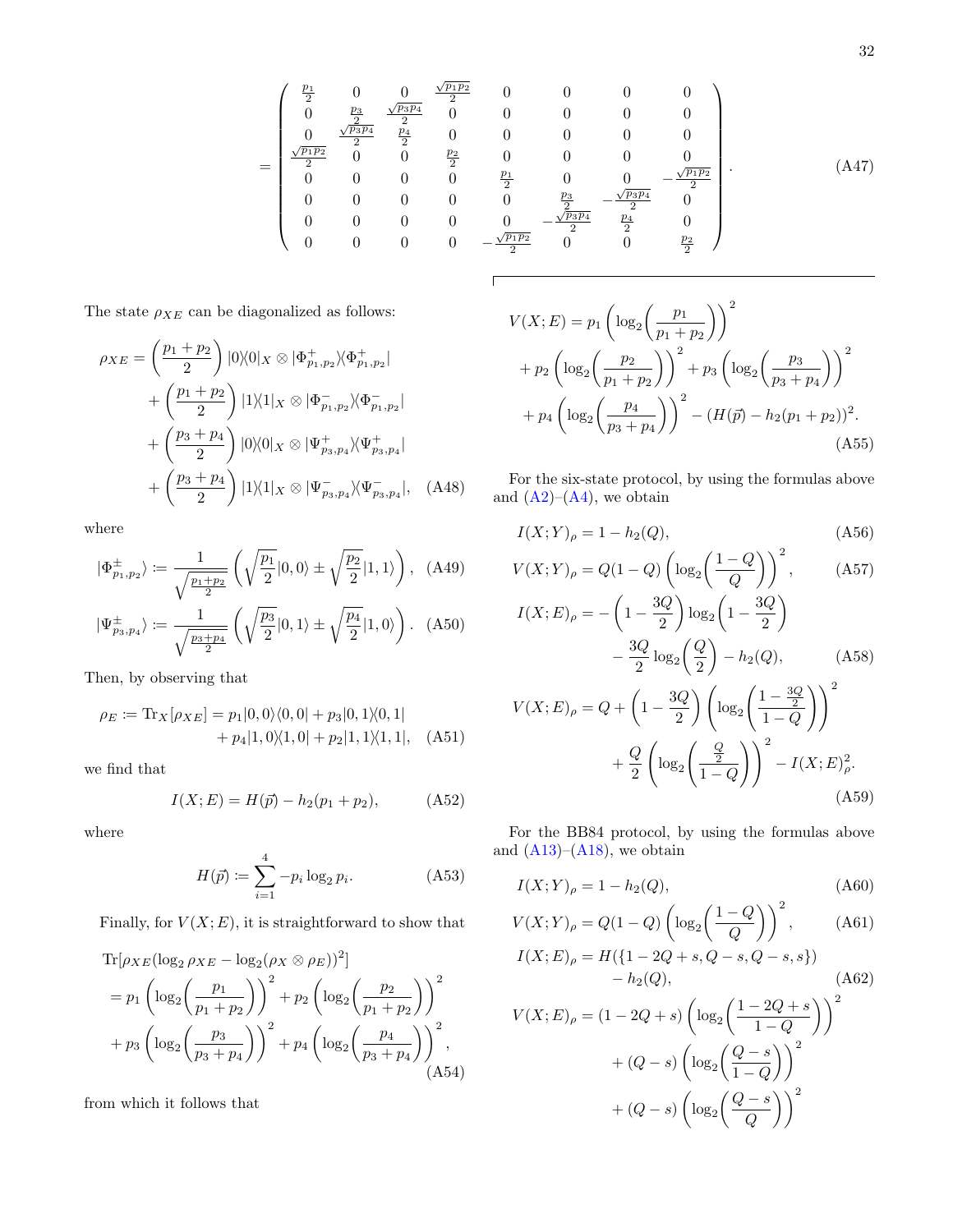$$
+ s \left( \log_2 \left( \frac{s}{Q} \right) \right)^2 - I(X; E)^2_{\rho}.
$$
 (A63)

# <span id="page-32-0"></span>Appendix B: Relation between smooth max-mutual informations

Here we prove the following lemma relating two different variants of smooth max-mutual information:

<span id="page-32-1"></span>**Lemma 7** Let  $\rho_{AE}$  be a bipartite state acting on a separable Hilbert space  $\mathcal{H}_A \otimes \mathcal{H}_E$ , and let  $\varepsilon, \delta > 0$  be such that  $\varepsilon + \delta < 1$ . Then

$$
\widetilde{I}_{\max}^{\varepsilon+\delta}(E;A)_{\rho} \le D_{\max}^{\varepsilon}(\rho_{AE} \| \rho_A \otimes \rho_E) + \log_2\left(\frac{8}{\delta^2}\right), \quad (B1)
$$

where  $\widetilde{I}_{\text{max}}^{\varepsilon+\delta}(E;A)_{\rho}$  is defined in [\(192\)](#page-17-2) and  $D_{\max}^{\varepsilon}(\rho_{AE}|| \rho_A \otimes \rho_E)$  in [\(191\)](#page-17-4).

Proof. The proof follows the proof of [\[ABJT18,](#page-24-8) Theorem 2], but has some differences because it is not necessary in our case to ensure partial smoothing. Let  $\tilde{\rho}_{AE}$  be a state satisfying  $P(\widetilde{\rho}_{AE}, \rho_{AE}) \leq \varepsilon$ . Let  $\gamma = \delta^2/8$ , and set  $\Pi^{\gamma}$  to be the projection onto the positive eigenspace set  $\Pi_A^{\gamma}$  to be the projection onto the positive eigenspace of  $\frac{1}{\gamma} \widetilde{\rho}_A - \rho_A$ . Then it follows that

$$
\Pi_A^{\gamma} \left( \frac{1}{\gamma} \widetilde{\rho}_A - \rho_A \right) \Pi_A^{\gamma} \ge 0
$$
  
\n
$$
\Rightarrow \Pi_A^{\gamma} \rho_A \Pi_A^{\gamma} \le \frac{1}{\gamma} \Pi_A^{\gamma} \widetilde{\rho}_A \Pi_A^{\gamma} = \frac{8}{\delta^2} \Pi_A^{\gamma} \widetilde{\rho}_A \Pi_A^{\gamma}, \quad (B2)
$$

and

$$
(I - \Pi_A^{\gamma}) \left(\frac{1}{\gamma} \widetilde{\rho}_A - \rho_A\right) (I - \Pi_A^{\gamma}) \le 0
$$
  
\n
$$
\Rightarrow \text{Tr}[(I - \Pi_A^{\gamma}) \widetilde{\rho}_A] \le \gamma \text{Tr}[(I - \Pi_A^{\gamma}) \rho_A] \le \gamma = \frac{\delta^2}{8},
$$
\n(B3)

where the last inequality follows because  $Tr[(I - \Pi)^{\gamma}_A]$  $\leq$  1. The inequality in [\(B3\)](#page-32-2) can be rewritten as

<span id="page-32-4"></span>
$$
\operatorname{Tr}[\Pi_A^{\gamma} \widetilde{\rho}_A] \ge 1 - \frac{\delta^2}{8}.\tag{B4}
$$

Let us define the following states:

$$
\overline{\rho}_{AEX} := \Pi_A^{\gamma} \widetilde{\rho}_{AE} \Pi_A^{\gamma} \otimes |0\rangle\langle 0|_X + (I - \Pi_A^{\gamma}) \widetilde{\rho}_{AE} (I - \Pi_A^{\gamma}) \otimes |1\rangle\langle 1|_X, \quad (B5)
$$

$$
\widehat{\rho}_{AEX} := \left( \Pi_A^{\gamma} \widetilde{\rho}_{AE} \Pi_A^{\gamma} + \widetilde{\rho}_A^{1/2} \left( I - \Pi_A^{\gamma} \right) \widetilde{\rho}_A^{1/2} \otimes \rho_E \right) \otimes |0\rangle\langle 0|_X, \tag{B6}
$$

so that

$$
\widehat{\rho}_{AE} = \text{Tr}_X[\widehat{\rho}_{AEX}] \tag{B7}
$$

$$
= \Pi_A^{\gamma} \widetilde{\rho}_{AE} \Pi_A^{\gamma} + \widetilde{\rho}_A^{1/2} (I - \Pi_A^{\gamma}) \widetilde{\rho}_A^{1/2} \otimes \rho_E. \tag{B8}
$$

Then, using the inequality  $\widetilde{\rho}_{AE} \leq \mu \rho_A \otimes \rho_E$ , with

$$
\mu \coloneqq 2^{D_{\max}(\widetilde{\rho}_{AE} \| \rho_A \otimes \rho_E)},\tag{B9}
$$

and the fact that  $\mu \frac{8}{\delta^2} \geq 1$  (which holds because  $D_{\text{max}}(\tilde{\rho}_{AE}|| \rho_A \otimes \rho_E) \ge 0$  and  $8 \ge \delta^2$ ), we find that

$$
\widehat{\rho}_{AE} \leq \mu \Pi_A^{\gamma} \rho_A \Pi_A^{\gamma} \otimes \rho_E + \widetilde{\rho}_A^{1/2} (I - \Pi_A^{\gamma}) \widetilde{\rho}_A^{1/2} \otimes \rho_E
$$
\n
$$
\leq \mu \frac{8}{\delta^2} \Pi_A^{\gamma} \widetilde{\rho}_A \Pi_A^{\gamma} \otimes \rho_E + \widetilde{\rho}_A^{1/2} (I - \Pi_A^{\gamma}) \widetilde{\rho}_A^{1/2} \otimes \rho_E
$$
\n
$$
\leq \mu \frac{8}{\delta^2} \left[ \Pi_A^{\gamma} \widetilde{\rho}_A \Pi_A^{\gamma} \otimes \rho_E + \widetilde{\rho}_A^{1/2} (I - \Pi_A^{\gamma}) \widetilde{\rho}_A^{1/2} \otimes \rho_E \right]
$$
\n
$$
= \mu \frac{8}{\delta^2} \left[ \Pi_A^{\gamma} \widetilde{\rho}_A \Pi_A^{\gamma} + \widetilde{\rho}_A^{1/2} (I - \Pi_A^{\gamma}) \widetilde{\rho}_A^{1/2} \right] \otimes \rho_E
$$
\n
$$
= \mu \frac{8}{\delta^2} \widehat{\rho}_A \otimes \rho_E. \tag{B10}
$$

The second inequality above follows from  $(B2)$ . Applying the definition of  $D_{\text{max}}(\hat{\rho}_{AE} \| \hat{\rho}_A \otimes \rho_E)$ , we conclude that

<span id="page-32-6"></span>
$$
D_{\max}(\hat{\rho}_{AE} \| \hat{\rho}_A \otimes \rho_E) \le
$$
  

$$
D_{\max}(\tilde{\rho}_{AE} \| \rho_A \otimes \rho_E) + \log_2\left(\frac{8}{\delta^2}\right). \quad (B11)
$$

<span id="page-32-3"></span>We can conclude the statement of the lemma if  $P(\widehat{\rho}_{AE}, \rho_{AE}) \leq \varepsilon + \delta$ , and so it is our aim to show this now. Consider that

$$
P(\hat{\rho}_{AEX}, \overline{\rho}_{AEX}) = \sqrt{1 - F(\hat{\rho}_{AEX}, \overline{\rho}_{AEX})}.
$$
 (B12)

The following chain of inequalities holds

<span id="page-32-2"></span>
$$
\sqrt{F(\hat{\rho}_{AEX}, \overline{\rho}_{AEX})}
$$
\n
$$
= \text{Tr}\left[\left(\sqrt{\Pi_{A}^{\gamma}\tilde{\rho}_{AE}\Pi_{A}^{\gamma}}\hat{\rho}_{AE}\sqrt{\Pi_{A}^{\gamma}\tilde{\rho}_{AE}\Pi_{A}^{\gamma}}\right)^{1/2}\right]
$$
\n
$$
\geq \text{Tr}\left[\left(\sqrt{\Pi_{A}^{\gamma}\tilde{\rho}_{AE}\Pi_{A}^{\gamma}}\left(\Pi_{A}^{\gamma}\tilde{\rho}_{AE}\Pi_{A}^{\gamma}\right)\sqrt{\Pi_{A}^{\gamma}\tilde{\rho}_{AE}\Pi_{A}^{\gamma}}\right)^{1/2}\right]
$$
\n
$$
= \text{Tr}\left[\Pi_{A}^{\gamma}\tilde{\rho}_{AE}\Pi_{A}^{\gamma}\right]
$$
\n
$$
= \text{Tr}\left[\Pi_{A}^{\gamma}\tilde{\rho}_{AE}\Pi_{A}^{\gamma}\right]
$$
\n
$$
\geq 1 - \frac{\delta^{2}}{8},
$$
\n(B13)

where the inequality follows from operator monotonicity of the square root and the fact that

$$
\widehat{\rho}_{AE} = \Pi_A^{\gamma} \widetilde{\rho}_{AE} \Pi_A^{\gamma} + \widetilde{\rho}_A^{1/2} (I - \Pi_A^{\gamma}) \widetilde{\rho}_A^{1/2} \otimes \rho_E \qquad (B14)
$$
  
\n
$$
\geq \Pi_A^{\gamma} \widetilde{\rho}_{AE} \Pi_A^{\gamma} \qquad (B15)
$$

From the above and  $(B4)$ , we conclude that  $F(\widehat{\rho}_{AEX}, \overline{\rho}_{AEX}) \geq 1 - \frac{\delta^2}{4}$  $\frac{b^2}{4}$ , which implies that

<span id="page-32-5"></span>
$$
P(\hat{\rho}_{AEX}, \overline{\rho}_{AEX}) \le \frac{\delta}{2}.
$$
 (B16)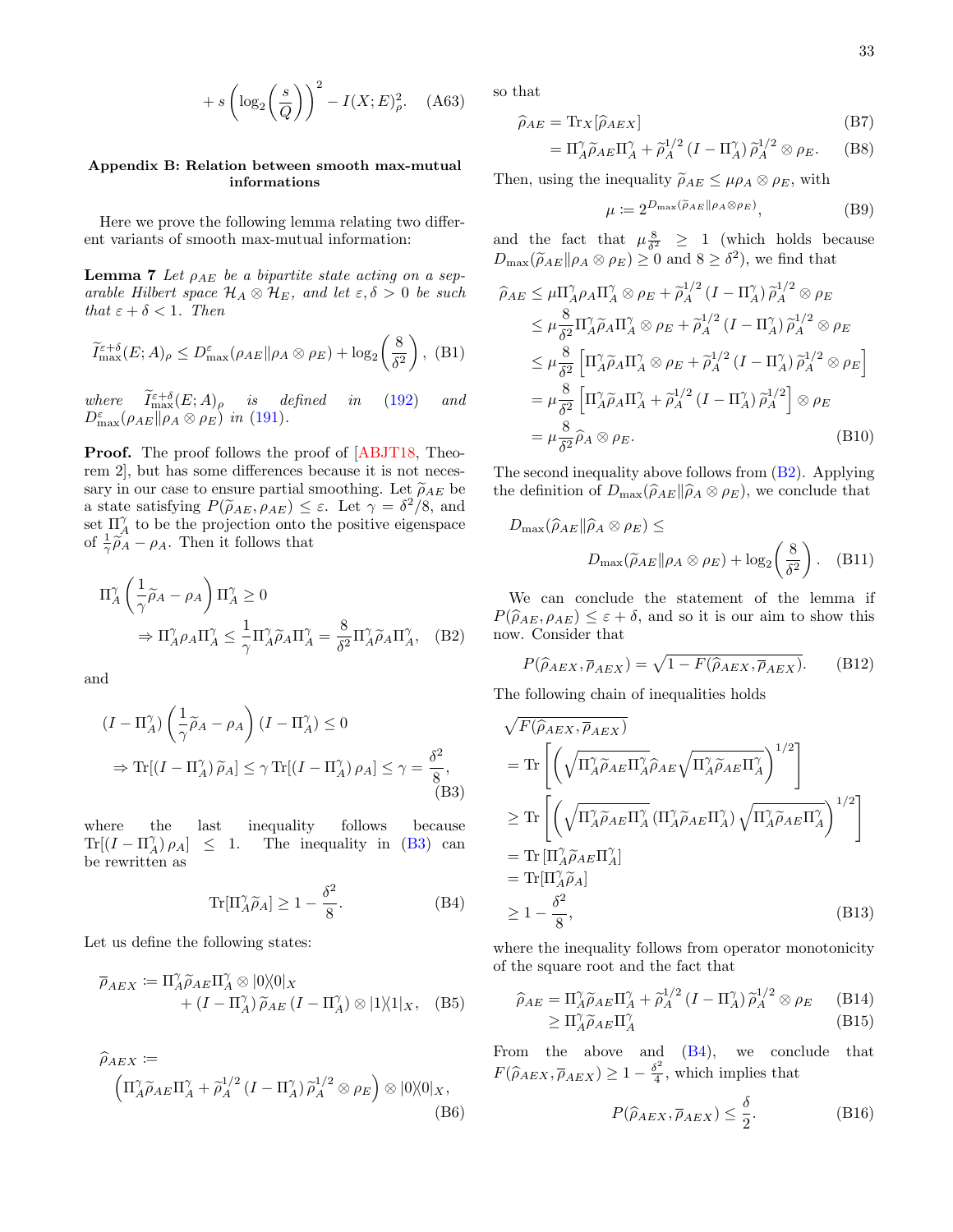Now consider that

$$
P(\bar{\rho}_{AEX}, \rho_{AE} \otimes |0\rangle\langle 0|_X)
$$
  
\n
$$
\leq P(\bar{\rho}_{AEX}, \tilde{\rho}_{AE} \otimes |0\rangle\langle 0|_X)
$$
  
\n
$$
+ P(\tilde{\rho}_{AE} \otimes |0\rangle\langle 0|_X, \rho_{AE} \otimes |0\rangle\langle 0|_X)
$$
  
\n
$$
= \sqrt{1 - F(\bar{\rho}_{AEX}, \tilde{\rho}_{AE} \otimes |0\rangle\langle 0|_X)} + P(\tilde{\rho}_{AE}, \rho_{AE})
$$
  
\n
$$
= \sqrt{1 - \left\|\sqrt{\Pi_A^{\gamma}\tilde{\rho}_{AE}\Pi_A^{\gamma}}\sqrt{\tilde{\rho}_{AE}}\right\|_1^2} + P(\tilde{\rho}_{AE}, \rho_{AE})
$$
  
\n
$$
= \sqrt{1 - \left\|\sqrt{\Pi_A^{\gamma}\tilde{\rho}_{AE}\Pi_A^{\gamma}}\sqrt{\Pi_A^{\gamma}\tilde{\rho}_{AE}\Pi_A^{\gamma}}\right\|_1^2} + P(\tilde{\rho}_{AE}, \rho_{AE})
$$
  
\n
$$
= \sqrt{1 - (\text{Tr}[\Pi_A^{\gamma}\tilde{\rho}_{AE}])^2} + P(\tilde{\rho}_{AE}, \rho_{AE})
$$
  
\n
$$
\leq \frac{\delta}{2} + \varepsilon,
$$
 (B17)

where we applied the triangle inequality of the sine distance [\[Ras02,](#page-28-24) [Ras03,](#page-28-25) [Ras06,](#page-28-26) [GLN05\]](#page-26-23) for the first inequality and the fact that  $\left\| \begin{array}{c} \end{array} \right\|$  $\sqrt{\Pi \omega \Pi} \sqrt{\tau} \Big\|_1 =$  $\sqrt{\Pi \omega \Pi} \sqrt{\Pi \tau \Pi} \Big\|_1$ for a projector  $\Pi$  and states  $\omega$  and  $\tau$ . Combining this with  $(B16)$ , we find that

$$
P(\hat{\rho}_{AE}, \rho_{AE})
$$
  
=  $P(\hat{\rho}_{AEX}, \rho_{AE} \otimes |0\rangle\langle 0|_X)$  (B18)

$$
\leq P(\hat{\rho}_{AEX}, \overline{\rho}_{AEX}) + P(\overline{\rho}_{AEX}, \rho_{AE} \otimes |0\rangle\langle 0|_X) \quad \text{(B19)}
$$

$$
= \varepsilon + \delta. \tag{B20}
$$

Since we have found a state  $\hat{\rho}_{AE}$  satisfying  $P(\widehat{\rho}_{AE}, \rho_{AE}) \leq \varepsilon + \delta$  and [\(B11\)](#page-32-6), we conclude that

$$
\widetilde{I}_{\max}^{\varepsilon+\delta}(E;A)_{\rho} \le D_{\max}(\widetilde{\rho}_{AE} \| \rho_A \otimes \rho_E) + \log_2\left(\frac{8}{\delta^2}\right). (B21)
$$

Since this inequality has been shown for all states  $\tilde{\rho}_{AE}$ satisfying  $P(\tilde{\rho}_{AE}, \rho_{AE}) \leq \varepsilon$ , we conclude the statement of the lemma.

# <span id="page-33-0"></span>Appendix C: Smooth universal convex split lemma for states acting on a separable Hilbert space

Here we prove a smooth universal convex split lemma for states acting on a separable Hilbert space:

Lemma 8 (Smooth universal convex split) Let  $\mathcal S$ be a set, and let  $\rho_{AE}^s$  be a state acting on a separable Hilbert space  $\mathcal{H}_A \otimes \overline{\mathcal{H}}_E$ , such that  $\text{Tr}_E[\rho_{AE}^s] = \rho_A$  for all  $s \in \mathcal{S}$ . Let  $\tau^s_{A_1 \cdots A_R E}$  denote the following state:

$$
\tau_{A_1\cdots A_R E}^s :=
$$
\n
$$
\frac{1}{R} \sum_{r=1}^R \rho_{A_1} \otimes \cdots \otimes \rho_{A_{r-1}} \otimes \rho_{A_r E}^s \otimes \rho_{A_{r+1}} \otimes \cdots \otimes \rho_{A_R}.
$$
\n(C1)

Let  $\varepsilon \in (0,1)$  and  $\eta \in (0,\sqrt{\varepsilon})$ . If

$$
\log_2 R \ge \sup_{s \in \mathcal{S}} \widetilde{I}_{\max}^{\sqrt{\varepsilon} - \eta} (E; A)_{\rho^s} + 2 \log_2 \left( \frac{1}{2\eta} \right), \qquad (C2)
$$

then for all  $s \in \mathcal{S}$ , there exists a state  $\widetilde{\rho}_E^s$  satisfying

$$
\frac{1}{2} \left\| \tau_{A_1 \cdots A_R E}^s - \rho_{A_1} \otimes \cdots \otimes \rho_{A_R} \otimes \widetilde{\rho}_E^s \right\|_1 \le \sqrt{\varepsilon}, \quad \text{(C3)}
$$

and  $P(\widetilde{\rho}_E^s, \rho_E^s) \leq \sqrt{\varepsilon} - \eta$ .

**Proof.** Fix  $s \in \mathcal{S}$ . Let  $\tilde{\rho}_{AE}^s$  be an arbitrary state satisfying  $P(\tilde{\rho}_s^s \mid s) \leq \sqrt{\varepsilon} - n$  and is such that fying  $P(\widetilde{\rho}_{AE}^s, \rho_{AE}^s) \leq \sqrt{\varepsilon} - \eta$  and is such that

<span id="page-33-3"></span>
$$
\rho_A^s \otimes \tilde{\rho}_E^s = p\tilde{\rho}_{AE}^s + (1 - p) \omega_{AE}^s, \tag{C4}
$$

for some  $p \in (0,1)$  and  $\omega_{AE}^s$  some state. We define the following state, which we think of as an approximation to  $\tau_{A_1\cdots A_R}^s$ :

$$
\widetilde{\tau}_{A_1\cdots A_R E}^s :=
$$
\n
$$
\frac{1}{R} \sum_{r=1}^R \rho_{A_1} \otimes \cdots \otimes \rho_{A_{r-1}} \otimes \widetilde{\rho}_{A_r E}^s \otimes \rho_{A_{r+1}} \otimes \cdots \otimes \rho_{A_R}.
$$
\n(C5)

It is a good approximation if  $\sqrt{\varepsilon} - \eta$  is small, because

$$
\sqrt{F}(\tau_{A_1\cdots A_{R}E}^s, \widetilde{\tau}_{A_1\cdots A_{R}E}^s)
$$
\n
$$
\geq \frac{1}{R} \sum_{r=1}^{R} \sqrt{F} (\rho_A^{\otimes r-1} \otimes \rho_{A_rE}^s \otimes \rho_A^{\otimes R-r},
$$
\n
$$
\rho_A^{\otimes r-1} \otimes \widetilde{\rho}_{A_rE}^s \otimes \rho_A^{\otimes R-r})
$$
\n(C6)

$$
=\frac{1}{R}\sum_{r=1}^{R}\sqrt{F}(\rho_{A_{r}E}^{s},\widetilde{\rho}_{A_{r}E}^{s})
$$
(C7)

$$
=\sqrt{F}(\rho_{A_rE}^s,\widetilde{\rho}_{A_rE}^s),\tag{C8}
$$

which in turn implies that

<span id="page-33-1"></span>
$$
\sqrt{F}(\tau_{A_1\cdots A_R E}^s, \widetilde{\tau}_{A_1\cdots A_R E}^s) \ge \sqrt{F}(\rho_{A_r E}^s, \widetilde{\rho}_{A_r E}^s). \tag{C9}
$$

So the inequality in  $(C9)$ , the definition of the sine distance, and the fact that  $P(\tilde{\rho}_{AE}^s, \rho_{AE}^s) \leq \sqrt{\varepsilon} - \eta$ , imply<br>that that

$$
P(\tau_{A_1\cdots A_R E}^s, \tilde{\tau}_{A_1\cdots A_R E}^s) \le \sqrt{\varepsilon} - \eta,\tag{C10}
$$

and in turn that

<span id="page-33-2"></span>
$$
\frac{1}{2} \left\| \tau_{A_1 \cdots A_R E}^s - \widetilde{\tau}_{A_1 \cdots A_R E}^s \right\|_1 \le \sqrt{\varepsilon} - \eta. \tag{C11}
$$

Now, following [\[LW19,](#page-27-26) Appendix A] closely, let us define the following states:

$$
\beta_{AE}^s := \rho_A^s \otimes \widetilde{\rho}_E^s, \tag{C12}
$$

$$
\alpha_{AE}^s \coloneqq \widetilde{\rho}_{AE}^s,\tag{C13}
$$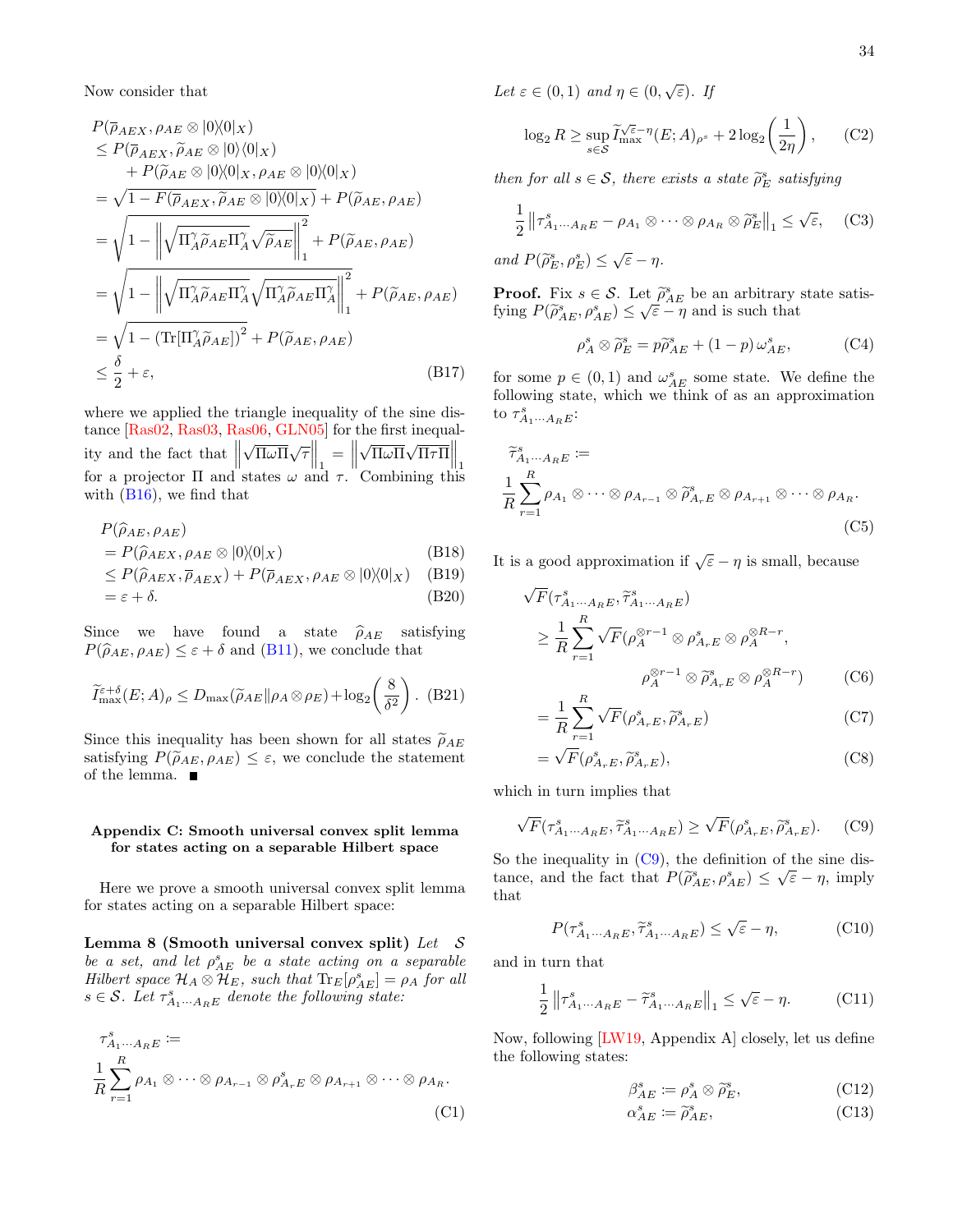$$
\widetilde{\tau}_{A^{R}E^{R}}^{s} := \frac{1}{R} \sum_{r=1}^{R} \beta_{A_{1}E_{1}} \otimes \cdots \otimes \beta_{A_{r-1}E_{r-1}} \otimes \alpha_{A_{r}E_{r}}^{s} \otimes
$$

$$
\beta_{A_{r+1}E_{r+1}}^{s} \otimes \cdots \otimes \beta_{A_{R}E_{R}}, \quad \text{(C14)}
$$

and observe that

$$
\text{Tr}_{E_2^R}[(\beta_{AE}^s)^{\otimes R}] = \rho_{A_1} \otimes \cdots \otimes \rho_{A_R} \otimes \widetilde{\rho}_E^s, \qquad \text{(C15)}
$$

$$
\text{Tr}_{E_2^R}[\widetilde{\tau}_{A^R E^R}^s] = \widetilde{\tau}_{A_1 \cdots A_R E}^s.
$$
 (C16)

Thus, it follows from data processing of normalized trace distance that

$$
\frac{1}{2} \left\| \widetilde{\tau}_{A_1 \cdots A_R E}^s - \rho_{A_1} \otimes \cdots \otimes \rho_{A_R} \otimes \widetilde{\rho}_E^s \right\|_1
$$
  

$$
\leq \frac{1}{2} \left\| \widetilde{\tau}_{A^R E^R}^s - (\beta_{AE}^s)^{\otimes R} \right\|_1. \quad \text{(C17)}
$$

Now applying [\[LW19,](#page-27-26) Lemma 15], we find that

$$
\frac{1}{2} \left\| \widetilde{\tau}_{A_1 \cdots A_R E}^s - \rho_{A_1} \otimes \cdots \otimes \rho_{A_R} \otimes \widetilde{\rho}_E^s \right\|_1 \leq \eta \qquad \text{(C18)}
$$

if

$$
\log_2 R \ge \log_2(1/p) + 2\log_2\left(\frac{1}{2\eta}\right). \tag{C19}
$$

For the same choice of  $R$ , it follows from  $(C17)$  that

<span id="page-34-2"></span>
$$
\frac{1}{2} \left\| \widetilde{\tau}_{A_1 \cdots A_R E}^s - \rho_{A_1} \otimes \cdots \otimes \rho_{A_R} \otimes \widetilde{\rho}_E^s \right\|_1 \leq \eta. \tag{C20}
$$

Applying the triangle inequality to  $(C11)$  and  $(C20)$ , we find that

$$
\frac{1}{2} \left\| \tau_{A_1 \cdots A_R E}^s - \rho_{A_1} \otimes \cdots \otimes \rho_{A_R} \otimes \widetilde{\rho}_E^s \right\|_1 \le \sqrt{\varepsilon}. \quad \text{(C21)}
$$

The whole argument above holds for an arbitrary state  $\widetilde{\rho}_{AE}^s$  satisfying  $P(\widetilde{\rho}_{AE}^s, \rho_{AE}^s) \leq \sqrt{\varepsilon} - \eta$  and [\(C4\)](#page-33-3), and so  $\rho_{AE}^s$  satisfying  $\rho(\widetilde{\rho}_{AE}^s, \rho_{AE}^s) \leq \sqrt{\varepsilon} - \eta$  and (C4), and so taking an infimum of  $\log_2(1/p)$  over all states satisfying these conditions, and applying the definition in [\(192\)](#page-17-2), as well as [\(187\)](#page-16-2), we find that

$$
\frac{1}{2} \left\| \tau_{A_1 \cdots A_R E}^s - \rho_{A_1} \otimes \cdots \otimes \rho_{A_R} \otimes \widetilde{\rho}_E^s \right\|_1 \le \sqrt{\varepsilon} \quad \text{(C22)}
$$

if

1

$$
\log_2 R \ge \widetilde{I}_{\max}^{\sqrt{\varepsilon} - \eta} (E; A)_{\rho^s} + 2 \log_2 \left( \frac{1}{2\eta} \right). \tag{C23}
$$

Now note that the whole argument holds for all  $s \in \mathcal{S}$ , due to the uniform structure of the convex split method, which consists of bringing in a tensor-power state and performing a random permutation. We then find that

$$
\frac{1}{2} \left\| \tau_{A_1 \cdots A_R E}^s - \rho_{A_1} \otimes \cdots \otimes \rho_{A_R} \otimes \widetilde{\rho}_E^s \right\|_1 \leq \sqrt{\varepsilon} \quad \text{(C24)}
$$

for all  $s \in \mathcal{S}$  if

$$
\log_2 R \ge \sup_{s \in \mathcal{S}} \widetilde{I}_{\max}^{\sqrt{\varepsilon} - \eta} (E; A)_{\rho^s} + 2 \log_2 \left( \frac{1}{2\eta} \right). \tag{C25}
$$

This concludes the proof. ■

### <span id="page-34-0"></span>Appendix D: Duality of smooth max-relative entropy

This appendix generalizes a duality relation for smooth max-relative entropy from the finite-dimensional case [\[JN12\]](#page-27-27) to the case of states acting on a separable Hilbert space. Recall that the smooth max-relative entropy is defined as

$$
D_{\max}^{\varepsilon}(\rho \| \sigma) = \log_2 \inf_{\widetilde{\rho}: P(\widetilde{\rho}, \rho) \leq \varepsilon} \inf_{\lambda \geq 0} \left\{ \lambda : \widetilde{\rho} \leq \lambda \sigma \right\}. \tag{D1}
$$

We can also define the dual smooth max-relative entropy as

<span id="page-34-1"></span>
$$
\widehat{D}_{\max}^{\varepsilon}(\rho||\sigma) := \log_2 \sup_{M \geq 0} \inf_{\tilde{\rho}: P(\tilde{\rho}, \rho) \leq \varepsilon} \left\{ \text{Tr}[M\tilde{\rho}] : \text{Tr}[M\sigma] \leq 1 \right\},\tag{D2}
$$

where the supremum is with respect to all compact bounded operators  $M \geq 0$ , as these are dual to the trace-class operators [\[RS78\]](#page-28-32). In this section, for both of the above quantities, we expand the definitions to allow for subnormalized states  $\rho$  and  $\sigma$  (i.e., such that  $\text{Tr}[\rho], \text{Tr}[\sigma] \leq 1$  and the sine distance becomes as follows [\[Tom15\]](#page-28-33):

$$
P(\tau,\omega) := \sqrt{1 - F(\tau \oplus (1 - \text{Tr}[\tau]), \omega \oplus (1 - \text{Tr}[\omega])).
$$
\n(D3)

In what follows, we call subnormalized states "substates" for short. Note that for any projection Π and substates  $\tau$  and  $\omega$ , the following inequality holds [\[Tom15\]](#page-28-33)

$$
P(\Pi \tau \Pi, \Pi \omega \Pi) \le P(\tau, \omega). \tag{D4}
$$

<span id="page-34-4"></span>**Lemma 9** Let  $\rho$  be a state and  $\sigma$  a trace-class positive semi-definite operator acting on a separable Hilbert space H. Let  $\varepsilon \in (0,1)$  and suppose that  $D_{\max}^{\varepsilon}(\rho||\sigma) < \infty$ . Then

$$
D_{\max}^{\varepsilon}(\rho \| \sigma) = \widehat{D}_{\max}^{\varepsilon}(\rho \| \sigma). \tag{D5}
$$

**Proof.** We prove this in several steps, with the proof bearing some similarities to the approach from [\[FAR11,](#page-26-27) Appendix B] (see also [\[WW18,](#page-29-20) Appendix A] in this context). First, for a state  $\tilde{\rho}$ , consider from weak duality that

<span id="page-34-3"></span>
$$
\inf_{\lambda \ge 0} {\lambda : \widetilde{\rho} \le \lambda \sigma} \ge \sup_{M \ge 0} {\{ \operatorname{Tr} [M \widetilde{\rho}] : \operatorname{Tr} [M \sigma] \le 1 \}, \quad (D6)}
$$

where the optimization on the right-hand side is over the compact bounded operators, given that these are dual to the trace-class operators [\[RS78\]](#page-28-32). In more detail, let  $\lambda \geq 0$  satisfy  $\tilde{\rho} \leq \lambda \sigma$ , and let M be an arbitrary compact bounded operator satisfying  $M \geq 0$  and  $Tr[M\sigma] \leq 1$ . Then it follows that  $\lambda > \lambda \text{Tr}[M\sigma] > \text{Tr}[M\tilde{\rho}]$ , where we used  $\tilde{\rho} \leq \lambda \sigma$  and  $M \geq 0$ . Since this inequality holds for all  $\lambda$  and  $M$  satisfying the given conditions, we conclude the weak duality inequality in  $(D6)$ . Then we have that

$$
D_{\max}^{\varepsilon}(\rho\|\sigma)
$$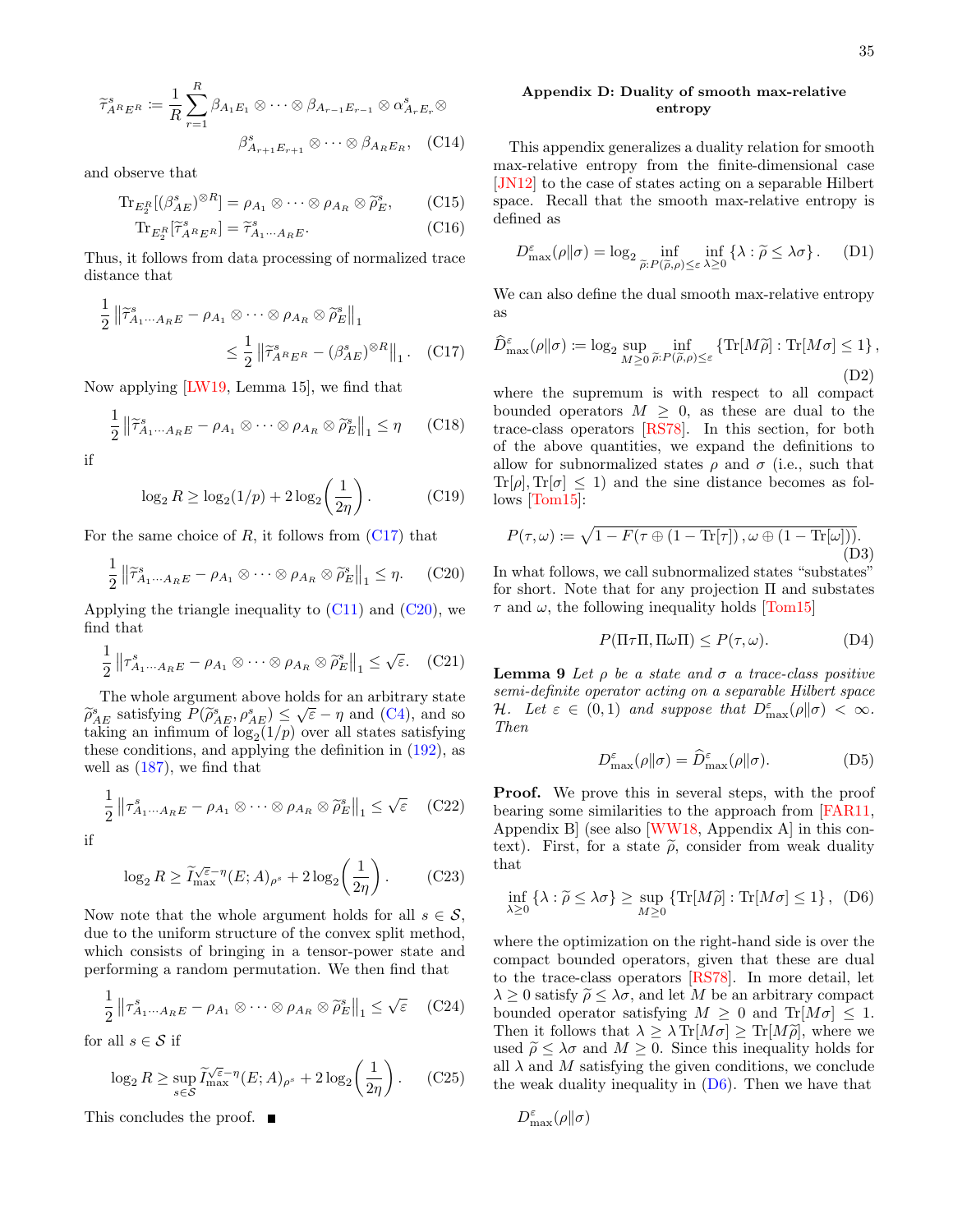$$
= \log_2 \inf_{\tilde{\rho}: P(\tilde{\rho}, \rho) \leq \varepsilon} \inf_{\lambda \geq 0} \{ \lambda : \tilde{\rho} \leq \lambda \sigma \}
$$
 (D7)

$$
\geq \log_2 \inf_{\tilde{\rho}: P(\tilde{\rho}, \rho) \leq \varepsilon} \sup_{M \geq 0} \{ \text{Tr}[M\tilde{\rho}] : \text{Tr}[M\sigma] \leq 1 \} \tag{D8}
$$

$$
\geq \log_2 \sup_{M \geq 0} \inf_{\tilde{\rho}: P(\tilde{\rho}, \rho) \leq \varepsilon} \{ \text{Tr}[M\tilde{\rho}] : \text{Tr}[M\sigma] \leq 1 \} \tag{D9}
$$

$$
= \widehat{D}_{\max}^{\varepsilon}(\rho \| \sigma). \tag{D10}
$$

So the following weak-duality inequality holds

<span id="page-35-2"></span>
$$
D_{\max}^{\varepsilon}(\rho \| \sigma) \ge \widehat{D}_{\max}^{\varepsilon}(\rho \| \sigma). \tag{D11}
$$

Let  ${\{\Pi^k\}}_k$  be a sequence of projectors onto finitedimensional subspaces strongly converging to the identity operator, and suppose that  $\Pi^k \leq \Pi^{\vec{k}}'$  for  $k \leq k'$ . Then define

$$
\rho^k := \Pi^k \rho \Pi^k, \qquad \sigma^k := \Pi^k \sigma \Pi^k. \tag{D12}
$$

We now prove that

<span id="page-35-1"></span>
$$
\lim_{k \to \infty} D_{\text{max}}^{\varepsilon}(\rho^k \| \sigma^k) = D_{\text{max}}^{\varepsilon}(\rho \| \sigma). \tag{D13}
$$

Let  $\tilde{\rho}$  be an arbitrary state satisfying  $P(\tilde{\rho}, \rho) \leq \varepsilon$  and let  $\lambda$  satisfy  $\tilde{\rho} \leq \lambda \sigma$ . Then it follows that

$$
\widetilde{\rho}^k := \Pi^k \widetilde{\rho} \Pi^k \le \lambda \Pi^k \sigma \Pi^k = \lambda \sigma^k, \tag{D14}
$$

$$
P(\tilde{\rho}^k, \rho^k) \le \varepsilon,\tag{D15}
$$

so that

$$
D_{\max}^{\varepsilon}(\rho^k \|\sigma^k) \le \log_2 \lambda. \tag{D16}
$$

Since  $\lambda$  and  $\tilde{\rho}$  are arbitrary, we conclude that

$$
D_{\max}^{\varepsilon}(\rho^k \|\sigma^k) \le D_{\max}^{\varepsilon}(\rho\|\sigma), \tag{D17}
$$

and since this inequality holds for all  $k$ , the following inequality holds

<span id="page-35-0"></span>
$$
\limsup_{k \to \infty} D_{\max}^{\varepsilon}(\rho^k \| \sigma^k) \le D_{\max}^{\varepsilon}(\rho \| \sigma). \tag{D18}
$$

To show the opposite inequality, we first prove that  $D_{\max}^{\varepsilon}(\rho^k||\sigma^k)$  is monotone non-decreasing with k. (The proof is in fact similar to what we have just shown.) Fix  $k$ and k' such that  $k \leq k'$ . Let  $\tilde{\rho}^{k'}$  be a substate satisfying  $P(\tilde{\rho}^{k'} | k') \leq \varepsilon$  and let  $\lambda^{k'}$  be such that  $\tilde{\rho}^{k'} \leq \lambda^{k'} \sigma^{k'}$  $P(\tilde{\rho}^{k'}, \rho^{k'}) \leq \varepsilon$  and let  $\lambda^{k'}$  be such that  $\tilde{\rho}^{k'} \leq \lambda^{k'} \sigma^{k''}$ .<br>Then it follows that Then it follows that

$$
\tilde{\rho}^{k',k} := \Pi^k \tilde{\rho}^{k'} \Pi^k \le \lambda^{k'} \Pi^k \sigma^{k'} \Pi^k = \lambda^{k'} \sigma^k, \qquad (D19)
$$

and

$$
P(\tilde{\rho}^{k',k}, \Pi^k \rho^{k'} \Pi^k) = P(\tilde{\rho}^{k',k}, \rho^k) \le \varepsilon,
$$
 (D20)

so that

$$
D_{\max}^{\varepsilon}(\rho^k \|\sigma^k) \le \log_2 \lambda^{k'}.
$$
 (D21)

Since  $\lambda^{k'}$  and  $\tilde{\rho}^{k'}$  are arbitrary, it follows that

$$
D_{\max}^{\varepsilon}(\rho^k \| \sigma^k) \le D_{\max}^{\varepsilon}(\rho^{k'} \| \sigma^{k'}).
$$
 (D22)

36

Now let  $\tilde{\rho}^k$  and  $\lambda^k$  be the optimal state and value<br> $\tilde{\rho}^k$   $(e^k||\sigma^k)$  so that  $\lambda^k - D^{\varepsilon}$   $(e^k||\sigma^k)$ . By what for  $D_{\max}^{\varepsilon}(\rho^k||\sigma^k)$ , so that  $\lambda^k = D_{\max}^{\varepsilon}(\rho^k||\sigma^k)$ . By what we have just shown, the sequence  $\lambda^k$  is monotone nondecreasing, and so the limit  $\lambda := \lim_{k \to \infty} \lambda^k$  is well defined. Also, we know from  $(D18)$  that  $\lambda \leq D_{\text{max}}^{\varepsilon}(\rho||\sigma) <$  $\infty$ . Due to the fact that  $\|\tilde{\rho}^k\|_1 = \text{Tr}[\tilde{\rho}^k] \leq \lambda^k \text{Tr}[\sigma^k] \leq$  $\lambda \text{Tr}[\sigma]$ , it follows that  $\tilde{\rho}^k$  is a bounded sequence in the trace class operators. the trace-class operators. Since the trace-class operators form the dual space of the compact bounded operators [\[RS78\]](#page-28-32), we apply the Banach–Alaoglu theorem [\[RS78\]](#page-28-32) to find a subsequence  $\{\tilde{\rho}^k\}_{k \in S}$  having a weak\* limit  $\tilde{\rho}$ , which means that  $\text{Tr}[K\tilde{\rho}^k] \to \text{Tr}[K\tilde{\rho}]$  for  $k \in S$ <br>and for all compact bounded operators  $K$ . It holds and for all compact bounded operators  $K$ . It holds that  $\tilde{\rho}^k$  is positive semi-definite. Then it follows that  $\lambda^k \sigma^k - \tilde{\alpha}^k$  converges in the weak operator topology to  $\lambda^k \sigma^k - \tilde{\rho}^k$  converges in the weak operator topology to  $\lambda \sigma - \tilde{\rho}$ . Then we conclude that  $\lambda \sigma - \tilde{\rho} > 0$  and finally  $\lambda \sigma - \tilde{\rho}$ . Then we conclude that  $\lambda \sigma - \tilde{\rho} \geq 0$ , and finally that  $D_{\max}^{\varepsilon}(\rho||\sigma) \leq \lambda$ . So we conclude [\(D13\)](#page-35-1).

By strong duality, and the fact that  $\rho^k$  and  $\sigma^k$  are finite-dimensional, it follows from [\[JN12\]](#page-27-27) that

$$
D_{\text{max}}^{\varepsilon}(\rho^k \| \sigma^k) = \hat{D}_{\text{max}}^{\varepsilon}(\rho^k \| \sigma^k)
$$
 (D23)

for all  $k$ . So these equalities and  $(D13)$  imply that

<span id="page-35-3"></span>
$$
\lim_{k \to \infty} \widehat{D}_{\max}^{\varepsilon}(\rho^k \| \sigma^k) = D_{\max}^{\varepsilon}(\rho \| \sigma). \tag{D24}
$$

Now our goal is to prove that

<span id="page-35-4"></span>
$$
\lim_{k \to \infty} \widehat{D}_{\max}^{\varepsilon}(\rho^k \| \sigma^k) \le \widehat{D}_{\max}^{\varepsilon}(\rho \| \sigma), \tag{D25}
$$

and we adopt a similar approach as above for doing so. Let  $M^k$  be an arbitrary compact bounded operator satisfying  $Tr[M^k \sigma^k] \leq 1$  and let  $\tilde{\rho}$  be an arbitrary substate<br>satisfying  $P(\tilde{\rho} | \rho) \leq \varepsilon$  Define  $\tilde{\rho}^k = \Pi^k \tilde{\rho} \Pi^k$ . Then it satisfying  $P(\tilde{\rho}, \rho) \leq \varepsilon$ . Define  $\tilde{\rho}^k = \Pi^k \tilde{\rho} \Pi^k$ . Then it follows that follows that

$$
\text{Tr}[M^k \sigma^k] = \text{Tr}[\Pi^k M^k \Pi^k \sigma] \le 1,
$$
 (D26)

$$
P(\tilde{\rho}^k, \rho^k) \le \varepsilon,\tag{D27}
$$

and

$$
\inf_{\hat{\rho}^k: P(\hat{\rho}^k, \rho^k) \le \varepsilon} \text{Tr}[M^k \hat{\rho}^k] \le \text{Tr}[M^k \hat{\rho}^k]
$$
 (D28)

 $= \text{Tr}[M^{k}\Pi^{k}\widetilde{\rho}\Pi^{k}% +L\widetilde{\rho}L^{k}]$  $(D29)$ 

$$
= \text{Tr}[\Pi^k M^k \Pi^k \tilde{\rho}]. \quad (D30)
$$

Since the inequality holds for all  $\tilde{\rho}$  satisfying  $P(\tilde{\rho}, \rho) \leq \varepsilon$ , we conclude that

$$
\inf_{\widehat{\rho}^k: P(\widehat{\rho}^k, \rho^k) \leq \varepsilon} \text{Tr}[M^k \widehat{\rho}^k]
$$
\n
$$
\leq \inf_{\widetilde{\rho}: P(\widetilde{\rho}, \rho) \leq \varepsilon} \text{Tr}[\Pi^k M^k \Pi^k \widetilde{\rho}]
$$
\n(D31)

$$
\leq \sup_{M \geq 0} \inf_{\tilde{\rho}: P(\tilde{\rho}, \rho) \leq \varepsilon} \{ \text{Tr}[M\tilde{\rho}] : \text{Tr}[M\sigma] \leq 1 \}
$$
 (D32)

$$
=\widehat{D}_{\max}^{\varepsilon}(\rho\|\sigma),\tag{D33}
$$

where the second inequality follows because  $\Pi^k M^k \Pi^k$ is a particular compact bounded operator satisfying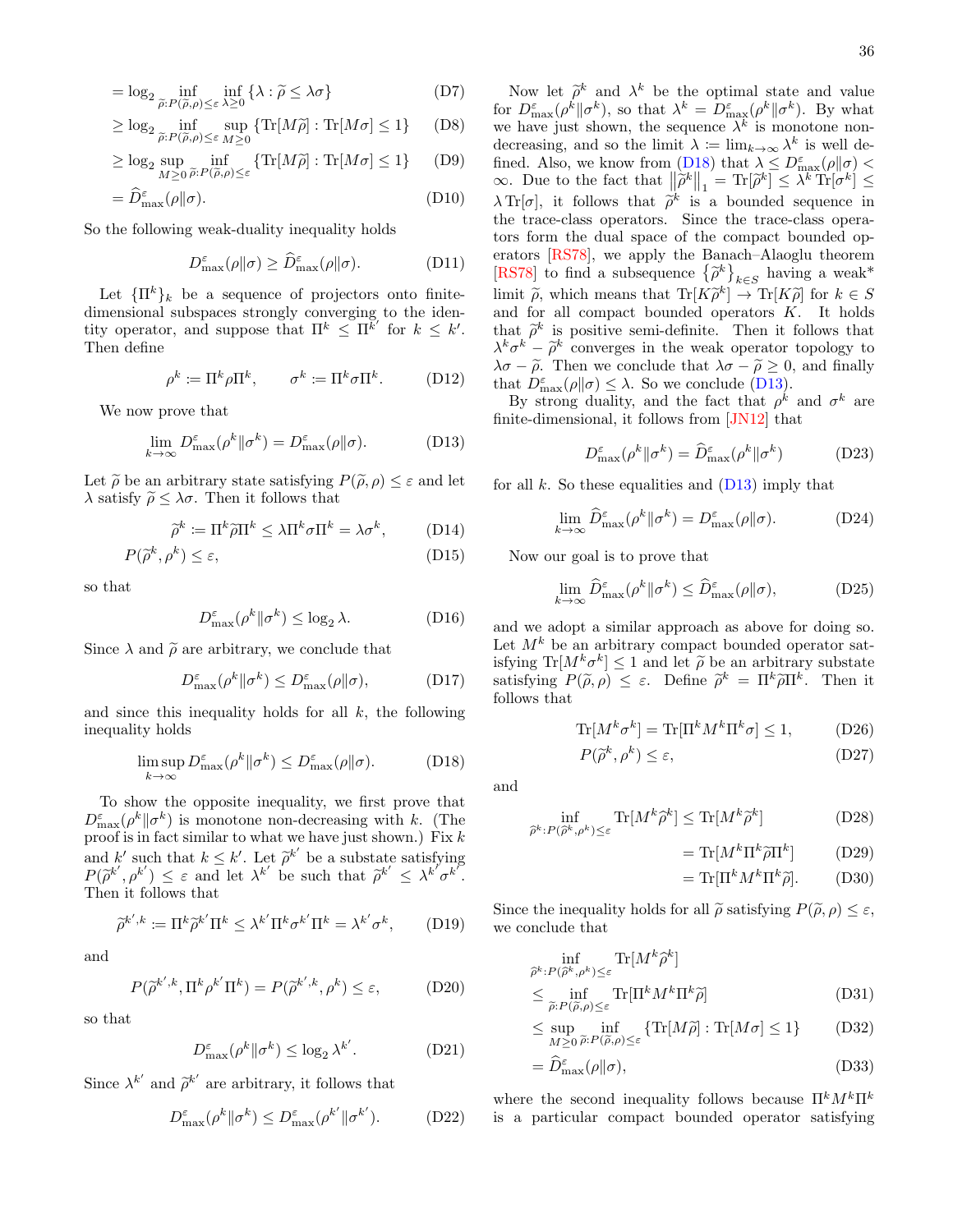$\text{Tr}[\Pi^k M^k \Pi^k \sigma] \leq 1$ . Since the inequality above has been shown for an arbitrary compact bounded operator  $M^k$ satisfying  $\text{Tr}[M^k \sigma^k] \leq 1$ , we conclude that

$$
\sup_{M^k \ge 0} \inf_{\hat{\rho}^k : P(\hat{\rho}^k, \rho^k) \le \varepsilon} \left\{ \text{Tr}[M^k \hat{\rho}^k] : \text{Tr}[M^k \sigma^k] \le 1 \right\}
$$

$$
= \hat{D}^{\varepsilon}_{\text{max}}(\rho^k || \sigma^k) \le \hat{D}^{\varepsilon}_{\text{max}}(\rho || \sigma). \quad (D34)
$$

Since this inequality has been shown for arbitrary  $k$ , we conclude that

$$
\limsup_{k \to \infty} \widehat{D}_{\max}^{\varepsilon}(\rho^k \| \sigma^k) \le \widehat{D}_{\max}^{\varepsilon}(\rho \| \sigma). \tag{D35}
$$

Finally, by combining  $(D11)$ ,  $(D24)$ , and  $(D25)$ , we conclude that

$$
\widehat{D}_{\max}^{\varepsilon}(\rho\|\sigma) = D_{\max}^{\varepsilon}(\rho\|\sigma). \tag{D36}
$$

This completes the proof.  $\blacksquare$ 

### <span id="page-36-0"></span>Appendix E: Relation between smooth max-relative entropy and hypothesis testing relative entropy

This appendix establishes inequalities relating the smooth max-relative entropy and the hypothesis testing relative entropy of states acting on a separable Hilbert space.

<span id="page-36-3"></span>**Lemma 10** Let  $\rho$  be a state and  $\sigma$  a trace-class positive semi-definite operator acting on a separable Hilbert space H. Let  $\varepsilon \in (0,1)$ , and set  $\delta \in (0,1)$  such that  $\varepsilon + \delta < 1$ . Suppose that  $D_{\max}^{\sqrt{\varepsilon}}(\rho||\sigma) < \infty$ . Then the following bounds hold

$$
D_{\max}^{\sqrt{\varepsilon}}(\rho \| \sigma) \le D_H^{1-\varepsilon}(\rho \| \sigma) + \log_2\left(\frac{1}{1-\varepsilon}\right),\tag{E1}
$$

$$
D_H^{1-\varepsilon-\delta}(\rho\|\sigma) \le D_{\max}^{\sqrt{\varepsilon}}(\rho\|\sigma) + \log_2\left(\frac{4(1-\varepsilon)}{\delta^2}\right). \quad (E2)
$$

Proof. These bounds were established for the finitedimensional case in [\[ABJT19,](#page-24-9) Theorem 4]. Here we check that the arguments presented in the proof of [\[ABJT19,](#page-24-9) Theorem 4] hold for the more general case in the statement of the lemma, and we combine with the result from Lemma [9.](#page-34-4)

We first consider the inequality in  $(E1)$ . Let  $M \geq 0$ be an arbitrary compact bounded operator satisfying  $\text{Tr}[M\sigma] \leq 1$ . Since M is compact, it has a countable spectral decomposition as  $M = \sum_i m_i |\phi_i\rangle\langle\phi_i|$ , where  $\{m_i\}_i$  is a countable set of non-negative eigenvalues and  $\{|\phi_i\rangle\}_i$  is a countable orthonormal basis. We define a measurement (or completely dephasing) channel as

$$
\mathcal{M}(\cdot) \coloneqq \sum_{i} |\phi_i\rangle\langle\phi_i|(\cdot)|\phi_i\rangle\langle\phi_i|,\tag{E3}
$$

and we set the probability distributions  $P$  and  $Q$  such that

$$
\mathcal{M}(\rho) = \sum_{i} P(i) |\phi_i\rangle\langle\phi_i|,\tag{E4}
$$

$$
\mathcal{M}(\sigma) = \sum_{i} Q(i) |\phi_i\rangle\langle\phi_i|.
$$
 (E5)

Then the data processing inequality for the hypothesis testing relative entropy implies that

$$
D_H^{1-\varepsilon}(\rho \| \sigma) \ge D_H^{1-\varepsilon}(P \| Q) \ge D_s^{1-\varepsilon}(P \| Q) \coloneqq K, \quad (E6)
$$

where the  $\varepsilon$ -information spectrum relative entropy of states  $\tau$  and  $\omega$  is defined as [\[TH13\]](#page-28-7)

$$
D_s^{\varepsilon}(\tau \| \omega) := \sup \left\{ \lambda \in \mathbb{R} : \text{Tr}[\tau \left\{ \tau \le 2^{\lambda} \omega \right\}] \le \varepsilon \right\}, \quad \text{(E7)}
$$

and  $\{\tau \leq 2^{\lambda} \omega\}$  denotes the projection onto the positive part of  $2^{\lambda} \omega - \tau$ . The second inequality above follows by picking  $\Lambda := \{ \tau > 2^{\lambda} \omega \}$  for  $\lambda = D_s^{\varepsilon}(\tau \| \omega) - \xi$  and  $\xi > 0$ . Since  $\Lambda$  satisfies  $\text{Tr}[\Lambda \tau] \geq 1 - \varepsilon$ , and we also have that

$$
\operatorname{Tr}[\Lambda \omega] = \operatorname{Tr}[\{\tau > 2^{\lambda} \omega\} \omega] \tag{E8}
$$

$$
\leq 2^{-\lambda} \operatorname{Tr} [\tau \{ \tau > 2^{\lambda} \omega \}]
$$
 (E9)

$$
\leq 2^{-\lambda},\tag{E10}
$$

it follows from definitions that

$$
\lambda = D_s^{\varepsilon}(\tau \| \omega) - \xi \le D_H^{\varepsilon}(\tau \| \omega). \tag{E11}
$$

Since the inequality has been shown for all  $\xi > 0$ , it follows that  $D_s^{\varepsilon}(\tau||\omega) \leq D_H^{\varepsilon}(\tau||\omega)$ . Now set  $\eta > 0$ , and define the set

$$
I := \{ i : P(i) \le 2^{K + \eta} Q(i) \},
$$
 (E12)

<span id="page-36-2"></span><span id="page-36-1"></span>which implies that  $P(I) := \sum_{i \in I} P(i) > 1 - \varepsilon$  from the definition of  $D_s^{1-\epsilon}(P||Q)$  (indeed, from the definition of  $D_s^{1-\varepsilon}(P\|Q)$ , K is the largest possible value such that  $\sum_{i:P(i)\leq 2^KQ(i)} P(i) \leq 1-\varepsilon$ , so that if it is increased by  $\eta > 0$ , then  $P(I) > 1 - \varepsilon$ . Now define the projection  $\Pi \coloneqq \sum_{i \notin I} |\phi_i\rangle\langle\phi_i|$ . Then it follows that

$$
\operatorname{Tr}[\Pi \rho] = \operatorname{Tr}[\mathcal{M}(\Pi)\rho] \tag{E13}
$$

$$
= \text{Tr}[\Pi \mathcal{M}(\rho)] \tag{E14}
$$

$$
=1-P(I) \tag{E15}
$$

$$
\leq \varepsilon. \tag{E16}
$$

Set

$$
\widetilde{\rho} := \frac{(I - \Pi) \rho (I - \Pi)}{1 - \text{Tr}[\Pi \rho]}.
$$
\n(E17)

Then it follows that  $P(\rho, \tilde{\rho}) \leq \sqrt{\varepsilon}$  because

$$
F(\rho, \widetilde{\rho})
$$
  
=  $\left\| \sqrt{\rho} \sqrt{\widetilde{\rho}} \right\|_{1}^{2}$  (E18)

$$
= \frac{1}{1 - \text{Tr}[\Pi \rho]} \left\| \sqrt{\rho} \sqrt{(I - \Pi) \rho (I - \Pi)} \right\|_1^2 \qquad \text{(E19)}
$$

$$
= \frac{1}{1 - \text{Tr}[\Pi \rho]} \times
$$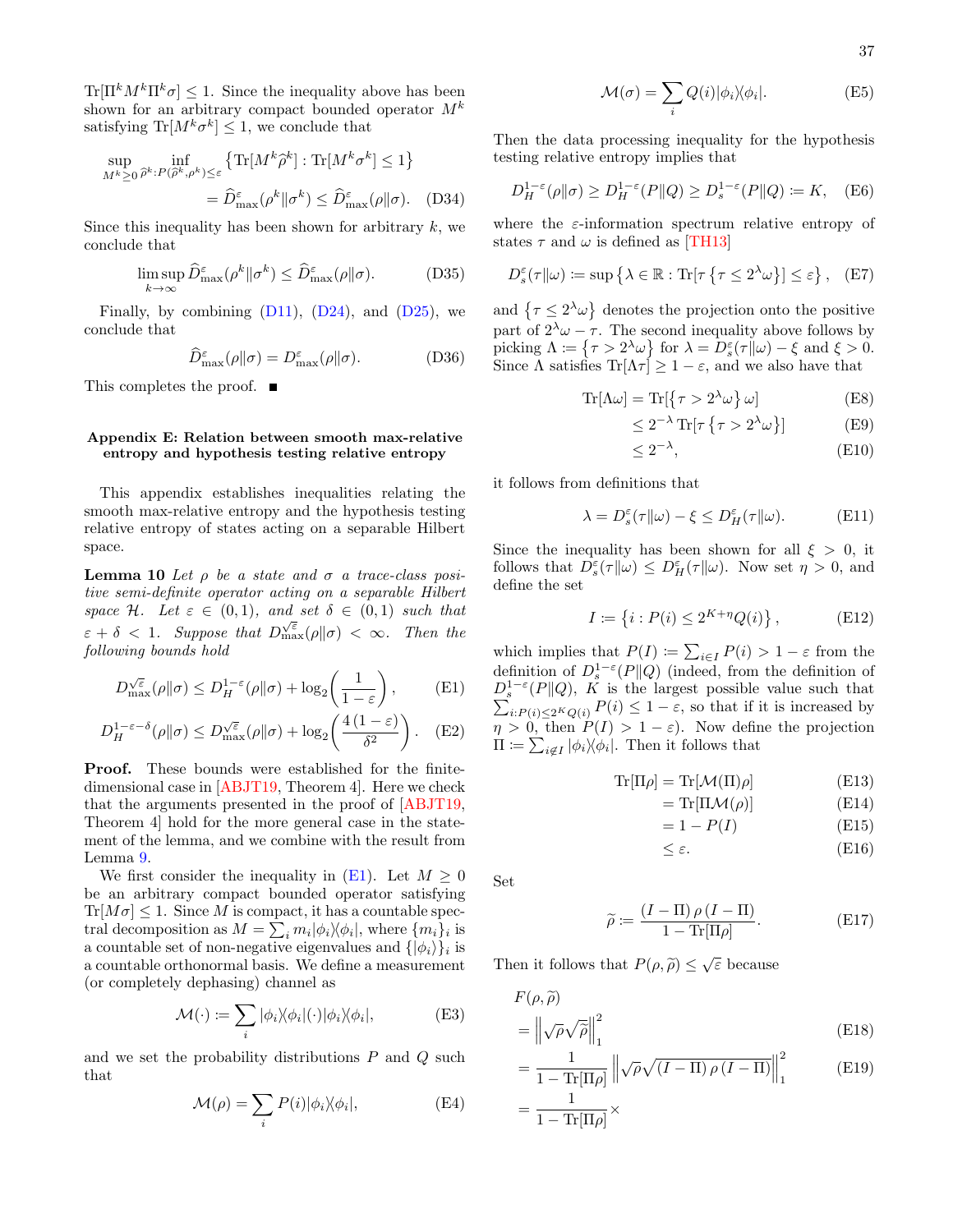$$
\left\| \sqrt{\left(I - \Pi\right) \rho \left(I - \Pi\right)} \sqrt{\left(I - \Pi\right) \rho \left(I - \Pi\right)} \right\|_{1}^{2} \quad \text{(E20)}
$$

$$
= \frac{1}{1 - \text{Tr}[\Pi \rho]} \left( (I - \Pi) \rho (I - \Pi) \right)_{1}^{2} \tag{E21}
$$

$$
=1-\text{Tr}[\Pi\rho].\tag{E22}
$$

Then since  $1 - \text{Tr}[\Pi \rho] \ge 1 - \varepsilon$ , it follows that

$$
\text{Tr}[M\tilde{\rho}] = \frac{1}{1 - \text{Tr}[\Pi\rho]} \text{Tr}[M(I - \Pi)\rho(I - \Pi)] \quad \text{(E23)}
$$

$$
=\frac{1}{1-\text{Tr}[\Pi\rho]}\sum_{i\in I}m_iP(i)
$$
 (E24)

$$
\leq \frac{1}{1-\varepsilon} 2^{K+\eta} \sum_{i \in I} m_i Q(i) \tag{E25}
$$

$$
\leq \frac{1}{1-\varepsilon} 2^{K+\eta} \sum_{i} m_i Q(i) \tag{E26}
$$

$$
=\frac{1}{1-\varepsilon}2^{K+\eta}\operatorname{Tr}[M\sigma]
$$
 (E27)

$$
\leq \frac{1}{1-\varepsilon} 2^{D_H^{1-\varepsilon}(\rho||\sigma)+\eta}.\tag{E28}
$$

Taking a logarithm and an infimum over all states  $\tilde{\rho}$  satisfying  $P(\rho, \tilde{\rho}) \leq \sqrt{\varepsilon}$ , we find that

$$
\log_2 \inf_{\tilde{\rho}: P(\rho, \tilde{\rho}) \le \sqrt{\varepsilon}} \text{Tr}[M\tilde{\rho}]
$$
  
\$\le D\_H^{1-\varepsilon}(\rho || \sigma) + \eta + \log\_2\left(\frac{1}{1-\varepsilon}\right). \quad (E29)\$

Since the inequality has been shown for all compact bounded operators  $M \geq 0$  satisfying  $\text{Tr}[M\sigma] \leq 1$ , it follows that

$$
\widehat{D}_{\max}^{\sqrt{\varepsilon}}(\rho||\sigma)
$$
\n
$$
= \log_2 \sup_{M \ge 0, \text{Tr}[M\sigma] \le 1} \left[ \inf_{\widetilde{\rho}: P(\rho, \widetilde{\rho}) \le \sqrt{\varepsilon}} \text{Tr}[M\widetilde{\rho}] \right] \tag{E30}
$$

$$
\leq D_H^{1-\varepsilon}(\rho \| \sigma) + \eta + \log_2\left(\frac{1}{1-\varepsilon}\right). \tag{E31}
$$

Since the inequality has been shown for all  $\eta > 0$ , it follows that

$$
\widehat{D}_{\max}^{\sqrt{\varepsilon}}(\rho \|\sigma) \le D_H^{1-\varepsilon}(\rho\|\sigma) + \log_2\left(\frac{1}{1-\varepsilon}\right). \tag{E32}
$$

Now applying Lemma [9,](#page-34-4) we conclude the inequality in  $(E1)$ .

We now consider the other inequality in  $(E2)$ . Let  $\lambda \geq 0$  and  $\tilde{\rho}$  be a state satisfying  $P(\tilde{\rho}, \rho) \leq \sqrt{\varepsilon}$  and

<span id="page-37-2"></span>
$$
\widetilde{\rho} \le 2^{\lambda} \sigma. \tag{E33}
$$

Consider an arbitrary operator  $\Lambda$  satisfying  $0 \leq \Lambda \leq I$ and  $\text{Tr}[(I - \Lambda)\rho] = 1 - \varepsilon - \delta$ . Then the data processing inequality for the fidelity, with respect to the measurement  $\{\Lambda, I - \Lambda\}$ , implies that

$$
\leq \sqrt{F}(\widetilde{\rho}, \rho)
$$
  
\n
$$
\leq \sqrt{\text{Tr}[\Lambda \widetilde{\rho}]\,\text{Tr}[\Lambda \rho]} + \sqrt{\text{Tr}[(I - \Lambda) \widetilde{\rho}]\,\text{Tr}[(I - \Lambda) \rho]}
$$
  
\n
$$
\leq \sqrt{2^{\lambda}\,\text{Tr}[\Lambda \sigma]} + \sqrt{1 - \varepsilon - \delta}.
$$
 (E34)

Now taking an infimum over all  $\lambda$  such that [\(E33\)](#page-37-2) holds and all  $\Lambda$  satisfying  $0 \leq \Lambda \leq I$  and  $\text{Tr}[(I - \Lambda)\rho] = 1 \varepsilon - \delta$ , and applying definitions, we find that

$$
\sqrt{1-\varepsilon} \le \sqrt{2^{D_{\text{max}}^{\sqrt{\varepsilon}}(\rho||\sigma)} 2^{-D_H^{1-\varepsilon-\delta}(\rho||\sigma)}} + \sqrt{1-\varepsilon-\delta}.
$$
\n(E35)

Rewriting this gives

$$
\log_2 \left[ \sqrt{1 - \varepsilon} - \sqrt{1 - \varepsilon - \delta} \right]^2
$$
  
\$\leq D\_{\max}^{\sqrt{\varepsilon}}(\rho || \sigma) - D\_H^{1 - \varepsilon - \delta}(\rho || \sigma).\$ (E36)

Now applying the inequality  $\sqrt{1-\varepsilon} - \sqrt{1-\varepsilon-\delta} \ge$ δ  $\frac{\delta}{2\sqrt{1-\varepsilon}}$ , we conclude [\(E2\)](#page-36-2).

# <span id="page-37-0"></span>Appendix F: Second-order asymptotics of smooth max-relative entropy for states acting on a separable Hilbert space

Recall the quantities defined in  $(247)$ – $(249)$ . We also define

$$
\Phi(a) := \frac{1}{\sqrt{2\pi}} \int_{-\infty}^{a} dx \exp\left(\frac{-x^2}{2}\right), \qquad \text{(F1)}
$$

$$
\Phi^{-1}(\varepsilon) := \sup \{ a \in \mathbb{R} \mid \Phi(a) \le \varepsilon \}. \tag{F2}
$$

For  $\varepsilon \in (0,1)$ , observe that

<span id="page-37-3"></span>
$$
\Phi^{-1}(1 - \varepsilon) = -\Phi^{-1}(\varepsilon). \tag{F3}
$$

Let us define the quantity  $T(\rho||\sigma)$  [\[TH13,](#page-28-7) [Li14,](#page-27-9) [KW17\]](#page-27-11) as

$$
T(\rho||\sigma) := \sum_{x,y} |\langle \phi_y | \psi_x \rangle|^2 \lambda_x \left| \log_2 \left( \frac{\lambda_x}{\mu_y} \right) - D(\rho||\sigma) \right|^3,
$$
\n(F4)

where the eigendecompositions of the state  $\rho$  and the trace-class positive semi-definite operator  $\sigma$  are given in [\(247\)](#page-21-6). Then the following expansion holds for  $\rho$  and  $\sigma$ such that  $D(\rho||\sigma), V(\rho||\sigma), T(\rho||\sigma) < \infty$  and  $V(\rho||\sigma) > 0$ :

<span id="page-37-1"></span>
$$
\frac{1}{n}D_H^{\varepsilon}(\rho^{\otimes n}||\sigma^{\otimes n}) =
$$
  
 
$$
D(\rho||\sigma) + \sqrt{\frac{1}{n}V(\rho||\sigma)}\Phi^{-1}(\varepsilon) + O\left(\frac{\log n}{n}\right).
$$
 (F5)

The equality in [\(F5\)](#page-37-1) was shown for the finite-dimensional case in [\[Li14,](#page-27-9) [TH13\]](#page-28-7). For a state  $\rho$  and positivesemidefinite trace-class  $\sigma$  acting on a separable Hilbert space, the inequality  $\leq$  was shown in [\[DPR16,](#page-26-17) [KW17\]](#page-27-11), while the inequality  $\geq$  was established in [\[Li14,](#page-27-9) [DPR16,](#page-26-17)

 $\sqrt{1-\varepsilon}$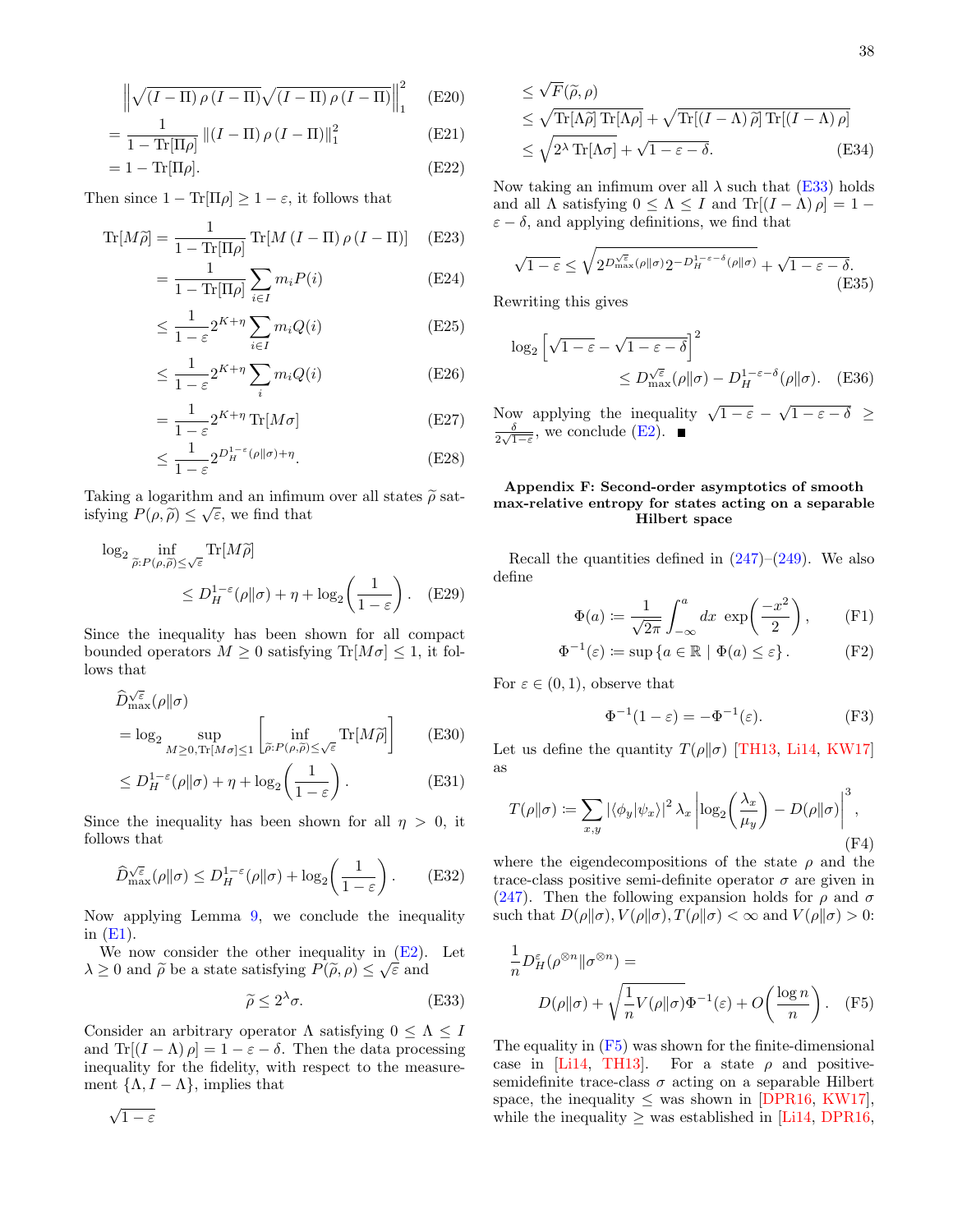[OMW19\]](#page-27-10). The term  $O\left(\frac{\log n}{n}\right)$  above hides constants involving  $V(\rho||\sigma)$ ,  $T(\rho||\sigma)$ , and  $\varepsilon$ .

By combining the equality in [\(F5\)](#page-37-1) with Lemma [10,](#page-36-3) we arrive at the following corollary, giving the second-order asymptotics for smooth max-relative entropy of traceclass operators acting on a separable Hilbert space:

<span id="page-38-1"></span>Corollary 11 Let  $\varepsilon \in (0,1)$ . Let  $\rho$  be a state and  $\sigma$  a trace-class positive semi-definite operator acting on a separable Hilbert space H, such that  $D(\rho||\sigma), V(\rho||\sigma), T(\rho||\sigma) < \infty$  and  $V(\rho||\sigma) > 0$ . Then the following second-order expansion holds for sufficiently large n:

$$
\frac{1}{n}D_{\max}^{\sqrt{\varepsilon}}(\rho^{\otimes n}||\sigma^{\otimes n}) =
$$
\n
$$
D(\rho||\sigma) - \sqrt{\frac{1}{n}V(\rho||\sigma)}\Phi^{-1}(\varepsilon) + O\left(\frac{\log n}{n}\right). \quad (F6)
$$

**Proof.** Exploiting the inequality in  $(E1)$ , we find that

$$
\frac{1}{n}D_{\max}^{\sqrt{\varepsilon}}(\rho^{\otimes n}||\sigma^{\otimes n})
$$
\n
$$
\leq \frac{1}{n}D_H^{1-\varepsilon}(\rho^{\otimes n}||\rho^{\otimes n}) + \frac{1}{n}\log_2\left(\frac{1}{1-\varepsilon}\right) \tag{F7}
$$

$$
= D(\rho||\sigma) + \sqrt{\frac{1}{n}V(\rho||\sigma)}\Phi^{-1}(1-\varepsilon) + O\left(\frac{\log n}{n}\right)
$$
 (F8)

$$
= D(\rho||\sigma) - \sqrt{\frac{1}{n}V(\rho||\sigma)}\Phi^{-1}(\varepsilon) + O\left(\frac{\log n}{n}\right). \tag{F9}
$$

where the first equality follows from [\(F5\)](#page-37-1) and the last equality follows from  $(F3)$ . Now exploiting the inequality in [\(E2\)](#page-36-2) and choosing  $\delta = 1/\sqrt{n}$ , we find that

$$
\frac{1}{n}D_{\max}^{\sqrt{\varepsilon}}(\rho^{\otimes n}||\sigma^{\otimes n})
$$
\n
$$
\geq \frac{1}{n}D_H^{1-\varepsilon-\delta}(\rho^{\otimes n}||\sigma^{\otimes n}) - \frac{1}{n}\log_2\left(\frac{4(1-\varepsilon)}{\delta^2}\right)
$$
\n
$$
= D(\rho||\sigma) + \sqrt{\frac{1}{n}V(\rho||\sigma)}\Phi^{-1}(1-\varepsilon) + O\left(\frac{\log n}{n}\right)
$$
\n
$$
= D(\rho||\sigma) - \sqrt{\frac{1}{n}V(\rho||\sigma)}\Phi^{-1}(\varepsilon) + O\left(\frac{\log n}{n}\right). \quad (F10)
$$

In the first equality, we have invoked a standard step from [\[TH13,](#page-28-7) Footnote 6] applied to  $\Phi^{-1}(1-\varepsilon-\delta)$ , which is an invocation of Taylor's theorem: for  $f$  continuously differentiable, c a positive constant, and  $n \geq n_0$ , the following equality holds

$$
\sqrt{n}f(x + c/\sqrt{n}) = \sqrt{n}f(x) + cf'(a)
$$
 (F11)

for some  $a \in [x, x + c/\sqrt{n_0}]$ . This concludes the proof.

# <span id="page-38-0"></span>Appendix G: Mutual information variance and T quantity of classical–quantum states

Proposition 12 Given is a classical–quantum state of the following form:

$$
\rho_{XB} := \sum_{x} p_X(x) |x\rangle\langle x|_X \otimes \rho_B^x. \tag{G1}
$$

Suppose that  $\rho_B^x$  and  $\rho_B \coloneqq \sum_x p_X(x) \rho_B^x$  have the following spectral decompositions:

$$
\rho_B^x = \sum_y p(y|x) |\psi^{x,y}\rangle\langle\psi^{x,y}|_B,\tag{G2}
$$

<span id="page-38-2"></span>
$$
\rho_B = \sum_z q(z) |\phi^z \rangle \langle \phi^z |_B,\tag{G3}
$$

 $for \quad p(y|x)$  a conditional probability distribution,  $\{|\psi^{x,y}\rangle_B\}_y$  an orthonormal set of eigenvectors (for fixed x),  $q(z)$  a probability distribution, and  $\{|\phi^z\rangle_B\}_z$  and orthonormal set of eigenvectors. Then

$$
V(X;B)_{\rho}
$$
  
=  $\sum_{x} p_X(x) \left( V(\rho_B^x || \rho_B) + [D(\rho_B^x || \rho_B)]^2 \right) - [I(X;B)]^2$   
(G4)

<span id="page-38-3"></span>
$$
= \sum_{x} p(x) \sum_{y,z} \left| \langle \psi^{x,y} | \phi^z \rangle_B \right|^2 p(y|x) \left| f(x,y,z) \right|^2, \quad \text{(G5)}
$$

$$
T(X;B)_{\rho} = \sum_{x} p(x) \sum_{y,z} |\langle \psi^{x,y} | \phi^z \rangle_B|^2 p(y|x) |f(x,y,z)|^3, \quad (G6)
$$

where

$$
f(x, y, z) := \log_2 (p(y|x)/q(z)) - I(X; B).
$$
 (G7)

**Proof.** To see the first expression in  $(G4)$ , consider that

$$
\log_2 \rho_{XB} - \log_2 \rho_X \otimes \rho_B
$$
  
=  $\log_2 \left[ \sum_x |x \rangle \langle x | X \otimes p_X(x) \rho_B^x \rangle \right]$   

$$
- \log_2 \left[ \sum_x |x \rangle \langle x | X \otimes p_X(x) \rho_B \rangle \right]
$$
  
=  $\sum_x |x \rangle \langle x | X \otimes (\log_2 [p_X(x) \rho_B^x] - \log_2 [p_X(x) \rho_B])$   
=  $\sum_x |x \rangle \langle x | X \otimes (\log_2 \rho_B^x - \log_2 \rho_B),$  (G8)

and we find that

$$
[\log_2 \rho_{XB} - \log_2 \rho_X \otimes \rho_B - I(X; B)]^2
$$
  
= 
$$
\sum_x |x\rangle\langle x|_X \otimes (\log_2 \rho_B^x - \log_2 \rho_B - I(X; B))^2
$$
, (G9)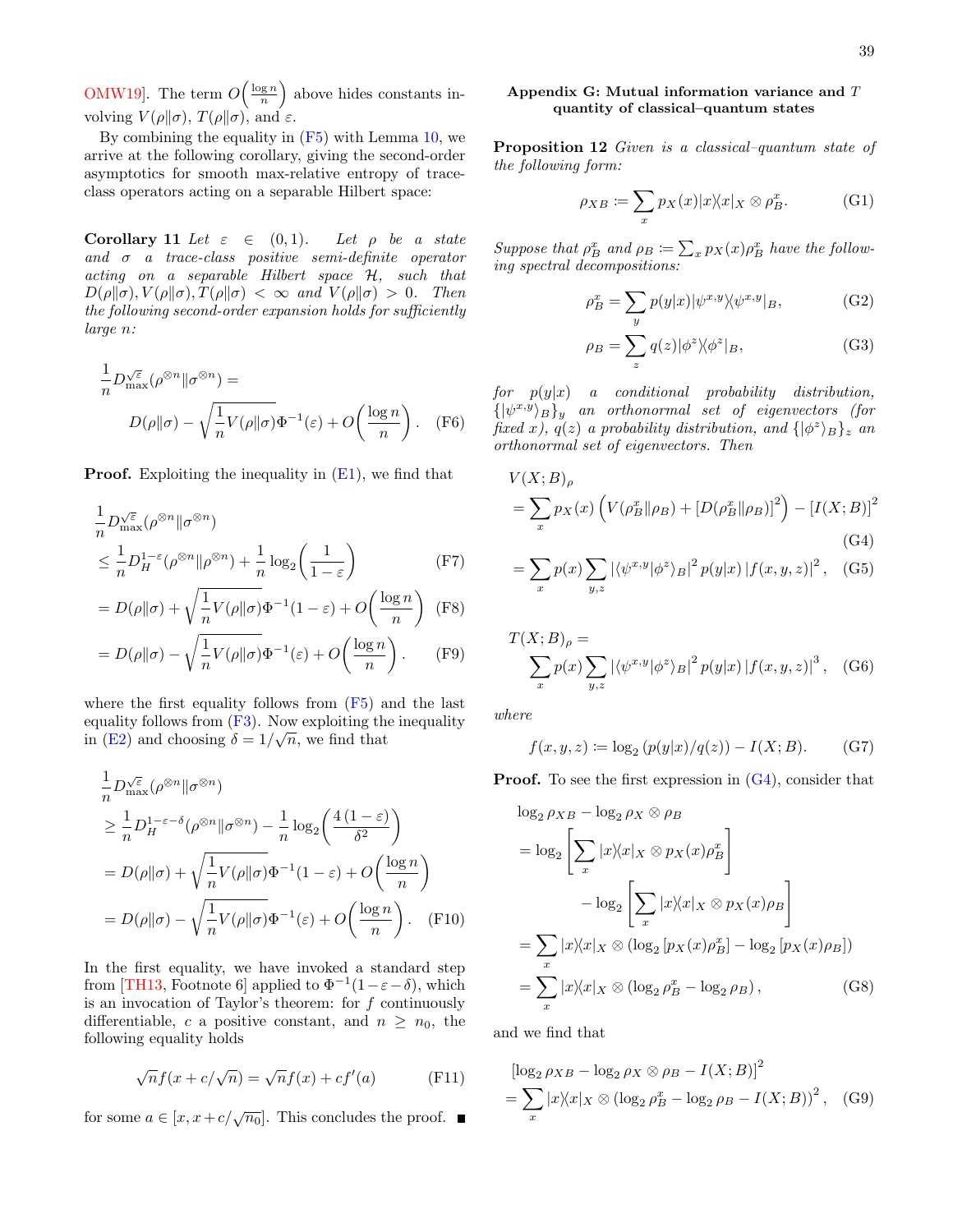so that

$$
\begin{split} &\text{Tr}[\rho_{XB} \left(\log_2 \rho_{XB} - \log_2 \rho_{X} \otimes \rho_B - I(X;B)\right)^2] \\ &= \text{Tr}\left[\begin{array}{c} \left(\sum_{x'} p_X(x')|x'\rangle \langle x'|_X \otimes \rho_B^{x'}\right) \times \\ \left(\sum_{x} |x\rangle \langle x|_X \otimes (\log_2 \rho_B^x - \log_2 \rho_B - I(X;B))^2\right) \end{array}\right] \\ &= \sum_{x} p_X(x) \text{Tr}[\rho_B^x \left(\log_2 \rho_B^x - \log_2 \rho_B - I(X;B)\right)^2] \\ &= \sum_{x} p_X(x) \text{Tr}[\rho_B^x \left(\log_2 \rho_B^x - \log_2 \rho_B\right)^2] - [I(X;B)]^2. \end{split} \tag{G10}
$$

Now consider that

$$
\begin{split} \text{Tr}[\rho_B^x (\log_2 \rho_B^x - \log_2 \rho_B)^2] \\ &= \text{Tr}[\rho_B^x (\log_2 \rho_B^x - \log_2 \rho_B)^2] \\ &- [D(\rho_B^x || \rho_B)]^2 + [D(\rho_B^x || \rho_B)]^2 \\ &= \text{Tr}[\rho_B^x (\log_2 \rho_B^x - \log_2 \rho_B - D(\rho_B^x || \rho_B))^2] \\ &+ [D(\rho_B^x || \rho_B)]^2 \\ &= V(\rho_B^x || \rho_B) + [D(\rho_B^x || \rho_B)]^2. \end{split} \tag{G11}
$$

Substituting the last line back in [\(G10\)](#page-39-1) gives the formula in  $(G4)$ .

To see the other expressions, consider that

$$
T(\rho_{XB}||\rho_X \otimes \rho_B)
$$
  
=  $\sum_{x,x',y,z} |(\langle x|x \otimes \langle \psi^{x,y}|_B) (|x'\rangle_X \otimes |\phi^z\rangle_B)|^2 p(x)p(y|x) \times$   

$$
|\log_2 (p(x)p(y|x) / [p(x')q(z)]) - I(X;B)|^3
$$
(G12)

$$
= \sum_{x,y,z} |\langle \psi^{x,y} | \phi^z \rangle_B|^2 p(x) p(y|x) |f(x,y,z)|^3 \qquad \text{(G13)}
$$

$$
= \sum_{x} p(x) \sum_{y,z} |\langle \psi^{x,y} | \phi^z \rangle_B|^2 p(y|x) |f(x,y,z)|^3. \quad (G14)
$$

By employing a similar development as above, the formula in  $(G5)$  is then clear.  $\blacksquare$ 

## <span id="page-39-0"></span>Appendix H: Holevo information and Holevo information variance of a Gaussian ensemble of Gaussian states

In what follows, we determine formulas for the Holevo information and Holevo information variance of a Gaussian ensemble of Gaussian states. The first is well known, but the expression we give for it seems to be novel. The latter has not been presented yet to our knowledge. Before presenting the formulas, we provide a brief review of quantum Gaussian states in order to set some notation. We refer to  $\lceil \text{Ser17} \rceil$  for an in-depth overview of quantum Gaussian states and measurements.

We consider  $m$ -mode Gaussian states, where  $m$  is some fixed positive integer. Let  $\hat{r}_i$  denote each quadrature operator  $(2m)$  of them for an m-mode state), and let

$$
\hat{r} \equiv [\hat{x}_1, \hat{p}_1, \dots, \hat{x}_m, \hat{p}_m]
$$
(H1)

denote the vector of quadrature operators, so that the odd entries correspond to position-quadrature operators and the even entries to momentum-quadrature operators. The quadrature operators satisfy the following commutation relations:

$$
[\hat{r}_j, \hat{r}_k] = i\Omega_{j,k}, \quad \text{where} \quad \Omega := I_m \otimes \begin{bmatrix} 0 & 1 \\ -1 & 0 \end{bmatrix}, \quad \text{(H3)}
$$

<span id="page-39-1"></span>and  $I_m$  is the  $m \times m$  identity matrix. We also take the annihilation operator  $\hat{a} = (\hat{x} + i\hat{p})/\sqrt{2}$ .

Let  $\rho$  be a Gaussian state, with the mean-vector entries

$$
\mu_j := \langle \hat{r}_j \rangle_{\rho},\tag{H4}
$$

and let  $\mu$  denote the mean vector. The entries of the covariance matrix V of  $\rho$  are given by

$$
V_{j,k} \equiv \langle \{\hat{r}_j - \mu_j, \hat{r}_k - \mu_k\} \rangle_{\rho}, \tag{H5}
$$

and they satisfy the uncertainty principle  $V + i\Omega \geq 0$ . A  $2m \times 2m$  matrix S is symplectic if it preserves the symplectic form:  $S\Omega S^{T} = \Omega$ . According to Williamson's theorem [\[Wil36\]](#page-29-21), there is a diagonalization of the covariance matrix V of the form,

$$
V = S(D \otimes I_2) S^T, \tag{H6}
$$

where S is a symplectic matrix and  $D \equiv \text{diag}(\nu_1, \dots, \nu_m)$ is a diagonal matrix of symplectic eigenvalues such that  $\nu_i \geq 1$  for all  $i \in \{1, \ldots, m\}$ . We say that a quantum Gaussian state is faithful if all of its symplectic eigenvalues are strictly greater than one (this also means that the state is positive definite). We can write the density operator  $\rho$  of a faithful state in the following exponential form [\[Che05,](#page-25-29) [Kru06,](#page-27-28) [Hol10\]](#page-26-28) (see also [\[Hol12,](#page-26-29) [Ser17\]](#page-28-19)):

$$
\rho = Z^{-1/2} \exp \left[ -\frac{1}{2} (\hat{r} - \mu)^T G (\hat{r} - \mu) \right],
$$
 (H7)

with 
$$
Z := det([V + i\Omega] / 2)
$$
 (H8)

and 
$$
G := -2\Omega S \left[ \operatorname{arcoth}(D) \otimes I_2 \right] S^T \Omega,
$$
 (H9)

where  $\operatorname{arcoth}(x) \equiv \frac{1}{2} \ln \left( \frac{x+1}{x-1} \right)$ ) with domain  $(-\infty, -1) \cup$  $(1, +\infty)$ . The matrix G is known as the Hamiltonian matrix [\[Ser17\]](#page-28-19). Note that we can also write

$$
G = 2i\Omega \operatorname{arcoth}(iV\Omega),\tag{H10}
$$

so that G is represented directly in terms of the covariance matrix  $V$ . Faithfulness of Gaussian states is required to ensure that  $G$  is non-singular. By inspection, the Hamiltonian matrix  $G$  and the covariance matrix  $V$ are symmetric.

Let  $\mu^{\rho}, V^{\rho}, G^{\rho}, Z^{\rho}$  denote the various quantities above for an *m*-mode quantum Gaussian state  $\rho$ , and let  $\mu^{\sigma}$ ,  $V^{\sigma}$ ,  $G^{\sigma}$ ,  $Z^{\sigma}$  denote the various quantities for an m-mode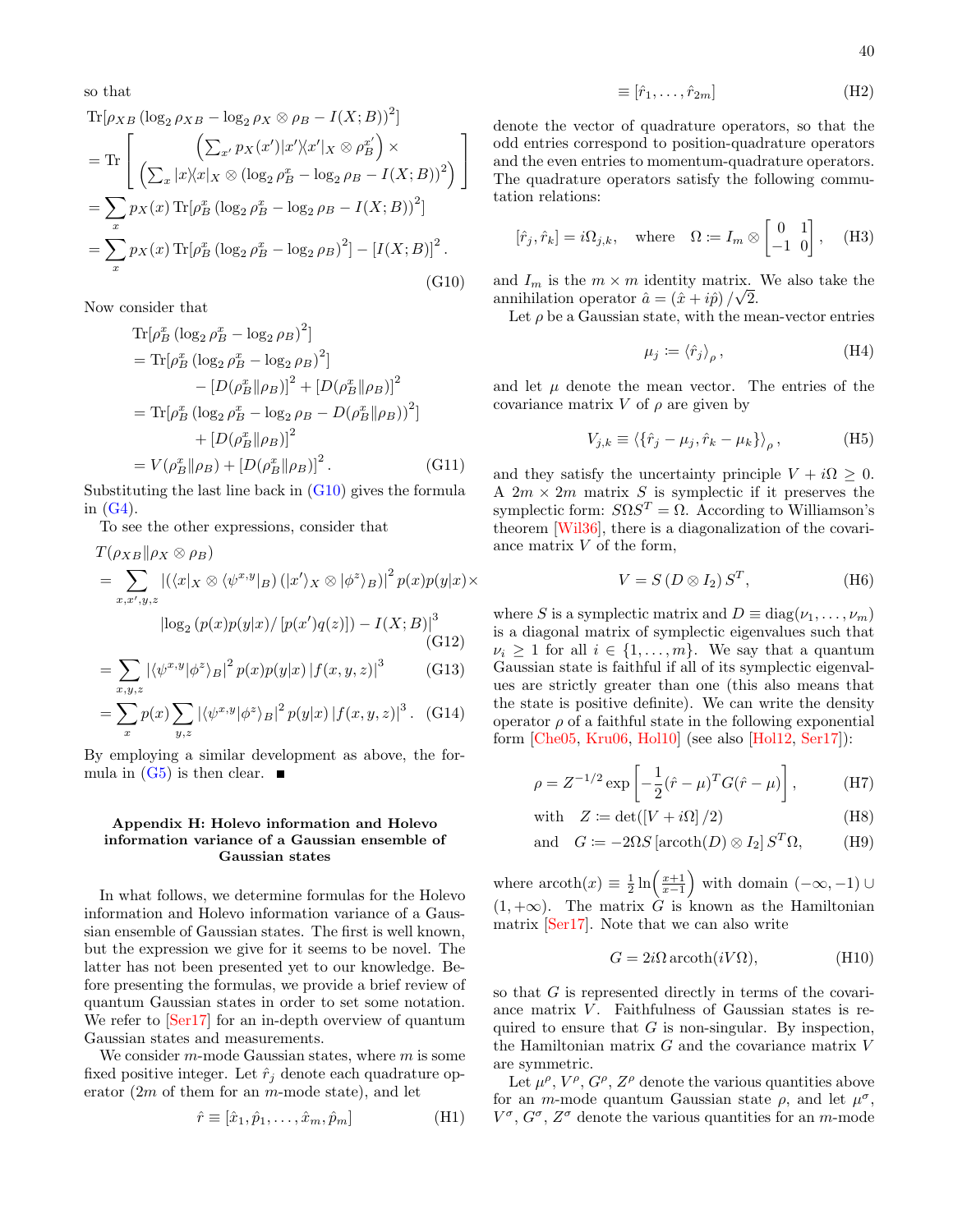quantum Gaussian state  $\sigma$ . Then the relative entropy  $D(\rho||\sigma)$  is given by the following formula:

<span id="page-40-0"></span>
$$
D(\rho||\sigma) = \frac{1}{2\ln 2} \left[ \ln \left( \frac{Z_{\sigma}}{Z_{\rho}} \right) + \frac{1}{2} \operatorname{Tr}[V^{\rho} \Delta] + \delta^{T} G^{\sigma} \delta \right].
$$
\n(H11)

The formula in [\(H11\)](#page-40-0) was established by [\[Che05\]](#page-25-29) for the zero-mean case, by [\[Kru06\]](#page-27-28) for the case of non-zero mean but equal covariance matrices, and then extended by [\[Pir17\]](#page-28-34) to the case of general multi-mode Gaussian states. The relative entropy variance is given by the following formula [\[WTLB17\]](#page-29-22):

$$
V(\rho||\sigma) = \frac{1}{8 \ln^2 2} \left[ \text{Tr}[(\Delta V^\rho)^2] + \text{Tr}[(\Delta \Omega)^2] \right] + \frac{1}{2 \ln^2 2} \delta^T G^\sigma V^\rho G^\sigma \delta, \quad (H12)
$$

where

$$
\delta \coloneqq \mu^{\rho} - \mu^{\sigma},\tag{H13}
$$

$$
\Delta \coloneqq G^{\sigma} - G^{\rho}.\tag{H14}
$$

Recall from [\(41\)](#page-7-2) and [\(42\)](#page-7-3) that the Holevo information and Holevo information variance of a general ensemble  ${p_Y(y), p_E^y}_y$  are given by the following, with sums replaced by integrals:

$$
I(Y; E) = \int dy \ p_Y(y) D(\rho_E^y || \rho_E),
$$
 (H15)  

$$
V(Y; E) = \int dy \ p_Y(y) \left[ V(\rho_E^y || \rho_E) + (D(\rho_E^y || \rho_E))^2 \right]
$$

$$
- [I(Y; E)]^2,
$$
 (H16)

where

<span id="page-40-1"></span>
$$
\rho_E := \int dy \ p_Y(y) \rho_E^y. \tag{H17}
$$

Then the proof of Proposition [3](#page-14-0) is as follows:

Proof of Proposition [3.](#page-14-0) Recall Definition [2](#page-14-1) for a Gaussian ensemble of quantum Gaussian states. First, consider that the expected density operator  $\rho_E$  in [\(H17\)](#page-40-1) is a quantum Gaussian state because it is a Gaussian mixture of Gaussian states. Furthermore, the entries  $\mu_E^j$  of the mean vector  $\mu_E$  of  $\rho_E$  are given by

$$
\mu_E^j := \text{Tr}[\hat{r}_j \rho_E] \tag{H18}
$$

$$
= \int dy \, p_Y(y) \, \text{Tr}[\hat{r}_j \rho_E^y] \tag{H19}
$$

$$
= \int dy \, p_Y(y) \left( [Wy]_j + \nu_j \right) \tag{H20}
$$

$$
= [W\mu + \nu]_j , \qquad (H21)
$$

so that

<span id="page-40-2"></span>
$$
\mu_E = W\mu + \nu. \tag{H22}
$$

The entries  $V_E^{jk}$  of the covariance matrix  $V_E$  of  $\rho_E$  are given by

$$
V_E^{jk} := \text{Tr}\left[\left\{\hat{r}_j - \mu_E^j, \hat{r}_k - \mu_E^k\right\} \rho_E\right]
$$
  
= 
$$
\text{Tr}\left[\left\{\hat{r}_j, \hat{r}_k\right\} \rho_E\right] - 2\mu_E^j \text{Tr}\left[\hat{r}_k \rho_E\right]
$$
 (H23)

$$
-2\mu_E^k \operatorname{Tr}\left[\hat{r}_j \rho_E\right] + 2\mu_E^j \mu_E^k \operatorname{Tr}[\rho_E] \tag{H24}
$$

$$
= \text{Tr}\left[\{\hat{r}_j, \hat{r}_k\} \,\rho_E\right] - 2\mu_E^j \mu_E^k. \tag{H25}
$$

Let us focus on the first term  $\text{Tr} \left[ \{ \hat{r}_j, \hat{r}_k \} \rho_E \right]$ . Set

<span id="page-40-4"></span><span id="page-40-3"></span>
$$
y_c \coloneqq y - \mu,\tag{H26}
$$

<span id="page-40-5"></span>and consider that

$$
\text{Tr}\left[\{\hat{r}_j, \hat{r}_k\} \rho_E\right] \n= \int dy \ p_Y(y) \text{ Tr}\left[\{\hat{r}_j, \hat{r}_k\} \rho_E^y\right]
$$
\n(H27)

$$
= \int dy \, p_Y(y) \, \left( V^{jk} + 2 \left[ Wy + \nu \right]_j \left[ Wy + \nu \right]_k \right) \, \text{(H28)}
$$

$$
= V^{jk} + 2 \int dy \, p_Y(y) \, [Wy + \nu]_j \, [Wy + \nu]_k \qquad \text{(H29)}
$$

$$
= V^{jk} + 2 \int dy \, p_Y(y) \, [W y_c + \mu_E]_j [W y_c + \mu_E]_k ,
$$
\n(H30)

where the second equality follows from the definition of the quantum covariance matrix V of  $\rho_E^y$  and the fact that  $Wy+\nu$  is the mean vector of  $\rho_E^y$ . The last equality follows from  $(H22)$  and  $(H26)$ . Focusing on the second term, we find that

$$
\int dy \, p_Y(y) \, [W y_c + \mu_E]_j \, [W y_c + \mu_E]_k
$$
\n
$$
= \int dy \, p_Y(y) \left( \mu_E^j + \sum_{\ell} W_j \ell y_c^{\ell} \right) \left( \mu_E^k + \sum_m W_{km} y_c^m \right)
$$
\n(H31)

$$
= \mu_E^j \mu_E^k + \sum_{\ell,m} W_{j\ell} W_{km} \int dy \ p_Y(y) y_c^{\ell} y_c^m \tag{H32}
$$

$$
= \mu_E^j \mu_E^k + \sum_{\ell,m} W_{j\ell} W_{km} \Sigma_{\ell m}
$$
 (H33)

$$
= \mu_E^j \mu_E^k + \left[W \Sigma W^T\right]_{jk},\tag{H34}
$$

where the second equality follows because

$$
\int dy \, p_Y(y) \sum_{\ell} W_{j\ell} y_{c\ell}^{\ell} \mu_E^k = 0, \tag{H35}
$$

with similar reasoning for the other vanishing term. It follows that

$$
\text{Tr}\left[\{\hat{r}_j, \hat{r}_k\} \,\rho_E\right] = V^{jk} + 2\left(\left[\mu_E^j \mu_E^k + W\Sigma W^T\right]_{jk}\right),\tag{H36}
$$

and we find from combining with [\(H25\)](#page-40-4) that

$$
V_E^{jk} = V^{jk} + 2 \left[ W\Sigma W^T \right]_{jk}, \tag{H37}
$$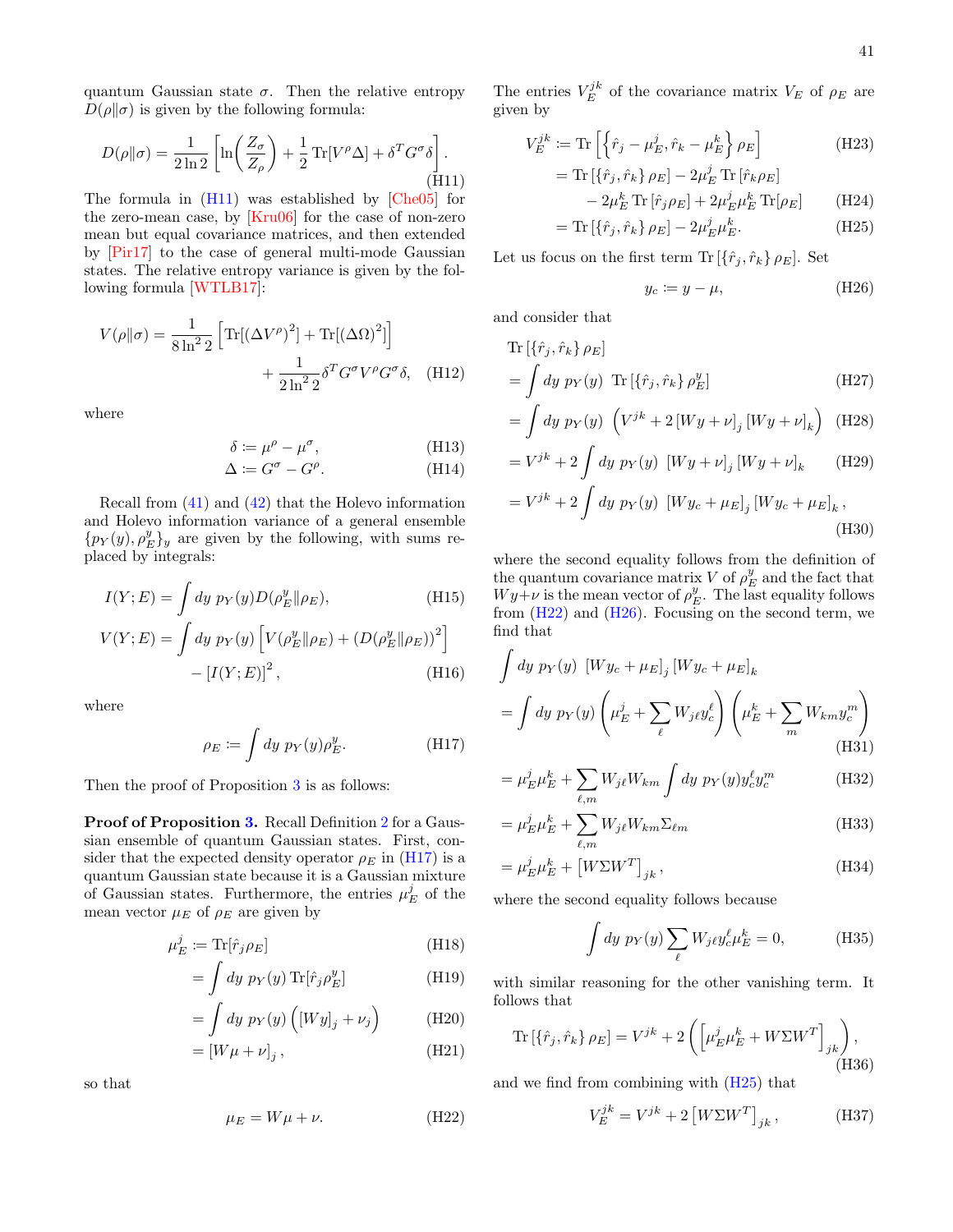or equivalently,

<span id="page-41-0"></span>
$$
V_E = V + 2W\Sigma W^T. \tag{H38}
$$

So the expected density operator  $\rho_E$  is a quantum Gaussian state with mean vector given by [\(H22\)](#page-40-2) and quantum covariance matrix given by  $(H38)$ . The normalization  $Z_E$ of  $\rho_E$  is thus given by

$$
Z_E \coloneqq \det([V_E + i\Omega] / 2), \tag{H39}
$$

and the Hamiltonian matrix  $G_E$  of  $\rho_E$  is given by

$$
G_E := 2i\Omega \operatorname{arcoth}(iV_E \Omega). \tag{H40}
$$

Thus, the Holevo information  $I(Y; E)$  works out to

$$
I(Y; E) \tag{H41}
$$

$$
= \int dy \ p_Y(y) D(\rho_E^y || \rho_E)
$$
\n(H42)\n
$$
= \int dy \ \frac{p_Y(y)}{2 \ln 2} \left[ \ln \left( \frac{Z_E}{Z} \right) + \frac{1}{2} \text{Tr}[V \Delta] + \delta^T G_E \delta \right]
$$
\n(H43)\n
$$
= \frac{1}{2 \ln 2} \left[ \ln \left( \frac{Z_E}{Z} \right) + \frac{1}{2} \text{Tr}[V \Delta] + \int dy \ p_Y(y) \delta^T G_E \delta \right],
$$

$$
= \frac{1}{2\ln 2} \left[ \ln \left( \frac{Z_E}{Z} \right) + \frac{1}{2} \operatorname{Tr}[V\Delta] + \int dy \ p_Y(y) \delta^T G_E \delta \right],\tag{H44}
$$

where

$$
\delta := Wy + \nu - (W\mu + \nu) = W(y - \mu). \tag{H45}
$$

For the equality in [\(H43\)](#page-41-1), we applied the formula in [\(H11\)](#page-40-0). To evaluate the last integral, consider that

$$
\int dy \, p_Y(y) \delta^T G_E \delta
$$
\n
$$
= \int dy \, p_Y(y) \, \text{Tr}[\delta \delta^T G_E]
$$
\n(H46)

$$
= \int dy \, p_Y(y) \operatorname{Tr}[W(y-\mu)(y-\mu)^T W^T G_E] \qquad \text{(H47)}
$$

$$
= \text{Tr}[W\Sigma W^T G_E]. \tag{H48}
$$

Then the formula for the Holevo information  $I(Y;E)$  reduces to

$$
I(Y; E) =
$$
  
\n
$$
\frac{1}{2 \ln 2} \left[ \ln \left( \frac{Z_E}{Z} \right) + \frac{1}{2} \operatorname{Tr}[V \Delta] + \operatorname{Tr}[W \Sigma W^T G_E] \right],
$$
  
\n(H49)

as claimed.

We now determine a formula for the Holevo information variance. We first consider the difference

$$
\int dy \, p_Y(y) \left( D(\rho_E^y || \rho_E) \right)^2 - [I(Y; E)]^2. \tag{H50}
$$

Consider from [\(H43\)](#page-41-1) that

$$
\left(2\ln2\right)^2\left[\left(D(\rho_E^y\|\rho_E)\right)^2-\left[I(Y;E)\right]^2\right]
$$

$$
= \left[\ln\left(\frac{Z_E}{Z}\right) + \frac{1}{2}\operatorname{Tr}[V\Delta] + \delta^T G_E \delta\right]^2
$$

$$
- \left[\ln\left(\frac{Z_E}{Z}\right) + \frac{1}{2}\operatorname{Tr}[V\Delta] + \operatorname{Tr}[W\Sigma W^T G_E]\right]^2
$$
(H51)

$$
=2\left(\ln\left(\frac{Z_E}{Z}\right)+\frac{1}{2}\operatorname{Tr}[V\Delta]\right)\left(\delta^T G_E \delta - \operatorname{Tr}[W\Sigma W^T G_E]\right) + \left(\delta^T G_E \delta\right)^2 - \left(\operatorname{Tr}[W\Sigma W^T G_E]\right)^2.
$$
 (H52)

This means that

<span id="page-41-3"></span>
$$
(2\ln 2)^{2} \int dy \, p_{Y}(y) \left(D(\rho_{E}^{y}||\rho_{E})\right)^{2} - \left[I(Y;E)\right]^{2}
$$

$$
= \int dy \, p_{Y}(y) \left(\delta^{T} G_{E} \delta\right)^{2} - \left(\text{Tr}[W\Sigma W^{T} G_{E}]\right)^{2}, \quad (H53)
$$

<span id="page-41-1"></span>due to [\(H48\)](#page-41-2). To evaluate the first term, consider that

$$
\int dy \, p_Y(y) \left(\delta^T G_E \delta\right)^2
$$

$$
= \int dy \, p_Y(y) \left(y_c^T W^T G_E W y_c\right)^2. \quad \text{(H54)}
$$

Then write the above as

$$
\int dy \, p_Y(y) \sum_{ijk\ell} y_c^i \left[ W^T G_E W \right]_{ij} y_c^j y_c^k \left[ W^T G_E W \right]_{k\ell} y_c^\ell
$$
\n
$$
= \sum_{ijk\ell} \left[ W^T G_E W \right]_{ij} \left[ W^T G_E W \right]_{k\ell} \int dy \, p_Y(y) y_c^i y_c^j y_c^k y_c^\ell
$$
\n(H55)

$$
= \sum_{ijk\ell} \left[ W^T G_E W \right]_{ij} \left[ W^T G_E W \right]_{k\ell} \times
$$
  

$$
\left[ \Sigma^{ij} \Sigma^{k\ell} + \Sigma^{ik} \Sigma^{j\ell} + \Sigma^{i\ell} \Sigma^{jk} \right]
$$
 (H56)

$$
= \left(\text{Tr}[W^T G_E W \Sigma]\right)^2 + 2 \text{Tr}[(W^T G_E W \Sigma)^2] \tag{H57}
$$

<span id="page-41-2"></span>
$$
= \left(\text{Tr}[W\Sigma W^T G_E]\right)^2 + 2 \text{Tr}[(W\Sigma W^T G_E)^2], \quad \text{(H58)}
$$

where we applied Isserlis' theorem [\[Iss18\]](#page-26-30) to evaluate the fourth moment and we employed the facts that  $W^T G_E W$ and  $\Sigma$  are symmetric matrices. So then by combining with  $(H53)$ , we find that

$$
\int dy \, p_Y(y) \left( D(\rho_E^y || \rho_E) \right)^2 - [I(Y; E)]^2
$$

$$
= \frac{1}{2 \ln^2 2} \text{Tr}[(W\Sigma W^T G_E)^2]. \quad \text{(H59)}
$$

It remains to evaluate the term

$$
\int dy \, p_Y(y) V(\rho_E^y || \rho_E)
$$
  
= 
$$
\int dy \, \frac{p_Y(y)}{8 \ln^2 2} \left[ \text{Tr}[(\Delta V)^2] + \text{Tr}[(\Delta \Omega)^2] + 4 \delta^T G_E V G_E \delta \right]
$$
(H60)